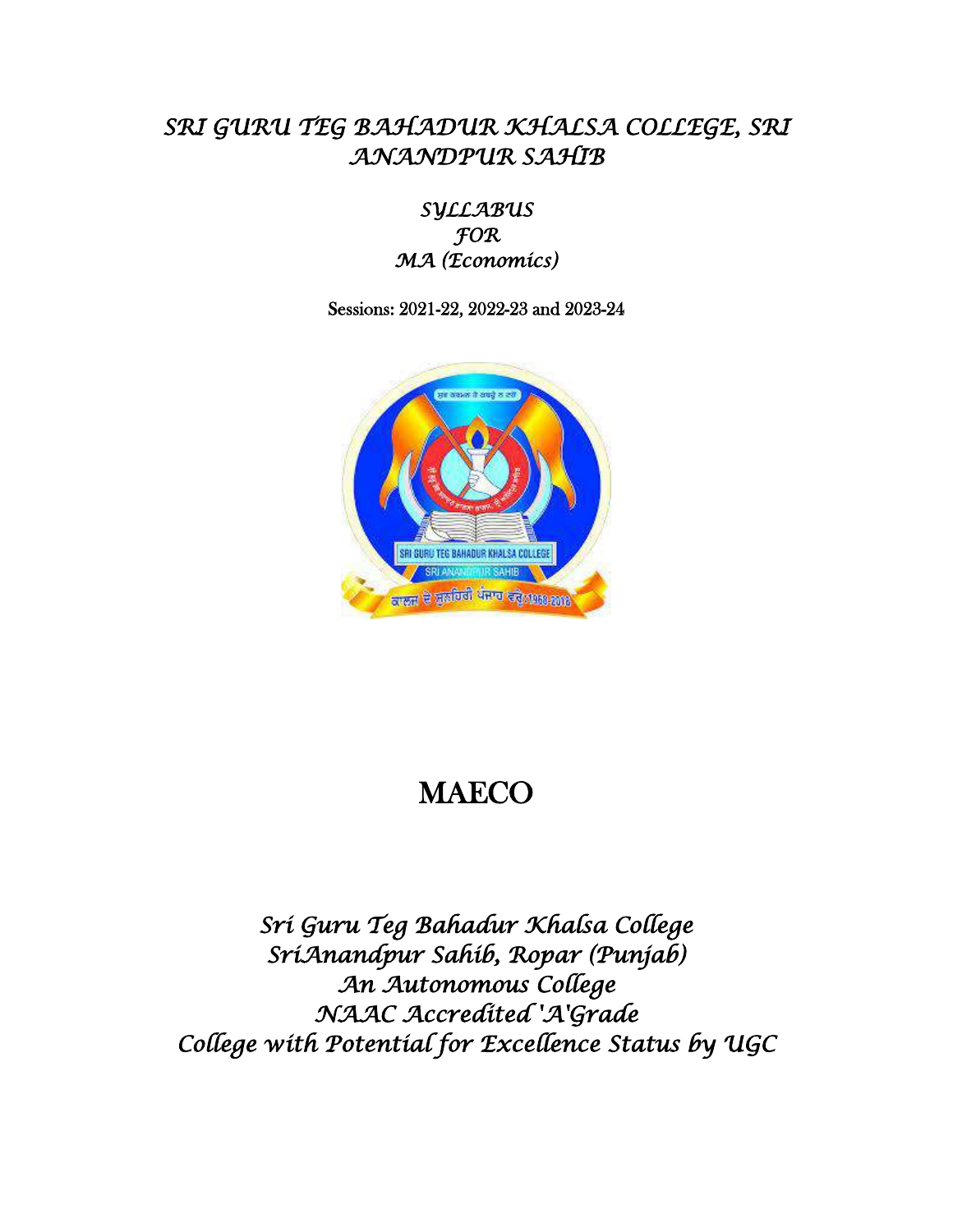#### **Programme M.A. Economics**

#### **Programme Objectives (POs)**

Deep insight about the key indicators of economics which help the students to know about the working of economic variables, business cycles, international economic indicators to make international economic comparisons, working of economic policies and their impact at micro and macro level. It also helps the students to know about the functioning of production sector viz. agriculture, industry and services and their effect on household sector. It also equips the students with knowledge to make them more logical and realistic.

#### **Programme Specific Outcomes (PSOs)**

The Programme will help the students to develop a realistic view which make them competitive globally. It will enhance their overall knowledge and help them to fetch jobs both in public and private domain. The students can compete easily for different jobs like economic services, insurance sector, banking and other private jobs. It also helps to equip more knowledge about business environment and to start their own venture and help them self employment.

#### **Programme Structure**

The M.A. Economics Programme is a two-year Programme divided into four semesters. A student is required to complete 100 credits for the completion of Programme and the award of degree.

| <b>PART</b> | <b>YEAR</b>       | <b>SEMESTER</b> | <b>SEMESTER</b> |
|-------------|-------------------|-----------------|-----------------|
|             | <b>YEAR</b>       |                 |                 |
| $Part-I$    | <b>First Year</b> | Semester I      | Semester II     |
| $Part - II$ | Second Year       | Semester III    | Semester IV     |

## **Total Credit Scheme**

| 1. Dr. Shaveta Kaushal |                    | 3. Dr. Lakhwinder Singh Gill |
|------------------------|--------------------|------------------------------|
| gullon                 |                    |                              |
| in Sinoh Dhillon       | 5. Mr. K. C. Katna |                              |
|                        | narydeen           |                              |
| $7. M_s$ Anchal        |                    |                              |
|                        | 8 Mr Sharndeen     |                              |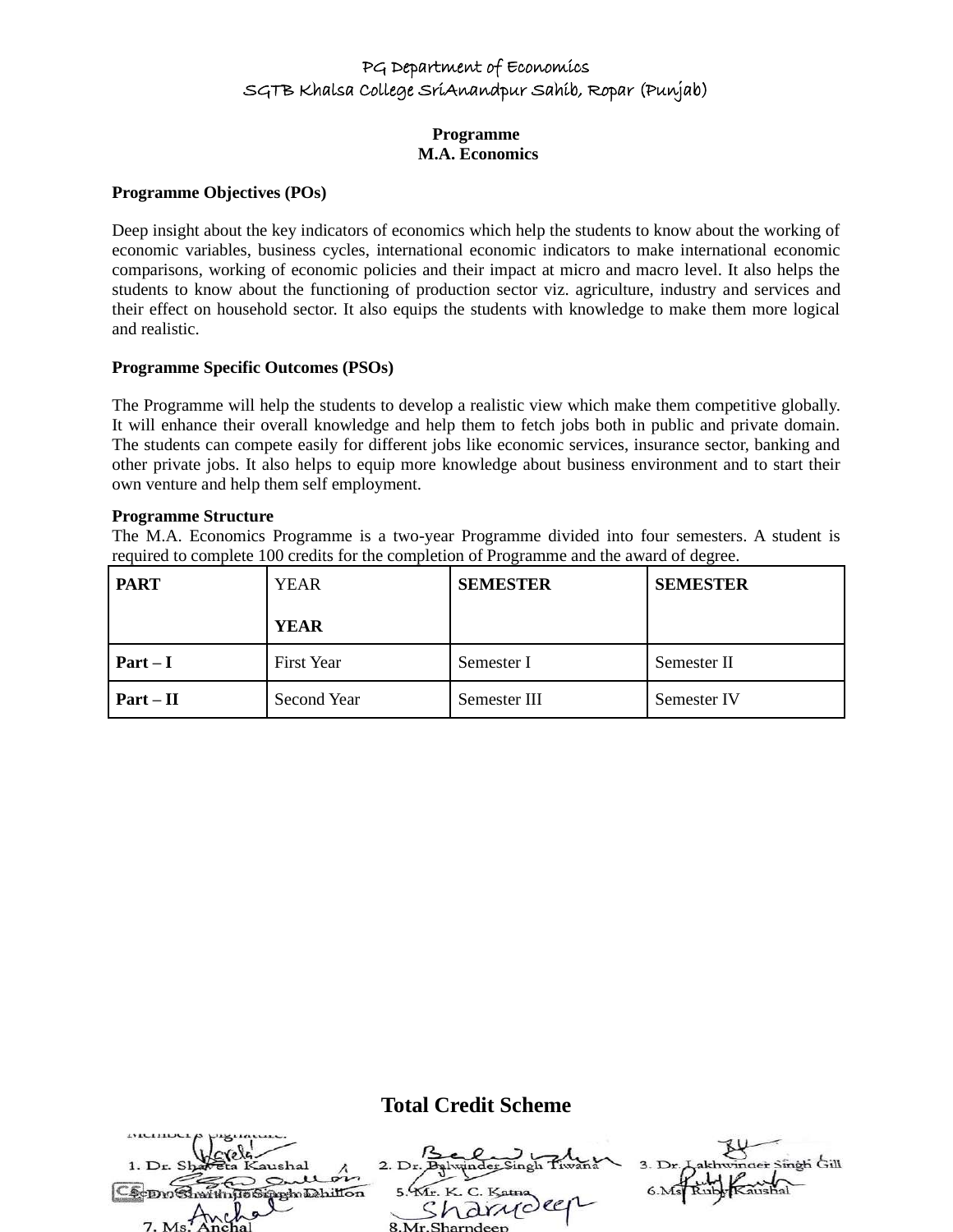# **M.A. (ECONOMICS) : PART I and II (SEMESTER SYSTEM) Sessions: 2020-21 & 2021-22**

| <b>Semester</b>                        | <b>Core Courses</b> |                           |                                | <b>Elective Course</b> |                           |                                |                                |
|----------------------------------------|---------------------|---------------------------|--------------------------------|------------------------|---------------------------|--------------------------------|--------------------------------|
|                                        | No. of<br>papers    | <b>Credits</b><br>$(L+T)$ | <b>Total</b><br><b>Credits</b> | No. of<br>papers       | <b>Credits</b><br>$(L+T)$ | <b>Total</b><br><b>Credits</b> | <b>Total</b><br><b>Credits</b> |
| $\mathbf I$                            | $\overline{3}$      | $12 + 3$                  | 15                             | 02                     | $8 + 2$                   | 10                             | 25                             |
| $\mathbf{I}$                           | $\overline{3}$      | $12 + 3$                  | 15                             | 02                     | $8 + 2$                   | 10                             | 25                             |
| Ш                                      | $\overline{3}$      | $12 + 3$                  | 15                             | 02                     | $8 + 2$                   | 10                             | 25                             |
| IV                                     | $\overline{3}$      | $12 + 3$                  | 15                             | 02                     | $8 + 2$                   | 10                             | 25                             |
| <b>Total Credits</b><br>for the Course | 12                  | 60                        |                                | 08                     |                           | 40                             | <b>100</b>                     |

**Note:**

- **Under Choice Based Credit System**
- **\* Complete M.A. (Economics) Course carries 100 credits and each paper carries 5 Credits (4 Lectures + 1 Tutorial), (4\*15=60 lectures + 1\*15= 15 Tutorials)**
- **\* Total Credits = 60 (Core Courses) + 40 (Elective Courses) = 100**

## **The Break-up of 30 Marks for Internal Assessment (Theory papers), is as below:**

- 50 per cent weightage given to Mid Semester Tests (Best of Two) (15 marks)
- 20 per cent weightage given to Attendance (6 marks)
	-
- 20 per cent weightage given to Assignment/ Seminar/ Co-Curricular activities/ Class tests/ NSS/ NCC (6 marks)
- 10 per cent weightage given to Class Behavior (3 marks)

# **Paper Scheme**

- Duration of examination of each paper shall be 3 hours.
- Each paper shall be of 100 marks, out of which 70 marks, shall be allocated for semester examination and 30 marks for internal assessment.

# **M.A. (ECONOMICS) : PART I and II**

| 1. Dr. Shaveta Kaushal        |                    | 3. Dr. Lakhwinder Singh Gill |
|-------------------------------|--------------------|------------------------------|
| Sullois<br>Un Singeholdhillon | 5. Mr. K. C. Katna |                              |
| $\sim$ 9                      | 'a drudeer         |                              |
| 7 M <sub>s</sub>              | 2 Mr Charpdoon     |                              |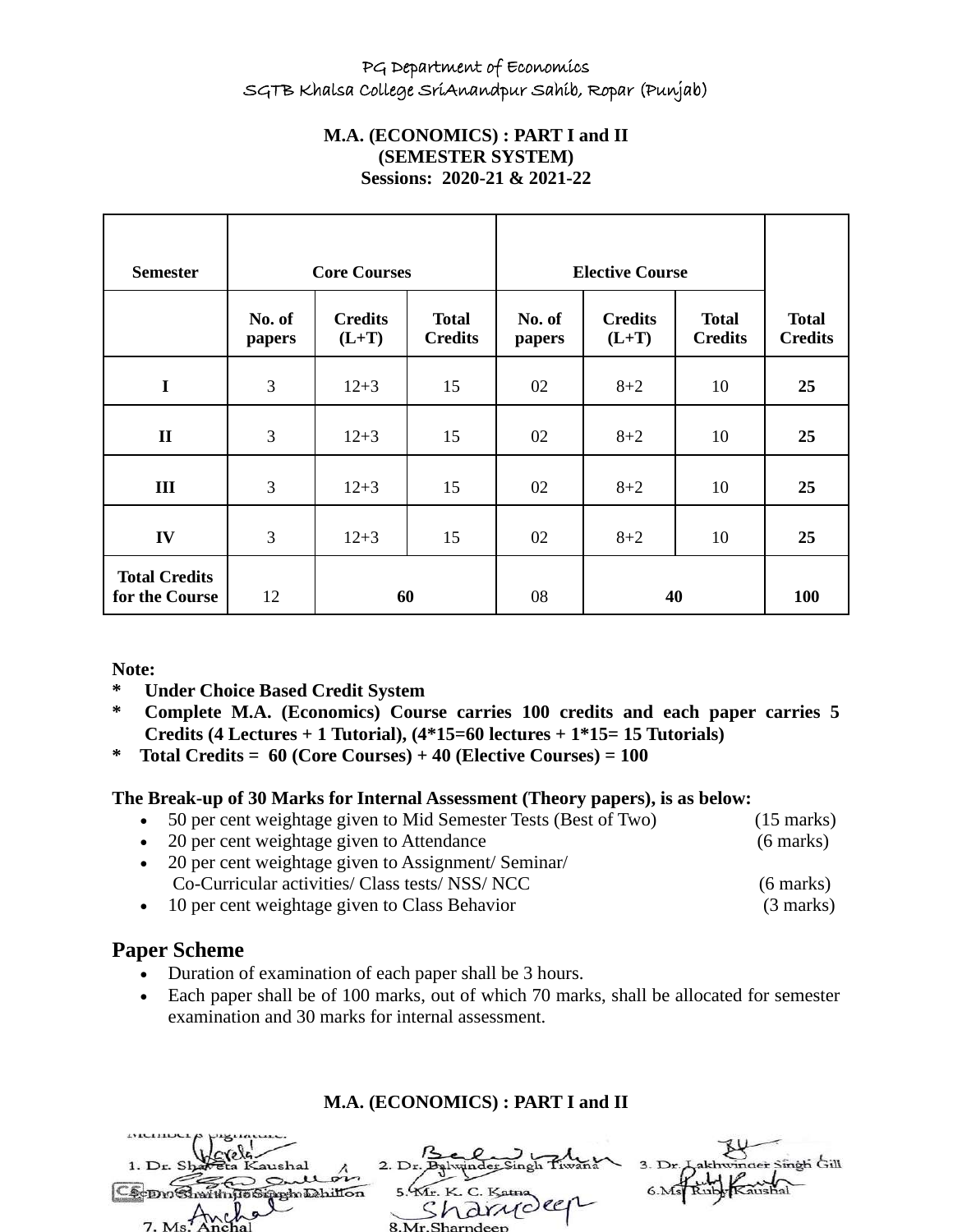# **(SEMESTER SYSTEM) Sessions: 2020-21 & 2021-22**

# **SCHEME OF STUDIES**

|                       |                     |                                                        | <b>Semester: I</b> |           |                               |           |                                  |                          |            |                   |
|-----------------------|---------------------|--------------------------------------------------------|--------------------|-----------|-------------------------------|-----------|----------------------------------|--------------------------|------------|-------------------|
| S<br>r.<br>N          |                     |                                                        | <b>Total Marks</b> | Min.Marks | Max. Marks                    | Min.Marks | Max. Marks                       | Min.Marks                | Max. Marks | Min.Marks         |
| $\bf{0}$<br>$\bullet$ | <b>Paper Code</b>   | <b>Paper Title</b>                                     | <b>Theory</b>      |           | <b>Theory</b><br><b>Marks</b> |           | <b>Practical</b><br><b>Marks</b> |                          |            | <b>Assessment</b> |
|                       | <b>Core Papers</b>  |                                                        |                    |           |                               |           |                                  |                          |            |                   |
| $\mathbf I$           | Eco.-101            | Micro-Economic<br>Analysis                             | 100                | 35        | 70                            | 25        |                                  | $\overline{a}$           | 30         | 10                |
| I                     | Eco.-102            | Macro-Economic<br>Analysis                             | 100                | 35        | 70                            | 25        | $\overline{\phantom{0}}$         | $\overline{a}$           | 30         | 10                |
| $\mathbf I$           | Eco.-103            | <b>Basic Quantitative</b><br>Methods                   | 100                | 35        | 70                            | 25        |                                  |                          | 30         | 10                |
|                       |                     | <b>Elective Papers: Any one of the following paper</b> |                    |           |                               |           |                                  |                          |            |                   |
|                       | $Eco.-104(i)$       | <b>Economics of Growth</b><br>and Development I        | 100                | 35        | 70                            | 25        |                                  | $\overline{a}$           | 30         | 10                |
|                       | $Eco.-104(ii)$      | Economics of<br>Demography I                           | 100                | 35        | 70                            | 25        | $\overline{\phantom{0}}$         | $\overline{a}$           | 30         | 10                |
| I                     | Eco.104(iii)        | <b>Economics of Gender</b><br>and Development I        | 100                | 35        | 70                            | 25        |                                  | $\overline{a}$           | 30         | 10                |
| I                     |                     | <b>Elective Papers: Any one of The following paper</b> |                    |           |                               |           |                                  |                          |            |                   |
|                       | $Eco.-105(i)$       | Economics of<br>Agriculture I                          | 100                | 35        | 70                            | 25        |                                  |                          | 30         | 10                |
|                       | $Eco.-105(ii)$      | <b>Economics of Industry</b><br>$\mathbf I$            | 100                | 35        | 70                            | 25        | $\overline{\phantom{0}}$         | $\overline{a}$           | 30         | 10                |
|                       | Eco.105(iii)        | Economics of Labour I                                  | 100                | 35        | 70                            | 25        | $\overline{\phantom{0}}$         | $\overline{\phantom{0}}$ | 30         | 10                |
|                       | Eco.105(iv)         | History of Economic<br>Thoughts I                      | 100                | 35        | 70                            | 25        | $\qquad \qquad -$                | $\overline{\phantom{0}}$ | 30         | 10                |
|                       | <b>Semester: II</b> |                                                        |                    |           |                               |           |                                  |                          |            |                   |

1. Dr. Sl shal عد  $\supset$ Che Din Shartin (15 Sippin Dhillon 7.

2. Dr. Balwinder Singh Tiv 5. Mr. K. C. Katna Shannole Ar Sharnd

akhwinger Singh Gill  $3. Dr.$ 6.Ms Rul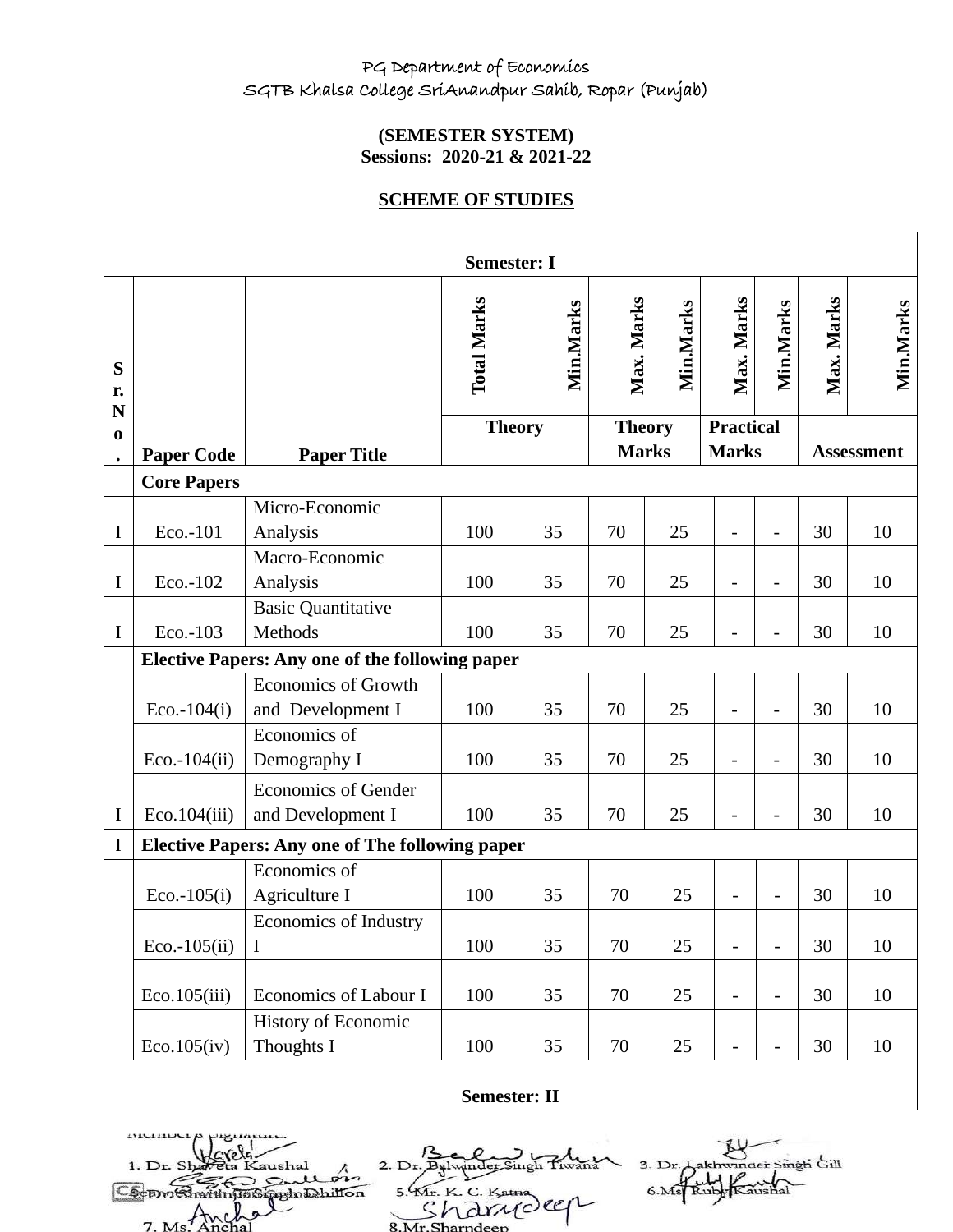| S<br>r.<br>N |                   |                                                  | <b>Total Marks</b> | Min.Marks     | Max. Marks    | Min.Marks | Max. Marks               | Min.Marks                | Max. Marks | Min.Marks         |
|--------------|-------------------|--------------------------------------------------|--------------------|---------------|---------------|-----------|--------------------------|--------------------------|------------|-------------------|
| $\mathbf 0$  |                   |                                                  |                    |               | <b>Theory</b> |           |                          | <b>Practical</b>         |            |                   |
| $\bullet$    | <b>Paper Code</b> | <b>Paper Title</b>                               |                    | <b>Theory</b> | <b>Marks</b>  |           |                          | <b>Marks</b>             |            | <b>Assessment</b> |
| $\mathbf{I}$ | Eco.-201          | Micro-Economic<br>Analysis -II                   | 100                | 35            | 70            | 25        | $\overline{\phantom{0}}$ | $\overline{a}$           | 30         | 10                |
| $\mathbf{I}$ | Eco.-202          | Macro-Economic<br>Analysis-II                    | 100                | 35            | 70            | 25        | $\overline{\phantom{0}}$ | $\overline{a}$           | 30         | 10                |
| $\mathbf{I}$ | Eco.-203          | <b>Statistical Methods-I</b>                     | 100                | 35            | 70            | 25        |                          | $\overline{\phantom{0}}$ | 30         | 10                |
|              |                   | Eco-204: Any one of The following paper          |                    |               |               |           |                          |                          |            |                   |
|              | $Eco.-204(i)$     | <b>Economics of Growth</b><br>and Development-II | 100                | 35            | 70            | 25        | $\overline{a}$           | $\overline{a}$           | 30         | 10                |
|              | $Eco.-204(ii)$    | Economics of<br>Demography II                    | 100                | 35            | 70            | 25        | $\overline{a}$           | $\overline{a}$           | 30         | 10                |
| $\mathbf{I}$ | Eco.204(iii)      | <b>Economics of Gender</b><br>and Development-II | 100                | 35            | 70            | 25        | $\overline{a}$           | $\overline{a}$           | 30         | 10                |
|              |                   | Eco- 205: Any one of The following paper         |                    |               |               |           |                          |                          |            |                   |
|              | $Eco.-205(i)$     | Economics of<br>Agriculture II                   | 100                | 35            | 70            | 25        |                          |                          | 30         | 10                |
|              | $Eco.-205(ii)$    | <b>Economics of Industry</b><br>$\mathbf{I}$     | 100                | 35            | 70            | 25        | $\blacksquare$           | $\overline{a}$           | 30         | 10                |
|              | Eco.-205(iii      | Economics of Labour II                           | 100                | 35            | 70            | 25        | $\overline{a}$           | $\overline{a}$           | 30         | 10                |
| $\mathbf{I}$ | Eco.205(iv)       | History of Economic<br>Thought II                | 100                | 35            | 70            | 25        |                          |                          | 30         | 10                |

3. Dr. Aakhwinger Singh Gill 2. Dr. Balvainder Singh Pin 1. Dr. Sl shal 6. Ms Rub Kaushal عد  $\geq$ 5. W. K. C. Katha<br>Sharndeep Com Sharing os pen Dhillon  $7. M<sub>s</sub>$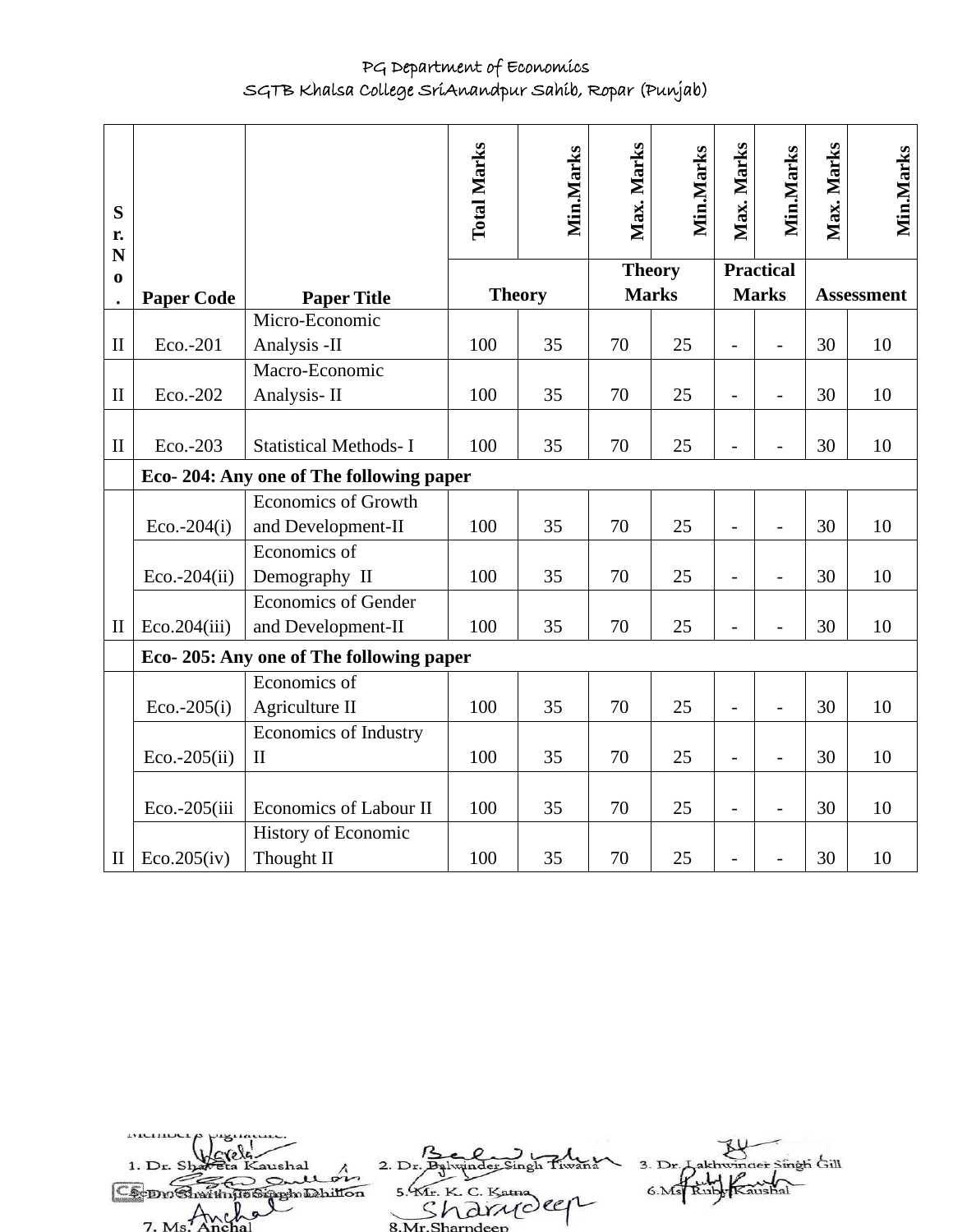|            |                                                                                  |                                                          | <b>Semester: III</b> |            |                               |            |                                  |                          |           |                   |
|------------|----------------------------------------------------------------------------------|----------------------------------------------------------|----------------------|------------|-------------------------------|------------|----------------------------------|--------------------------|-----------|-------------------|
|            |                                                                                  |                                                          | <b>Total Marks</b>   | Min. Marks | Max.Marks                     | Min. Marks | Max.Marks                        | Min. Marks               | Max.Marks | Min. Marks        |
| Sr.<br>No. | <b>Paper Code</b>                                                                | <b>Paper Title</b>                                       | <b>Theory</b>        |            | <b>Theory</b><br><b>Marks</b> |            | <b>Practical</b><br><b>Marks</b> |                          |           | <b>Assessment</b> |
|            | <b>Core Papers</b>                                                               |                                                          |                      |            |                               |            |                                  |                          |           |                   |
| III        | Eco.-301                                                                         | <b>Political Economy of</b><br>Development-I             | 100                  | 35         | 70                            | 25         | $\overline{\phantom{a}}$         | $\overline{a}$           | 30        | 10                |
|            |                                                                                  | <b>Evolution and</b><br><b>Structure of Indian</b>       | 100                  | 35         | 70                            |            |                                  |                          | 30        | 10                |
| III<br>III | Eco.-302<br>Eco.-303                                                             | <b>Economy-I</b><br><b>Public Economics-I</b>            | 100                  | 35         | 70                            | 25<br>25   | $\overline{\phantom{a}}$         | $\overline{\phantom{a}}$ | 30        | 10                |
|            | Eco.-304 Elective Papers: Any one of the following paper<br><b>International</b> |                                                          |                      |            |                               |            |                                  |                          |           |                   |
|            | $Eco.-304(i)$                                                                    | <b>Economics</b><br>Computer<br><b>Applications for</b>  | 100                  | 35         | 70                            | 25         | $\overline{\phantom{a}}$         | $\overline{\phantom{a}}$ | 30        | 10                |
|            | $Eco.-304(ii)$                                                                   | <b>Economists -I</b>                                     | 100                  | 35         | 70                            | 25         | $\overline{\phantom{a}}$         | $\overline{\phantom{a}}$ | 30        | 10                |
| III        | Eco.304(iii)                                                                     | <b>Regional Economics</b><br>and Punjab Economy          | 100                  | 35         | 70                            | 25         | $\overline{\phantom{a}}$         | $\overline{a}$           | 30        | 10                |
|            |                                                                                  | Eco.-305 Elective Papers: Any one of the following paper |                      |            |                               |            |                                  |                          |           |                   |
|            | $Eco.-305(i)$                                                                    | <b>Money and Banking</b>                                 | 100                  | 35         | 70                            | 25         | $\overline{\phantom{a}}$         | $\overline{\phantom{a}}$ | 30        | 10                |
|            | Eco.-305(ii)                                                                     | <b>Theory of Statistics</b>                              | 100                  | 35         | $70\,$                        | 25         | $\overline{\phantom{a}}$         | $\overline{\phantom{0}}$ | 30        | 10                |
|            | Eco.305(iii)                                                                     | <b>Mathematical</b><br><b>Economics</b>                  | 100                  | 35         | 70                            | 25         | $\overline{\phantom{a}}$         | $\overline{\phantom{a}}$ | 30        | 10                |
| III        | Eco.305(iv)                                                                      | <b>Econometrics</b>                                      | 100                  | 35         | 70                            | 25         |                                  | $\overline{\phantom{0}}$ | 30        | 10                |
|            |                                                                                  |                                                          |                      |            |                               |            |                                  |                          |           |                   |

1. Dr. Sl aushal saulor Com Sharing os pen Dhillon  $7. M$ 

2. Dr. Balvainder Singh Pin 5. W. K. C. Kama<br>Sharndeep

3. Dr. Aakhwinger Singh Gill 6. Ms Rub Kaushal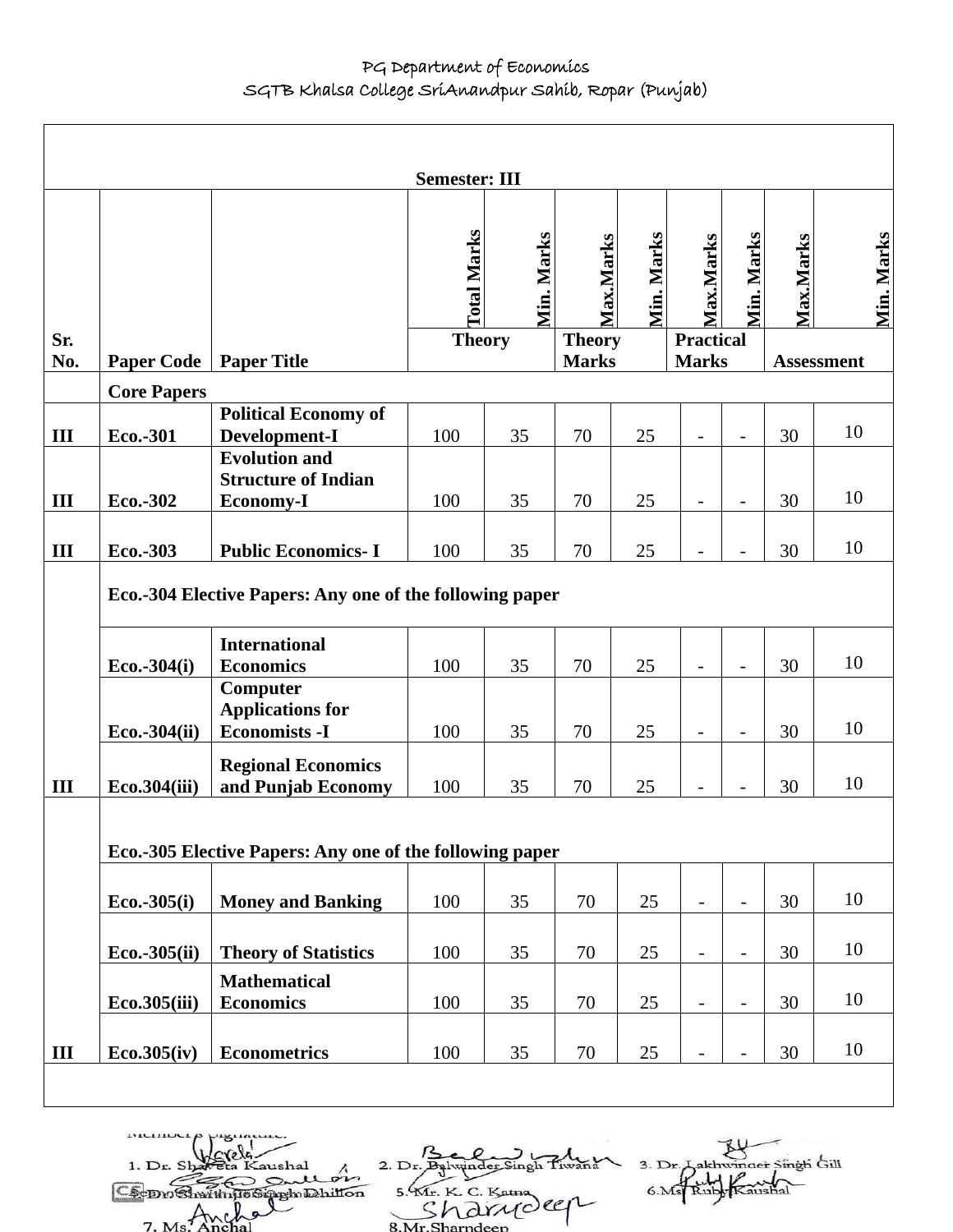|     | <b>Semester: IV</b> |                                                                         |                    |           |               |           |                          |                          |                   |           |
|-----|---------------------|-------------------------------------------------------------------------|--------------------|-----------|---------------|-----------|--------------------------|--------------------------|-------------------|-----------|
|     |                     |                                                                         | <b>Total Marks</b> | Min.Marks | Max. Marks    | Min.Marks | Max. Marks               | Min.Marks                | Max. Marks        | Min.Marks |
| Sr. |                     |                                                                         | <b>Theory</b>      |           | <b>Theory</b> |           |                          | <b>Practical</b>         |                   |           |
| No. | <b>Paper Code</b>   | <b>Paper Title</b>                                                      |                    |           | <b>Marks</b>  |           | <b>Marks</b>             |                          | <b>Assessment</b> |           |
| IV  | Eco.-401            | <b>Political Economy of</b><br>Development-II                           | 100                | 35        | 70            | 25        |                          |                          | 30                | 10        |
| IV  | Eco.-402            | <b>Evolution and</b><br><b>Structure of Indian</b><br><b>Economy-II</b> | 100                | 35        | 70            | 25        | $\overline{\phantom{a}}$ | $\blacksquare$           | 30                | 10        |
| IV  | Eco.-403            | <b>Public Economics-II</b>                                              | 100                | 35        | 70            | 25        |                          | $\overline{\phantom{a}}$ | 30                | 10        |
|     |                     | Eco-404: Any one of The following paper                                 |                    |           |               |           |                          |                          |                   |           |
|     | $Eco.-404(i)$       | <b>International</b><br><b>Economics</b>                                | 100                | 35        | 70            | 25        | $\overline{\phantom{a}}$ | $\overline{\phantom{a}}$ | 30                | 10        |
|     | Eco.-404(ii)        | <b>Computer Applications</b><br>for Economists -I                       | 100                | 35        | 70            | 25        | $\overline{\phantom{a}}$ | $\blacksquare$           | 30                | 10        |
| IV  | Eco.404(iii)        | <b>Regional Economics</b><br>and Punjab Economy                         | 100                | 35        | 70            | 25        | $\overline{\phantom{a}}$ | $\blacksquare$           | 30                | 10        |
|     |                     | Eco-405: Any one of The following paper                                 |                    |           |               |           |                          |                          |                   |           |
|     | $Eco.-405(i)$       | <b>Money and Banking</b>                                                | 100                | 35        | 70            | 25        | $\overline{\phantom{a}}$ | $\overline{\phantom{a}}$ | 30                | 10        |
|     | Eco. 405(ii)        | <b>Theory of Statistics</b>                                             | 100                | 35        | 70            | 25        | $\blacksquare$           | $\overline{\phantom{a}}$ | 30                | 10        |
|     | Eco.-405(iii        | <b>Mathematical</b><br><b>Economics</b>                                 | 100                | 35        | 70            | 25        | $\overline{\phantom{a}}$ | $\qquad \qquad -$        | 30                | 10        |
| IV  | Eco.405(iv)         | <b>Econometrics</b>                                                     | 100                | 35        | 70            | 25        |                          |                          | 30                | 10        |

3. Dr. Askhwinger Singh Gill 2. Dr. Balwinder Singh Pix 1. Dr. Sł aushal Kaushal<br>Doutlor 6. Ms Rub Kaushal Comment in the South of 5. W. K. C. Kama<br>Sharndeep  $7. M<sub>s</sub>$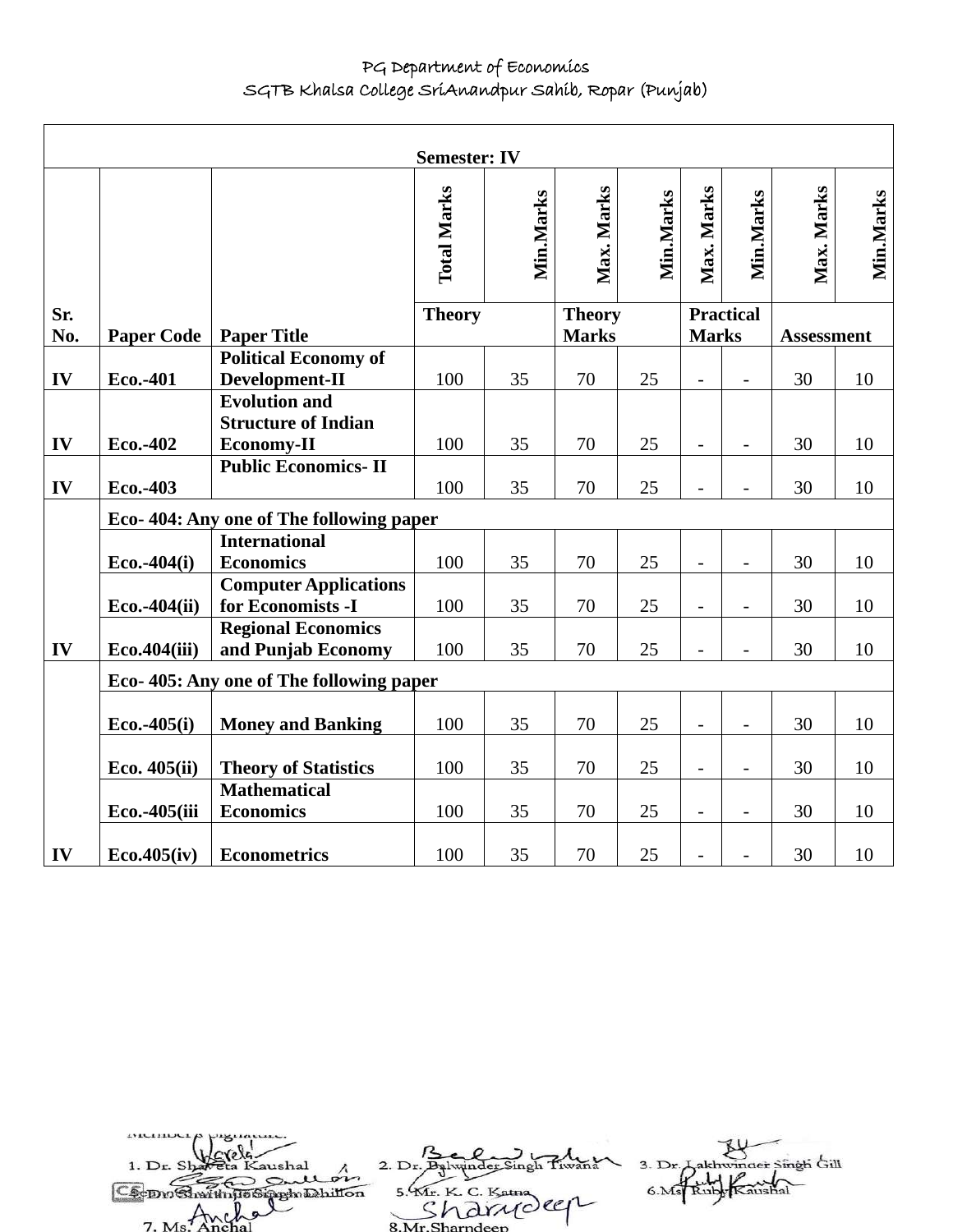#### **ECONOMICS**

#### **PAPER: MICRO ECONOMICS ANALSIS**

**4 1 0 Internal Marks : 30 Time Allowed: 3 hours External Pass Marks: 25 (Credit Hours – 60 L+15 T) Internal Pass Marks: 10**

 **Code: ECO-101 Total Marks :100 L T P External Marks : 70**

**Objective:** This paper aims at analyzing the economic behaviour of the firms and markets. It is mainly concerned with the objective of equipping the students in a comprehensive manner with various aspects of consumer behaviour and demand analysis.

#### **INSTRUCTIONS TO THE PAPER-SETTER**

The question paper will consist of three sections: A, B and C. Sections A and B will have four questions each. Each question shall carry 10 marks. Section C will consist of 10 short-answer type questions which will cover the entire syllabus uniformly and will carry 30 marks in all. Each short answer type question will carry 3 marks. The candidate are required to give answer of each short type question in about 100 words.

#### **INSTRUCTIONS FOR THE CANDIDATES**

Candidates are required to attempt five questions in all selecting two questions from each of the Section A and B and the entire section C.

#### **SECTION-A**

**Introduction and Basic Concepts**: Basic economic problem-choice and scarcity; deductive and inductive methods of analysis; equilibrium: existence, stability and uniqueness. Partial and general equilibrium; static and dynamic equilibrium. Role and significance of assumptions in economic analysis; economic models.

**Demand Analysis** : Indifference curve analysis : price, income and substitution effects; Slutsky theorem, compensated demand curve; Revealed preference theorem; Revision of demand theory by Hicks; Recent developments in demand analysis, Linear expenditure systems; constant elasticity demand function; Dynamic versions of demand principle and Houthaker and Taylor's Dynamic Model.

#### **SECTION-B**

**Theory of Production and Costs:** Production Function : short period and long period; law of variable proportions and returns to scale; Isoquants-Least cost combination of inputs; Returns to factors; Economies of Scale; Elasticity of substitution; Technical progress and production function; Cobb-Douglas, CES and translog production functions and their properties.

**Theories of Costs and Firm's Equilibrium**: Traditional and Modern theories of costs; Derivation of cost functions from production functions. Marginal analysis as an approach to firm's equilibrium; short-run and long-run equilibrium of the firm and industry under perfect competition, under monopoly and under discriminating monopoly.

#### **BASIC READING LIST**

**1.** Kreps, David M **:** Course in Micro-economic Theory, Princeton

- 
- **2.** Koutsoyiannis, A **:** Modern Micro-economics (2nd Edition), Macmill Press, London, 1979

University Press Princeton, 1990

**3.** Layard, P.R.andA.W.Walters **:** Micro-economics Theory, McGraw Hill, New

| 1. Dr. Shareta Kaushal<br>Sullon |                    | 3. Dr. Lakhwinder Singh Gill |
|----------------------------------|--------------------|------------------------------|
| In Simoh Dhillon                 | 5. Mr. K. C. Katna |                              |
|                                  | harrideer          |                              |
| $7 \text{ Me}^7$                 | 8 Mr Sharpdeen     |                              |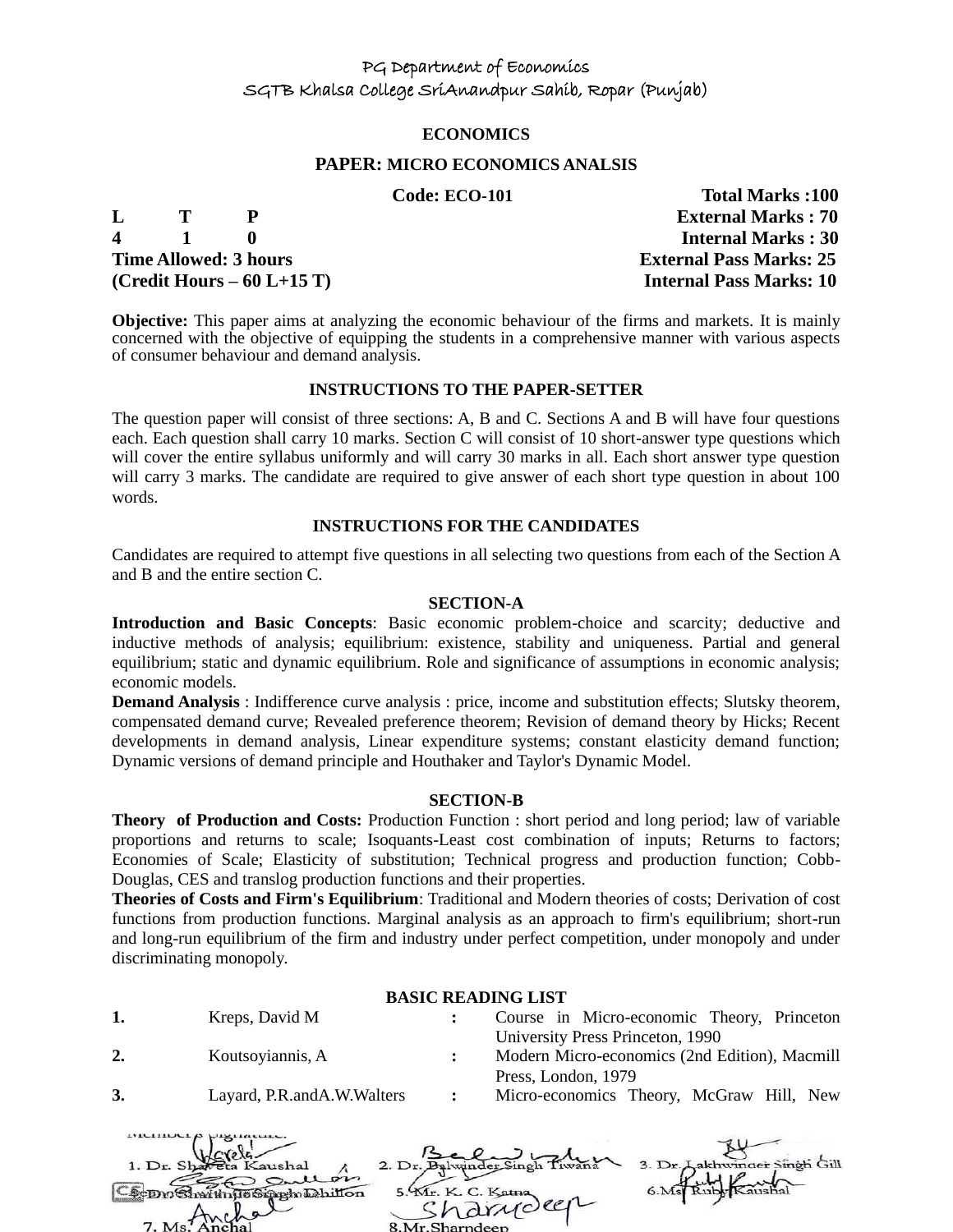|    |                          |                | York, 1978                                                                                      |
|----|--------------------------|----------------|-------------------------------------------------------------------------------------------------|
| 4. | Sen, A.                  | $\ddot{\cdot}$ | Microeconomics: Theory & Applications, Oxford<br>University Press, New Delhi, 1999.             |
| 5  | Stigler, G               | $\ddot{\cdot}$ | Theory of Price (4th Edition), Prentice Hall of<br>India, New Delhi, 1996                       |
| 6  | Varian, H                | $\ddot{\cdot}$ | Micro-economic Analysis, W.W.Norton, New<br>York, 2000                                          |
|    |                          |                | <b>ADDITIONAL READING LIST</b>                                                                  |
| 1. | Baumol, W.J              | $\ddot{\cdot}$ | Economic Theory and Operations Analysis,<br>Prentice Hall of India, New                         |
| 2. | Hirshleifer, J.and Price | $\ddot{\cdot}$ | Theory and Applications, Prentice Hall India,<br>New A. Glazer Delhi, 1997.                     |
| 3. | Green, H.A.G             | $\ddot{\cdot}$ | Consumer Theory: Penguin, Harmondsworth<br>1971.                                                |
| 4. | Henderson, J.M.          | $\ddot{\cdot}$ | Micro-economic<br>Theory: A Mathematical<br>Approach, R.E.QuandtMcGrawHill, New Delhi,<br>1980. |
| 5. | Da Costa, G.C            | $\ddot{\cdot}$ | Production, Prices and Distribution. Tata McGraw<br>New Delhi, 1980<br>Hill,                    |
| 6. | Health fields & Wibe     | $\ddot{\cdot}$ | Introduction to Cost<br>Production<br>and<br>An<br>Functions, Macmillan, London, 1987.          |

| 1. Dr. Shaveta Kaushal |                    | 3. Dr. Lakhwinder Singh Gill |
|------------------------|--------------------|------------------------------|
| Sullon                 |                    |                              |
| 110 Singh Dhillon      | 5. Mr. K. C. Katna |                              |
|                        | rarydeer           |                              |
| $7. Ms.$ Anchal        | 8.Mr.Sharndeen     |                              |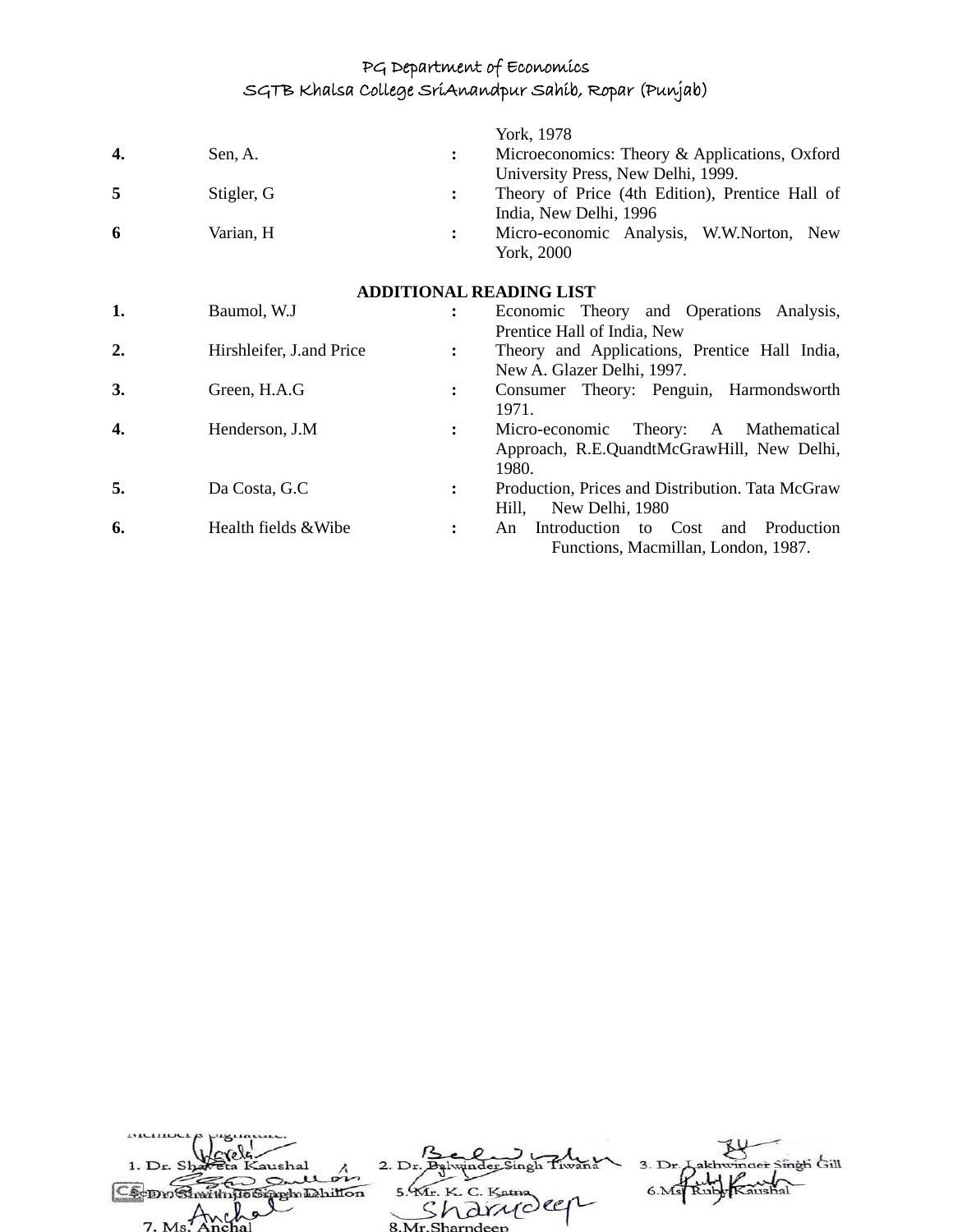#### **ECONOMICS**

#### **PAPER: MACRO ECONOMICS ANALSIS**

#### **Code: ECO-102**

 **Total Marks :100**

|   |               |                              | ***********************        |
|---|---------------|------------------------------|--------------------------------|
| L | $\mathbf{T}$  |                              | <b>External Marks: 70</b>      |
|   | $\mathbf 4$ 1 |                              | <b>Internal Marks: 30</b>      |
|   |               | <b>Time Allowed: 3 hours</b> | <b>External Pass Marks: 25</b> |
|   |               | (Credit Hours $-60$ L+15 T)  | <b>Internal Pass Marks: 10</b> |

**Objective:** Macroeconomics deals with the movement, fluctuations and growth in economic aggregates like income, employment, interest rates and the price level. It attempts to explain the past behaviour of such variables, predicts the likely future events, and helps policy makers to formulate the appropriate policies for improving the economic welfare of a country. The basic objective of this course is to help the learners in proper understanding of the economic aggregates.

#### **INSTRUCTIONS TO THE PAPER-SETTER**

The question paper will consist of three sections: A, B and C. Sections A and B will have four questions each. Each question shall carry 10 marks. Section C will consist of 10 short-answer type questions which will cover the entire syllabus uniformly and will carry 30 marks in all. Each short answer type question will carry 3 marks. The candidate are required to give answer of each short type question in about 100 words

#### **INSTRUCTIONS FOR THE CANDIDATES**

Candidates are required to attempt five questions in all selecting two questions from each of the Section A and B and the entire section C.

#### **SECTION-A**

**National Income and Theories of Full Employment** : Circular flow of income in two-three and four sector economy; different forms of national income accounting-social accounting ; input output, flow of fund accounting and balance of payments and balance of payments accounting; Classical and Keynesian theories of full employment.

**Theories of Consumption and Investment**: Keynes' psychological law of consumption and empirical evidence; income-consumption relationship-relative income, life cycle, permanent income hypothesis and consumption under uncertainty; Marginal efficiency of capital and investment; accelerator and investment behaviour; neoclassical theory of investment.

#### **SECTION-B**

**Money, Interest and Income**: Neo-classical and Keynesian views on interest: IS-LM Model and extensions of IS-LM models with labour market and flexible prices; Post-Keynesian approaches to demand for money:approaches of Baumol and Tobin; Don Patinkin and the real balance effect; Friedman and Modern quantity theory.

**Theory of Business Cycles**: Samuelson and Hicks Model.

#### **RECOMMENDED READINGS**

- 1. Ackley, G. : Macro-economics: Theory and policy, Macmillan, New York, 1978.
- 2. Blackhouse, R.and A. Salansi Macro-Economics and the Real World (eds.) (Two volumes), OUP, London, 2000
- 3. Branson, W.A and : Macro-economic Theory and Policy (3rd Edition), Harper York,

| 1. Dr. Shareta Kaushal<br>Sullon |                    | 3. Dr. Lakhwinger Singh Gill |
|----------------------------------|--------------------|------------------------------|
| a Siserho Dhillon                | 5. Mr. K. C. Katna |                              |
|                                  | 'a drudeer         |                              |
| 7. Ms. Ancha                     | 8.Mr.Sharndeep     |                              |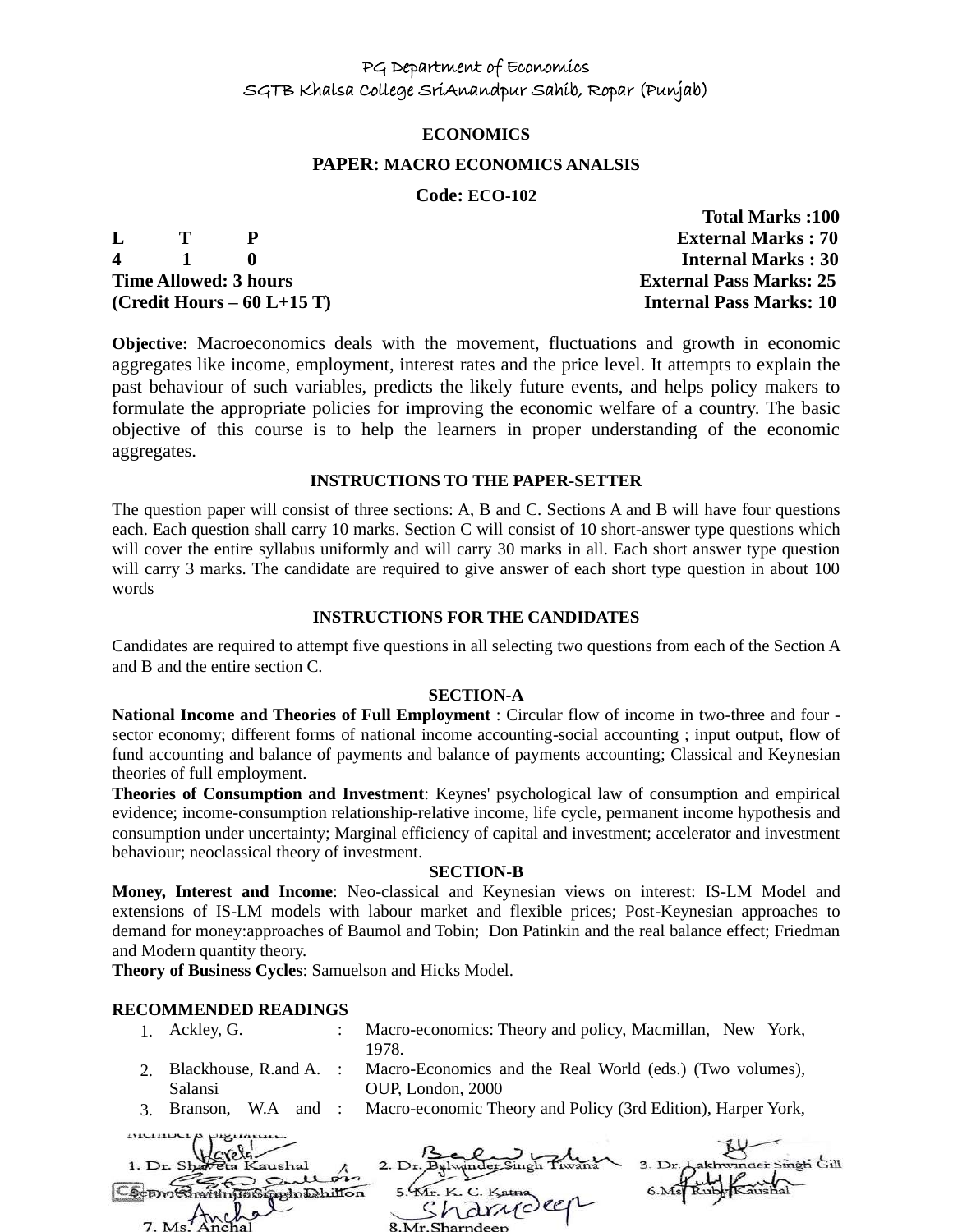|    | Row, New            |                           | 1989.                                                                                              |
|----|---------------------|---------------------------|----------------------------------------------------------------------------------------------------|
|    | 4. Dornbusch, R.F.  | $\mathbb{R}^{\mathbb{Z}}$ | Macro-economics (Seventh edition), McGraw-Hill Startz:<br>Publishing Company Ltd., New Delhi.2000. |
|    | Taylor              |                           | 5. Hall, R, E and J.B : Macro-economics. W.W. Norton, New York, 1986.                              |
| 6. | Jha, R.             |                           | Contemporary Macro-economics: Theory & Policy. Willey<br>E Eastern New Delhi, 1991.                |
| 7. | Shapiro, E.         | $\ddot{\phantom{a}}$      | Macro Economics Analysis, Golgotia Publications, New Delhi,<br>1996.                               |
| 8. | Surrey, M.J.C (ed.) | $\ddot{\phantom{0}}$      | Macro Economics Themes. Oxford University Press, Oxford,<br>1976.                                  |

| 1. Dr. Shaveta Kaushal         |                    | 3. Dr. Lakhwinger Singh Gill |
|--------------------------------|--------------------|------------------------------|
| Sullois<br>n                   |                    |                              |
| Information                    | 5. Mr. K. C. Katna |                              |
|                                | · Arrioler         |                              |
| $7 \text{ Me}^{\frac{1}{100}}$ | 8 Mr Sharpdeen     |                              |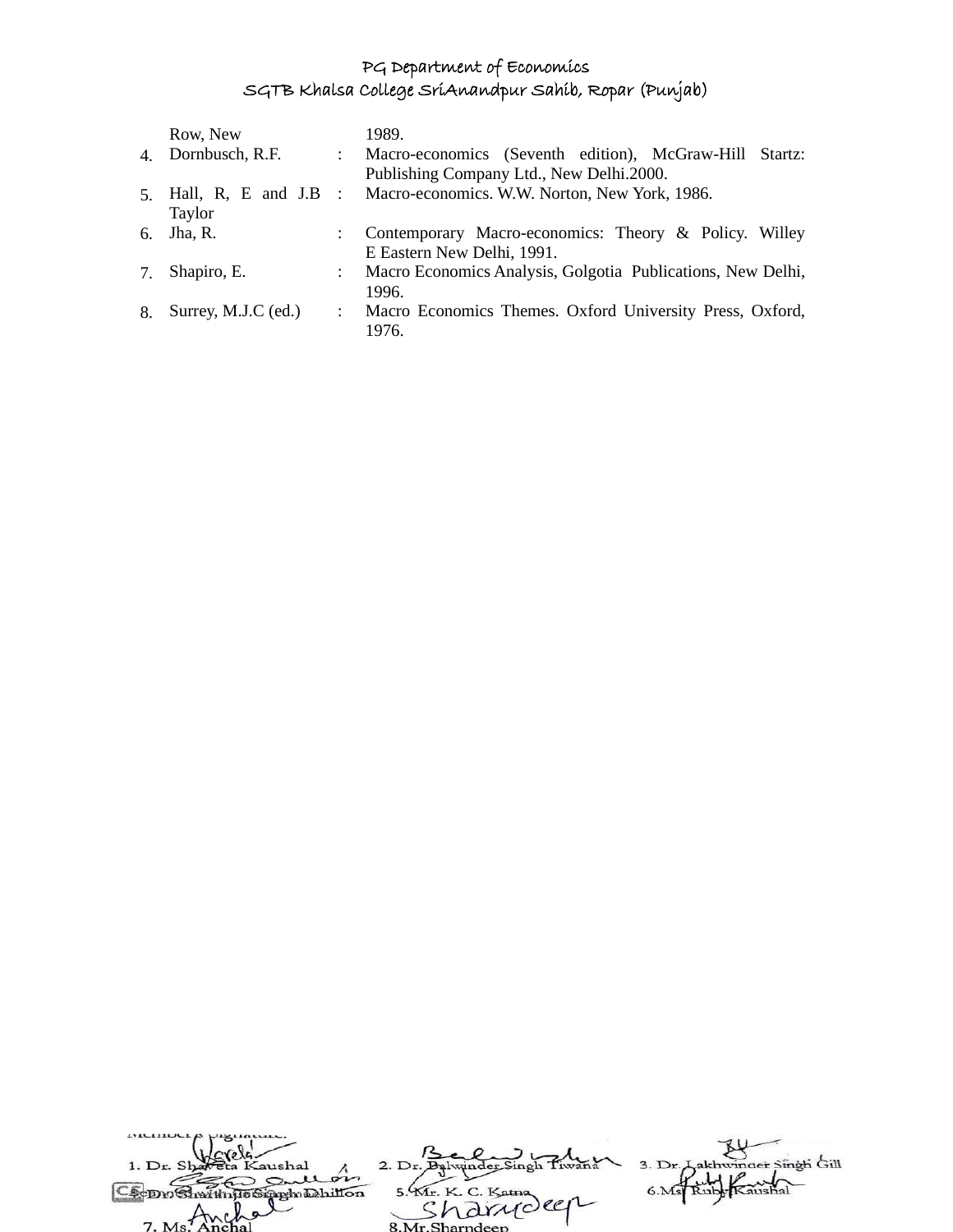#### **ECONOMICS**

#### **PAPER: BASIC QUANTITATIVE METHODS**

#### **Code: ECO-103**

 **Total Marks :100**

|   |                 |                              | Total Indians Too              |
|---|-----------------|------------------------------|--------------------------------|
| L | $\mathbf{T}$    |                              | <b>External Marks: 70</b>      |
|   | $\frac{1}{2}$ 1 |                              | <b>Internal Marks: 30</b>      |
|   |                 | <b>Time Allowed: 3 hours</b> | <b>External Pass Marks: 25</b> |
|   |                 | (Credit Hours $-60$ L+15 T)  | <b>Internal Pass Marks: 10</b> |

**Objective:** The aim of this course is to introduce students with the Mathematical concepts and methods used to analyse consumer behaviours, producer behaviours and determination of price in various markets. The primary goal is to strengthen student's critical thinking and reasoning skills at planning economic research and to enable them to communicate results effectively.

#### **INSTRUCTIONS TO THE PAPER-SETTER**

The question paper will consist of three sections: A, B and C. Sections A and B will have four questions each. Each question shall carry 10 marks. Section C will consist of 10 short-answer type questions which will cover the entire syllabus uniformly and will carry 30 marks in all. Each short answer type question will carry 3 marks. The candidates are required to give answer of each short type question in about 100 words.

#### **INSTRUCTIONS FOR THE CANDIDATES**

Candidates are required to attempt five questions in all selecting two questions from each of the Section A and B and the entire section C.

#### **SECTION -A**

**Calculus**: Concept of differentiation. Differentiation of function of one variable including logarithmic and exponential functions. Successive and Partial derivatives. Euler's theorem. Applications of Revenue and Cost function, Analysis of Consumer's Surplus and Producer's Surplus

**Applications of Derivatives in Economics**: Elasticity of Demand, Average and Marginal functions. Problems of optimization (max. /min.) in case of one variable.

#### **SECTION-B**

**Matrices: Definition and types**. Elementary operations. Rank of a matrix. Matrix inverse by adjoint and Linear Equation method.Concept of determinants and its properties. Solution of simultaneous Equations by Cramer's Rule and Matrix Inverse methods and proving problems. Application of simultaneous equations in Economics.

**Arithmetic and Geometric Progression:** Elementary idea and their economic applications.

| 1. Dr. Shareta Kaushal |                    | 3. Dr. Lakhwinger Singh Gill |
|------------------------|--------------------|------------------------------|
| Sullois                |                    |                              |
| Un Sinoh Dhillon       | 5. Mr. K. C. Katna |                              |
| $\sim$                 | narroller          |                              |
| 7. Ms. Anchal          | 8 Mr Sharndeen     |                              |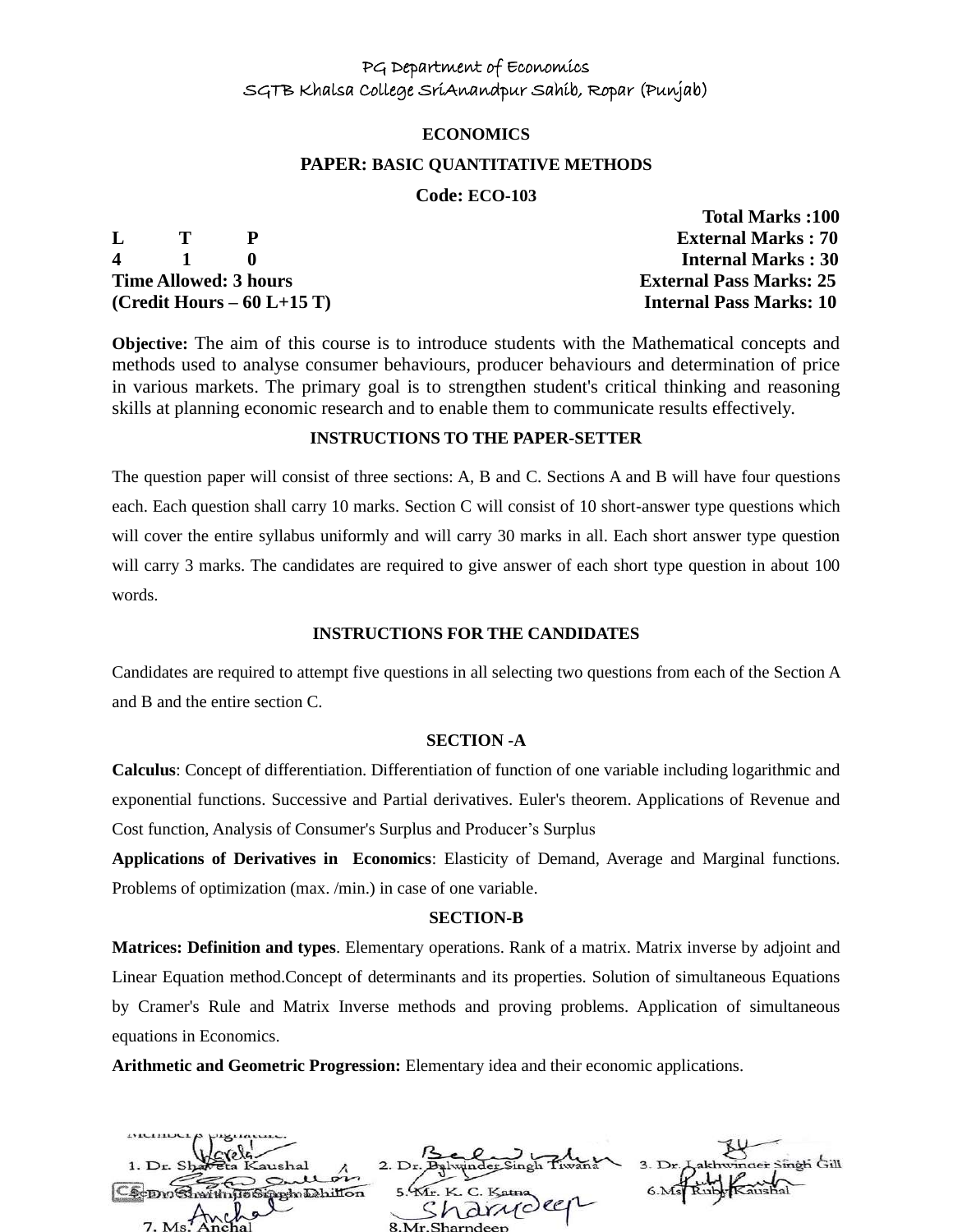# **RECOMMENDED READINGS**

|                | 1. Alpha c. Chiang | $\mathbf{L}$         | Fundamental Methods of Mathematical Economics, Ch.4-12.                  |  |  |
|----------------|--------------------|----------------------|--------------------------------------------------------------------------|--|--|
| 2.             | J.P. Lewis         | $\mathcal{L}$        | An Introduction to Mathematics for Students of Economics.                |  |  |
|                |                    |                      | Ch. 7-24.                                                                |  |  |
|                | 3. D.S. Huang      |                      | : An Introduction to the Use of Mathematics.                             |  |  |
| $\mathbf{4}$ . | F.E.Croxton&D.J.Co | $\ddot{\cdot}$       | <b>Applied General Statistics</b>                                        |  |  |
|                | wden               |                      |                                                                          |  |  |
|                | 5. S.P. Gupta      | $\ddot{\phantom{0}}$ | Statistical Methods (43 <sup>rd</sup> ed), S. Chand and Co; New Delhi.   |  |  |
| 6.             | Sancheti& Kapoor   | $\ddot{\cdot}$       | Business Mathematics (12 <sup>th</sup> ed), S. Chand and Co., New Delhi. |  |  |
| 7.             | SurjanSaha         | $\ddot{\cdot}$       | Business Mathematics and Statistics (13 <sup>th</sup> revised ed), New   |  |  |
|                |                    |                      | Central Book Agency, Delhi.                                              |  |  |
| 8.             | Joshi and Aggarwal | $\mathcal{L}$        | Mathematics for Students of Economics, New Academic                      |  |  |
|                |                    |                      | Publishing Co., Jullunder, 1973.                                         |  |  |

### **SUPPLEMENTARY READINGS**

| 1. | P.H. Daus and | Algebra with Application to Business and Economics. |
|----|---------------|-----------------------------------------------------|
|    | W.M.Wryburn   |                                                     |
| 2. | P.G.Hoel      | <b>Elementary Statistics.</b>                       |
| 3. | Ya-Lun Chow   | Statistical Analysis (2nd ed.), pp. 78-114.         |

| 1. Dr. Shareta Kaushal |                    | 3. Dr. Aakhwinger Singh Gill |
|------------------------|--------------------|------------------------------|
| Sullois                |                    |                              |
| n Sisch Dhillon        | 5. Mr. K. C. Katna |                              |
|                        | · <i>Irvoler</i>   |                              |
| $7 Me^{1/Nv}$          | 8 Mr Sharpdoon     |                              |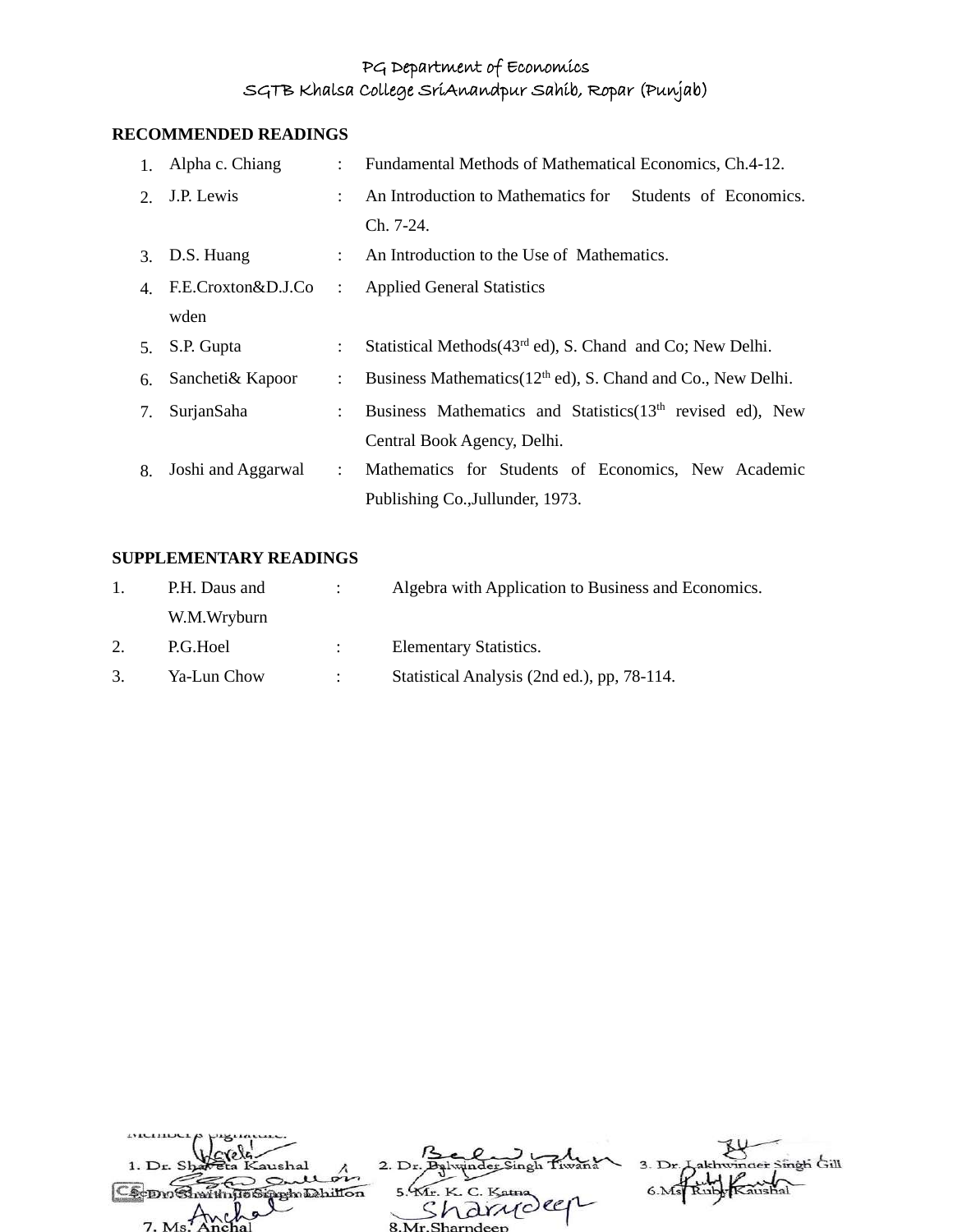#### **ECONOMICS**

#### **PAPER: ECONOMICS OF GROWTH AND DEVELOPMENT-1**

|             |              |                              | Code: $ECO-104(i)$ | <b>Total Marks : 100</b>       |
|-------------|--------------|------------------------------|--------------------|--------------------------------|
| L.          | $\mathbf{T}$ |                              |                    | <b>External Marks: 70</b>      |
| $\mathbf 4$ |              |                              |                    | <b>Internal Marks: 30</b>      |
|             |              | <b>Time Allowed: 3 hours</b> |                    | <b>External Pass Marks: 25</b> |
|             |              | $(Credit Hours - 60 L+15 T)$ |                    | <b>Internal Pass Marks: 10</b> |

**Objective:** This course offers an analytical introduction to the main aspects of the Indian economic policy and performance in the post-independent period. The main aim is to examine Indian economic problems in the light of relevant economic theory and comparative perspectives.

#### **INSTRUCTIONS TO THE PAPER-SETTER**

The question paper will consist of three sections: A, B and C. Sections A and B will have four questions each. Each question shall carry 10 marks. Section C will consist of 10 short-answer type questions which will cover the entire syllabus uniformly and will carry 30 marks in all. Each short answer type question will carry 3 marks. The candidate are required to give answer of each short type question in about 100 words

#### **INSTRUCTIONS FOR THE CANDIDATES**

Candidates are required to attempt five questions in all selecting two questions from each of the Section A and B and the entire section C.

#### **SECTION-A**

**Growth, Development and Under-development**: Meaning and Measurement of Development; Per Capita Income, Purchasing Power Parity income, PQLI, HDI; Problems of international comparison. Economic development and structural change: theories of Kuznets and Chenery.

**Economic Development and Institutions:** Market and State. Theories of institutional change and economic development: Schumpeter, North. Dependency theory of development: Paul Baran, Andre Gunder Frank and Samir Amin.

#### **SECTION-B**

**Resources for Development:** Domestic and External. Population and Development: Theory of Demographic Transition. Theory of Big Push: Rosenstein-Rodin; Murphy, Shleifer and Vishny. **Theory of Growth**: Harod -Domar, Kaldor and Mirrlees. Neoclassical theory of growth: Meade, Solow.

#### **RECOMMENDED READINGS**

**1.** Michael P.Todaro **:** Economic Development in the Third World(2<sup>nd</sup> ed), Longman Publishers, 1981. **2.** S.S.M.Desai and Nirmal D. Bhalerao : EconomicPlanning and Policy, Himalaya Publishing House, 1986. **3.** Sen, Amartya **:** Microeconomics: Theory & Applications, Oxford University Press, New Delhi, 1999. **4.** Paul M. Sweezy : The Theory of Capitalist Development, Modern Reader Paperbacks, 1968. **5.** Amartya Sen : Growth Economics, Published by Penguin Modern Economics ISBN- 10.1408013916

| 1. Dr. Shareta Kaushal                 |                    | 3. Dr. Aakhwinder Singh Gill |
|----------------------------------------|--------------------|------------------------------|
| Stil Sullon<br><b>In Singh Dhillon</b> | 5. Mr. K. C. Katna |                              |
| $\sim$                                 | 'a drudeer         |                              |
| 7. Ms. Anchal                          | 8. Mr. Sharndeen   |                              |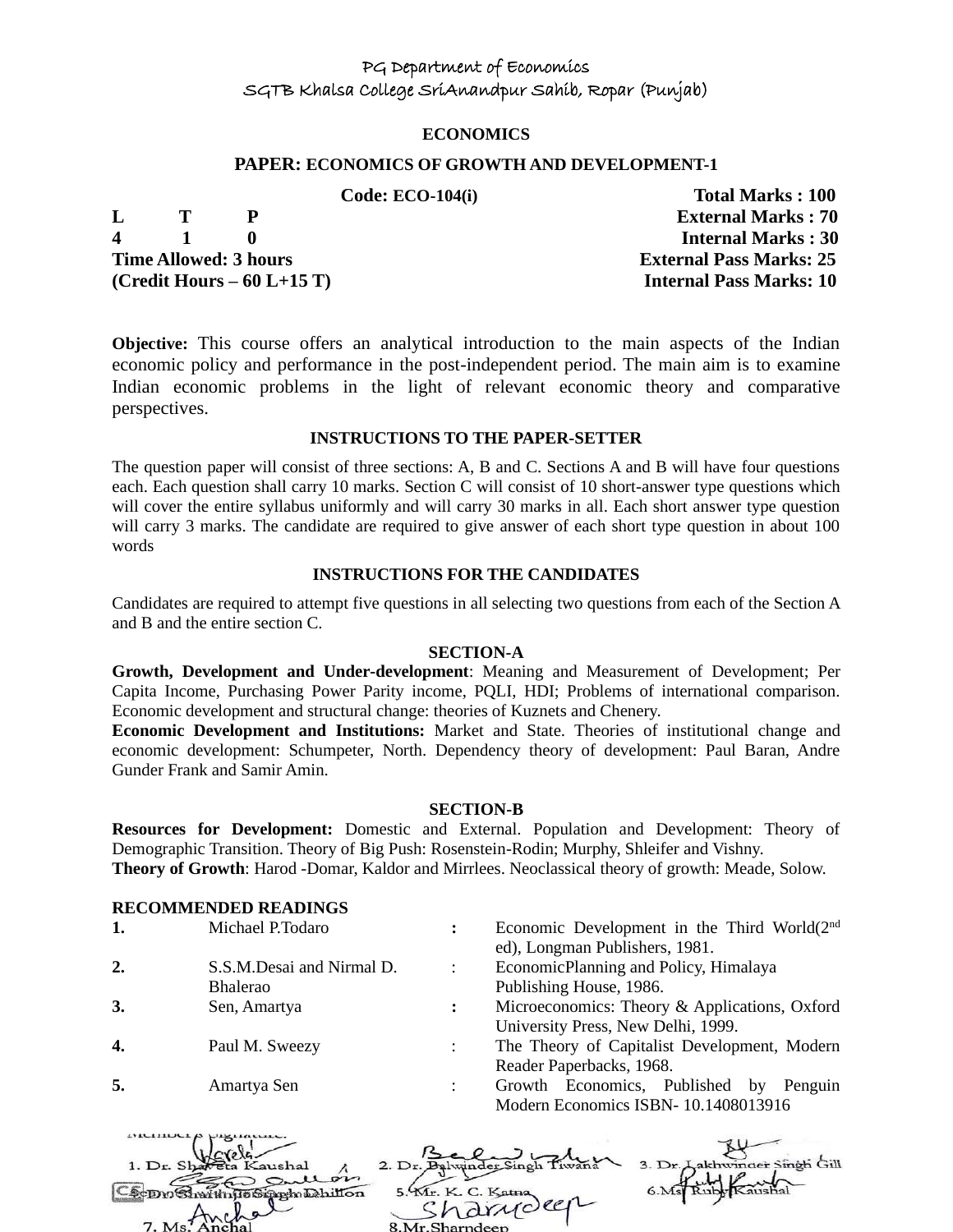| 6.  | Robert J. Barro and Sala-i- :<br>Martin |                      | Economic Growth $(2nd$ ed), MIT Press                                                      |
|-----|-----------------------------------------|----------------------|--------------------------------------------------------------------------------------------|
| 8.  | Deepak Lal                              | $\ddot{\cdot}$       | The Poverty of Development Economics $(3rd$ ed),<br>Institute of Economic Affairs, 2002.   |
| 9.  | Gerald M. Meier                         | $\ddot{\phantom{a}}$ | Leading Issues in Economic Development $(8th$ ed),<br>Oxford University Press, 2005.       |
| 10. | A.P.Thirlival                           | $\ddot{\phantom{0}}$ | Growth and Development( $7th$ ed),<br>Palgrave<br>Macmillan, 2003.                         |
| 11. | Kahkonen :<br>Satu<br>andMancurOlson    |                      | A New Institutional Approach to economic<br>Development, SAGE Publications Pvt. Ltd, 2001. |
| 12. | Amartya Sen.                            | $\ddot{\phantom{0}}$ | Development as Freedom, Oxford University<br>Press, 2005.                                  |
| 13. | Chenery, H. and T.N. Srinivasan         | $\ddot{\cdot}$       | Handbook of DevelopmentEconomics Vol, 1, 2<br>and 3.                                       |
| 14. | W.A.Lewis                               | $\ddot{\cdot}$       | The Theory of Economic Growth $(1st$ ed),<br>Routledge Publishers, 2003.                   |
| 15. | J.A.Schumpeter                          | $\ddot{\phantom{0}}$ | Theory of Economic<br>Development,<br>The<br>Transaction Publishers, 1983.                 |
| 16. | Ghatak, S.                              | $\ddot{\phantom{a}}$ | An Introduction to Development Economics,<br>Psychology Press, 1995.                       |

.

 $\overline{\phantom{a}}$ 

| 1. Dr. Shaveta Kaushal              |                    | 3. Dr. Lakhwinder Singh Gill |
|-------------------------------------|--------------------|------------------------------|
| An Sullon<br>Charthua Sinch Dhillon | 5. Mr. K. C. Katna |                              |
|                                     | in arriveer        |                              |
| 7 Ms Anche                          | 8 Mr Sharpdeen     |                              |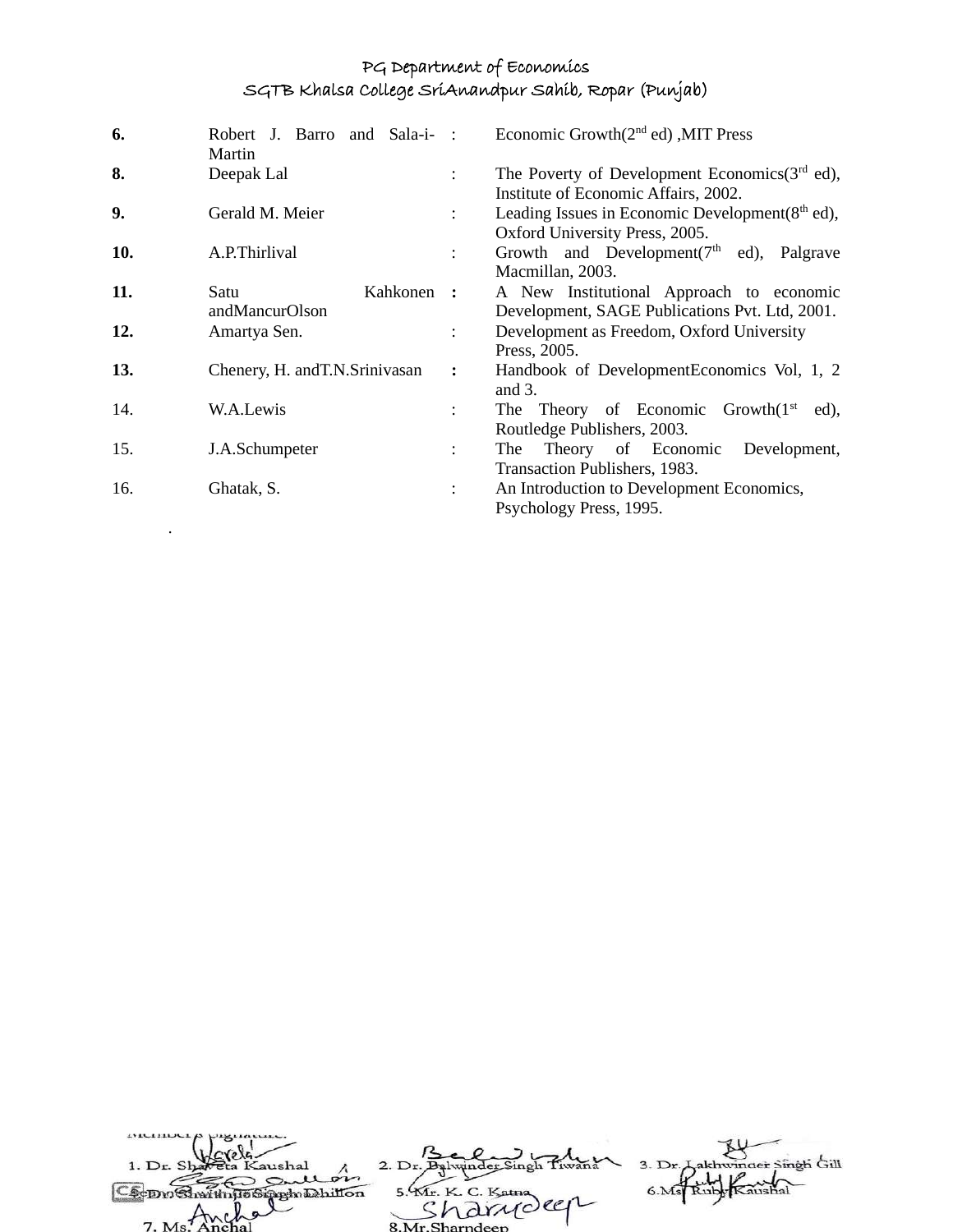#### **ECONOMICS**

#### **PAPER: ECONOMICS OF DEMOGRAPHY–I**

**4 1 0 Internal Marks : 30 Time Allowed: 3 hours External Pass Marks: 25 (Credit Hours – 60 L+15 T) Internal Pass Marks: 10**

 **ECO-104 (ii) Total Marks :100 L T P External Marks : 70**

**Objective:** The objective of this paper is to make the students aware of the importance of population in economic development along with the established theories of population. The paper tries to educate the students the fundamentals of population studies like fertility, mortality, migration, besides the composition of population and its estimation/projection. The issues related to human development have also been incorporated into it.

#### **INSTRUCTIONS TO THE PAPER-SETTER**

The question paper will consist of three sections: A, B and C. Sections A and B will have four questions each. Each question shall carry 10 marks. Section C will consist of 10 short-answer type questions which will cover the entire syllabus uniformly and will carry 30 marks in all. Each short answer type question will carry 3 marks. The candidate are required to give answer of each short type question in about 100 words

#### **INSTRUCTIONS FOR THE CANDIDATES**

Candidates are required to attempt five questions in all selecting two questions from each of the Section A and B and the entire section C.

#### **SECTION-A**

**Population and Development**: Meaning and Scope of Demography, Components of population growth and their interdependence; Measures of population changes; Structure, Distribution and Sources of population data; Theories of population-Malthus, optimum theory of population; Theories of Demographic Transition-view of Medows, Enke and Simon.

**Structure of Population**: Population trends in the twentieth century; International aspects of population growth and distribution; Determinants of age and sex structure; age pyramids and projections- individual aging and populating aging.

#### **SECTION-B**

**Fertility:**Meaning and Importance ; Total fertility rate, Gross reproduction rate and Net reproduction rate. Levels and trends in more and less developed countries; Factors affecting fertility.

**Nuptiality:** Concept and analysis of Marital Status; Trends in age at Marriage, widowhood and divorce.

**Mortality** : Levels and trends in mortality in more and less developed countries; Sex and age patterns and difference in mortality: Foetal and infant mortality; Factors fro dealing in mortality in recent past; Life Tables-Construction and uses: Methods for population projection.

## **RECOMMENDED READINGS**

- **1.** D.J.Bogue **:** Principles of Demography, John Viley, NewYork,1971.
- **2.** S.C. Gulati **:** Fertility in India: An Econometric Study of Metropolis, Sage, New Delhi, 1988.
- **3.** K.Srinivasan: **:** Basic Demographic Techniques and Applications, Sage, India, 1998.

| 1. Dr. Shaveta Kaushal        |                    | 3. Dr. Aakhwinder Singh Gill |
|-------------------------------|--------------------|------------------------------|
| Deullon                       | 5. Mr. K. C. Katna |                              |
| <b><i>osinghabahillon</i></b> | · arrioler         |                              |
| 7 Ms Anchal                   | 8 Mr Sharpdeen     |                              |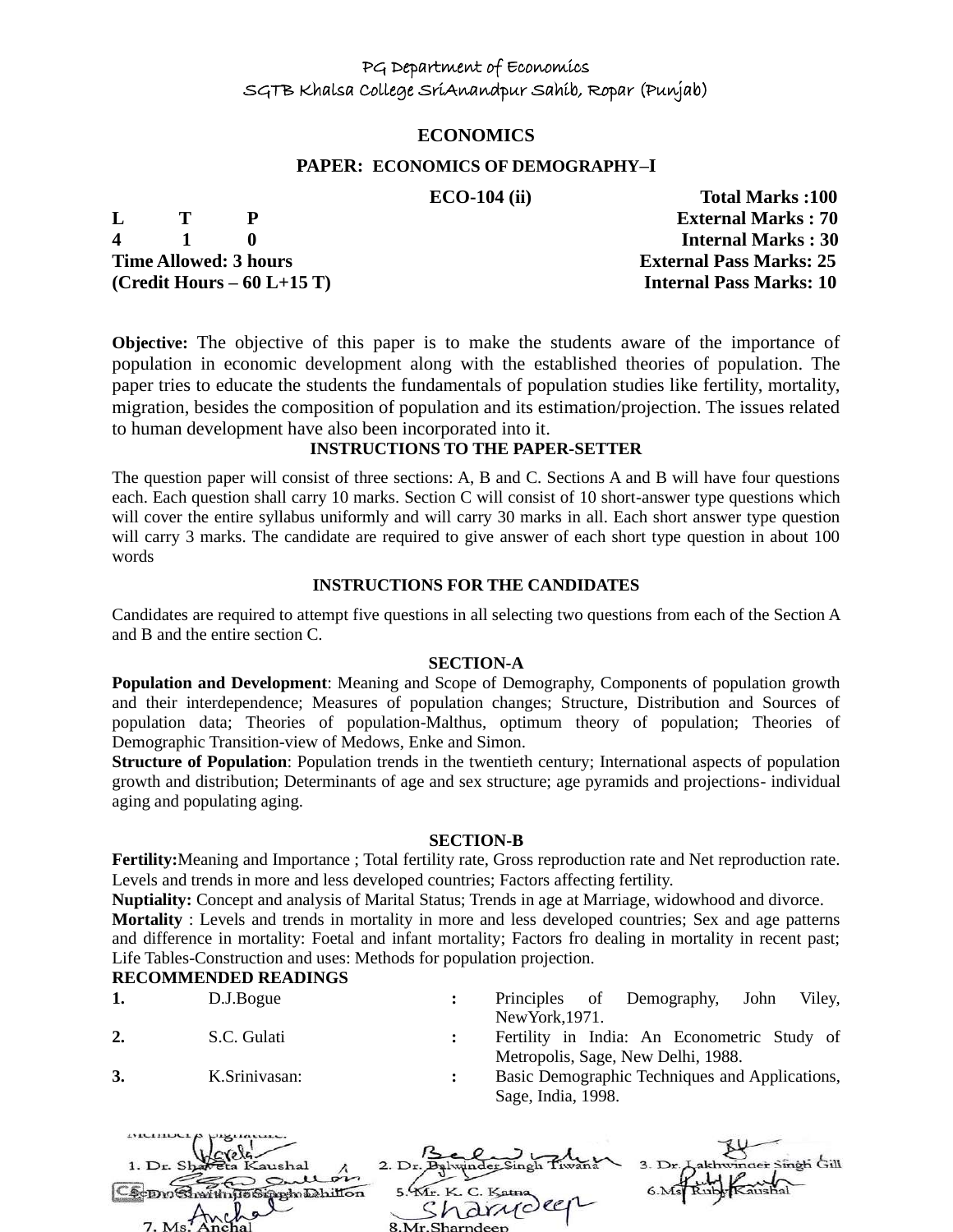**4.** H.Shyrock et.al **:** The Methods & Materials of Demography. Department of Commerce, Washington D.C.

| 1. Dr. Shaveta Kaushal |                    | 3. Dr. Lakhwinger Singh Gill |
|------------------------|--------------------|------------------------------|
| An Sullon              |                    |                              |
| Un Sinoh Dhillon       | 5. Mr. K. C. Katna |                              |
|                        | Arriolen           |                              |
| $7. Ms$ . Anchal       | 8. Mr. Sharndeen   |                              |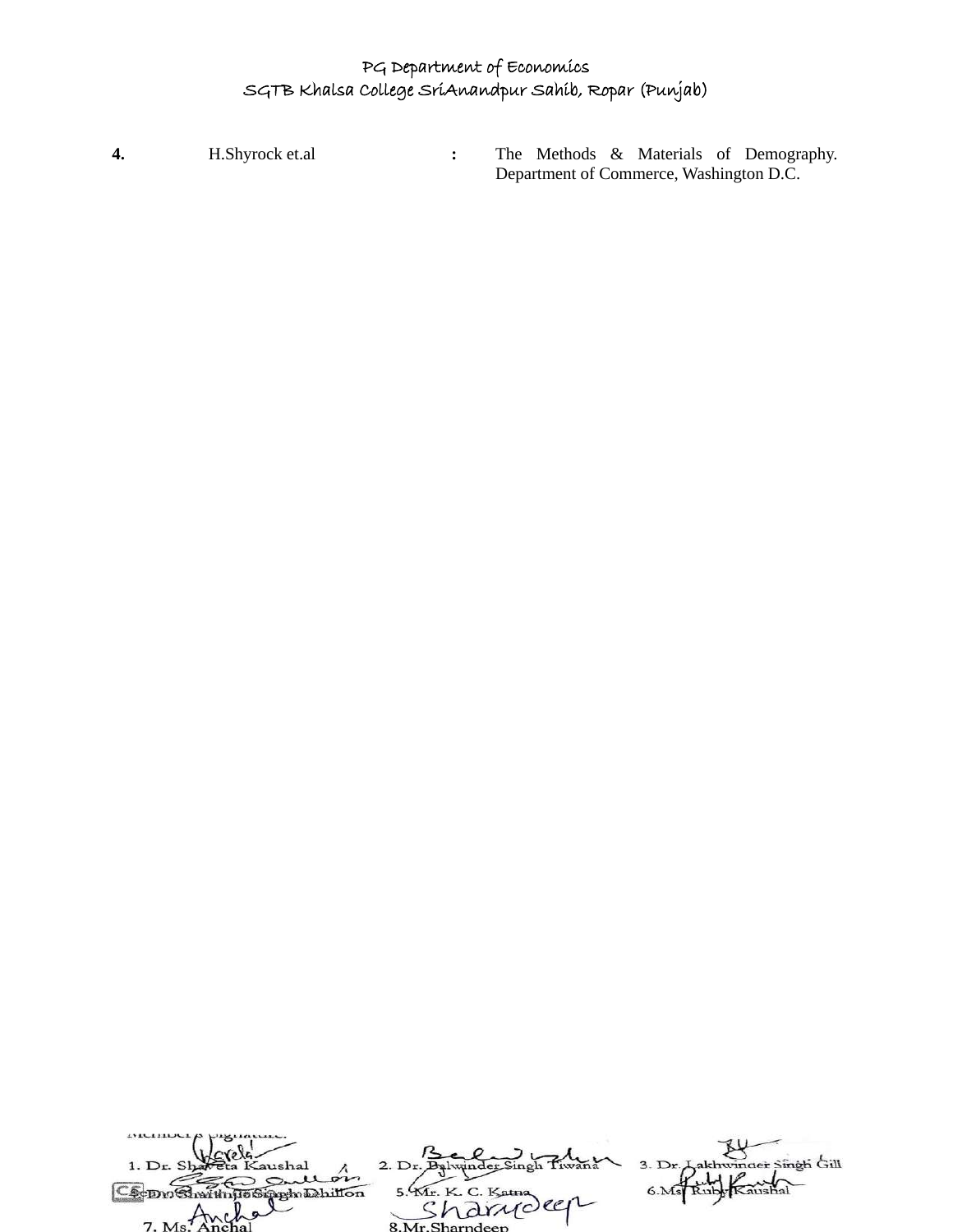# **ECONOMICS PAPER: ECONOMICS OF GENDER AND DEVELOPMENT -I**

**L T P External Marks : 70 4 1 0 Internal Marks : 30 Time Allowed: 3 hours External Pass Marks: 25 (Credit Hours – 60 L+15 T) Internal Pass Marks: 10**

 **Code: ECO-104 (ii) Total Marks :100** 

**Objective:** The course will introduce the students to economic theories and economic-policy debates from gender perspective. The course will help the students to develop an understanding of the ways in which current economic realities. The course addresses gender inequalities in different economic spheres especially under changing patterns of economic activity and globalisation.

#### **INSTRUCTIONS TO THE PAPER-SETTER**

The question paper will consist of three sections: A, B and C. Sections A and B will have four questions each. Each question shall carry 10 marks. Section C will consist of 10 short-answer type questions which will cover the entire syllabus uniformly and will carry 30 marks in all. Each short answer type question will carry 3 marks. The candidate are required to give answer of each short type question in about 100 words

#### **INSTRUCTIONS FOR THE CANDIDATES**

Candidates are required to attempt five questions in all selecting two questions from each of the Section A and B and the entire section C.

#### **SECTION-A**

**Introduction to Gender Studies**: Importance and Concepts of Women Studies- Women in patriarchal and matriarchal societies and structures, matrilineal and matrilineal systems and relevance to present day society in India; Economic basis and functioning of patriarchy in developed and LDCs, particularly India; Gender bias in the theories of value, distribution and population.

**Demography of Female Population** : Age structure, mortality rates, and sex ratio-Causes and implications of declining sex ratios and fertility rates in LDCs and particularly India;Theories and measurement of fertility and its control; Women and their access to nutrition, health, education, and social and community resources and their impact on female mortality, fertility migration, economic status.

#### **SECTION-B**

**Women in Decision Making**: Factors affecting decision making by women; property rights, access to and control over economic resources, assets; power of decision making at household, class, community level; Economic status of women and its effect on work-participation rate, income level, health, and education in developing countries and India.

**Conceptualization of Women's Work**: Concept and Analysis of women's work. Valuation of productive work and unproductive; visible and invisible work; paid and unpaid work; economically productive and socially productive work. Female contribution to National Income.

#### *BASIC READINGS*

| 1.                  | Boserup, E.         |                                                         |          | Women's Role in Economic Development,<br>George Allen and Unwin, London, 1970           |
|---------------------|---------------------|---------------------------------------------------------|----------|-----------------------------------------------------------------------------------------|
|                     | Government of India |                                                         |          | Towards Equality Report of the Committee<br>on the status of women in India, Department |
| 1. Dr. Sha<br>7. Ms | Outlos<br>Dhillon   | Balwinder Singh<br>5. Mr. K. C. Katna<br>8 Mr Sharndeen | harydeen | 3. Dr. Lakhwinger Singh Gill                                                            |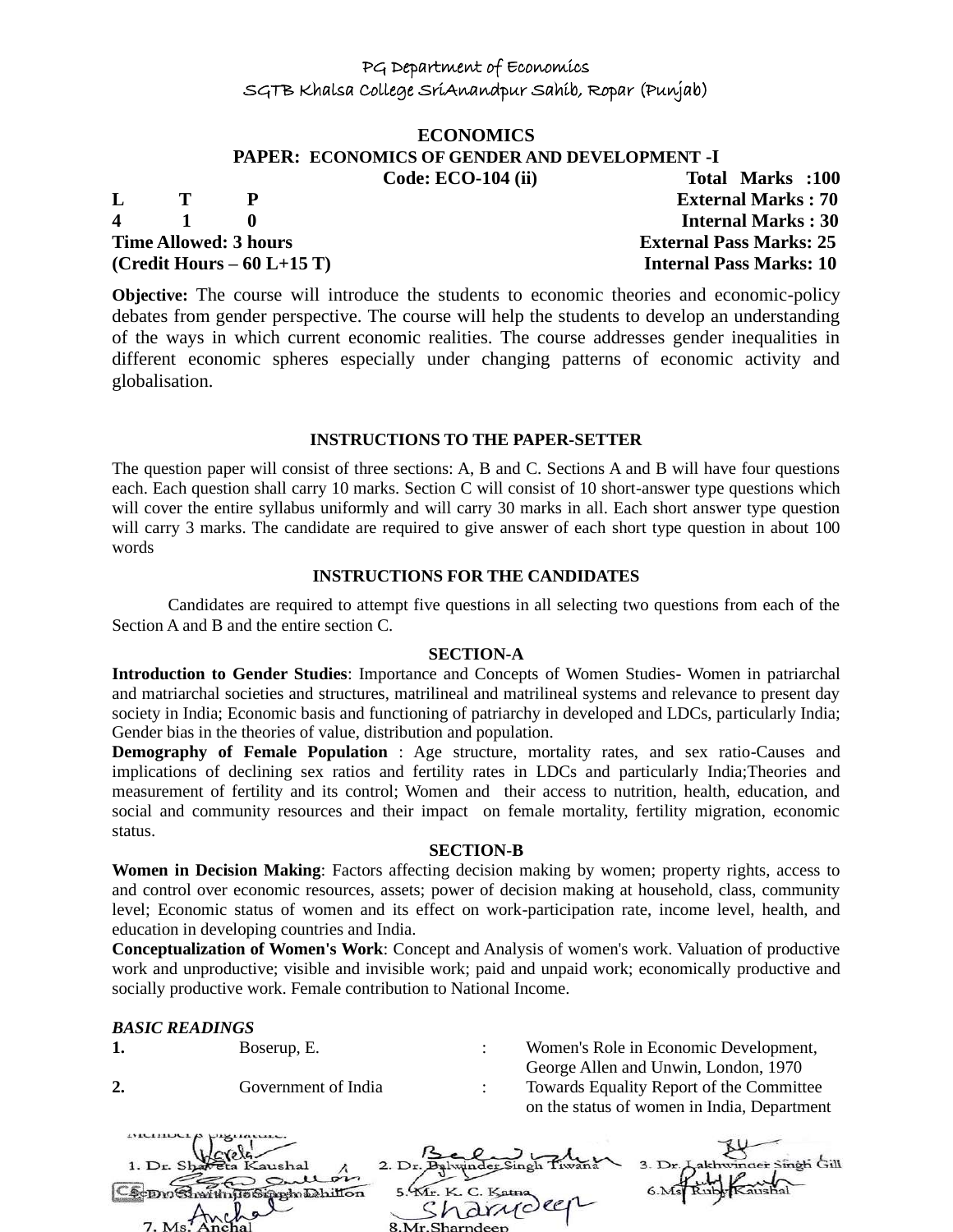| 3.                                   | Krishnaraj, M., R.M,<br>Sudarshan&A Shariff |                | of Social Welfare, Ministry of Education and<br>Social Welfare, New Delhi, 1974.<br>Gender, Population and Development, Oxford<br>University Press, New Delhi, 1999. |
|--------------------------------------|---------------------------------------------|----------------|----------------------------------------------------------------------------------------------------------------------------------------------------------------------|
| 4.                                   | Seth, M.                                    |                | Women and Development: The Indian<br>Experience, Sage Publications, New Delhi,<br>2000.                                                                              |
| 5                                    | Srinivansan K. and A. Shroff.               | $\ddot{\cdot}$ | India:<br>Towards<br>Population<br>and<br>DevelopmentGoals, Oxford                                                                                                   |
| 6                                    | Wazir, R.                                   |                | The Gender Gap in Basic Education: NGC<br>asChange Agents, Sage Publications, Ne<br>Delhi, 2000.                                                                     |
| <b>ADDITIONAL</b><br><b>READINGS</b> |                                             |                |                                                                                                                                                                      |
| 1.                                   | Mishra, S.                                  | $\ddot{\cdot}$ | Voluntary Action in Health and population:<br>The Dynamics of Social Transition, Sage<br>publications, New Delhi. 2000.                                              |
| 2.                                   | Sen, A.K                                    | $\ddot{\cdot}$ | Gender and Cooperative Confects in Tinker<br>(Ed.) Persistent Inequalities: Women and<br>World                                                                       |
| 3.                                   | Amsden, A.H. (Ed.)                          |                | The Economics of Women and Work,<br>Penguin, Harmondsworth. 1980.                                                                                                    |
| 4.                                   | ILO:                                        | $\ddot{\cdot}$ | Women's Participation in the Economic<br>Activity of Asian Countries, ILO, Geneva,<br>1978.                                                                          |
| 5.                                   | Papola, T.S. and A.N Sharma                 |                | Gender and Employment in (Eds.), India<br>Vikas Publishing House, New Delhi, 1999.                                                                                   |

| 1. Dr. Shaveta Kaushal  |                    | 3. Dr. Lakhwinger Singh Gill |
|-------------------------|--------------------|------------------------------|
| as sullon               |                    |                              |
| Shartinus Sinch Dhillon | 5. Mr. K. C. Katna |                              |
|                         | 'a drudeer         |                              |
| 7 M <sub>e</sub>        | 8 Mr Sharpdoon     |                              |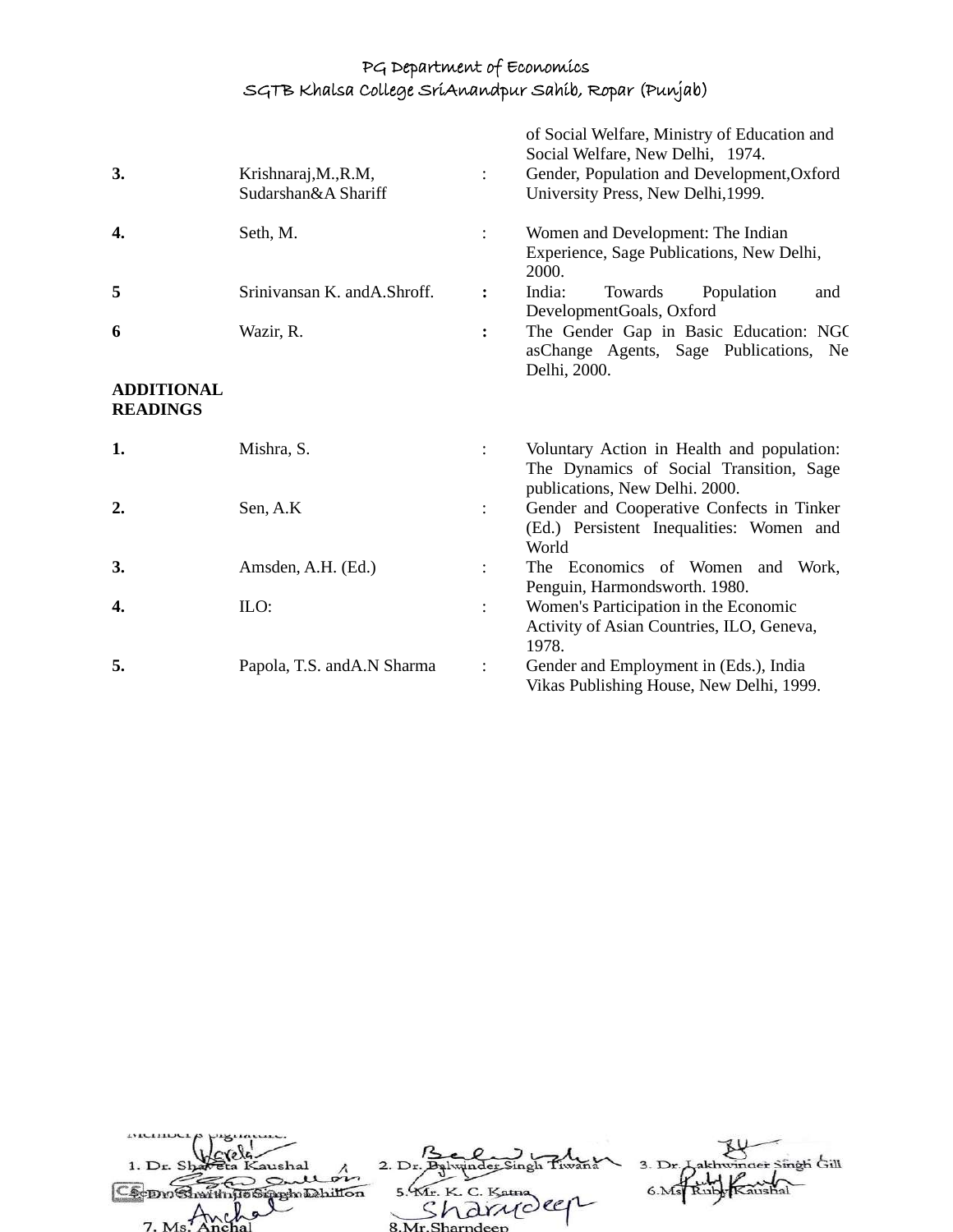*Any one of the following:*

### **ECONOMICS PAPER: ECONOMICS OF AGRICULTURE-I Code: ECO-105 (i)** Total Marks :100

**L T P External Marks : 70 4 1 0 Internal Marks : 30 Time Allowed: 3 hours External Pass Marks: 25 (Credit Hours – 60 L+15 T) Internal Pass Marks: 10**

**Objective:** The course tries to enhance the students awareness of issues that are relevant to agriculture economics and contemporary debates in the literature and enable them to analyse these issues with basic microeconomics concepts.

#### **INSTRUCTIONS TO THE PAPER-SETTER**

The question paper will consist of three sections: A, B and C. Sections A and B will have four questions each. Each question shall carry 10 marks. Section C will consist of 10 short-answer type questions which will cover the entire syllabus uniformly and will carry 30 marks in all. Each short answer type question will carry 3 marks. The candidate are required to give answer of each short type question in about 100 words

#### **INSTRUCTIONS FOR THE CANDIDATES**

Candidates are required to attempt five questions in all selecting two questions from each of the Section A and B and the entire section C.

#### **SECTION-A**

**Agricultural Economics:** Meaning and Scope of Economics of Agriculture,

**Factors affecting Agricultural Development:** Technological; Institutional and General. Interdependence between Agriculture and Industry.

**Approaches to Agricultural Development:** Lewis; Ranis-Fei; Schultz; Mellor and Boserup.

#### **SECTION-B**

**Systems of farming:** Peasant farming; Capitalistic farming; State farming; Collective farming and Cooperative farming. Land reforms: meaning and its various forms; ownership vs. tenancy cultivation; large farms vs. small farms; causes for persistence of small farms in developing economies; objectives of land reforms and role of land reforms in economic development.

**Concept of Production Function:** Input-output; input-input and product-product relationship in farm production.

**Risk and uncertainty in agriculture:** Difference between risk and uncertainty, types of risk & uncertainty in agriculture and measures for meeting risk and uncertainty in agriculture.

**Instability of agriculture**: Types and measures for reducing instability of agriculture.

#### **RECOMMENDED READINGS**

| 1. | H.C.Taylor         | Outlines of Agricultural Economics. Macmillan,<br>New York.                                          |
|----|--------------------|------------------------------------------------------------------------------------------------------|
| 2. | D.O. Black         | Introduction of Economics of Agriculture,<br>Macmillan, New York.                                    |
| 3. | Charan.D. Wadhva   | Some problems of India's EconomicPolicy, Tata<br>McGraw-Hill, Bombay.                                |
| 4. | Framcis R. Frankel | India's Green Revolution: Economic Gains and<br>Political Costs, Oxford University Press,<br>Bombay. |
| 5  | T.W.Schultz        | Transforming Traditional Agriculture, LayallBook                                                     |

| 1. Dr. Shaveta Kaushal |                    | 3. Dr. Lakhwinger Singh Gill |
|------------------------|--------------------|------------------------------|
| gullon                 |                    |                              |
| mitinus Singh Dhillon  | 5. Mr. K. C. Katna |                              |
|                        | 'a drudeer         |                              |
| 7. Ms. Anchal          | 8 Mr Sharndeen     |                              |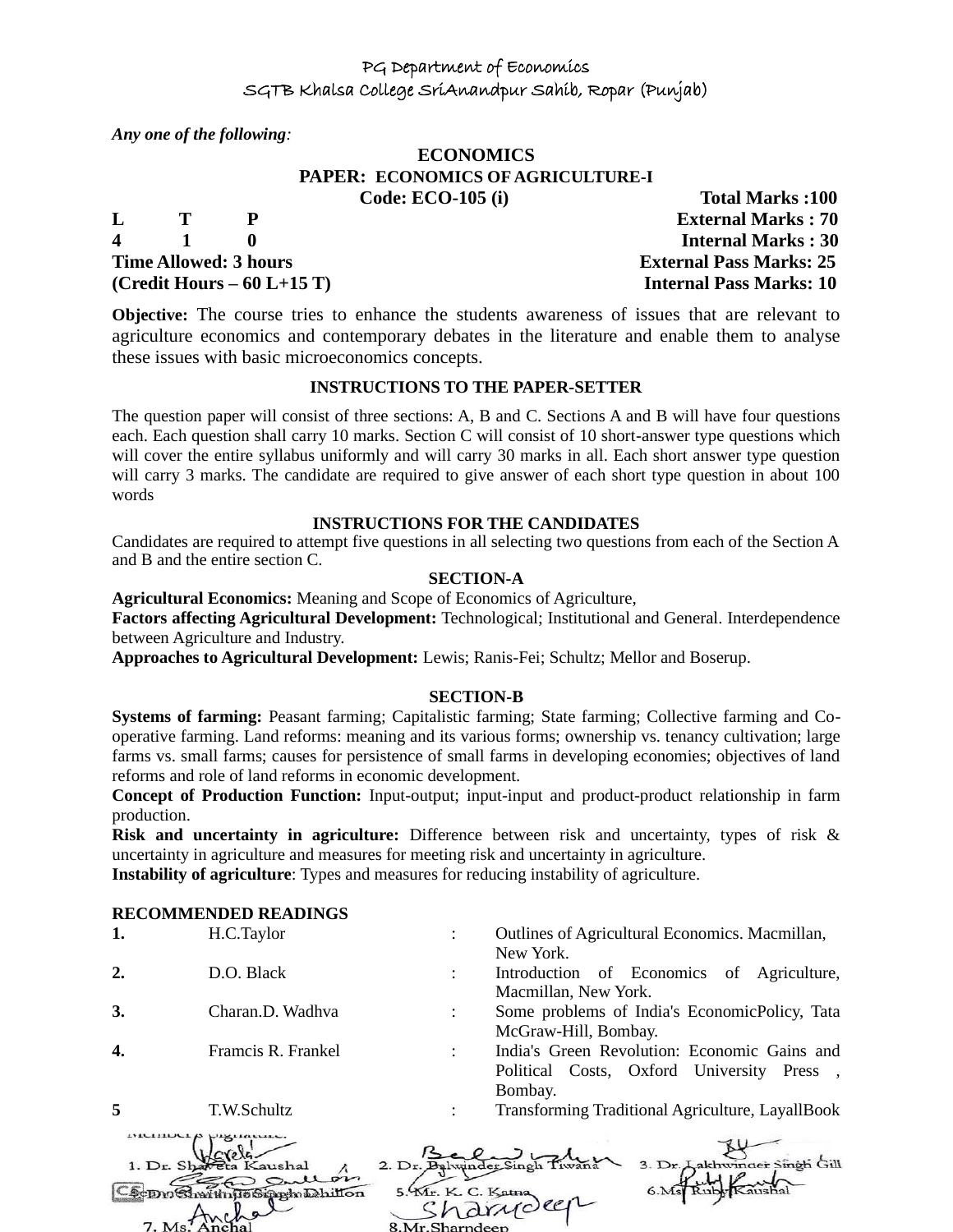|     |                  |                      | Depot, Ludhiana.                                |
|-----|------------------|----------------------|-------------------------------------------------|
| 6   | J.W.Mellor       | ٠                    | The Economics of Agriculture Development, Vora  |
|     |                  |                      | and Co., Mumbai.                                |
| 7.  | E.Boserup        |                      | The Conditions of Agricultural Growth, Alne     |
|     |                  |                      | Publishing Company, Chicago.                    |
| 8.  | W.A.Lewis        |                      | Economic Development with Unlimited Supplies    |
|     |                  |                      | of Labour, The Manchester School of Economic    |
|     |                  |                      | and Social Studies.                             |
| 9.  | R. Ranis&C.H.Fei |                      | A Theory of Economic Development, American      |
|     |                  |                      | Economic                                        |
| 10. | R.N.Soni         |                      | Leading Issues in Agricultural Economics, Sohan |
|     |                  |                      | Lal Nagin Chand and Co., Jalandhar.             |
| 11. | Sadhu and Singh  | $\ddot{\phantom{a}}$ | Fundamentals of Agricultural Economics.         |
|     |                  |                      | Himalaya Publishing House, Mumbai.              |

# **SUPPLEMENTARY READINGS**

- 1. Economic and Political Weekly. Sameeksha Trust, Mumbai
- 2. Indian Journal of Agricultural Economics, Indian Society of Agricultural Economics, Mumbai.
- 3. The Indian Journal of Labour Economics. The Indian Society of Labour Economics, New Delhi.
- 4. Agricultural Situation in India, Government of India.

| 1. Dr. Shaveta Kaushal        |                    | 3. Dr. Lakhwinder Singh Gill |
|-------------------------------|--------------------|------------------------------|
| as sull on<br>unSinghabhillon | 5. Mr. K. C. Katna |                              |
| 10 <sup>9</sup>               | arriveer           |                              |
| 7 Ms Anchal                   | 8 Mr Sharpdoon     |                              |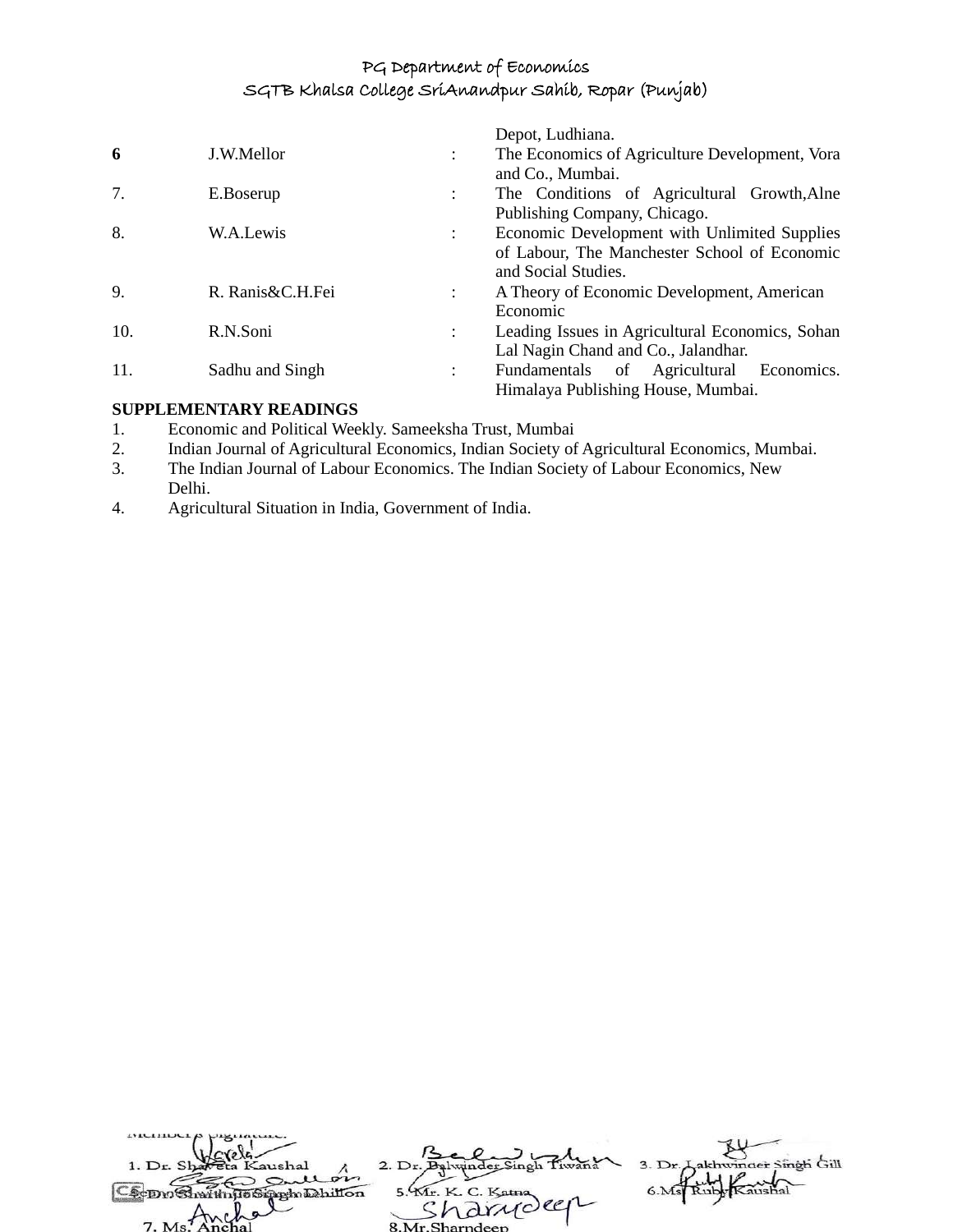#### **ECONOMICS PAPER: ECONOMICS OF INDUSTRY-I Code: ECO-105 (ii)** Total Marks :100

**4 1 0 Internal Marks : 30 Time Allowed: 3 hours External Pass Marks: 25 (Credit Hours – 60 L+15 T) Internal Pass Marks: 10**

**L T P External Marks : 70**

**Objective:** In the contemporary world with globalization and liberalization more and more attention is being given to industry. Thiscourse intends to provide knowledge to the students on the basic issues such as productivity, efficiency, capacity utilization anddebates involved in the industrialdevelopment of India. The objective is to provide a thorough knowledge about theeconomics of industry in a cogent and analytical manner, particularly in the Indian context.

#### **INSTRUCTIONS TO THE PAPER-SETTER**

The question paper will consist of three sections: A, B and C. Sections A and B will have four questions each. Each question shall carry 10 marks. Section C will consist of 10 short-answer type questions which will cover the entire syllabus uniformly and will carry 30 marks in all. Each short answer type question will carry 3 marks. The candidate are required to give answer of each short type question in about 100 words

#### **INSTRUCTIONS FOR THE CANDIDATES**

Candidates are required to attempt five questions in all selecting two questions from each of the Section A and B and the entire section C.

#### **SECTION -A**

**Introduction:** Scope and Elements of Industrial Economics**;** Definitions and Concepts: Plant, firm, industry, market, market structure, market power, market conduct and market performance, Passive and active behavior of firm. Forms of Market Structure. Structure- Conduct-Performance Paradigm; Market structure and profitability.

**Organizational Forms and Theories of Firms**: Forms of industrial organization: Ownership management and control. Firm and its objectives. Alternative theories of firm: W.J.Baumol, O. Williamson, R. Marris, Cyret and March.

#### **SECTION-B**

**Industrial Strategies to Competition:** Industrial productivity: Concept, measurement and determinants. Industrial Capacity : Concept and measurement of capacity utilization.Concepts of diversification, merger and acquisition.

**Project Planning and Investment Decisions**: Nature and types of investment decisions, Time profile of a project, Methods of project evaluation, Introduction to cost-benefit analysis.

#### *RECOMMENDED READINGS*

| 1. | Bains, J.S.    |             | <i>Industrial Organisation, Cheltanhm, U.K., 1996.</i>   |       |
|----|----------------|-------------|----------------------------------------------------------|-------|
|    | Barthwal, R.R. | Delhi.1990. | Industrial Economics, Weiley Eastern Ltd. New            |       |
| 3. | Cherunilam, F. |             | <i>Industrial Economics:</i> Indian <i>Perspective</i> , |       |
|    | $\frac{1}{2}$  |             |                                                          | $-11$ |

| $\tilde{\phantom{a}}$  |                    |                              |
|------------------------|--------------------|------------------------------|
| 1. Dr. Shareta Kaushal |                    | 3. Dr. Lakhwinder Singh Gill |
| the sull on            |                    |                              |
| Bharthus Singh Dhillon | 5. Mr. K. C. Katna |                              |
|                        | · harveler         |                              |
| 7. Ms. Anchal          | 8 Mr Sharndeen     |                              |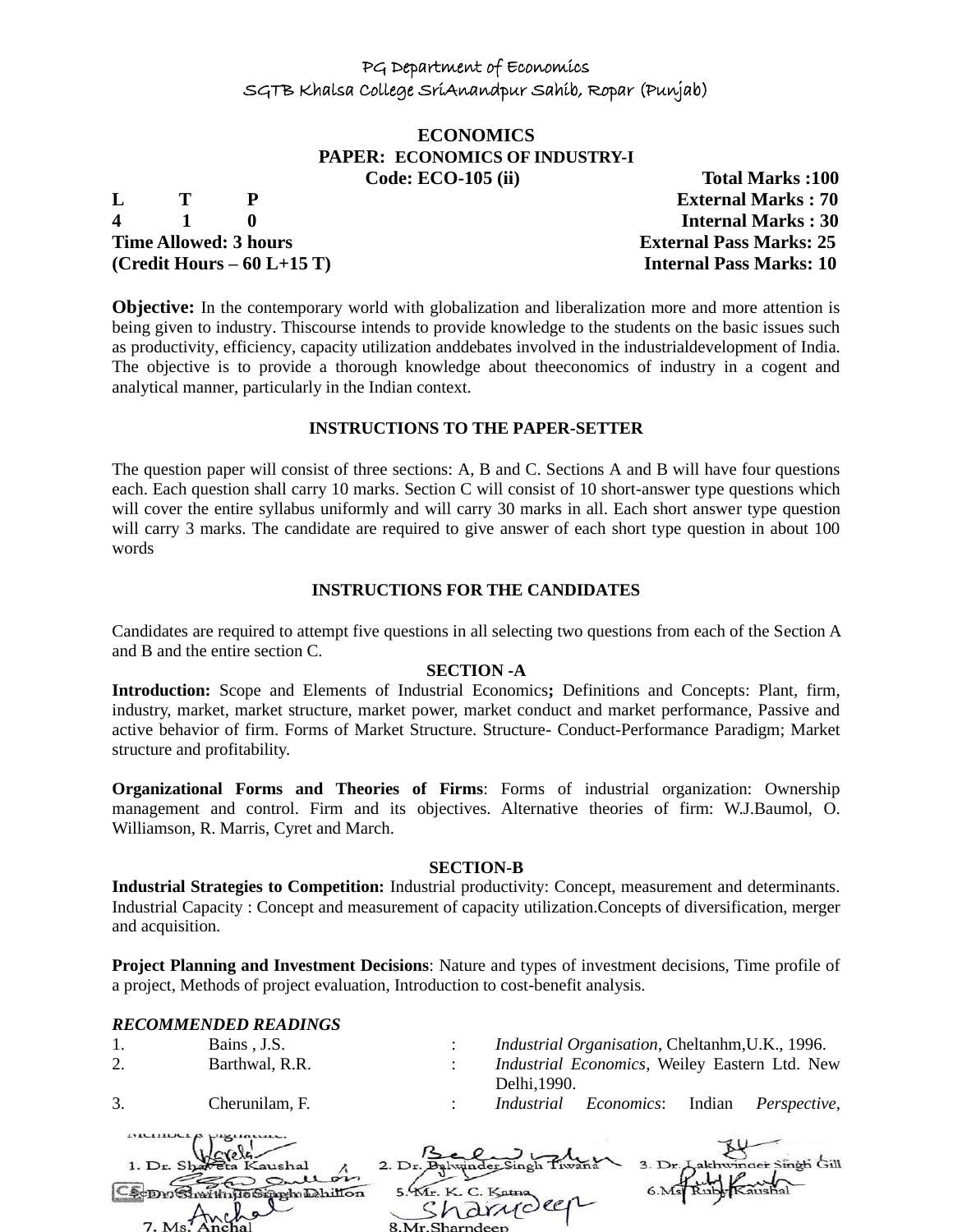| 4. | Chandra, P.                             |           | Himalaya Publishing House, Mumbai, 1994.<br>Project Preparation, Appraisal, Budgeting and<br>McGraw-Hill<br>Implementation,<br>Tata<br>Publishing, New Delhi. |
|----|-----------------------------------------|-----------|---------------------------------------------------------------------------------------------------------------------------------------------------------------|
| 5. | Divine, P.J. and R.M. Jones :<br>et.al. |           | An Introduction to Industrial Economics George<br>Allen and Unwin Ltd, London, 1976.                                                                          |
| 6. | Hay, D.andD.J.Morris                    | $\bullet$ | Indian Economics: Theory and Practice, Oxford<br>University Press, 1979.                                                                                      |
| 7. | Shepherd, W.G.                          |           | The Economics of Industrial Organization( $5th$ ed),<br>Waveland Press, 1999.                                                                                 |

| 1. Dr. Shaveta Kaushal                  |                    | 3. Dr. Lakhwinger Singh Gill |
|-----------------------------------------|--------------------|------------------------------|
| Sullois                                 |                    |                              |
| informala billon                        | 5. Mr. K. C. Katna |                              |
|                                         | · Arrioler         |                              |
| $1 \text{ Me}^{\frac{1}{2} \text{MeV}}$ |                    |                              |
|                                         | 8 Mr Sharpdeen     |                              |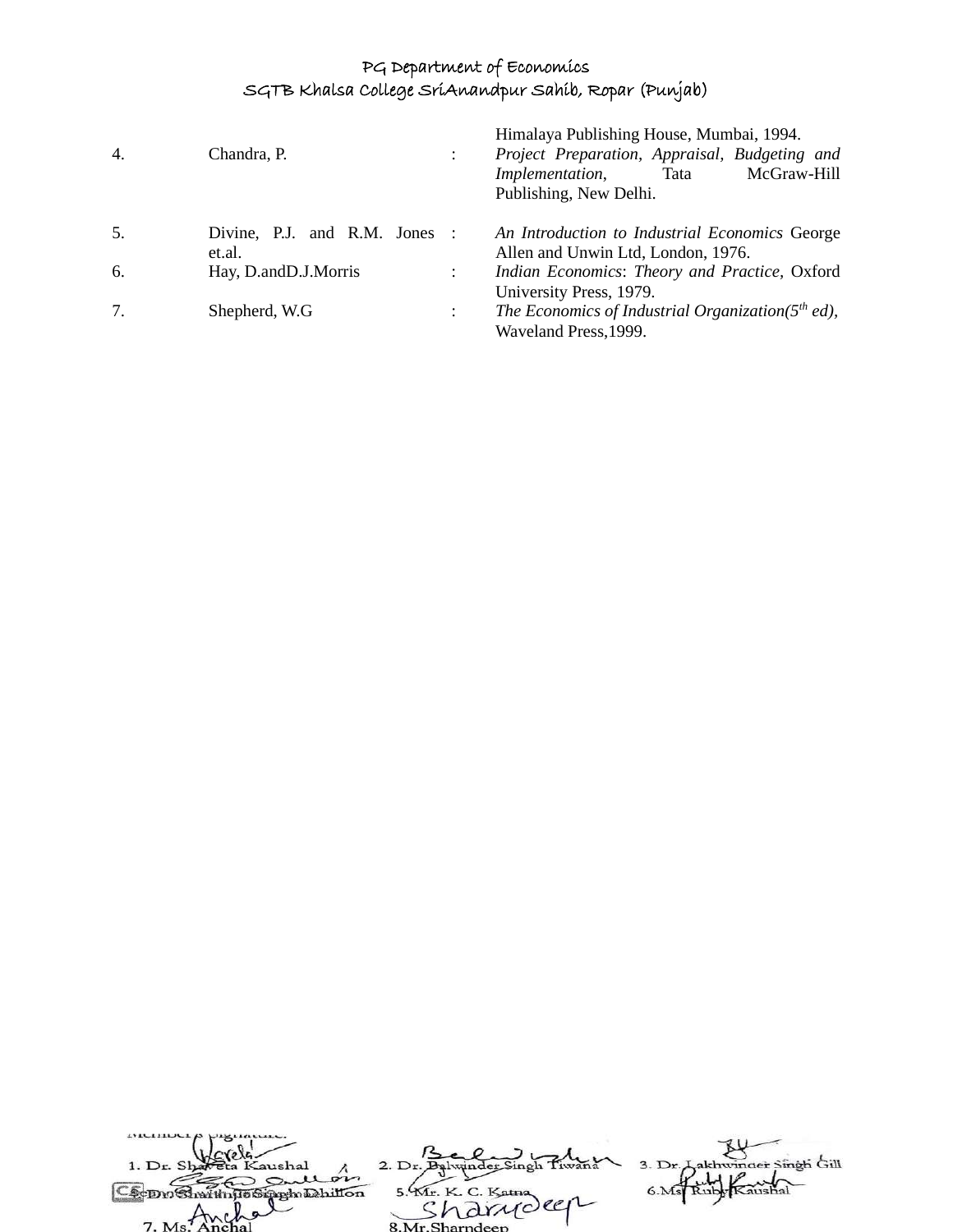#### **ECONOMICS PAPER: ECONOMICS OF LABOUR Code: ECO-105 (iii)** Total Marks :100

**4 1 0 Internal Marks : 30 Time Allowed: 3 hours External Pass Marks: 25 (Credit Hours – 60 L+15 T) Internal Pass Marks: 10**

**L T P External Marks : 70**

**Objective:** Issues pertaining to the labour market, wage theories, employment policies, trade unions and collective bargaining in the globalised economy have become vitally important for developing countries. In a country like India where the bulk of labour force is in the unorganized sector and the organized sector is witnessing "Jobless" growth, the importance of issues such as employment and unemployment as well as livelihood and social security for the growing millions continues to assume significance. This paper exposes students to theoretical as well as empirical issues relating to the labour market with special reference to India.

#### **INSTRUCTIONS TO THE PAPER-SETTER**

The question paper will consist of three sections: A, B and C. Sections A and B will have four questions each. Each question shall carry 10 marks. Section C will consist of 10 short-answer type questions which will cover the entire syllabus uniformly and will carry 30 marks in all. Each short answer type question will carry 3 marks. The candidate are required to give answer of each short type question in about 100 words

#### **INSTRUCTIONS FOR THE CANDIDATES**

Candidates are required to attempt five questions in all selecting two questions from each of the Section A and B and the entire section C.

#### **SECTION-A**

**Labour Markets**: Nature and Characteristics of Labour markets; Characteristics of a developing economy and growth of labour market in India; Paradigm of labour market analysis - (a) The Classical theory of the labour market.(b) The Neo-Classical theory of the labour market .The labour market in a dual economy. Analysis of demand for and supply of labour. The Malthusian theory of population.

**Employmen**t: Concept of employment and unemployment. Employment and Development relationship. Measurement and causes of unemployment with reference to India. Impact of rationalization, technological change and modernization on employment with reference to India.

#### **SECTION-B**

**Wage Determination**: Neo-Classical theory of wage determination: (a) Marginal productivity theory. (b) Wage determination under imperfect competition. (c) Bargaining theory:Various concepts of wages: minimum wage, living wage, fair wage. Problems of implementation of minimum wages. (a) The need for State regulation. (b) Objects of minimum wages. (c) Difficulties in enforcing minimum wages, with special reference to India. Wage determination process in the industrial and agricultural sectors of the Indian economy, including the informal sector.

**Wage and Non-wage Components of Labour Remuneration**. Methods of wage payments. Wage differentials and Standardization of wages. Equal pay for equal work. Incentive system of payment to workers including bonus and profit-sharing schemes. Wage-Inflation relationship, including discussion of the Phillips Curve.

Singh Gill  $2. D<sub>1</sub>$  $\mathbf{\hat{C}}$ To Sipph Dhillon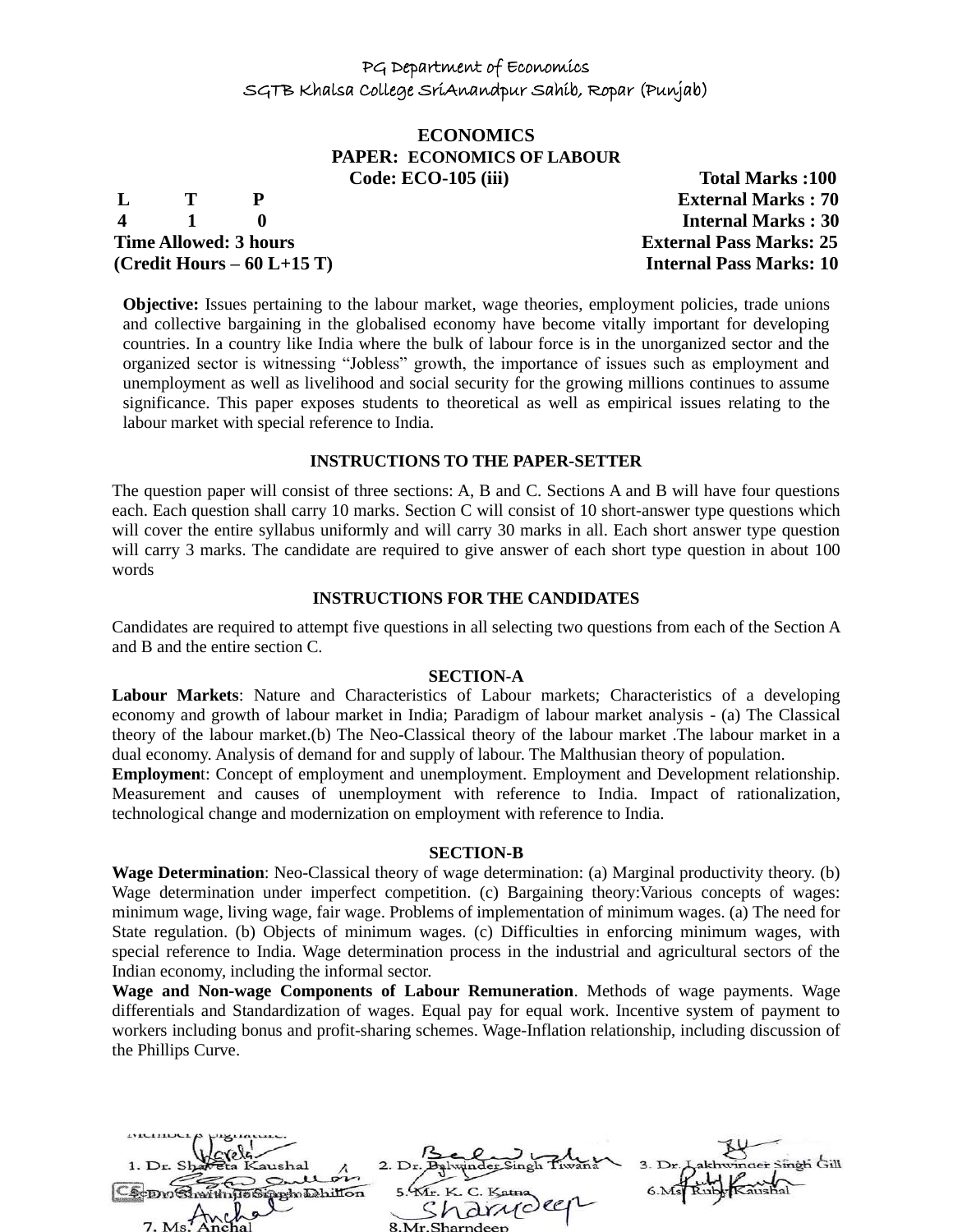#### **BASIC READINGS**

| 1.  | T.N.Bhagoliwal                             |                      | Economics of Labour and Industry $(5th$<br>ed),<br>Sahitya Bhawan, 1982.       |
|-----|--------------------------------------------|----------------------|--------------------------------------------------------------------------------|
| 2.  | Jiwitesh Kumar Singh                       | $\ddot{\phantom{0}}$ | Labour<br>Economics,<br>Deep<br>&<br>Deep                                      |
| 3.  | Michael P. Todaro                          |                      | Publications, 2002.                                                            |
|     |                                            | $\mathbf{L}$         | Economic Development(5 <sup>th</sup> revised ed), Longman<br>Publishers, 1994. |
| 4.  | Benjamin Higgins                           | $\mathbf{L}$         | Economic<br>Development $(1st)$<br>Nortan<br>$ed)$ ,                           |
|     |                                            |                      | Publishers, 1959.                                                              |
| 5.  | G.M.Meier                                  | ÷                    | Leading Issues in Development Economics (8 <sup>th</sup> )                     |
|     |                                            |                      | ed), Oxford University Press, New Delhi, 2005.                                 |
| 6.  | <b>B.J.Mclormick</b><br>$E. Owen$ :<br>and |                      | Marke $(1st$ ed),<br>Labour<br>The<br>Penguin                                  |
|     | (ed.)                                      |                      | Publishers, 1968.                                                              |
| 7.  | Lloyd G. Reynolds                          |                      | Labour Economics and Labour Relations $(11th$ ed),                             |
|     |                                            |                      | Prentice Hall Publishers, 1997.                                                |
| 8.  | V.V.Giri                                   | ÷                    | Labour Problems in Indian Industry $(2nd$ ed), Asia                            |
|     |                                            |                      | Publishing House, London, 1959.                                                |
| 9.  | S.C. Pant                                  | $\ddot{\phantom{0}}$ | Indian Labour Problems(2 <sup>nd</sup> ed), Chaitanya                          |
|     |                                            |                      | Publishing House, Allahabad, 1970.                                             |
| 10. | S.C.Kuchhal                                | $\ddot{\phantom{0}}$ | The Industrial Economy of India $(7th$ ed),                                    |
|     |                                            |                      | Chaitanya Publishing House, Allahabad, 1969.                                   |
| 11. | L.Misra.                                   |                      | Child Labour in India, Oxford University                                       |
|     |                                            |                      | Press, New Delhi, 2000.                                                        |

#### **FOR REFERENCE**

 $\overline{\phantom{a}}$ 

- 1. Govt. of India: Report of the First and Second National Commission on Labour.<br>2. Govt. of India: Latest Annual Report of the Ministry of Labour.
- 2. Govt. of India : Latest Annual Report of the Ministry of Labour.<br>3. Susan Horon, Ravi Ranbur and Deepak Mazumdar (ed.): Labour
- Susan Horon, Ravi Ranbur and Deepak Mazumdar (ed.): Labour Market in an Era of Adjustment, Vol. 1, World Bank publication.

| 1. Dr. Shareta Kaushal           |                    | 3. Dr. Lakhwinger Singh Gill |
|----------------------------------|--------------------|------------------------------|
| conton<br>Shwithun Sinch Dhillon | 5. Mr. K. C. Katna |                              |
|                                  | rannoler           |                              |
| 7 Ms Anche                       | 8 Mr Sharpdeen     |                              |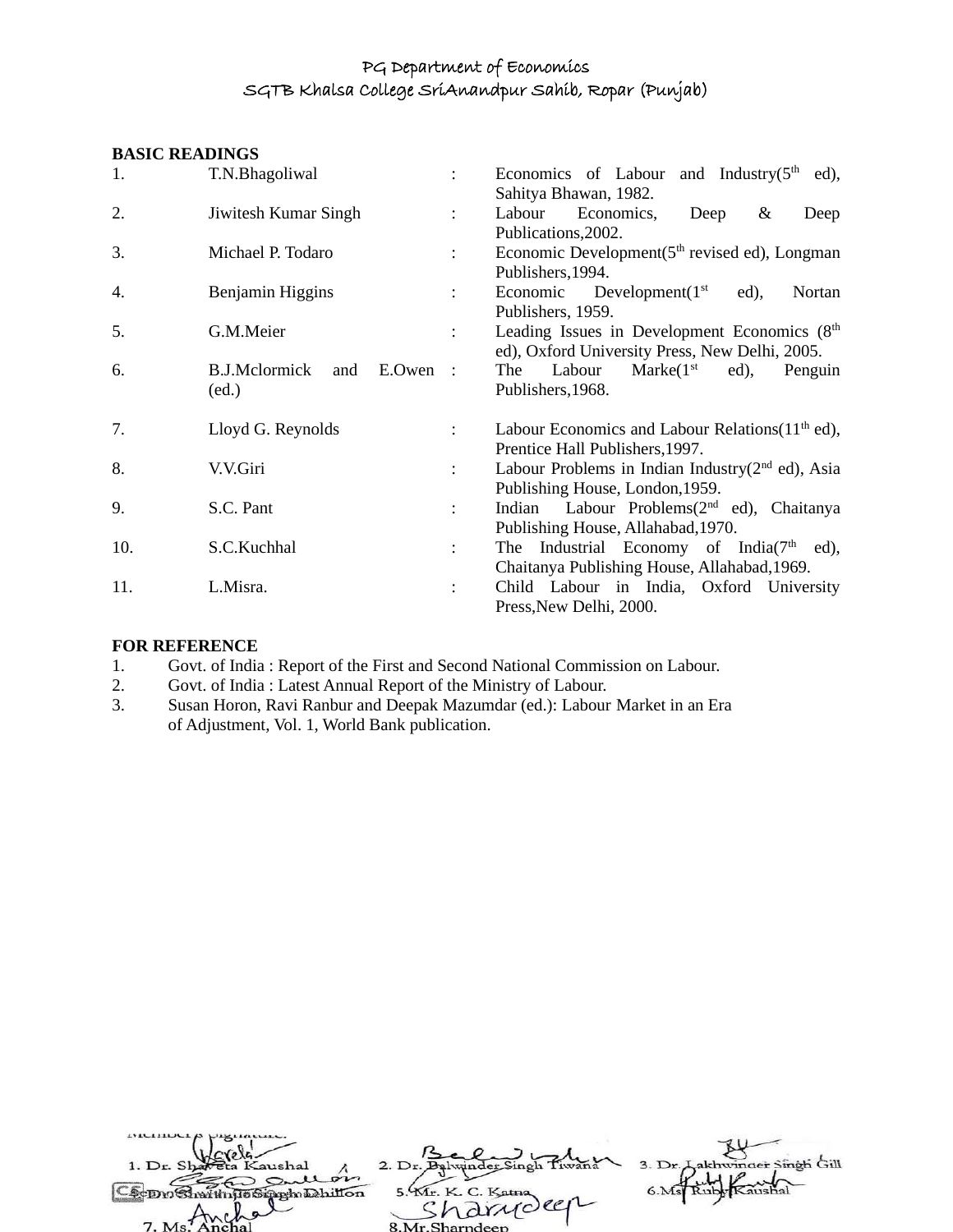# **ECONOMICS PAPER: HISTORY OF ECONOMICS THOUGHT-I**

**L T P External Marks : 70 4 1 0 Internal Marks : 30 Time Allowed: 3 hours External Pass Marks: 25 (Credit Hours – 60 L+15 T) Internal Pass Marks: 10**

**Code: ECO-105 (iv)** Total Marks :100

**Objective:** This subject covers the economic theories of the past and their evolution and development till the present. The study of economic ideas of the past is not only challenging but also enlightening. The paper attempts to make the students of economics acquainted with the evolution of economic ideas as a response to immediate economic problems and policy issues, refining earlier analysis by correcting mistakes and filling in the gaps in the analysis.

### **INSTRUCTIONS TO THE PAPER-SETTER**

The question paper will consist of three sections: A, B and C. Sections A and B will have four questions each. Each question shall carry 10 marks. Section C will consist of 10 short-answer type questions which will cover the entire syllabus uniformly and will carry 30 marks in all. Each short answer type question will carry 3 marks. The candidate are required to give answer of each short type question in about 100 words

#### **INSTRUCTIONS FOR THE CANDIDATES**

Candidates are required to attempt five questions in all selecting two questions from each of the Section A and B and the entire section C.

#### **SECTION-A**

**Economic Ideas and the Development of Economic Thinking in Ancient Times**: Hebrew Economic thought Greek Economic Thought: Plato and Aristotle; Roman Economic Thought.

**Medieval Economic Thought:** Cannon Law; Ideas of Saint Thomas Aquinas and Nicholas Oresme. The Beginnings of the Modern World: Mercantilism: Rise of Mercantilism and its main ideas.

**Physicracy:** The pre-conditions of the Industrial Revolution; Ideas of Natural Order and Net Product; Quesnay's Tableau Econonomique.

#### **SECTION-B**

**Adam Smith;** Philosophy of Naturalism and Optimism. Theories of Value, distribution, Views on division of labour, trade and economic progress.

**David Ricardo**: Theories of Value, rent distribution and ideas on economic development and international trade.

**Malthus:** Theory of population and gluts.

#### **RECOMMENDED READINGS**

| КЕСОММЕНИЕВ КЕАРНУЮ |                      |                                        |
|---------------------|----------------------|----------------------------------------|
| 1.                  | Blackhouse, R.       | A History of Modern Economic Analysis, |
|                     |                      | Basil Blackwell, Oxford, 1965.         |
| 2.                  | Screpanti, Ernesto & | An outline of the History of Economic  |
|                     |                      | Thought,                               |
|                     | Stefano Zamagni      | Clarndon Press, 1995.                  |
| 3.                  | Schumpeter, J.A.     | History of Economic Analysis, Oxford   |
|                     |                      | University Press, New York, 1954.      |
| $\overline{4}$ .    | Seshadri, G.B.       | Economic Doctrines, B.R. Publishing    |
|                     |                      | Corporation, Delhi, 1997.              |
|                     |                      |                                        |

| 1. Dr. Shareta Kaushal |                    | 3. Dr. Aakhwinder Singh Gill |
|------------------------|--------------------|------------------------------|
| Sullois<br>$\sim$      |                    |                              |
| Ho Singh Dhillon       | 5. Mr. K. C. Katna |                              |
| $\sim$                 | rarydeer           |                              |
| $1 \text{Ms}^2$        | 8 Mr Sharndeen     |                              |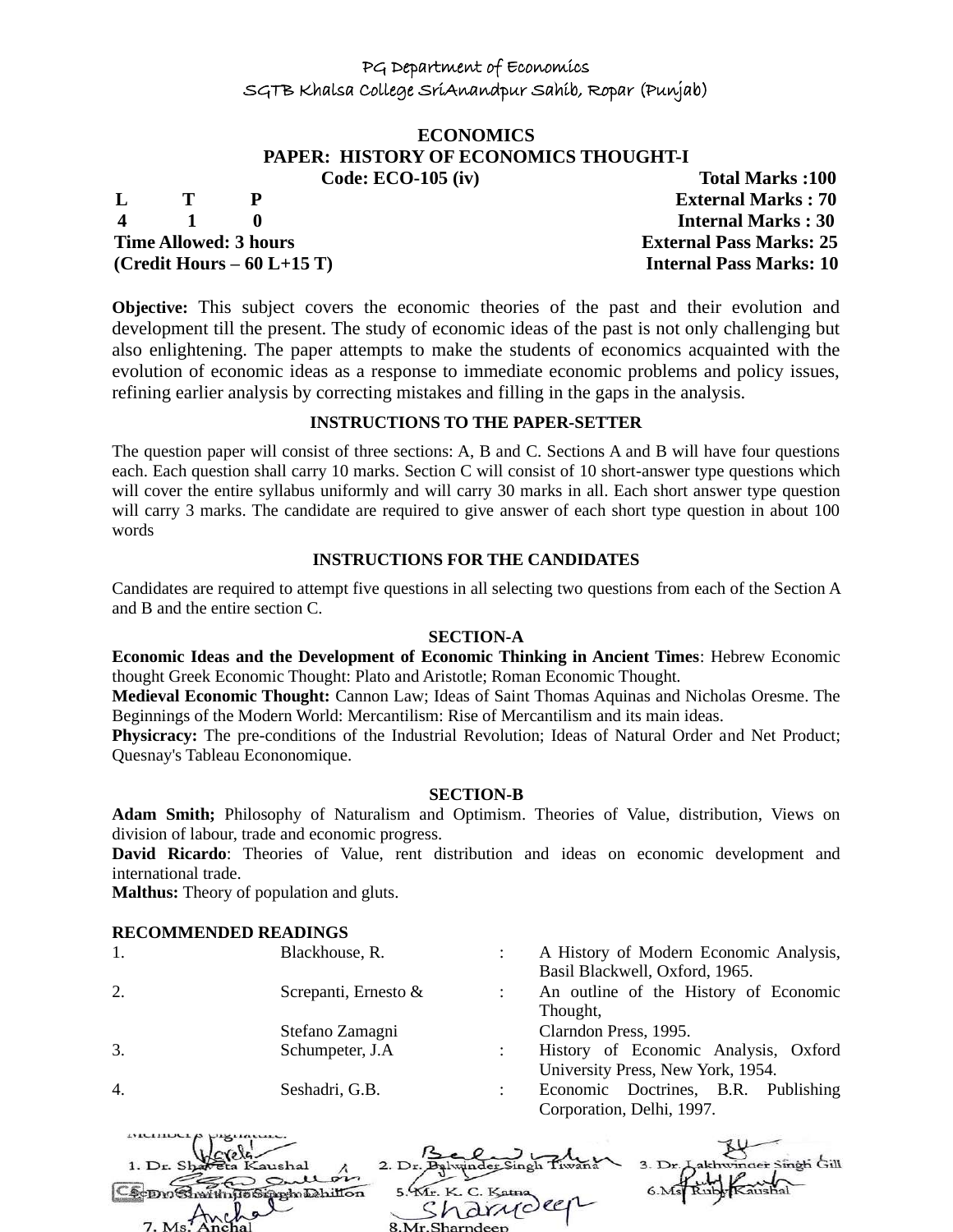| 5.<br>6.<br><b>SUPPLEMENTARY</b><br><b>READING LIST</b> | Hamey, L.H.<br>Mandel, E. |                      | History of Economic Thought, 1949<br>Marxist Economic Theory, 1968.                                     |
|---------------------------------------------------------|---------------------------|----------------------|---------------------------------------------------------------------------------------------------------|
| 1.                                                      | Blaug, M.                 | $\ddot{\phantom{0}}$ | Economic Theory in Retrospect: A History<br>of Economic Thought from Adam Smith to<br>J.M. Keynes (5th) |
| 2.                                                      | Dasgupta, A.K.            | $\ddot{\phantom{a}}$ | Epochs of Economic Theory, Oxford<br>University Press, New Delhi, 1985.                                 |
| 3.                                                      | Koot, G.M.                | $\ddot{\phantom{a}}$ | English Historical Economics: 1850-1926,<br>Cambridge University Press, Cambridge,<br>1988.             |
| $\overline{4}$ .                                        | Schumpeter, J.A.          |                      | Ten Great Economists, Oxford University,<br>1951                                                        |
| 5.                                                      | Shyionya, Y.              | $\ddot{\phantom{a}}$ | Schumpeter and the Idea of Social Science,<br>Cambridge University Press, Cambridge,<br>1997.           |
| 6.                                                      | Blackhouse, R.E.          |                      | The Penguin History of Economics, 2002.                                                                 |
| 7.                                                      | Heilbroners, R.L.         |                      | The Worldly Philosophers, 2000.                                                                         |

| 1. Dr. Shaveta Kaushal |                    | 3. Dr. Lakhwinger Singh Gill |
|------------------------|--------------------|------------------------------|
| Sullon                 |                    |                              |
| Un Singeholdhillon     | 5. Mr. K. C. Katna |                              |
| $\sim$                 | rarroller          |                              |
| $7. M_s$ Anchal        | 8 Mr Sharndeen     |                              |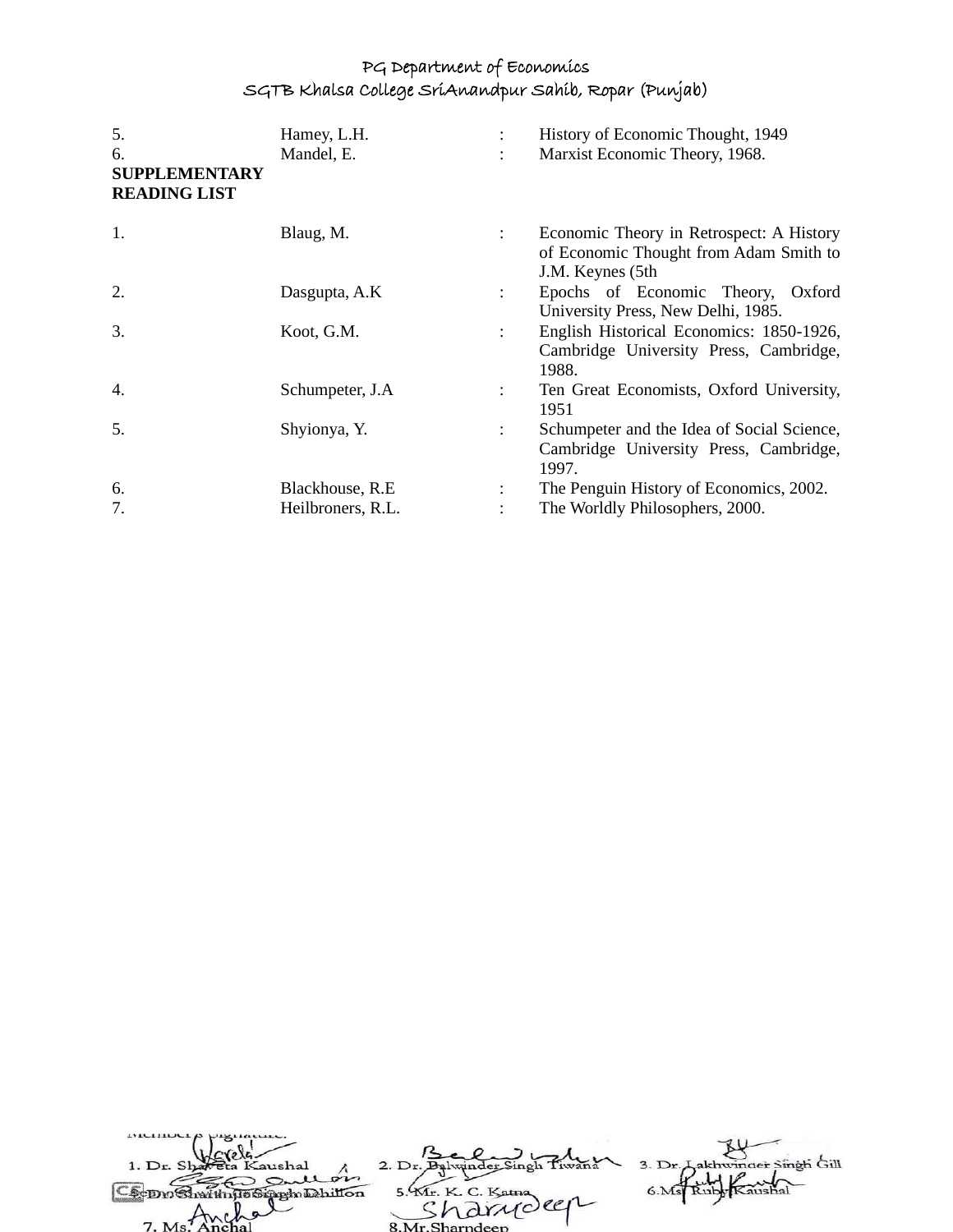## **SECOND SEMESTER**

#### **ECONOMICS**

#### **PAPER: MICRO ECONOMICS ANALSIS-II**

|             |              |                              | Code: ECO-201 | <b>Total Marks:100</b>         |
|-------------|--------------|------------------------------|---------------|--------------------------------|
| L           | $\mathbf{T}$ |                              |               | <b>External Marks: 70</b>      |
| $\mathbf 4$ | $\mathbf{1}$ |                              |               | <b>Internal Marks: 30</b>      |
|             |              | <b>Time Allowed: 3 hours</b> |               | <b>External Pass Marks: 25</b> |
|             |              | $(Credit Hours - 60 L+15 T)$ |               | <b>Internal Pass Marks: 10</b> |

**Objective:** This paper aims to provide knowledge to the students regarding various market forms, Equilibrium of firms and industry in different markets, especially in oligopoly. This paper also deals with factor pricing, General equilibrium and welfare economics.

#### **INSTRUCTIONS TO THE PAPER-SETTER**

The question paper will consist of three sections: A, B and C. Sections A and B will have four questions each. Each question shall carry 10 marks. Section C will consist of 10 short-answer type questions which will cover the entire syllabus uniformly and will carry 30 marks in all. Each short answer type question will carry 3 marks. The candidate are required to give answer of each short type question in about 100 words

#### **INSTRUCTIONS FOR THE CANDIDATES**

Candidates are required to attempt five questions in all selecting two questions from each of the Section A and B and the entire section C.

#### **SECTION-A**

**Price and output Determination**: Monopolistic competition-General and Chamberlin Approach; Equilibrium of the firm and group with product differentiation and selling costs, excess capacity under monopolistic competition, Non-collusive oligopoly-Cournot, Bertrand, Edgeworth, Chamberlin and Stackable Models; Kinked demand curve model and price rigidity. Collusive oligopoly-cartels and price leadership models. Game theory, Nash eqillibrium

**Alternative Theories of the Firm**: The marginality controversy and critical analysis of marginal analysis, Hall and Hitch Report and average cost pricing principles. Alternative theories of the firm-Baumol's sales revenue maximization model; Marris model of managerial enterprise; Williamson's model of managerial discretion; Decision making under uncertainty:Attitude towards Risks.

#### **SECTION-B**

**Distribution:** Neo-Classical approach-marginal productivity theory; Product Exhaustion theorem; modern version of marginal productivity theory, Factor pricing under imperfect product and factor markets-determination of wages.

**Welfare Economics**: Pigouian welfare economics; Pareto's unanimity rule and optimal conditions; value judgment; Kaldor-Hicks compensation Principle, Social Welfare function; Bergson-Samuelson; Raul's Theory of second best-Arrow's impossibility theorem.

#### **BASIC READING LIST**

| Kreps, David M.      |  |                                    |  | : A Course in Micro-economic Theory, Princeton  |  |
|----------------------|--|------------------------------------|--|-------------------------------------------------|--|
|                      |  | University Press, Princeton, 1990. |  |                                                 |  |
| 2. Koutsoyiannis, A. |  |                                    |  | Modern Micro-economics (2nd Edition). Macmillan |  |

| mennocrp promotive.                 |                    |                              |
|-------------------------------------|--------------------|------------------------------|
|                                     |                    |                              |
| 1. Dr. Shareta Kaushal              |                    | 3. Dr. Lakhwinger Singh Gill |
| gullois                             |                    |                              |
| <b>EDIO Shartinus Singh Dhillon</b> | 5. Mr. K. C. Katna |                              |
|                                     | 'a drudeer         |                              |
|                                     |                    |                              |
| 7. Ms. Anchal                       | 8. Mr. Sharndeen   |                              |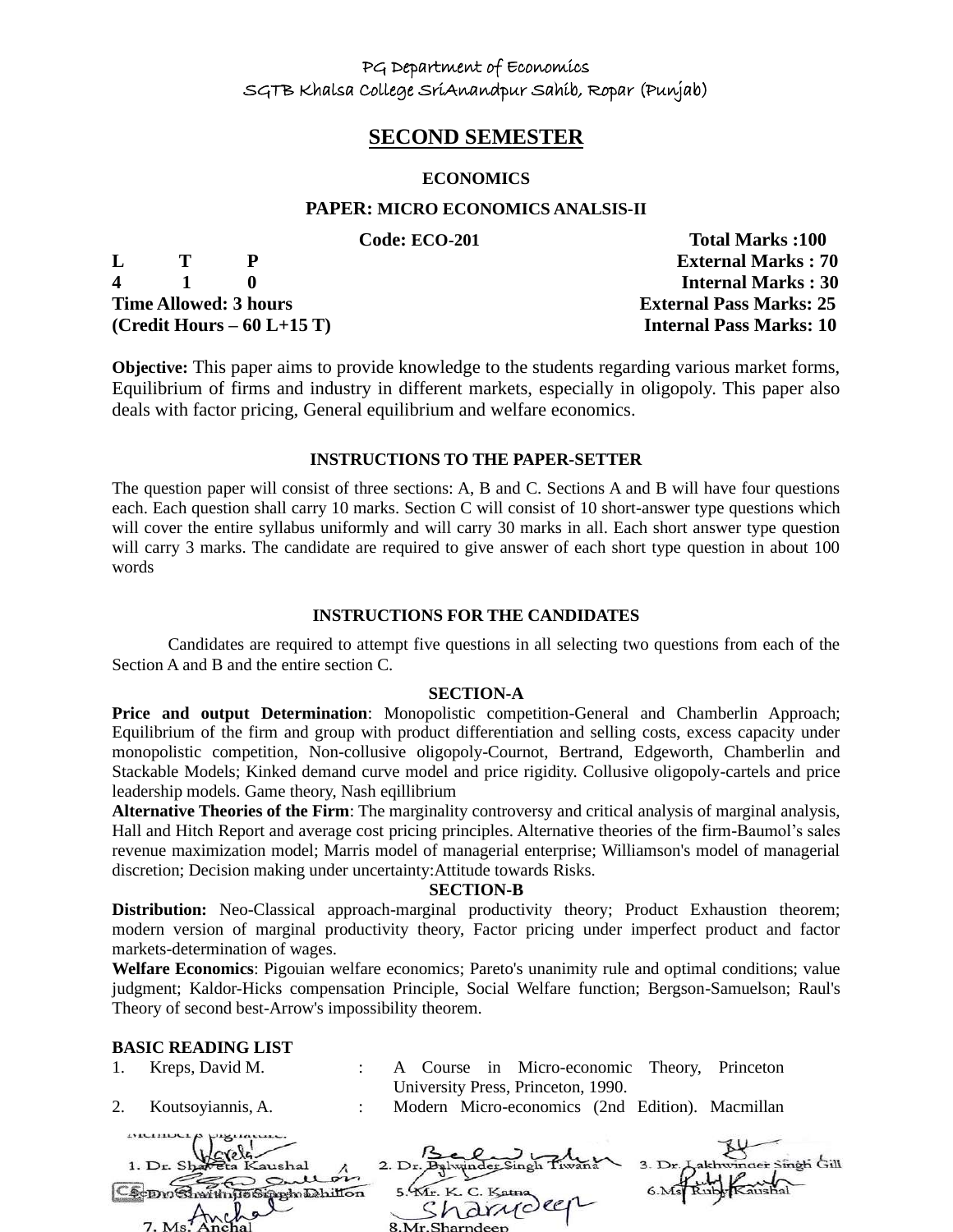|    |             |                 |                           | Press, London, 1979.                                   |
|----|-------------|-----------------|---------------------------|--------------------------------------------------------|
| 3. | Layard,     | $P.R.G& A.W.$ : |                           | Micro-economics: Theory , McGraw-Hill, New York,       |
|    | Walters     |                 |                           | 1978.                                                  |
| 4. | Sen.A.      |                 |                           | Micro-economics: Theory & Applications, Oxford         |
|    |             |                 |                           | University Press, New Delhi. 1999.                     |
| 5. | Stigler, G. |                 |                           | Theory of Price (4th Edition), Prentice Hall of India. |
|    |             |                 |                           | New Delhi, 1996.                                       |
| 6. | Varia.H.    |                 | $\mathbb{R}^{\mathbb{Z}}$ | Micro-economic Analysis, W.W. Norton, New York,        |
|    |             |                 |                           | 2000.                                                  |

# **ADDITIONAL READING LIST**<br>1. Baumol, W.J.

|     | ADDI HONAL NEADHN LIOT          |                      |                                                                                                   |
|-----|---------------------------------|----------------------|---------------------------------------------------------------------------------------------------|
| 1.  | Baumol, W.J.                    |                      | Economic Theory and Operations Analysis, Prentice<br>Hall of India, New Delhi, 1982.              |
| 2.  | Hirshleifer, J. and<br>A.Glazer | $\ddot{\phantom{a}}$ | Price, Theory and Applications, Prentice Hall of India,<br>New Delhi, 1997.                       |
| 3.  | Green, H.A.G.                   | $\ddot{\cdot}$       | Consumer Theory, Penguin, Hammondsport, 1971.                                                     |
| 4.  | Henderson, J. M&R.E.Q<br>uandt  | $\ddot{\cdot}$       | Micro-economic Theory: A Mathematical Approach,<br>McGraw Hill New Delhi 1980.                    |
| 5.  | Da Costa, G.C.                  | $\ddot{\phantom{a}}$ | Production, Prices and Distribution, Tata McGraw Hill,<br>New Delhi, 1980.                        |
| 6.  | Health fields & Wife            | $\ddot{\cdot}$       | An Introduction to Cost and Production Functions,<br>Macmillan, London, 1987.                     |
| 7.  | Bronfenbrenner, M.              | $\ddot{\cdot}$       | Welfare Economics, Basil Blackwell, London, 1984.                                                 |
| 8.  | Broadway, R.W                   |                      | Welfare Economics, Basil Blackwell, London 1979.                                                  |
| 9.  | Graff, J.De V.                  | $\ddot{\cdot}$       | Theoretical Welfare Economics, Cambridge University<br>Press, Cambridge, 1957.                    |
| 10. | Mishand, E.J.                   | ÷                    | Welfare Economics: An Assessment North Holland,<br>Amsterdam, 1969.                               |
| 11. | Quirk, J. and                   | $\ddot{\phantom{a}}$ | Introduction to General Equilibrium Theory and Welfare<br>Economics, McGraw Hill, New York, 1968. |
| 12. | Burch, K.H.                     | $\ddot{\cdot}$       | The Economics of Uncertainty, Princeton University<br>Press, Princeton, 1968.                     |
| 13. | Diamond & Rothschild<br>(Eds.)  | $\mathbf{r}$         | Uncertainty in Economics, Academic Press, New York,<br>1978.                                      |

| 1. Dr. Shaveta Kaushal<br>Sullon |                             | 3. Dr. Aakhwinger Singh Gill |
|----------------------------------|-----------------------------|------------------------------|
| <b>UnSimen Dhillon</b>           | 5. Mr. K. C. Katna          |                              |
| 7. Ms. Anchal                    | · drudeer<br>8 Mr Sharndeen |                              |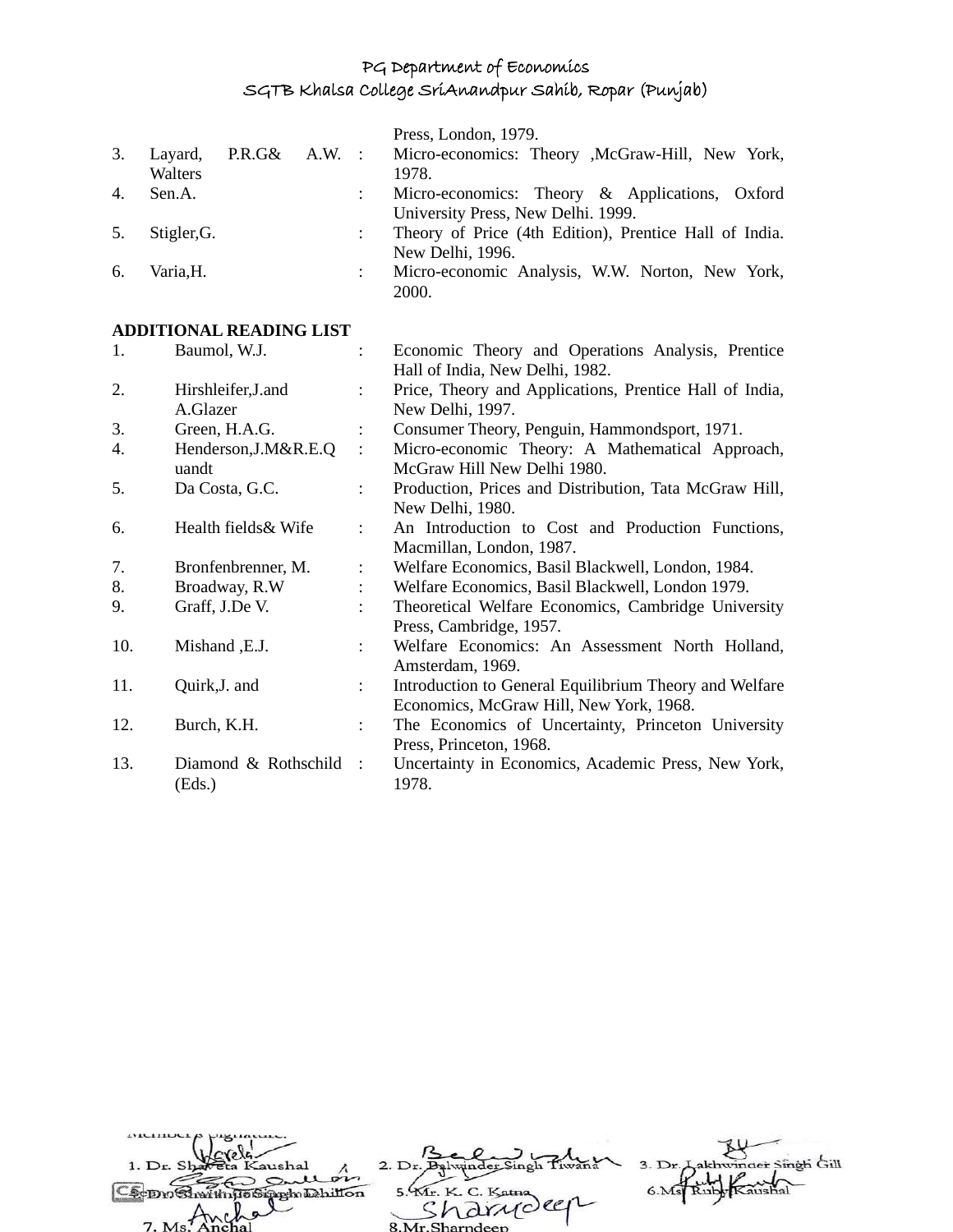#### **ECONOMICS**

#### **PAPER: MACRO ECONOMICS ANALSIS-II**

#### **Code: ECO-202 Total Marks :100**

| L | $\mathbf{T}$  |                              | <b>External Marks: 70</b>      |
|---|---------------|------------------------------|--------------------------------|
|   | $\frac{1}{1}$ |                              | <b>Internal Marks: 30</b>      |
|   |               | <b>Time Allowed: 3 hours</b> | <b>External Pass Marks: 25</b> |
|   |               | (Credit Hours $-60$ L+15 T)  | <b>Internal Pass Marks: 10</b> |
|   |               |                              |                                |

**Objective:** This course aims to help students in developing advanced analytical and theoretical skills. It covers a number of standard topics in macroeconomics for developing students' capacity for strategic reasoning. The module introduces the main theoretical contributions within each set of topics and critically assesses their strength and limitations in the light of the empirical evidence.

#### **INSTRUCTIONS TO THE PAPER-SETTER**

The question paper will consist of three sections: A, B and C. Sections A and B will have four questions each. Each question shall carry 10 marks. Section C will consist of 10 short-answer type questions which will cover the entire syllabus uniformly and will carry 30 marks in all. Each short answer type question will carry 3 marks. The candidate are required to give answer of each short type question in about 100 words

### **INSTRUCTIONS FOR THE CANDIDATES**

Candidates are required to attempt five questions in all selecting two questions from each of the Section A and B and the entire section C.

#### **SECTION-A**

**Micro-foundations of Macro-economics**: Formation of expectation; Philips curve and Lucas Island model, policy ineffective theorem; Taylor model

**Marco-economics Policy for Stabilization and Growth**: Theory of economic policy, policy objectives and conflicts; fixed vs. target approach, monetary policy, fiscal policy and crowding out, policy mix.

#### **SECTION-B**

**Open Economy Macro-economics**: Balance of payment and exchange rate, capital mobility, Mundell-Fleming model-perfect capital mobility under fixed and flexible exchange rate; assets markets, expectations and exchange rates, monetary approach to balance of payments.

**Inflation and Monetary Policy**: Inflation, money growth and interest rates; dynamic inconsistency of low-inflation monetary policy, seignorage and inflation.

**Theory of Inflation**: Classical and monetarist approaches to inflation; structuralist theory of inflation; Philips curve analysis-short-run and long-run Philips curve; Samuelson and Solow- the natural rate of unemployment hypothesis. Tobin's modified Philips curve.

#### **READING LIST**

- 1. Bhaduri, A. : Macro-economics: They Dynamic of Commodity Production, Macmillan India Ltd. New Delhi, 1990. 2. Bo-Sodersten and G. : International Economics, Macmillan Press London, 1994.
- Reed 3. Dornbusch, R,.S.
- Macro-economics. Tata Mc Grew-Hill, New Delhi, 2000.
- Fischer& R. Startz

manner p pignama.

4. Makin, A.J. : International Macro-economics, Prentice Hall, London, 2002.

**Contract Contract** 

| 1. Dr. Shareta Kaushal |                    | 3. Dr. Lakhwinger Singh Gill |
|------------------------|--------------------|------------------------------|
| An Sullon              |                    |                              |
| To Singh Dhillon       | 5. Mr. K. C. Katna |                              |
|                        | 'harvoler          |                              |
| $Ms$ Anchal            |                    |                              |
|                        | 8 Mr Sharpdoon     |                              |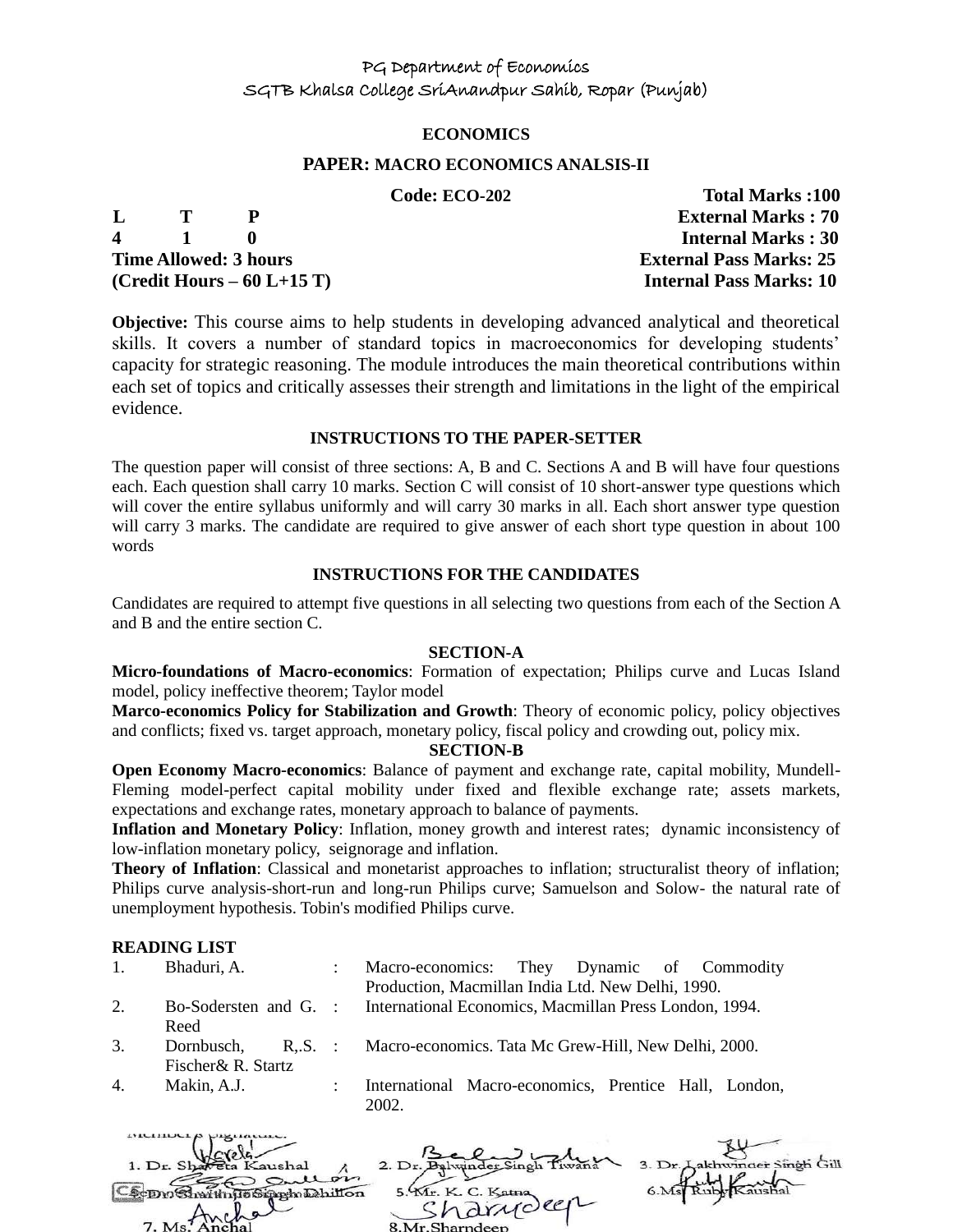| 5.  | Hall, R.E and J.B :<br>Taylor |                           | Macro-economics, W.W. Norton, New Your 1986.               |
|-----|-------------------------------|---------------------------|------------------------------------------------------------|
| 6.  | Romer David                   | $\mathbb{R}^n$            | Advanced Macro-economics, McGraw-Hill, International       |
|     |                               |                           | Edition, New York, 2001.                                   |
| 7.  | Turnovsky,                    | $\mathcal{L}$             | Methods of Macro-economic Dynamics, Prentice Hall of       |
|     | Steophen, J.                  |                           | India Pvt. Ltd., New Delhi, 1997.                          |
| 8.  | David K.H. Begg               | $\ddot{\phantom{a}}$      | The Rational Expectations Revolution in Macro-economics:   |
|     |                               |                           | Theories & Evidence, Heritage Publishers, New Delhi,       |
|     |                               |                           | 1982.                                                      |
| 9.  | Drazen, Allan                 | $\mathbb{Z}^{\mathbb{Z}}$ | Political Economy in Macro-economics, Orient Longman,      |
|     |                               |                           | New Delhi, 2004                                            |
| 10. | Rosalind&<br>Levacic,         | $\cdot$ :                 | introduction<br>Macro-economics:<br>An<br>Keynesian-<br>to |
|     | Alexander, Redman             |                           | Neoclassical Controversies, Macmillan India, 2003.         |
| 11. | Sachs, Jeffery D.& :          |                           | Macro-economics in the Global Economy, Prentice Hall,      |
|     | Felipe B, Larraine            |                           | New Jersey, 1993.                                          |

| 1. Dr. Shaveta Kaushal |                    | 3. Dr. Lakhwinger Singh Gill |
|------------------------|--------------------|------------------------------|
| as sull on             |                    |                              |
| in Singh Dhillon       | 5. Mr. K. C. Katna |                              |
|                        | arrideer           |                              |
| 7 M <sub>s</sub>       | 2 Mr Charpdoon     |                              |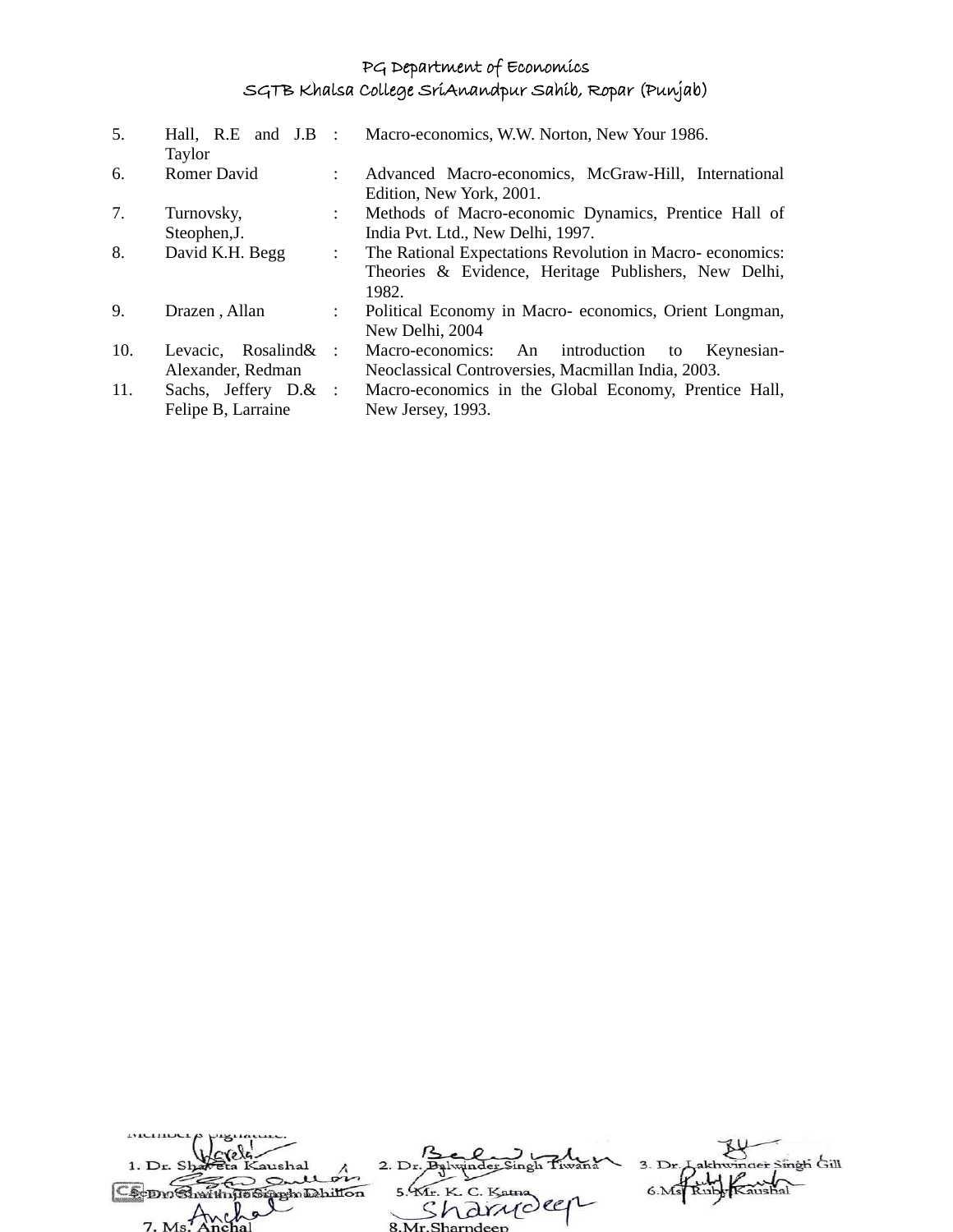#### **ECONOMICS**

#### **PAPER: STATISTICAL METHODS**

**4 1 0 Internal Marks : 30 Time Allowed: 3 hours External Pass Marks: 25 (Credit Hours – 60 L+15 T) Internal Pass Marks: 10**

 **Code: ECO-203 Total Marks :100 L T P External Marks : 70**

**Objective:** The aim of this course is to introduce students with the Mathematical concepts and methods used to analyse consumer behaviours, producer behaviours and determination of price in various markets. The primary goal is to strengthen student's critical thinking and reasoning skills at planning economic research and to enable them to communicate results effectively.

#### **INSTRUCTIONS TO THE PAPER-SETTER**

The question paper will consist of three sections: A, B and C. Sections A and B will have four questions each. Each question shall carry 10 marks. Section C will consist of 10 short-answer type questions which will cover the entire syllabus uniformly and will carry 30 marks in all. Each short answer type question will carry 3 marks. The candidate are required to give answer of each short type question in about 100 words

#### **INSTRUCTIONS FOR THE CANDIDATES**

Candidates are required to attempt five questions in all selecting two questions from each of the Section A and B and the entire section C.

#### **SECTION-A**

**Central Tendency:** Concepts of Geometric Mean, Harmonic Mean and their applications, Measures of Dispersion including Lorenz Curve . Skewness: Meaning, types and measures. Probability; definition, concepts, Addition and Multiplication theorems and its applications.

**Correlation and Regression**: Correlation: Definition, types, causation, Methods of correlation; Discrete and Continuous Variables; Properties of correlation, Rank Correlation and its applications, and Concurrent Deviation Method.

**Regression Analysis:** Meaning, types, difference between Correlation and Regression, Methods of obtaining Regression Equations in case of two Variables only, Properties of Regression Coefficients, Discrete and Continuous Variables.

#### **SECTION-B**

**Interpolation and Extrapolation:** Binomial Expansion Method, Newton's Method for Leading

| 1. Dr. Shareta Kaushal |                    | 3. Dr. Aakhwinder Singh Gill |
|------------------------|--------------------|------------------------------|
| Sullois                |                    |                              |
| Sharinus Singh Dhillon | 5. Mr. K. C. Katna |                              |
| 7 Motmcha              | · arrioler         |                              |
|                        | 2 Mr Sharpdoon     |                              |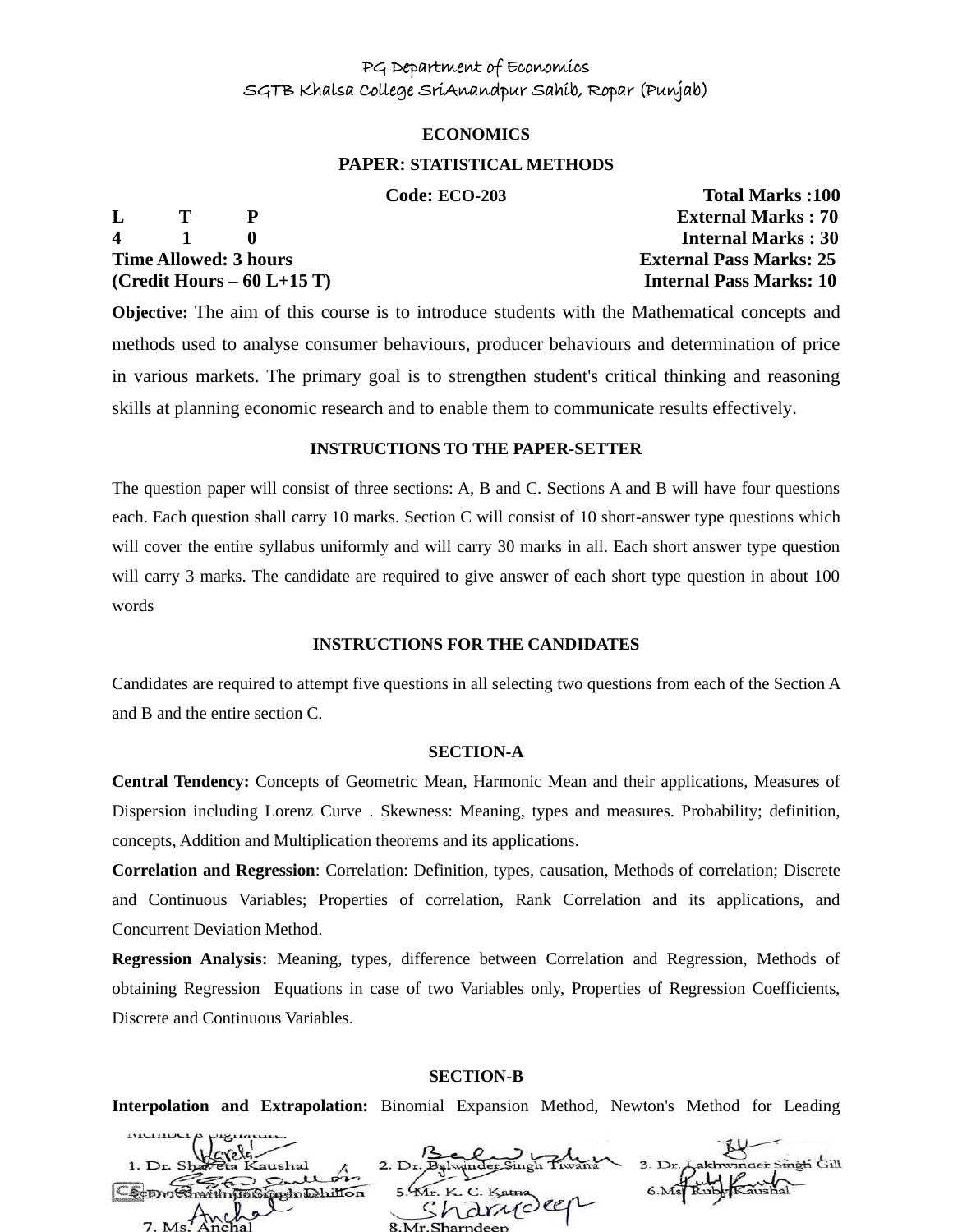Differences and Lagrange's Method.

**Index numbers**:Meaning,types, problems and methods of construction of Index Numbers. Chain and Fixed Base Index Number, Tests of Consistency and Cost of living Index Numbers.

**Time Series Analysis** : Components of Time Series and its Measurement of Secular Trend and Seasonal Variations.

### **RECOMMENDED READINGS**

| 1. | Alpha C. Chiang    | Fundamental Methods of Mathematical<br>Economics.                     |
|----|--------------------|-----------------------------------------------------------------------|
|    |                    | McGraw-Hill Education Publishers, 2005.                               |
| 2. | S.P.Gupta          | Statistical Methods (43 <sup>rd</sup> ed), S. Chand and Co; New Delhi |
| 3. | S.C.Gupta          | Fundamental of Statistics( $6th$ ed), Himalaya Publishers,            |
|    |                    | 1984.                                                                 |
| 4. | Joshi and Aggarwal | Mathematics for the Students of Economics (Latest Edition),           |
|    |                    | New Academic Publication, Jullunder, 1973.                            |
|    |                    |                                                                       |

## **SUPPLEMENTARY READINGS**

| $\mathbf{1}$ . |             | P.H. Daus and W.M. : Algebra with Application to Business and Economics. |
|----------------|-------------|--------------------------------------------------------------------------|
|                | Wryburn     |                                                                          |
| 2.             | P.G.Hoel    | : Elementary Statistics.                                                 |
| 3.             | Ya-Lun Chow | : Statistical Analysis (2nd ed.)                                         |

| 1. Dr. Shareta Kaushal                |                    | 3. Dr. Lakhwinger Singh Gill |
|---------------------------------------|--------------------|------------------------------|
| gullon<br>in Singholahillon           | 5. Mr. K. C. Katna |                              |
| $7 M e$ <sup><math>7 M W</math></sup> | · Arrioler         |                              |
|                                       | 8 Mr Sharpdeen     |                              |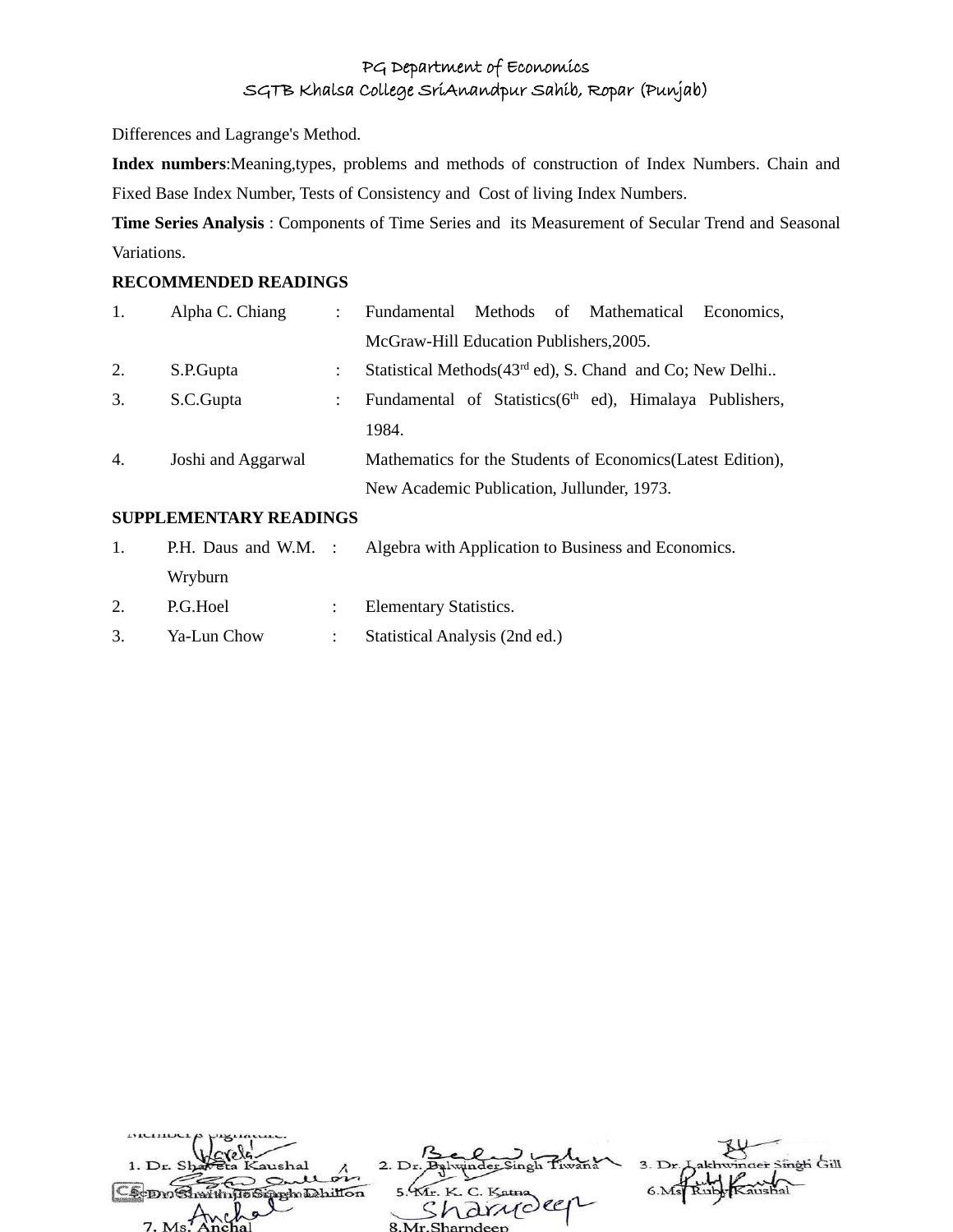#### **ECONOMICS**

#### **PAPER: ECONOMICS OF GROWTH AND DEVELOPMENT**

|                |              |                              | Code: $ECO-204(i)$ | <b>Total Marks:100</b>         |
|----------------|--------------|------------------------------|--------------------|--------------------------------|
| L              | $\mathbf{T}$ |                              |                    | <b>External Marks: 70</b>      |
| $\overline{4}$ | $\mathbf{1}$ |                              |                    | <b>Internal Marks: 30</b>      |
|                |              | <b>Time Allowed: 3 hours</b> |                    | <b>External Pass Marks: 25</b> |
|                |              | $(Credit Hours - 60 L+15 T)$ |                    | <b>Internal Pass Marks: 10</b> |

**Objective:** The objective of the paper at the Master's level would be to sharpen the analytical faculty of the students, by highlighting an integrated approach to the functioning aspects of the Indian economy, keeping in view the scope for alternative approaches. Such an analysis is essential because the Indian economy is a unique amalgam of alternative competing and often conflicting theories and a proper understanding of its working is imperative if the student is to comprehend the ramifications that underlie most of the observed phenomena in the Indian economic set-up.

#### **INSTRUCTIONS TO THE PAPER-SETTER**

The question paper will consist of three sections: A, B and C. Sections A and B will have four questions each. Each question shall carry 10 marks. Section C will consist of 10 short-answer type questions which will cover the entire syllabus uniformly and will carry 30 marks in all. Each short answer type question will carry 3 marks. The candidate are required to give answer of each short type question in about 100 words

#### **INSTRUCTIONS FOR THE CANDIDATES**

Candidates are required to attempt five questions in all selecting two questions from each of the Section A and B and the entire section C.

#### **SECTION-A**

**Endogenous Models of Growth**: Lucas and Romer. Theory of Convergence and divergence: Barro and Sale i- Martin; Development and migration: Lewis and Todaro.

**Resource Allocation:** Cost-benefit analysis. Shadow prices. investment criteria . Choice of appropriate technology and employment. Project evaluation.

#### **SECTION-B**

**Human Capital**: Education and R& D, health and nutrition: theory, investment, returns and policy issues. Growth, poverty and inequality: theory, measurement, empirical evidence and interconnections.

**Environment and Development:** Sustainable development, conservation and use of exhaustible resources: water and minerals. Markets in agriculture: land, labour and credit and their functioning, interlinkage and policy.

#### *LIST OF READINGS*

- 
- 2. Robert J. Baroo and
- Xavier Sala-ix-Martin
- 
- 
- 
- san
- 1. Michael P. Todaro : Economic Development in the Third World.
	-
- : Economic Growth.
- 3. Gerald M. Meier : Leading Issues in Economic Development.
- 4. J.E. Meade : A Neo-classical Theory of Economic Growth.
- 5. Adelman, A. : Theories of Economic Growth and Development.
- 6. Chenery,H.andT.N.Sriniva : Handbook of Development Economics. Vol. 1, 2& 3.

| 1. Dr. Shareta Kaushal |                                 | 3. Dr. Lakhwinger Singh Gill |
|------------------------|---------------------------------|------------------------------|
| as sullois             |                                 |                              |
| In Simoh Dhillon       | 5. Mr. K. C. Katna<br>· drudeer |                              |
| $-9$<br>7 Ms Anchal    |                                 |                              |
|                        | 8 Mr Sharpdeen                  |                              |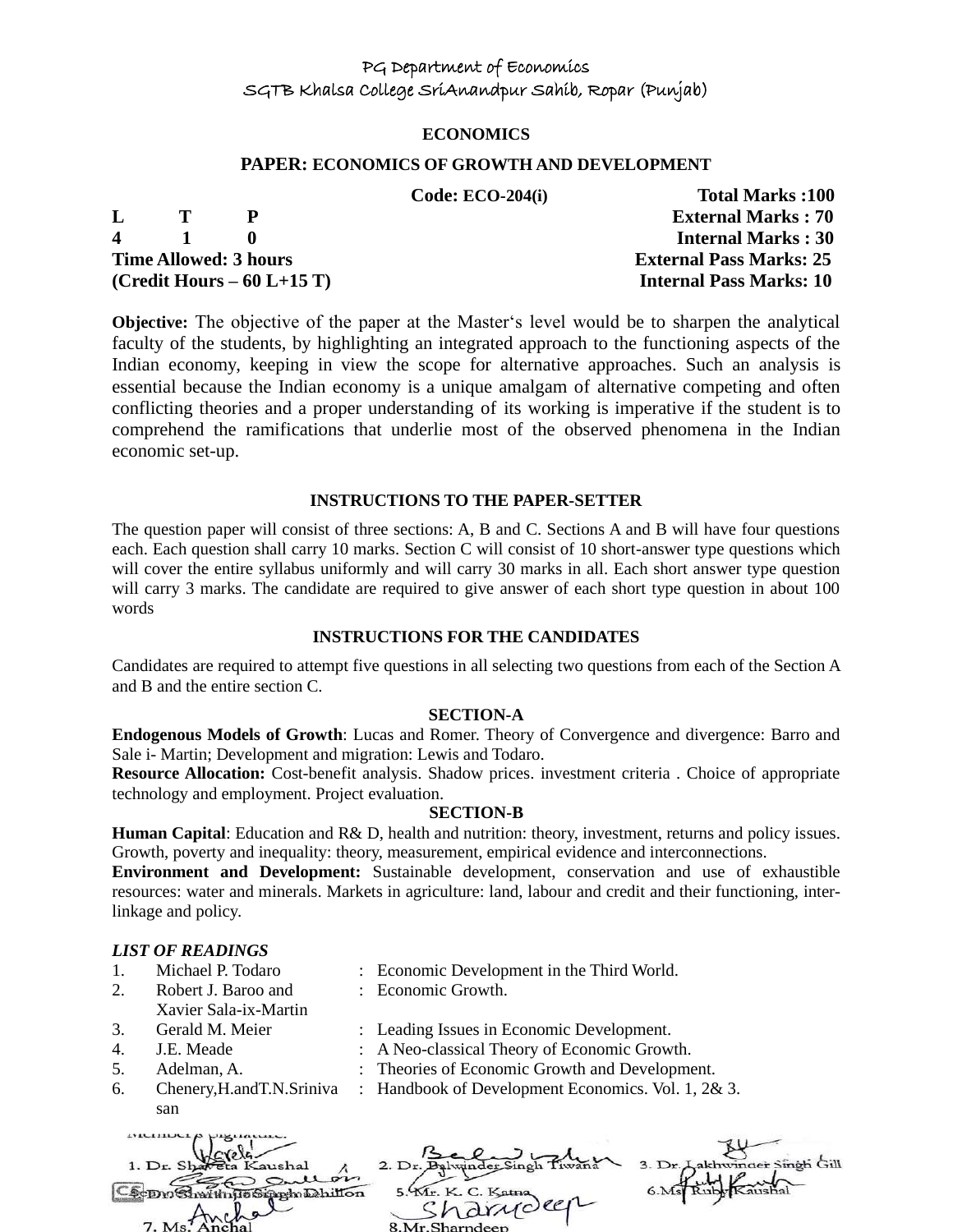| 9.  | Solow, R. M.                |           | : Growth Theory: An Exposition.                             |
|-----|-----------------------------|-----------|-------------------------------------------------------------|
| 10. | Mehrotra, S. and J. Richard |           | : Development with a Human Face.                            |
| 11. | Dasgupta, P., A.K. Sen& S   |           | : Guidelines for Project Evaluation.                        |
|     | Margin                      |           |                                                             |
| 12. | Mishan, E.J.                |           | : Cost Benefit Analysis.                                    |
| 13. | Lawrence , G. Hines:        |           | : Environmental Issues: Population and Economics.           |
| 14. | Chenery.H.B.et.al.(eds.)    |           | : Redistribution with Growth.                               |
| 15  | Meadows, D.H. et.al:        |           | : The Limits to Growth.                                     |
| 16. | Anil Markandya et. al       |           | Environmental Economics for sustainable Growth:<br>A        |
|     |                             |           | Handbook for, practitioners, Edward Elgar, USA, 2002.       |
| 17. | Nick Hanely and Colin J.    | $\cdot$ . | Issues in Environmental Economics Blackwell Publishers, UK, |
|     | Roberts (eds.)              |           | 2001.                                                       |
|     |                             |           |                                                             |

| 1. Dr. Shaveta Kaushal |                    | 3. Dr. Lakhwinder Singh Gill |
|------------------------|--------------------|------------------------------|
| as sullon              |                    |                              |
| <b>Information</b>     | 5. Mr. K. C. Katna |                              |
|                        | 'a drudeer         |                              |
| $7. Ms.$ Anchal        | 8. Mr. Sharndeen   |                              |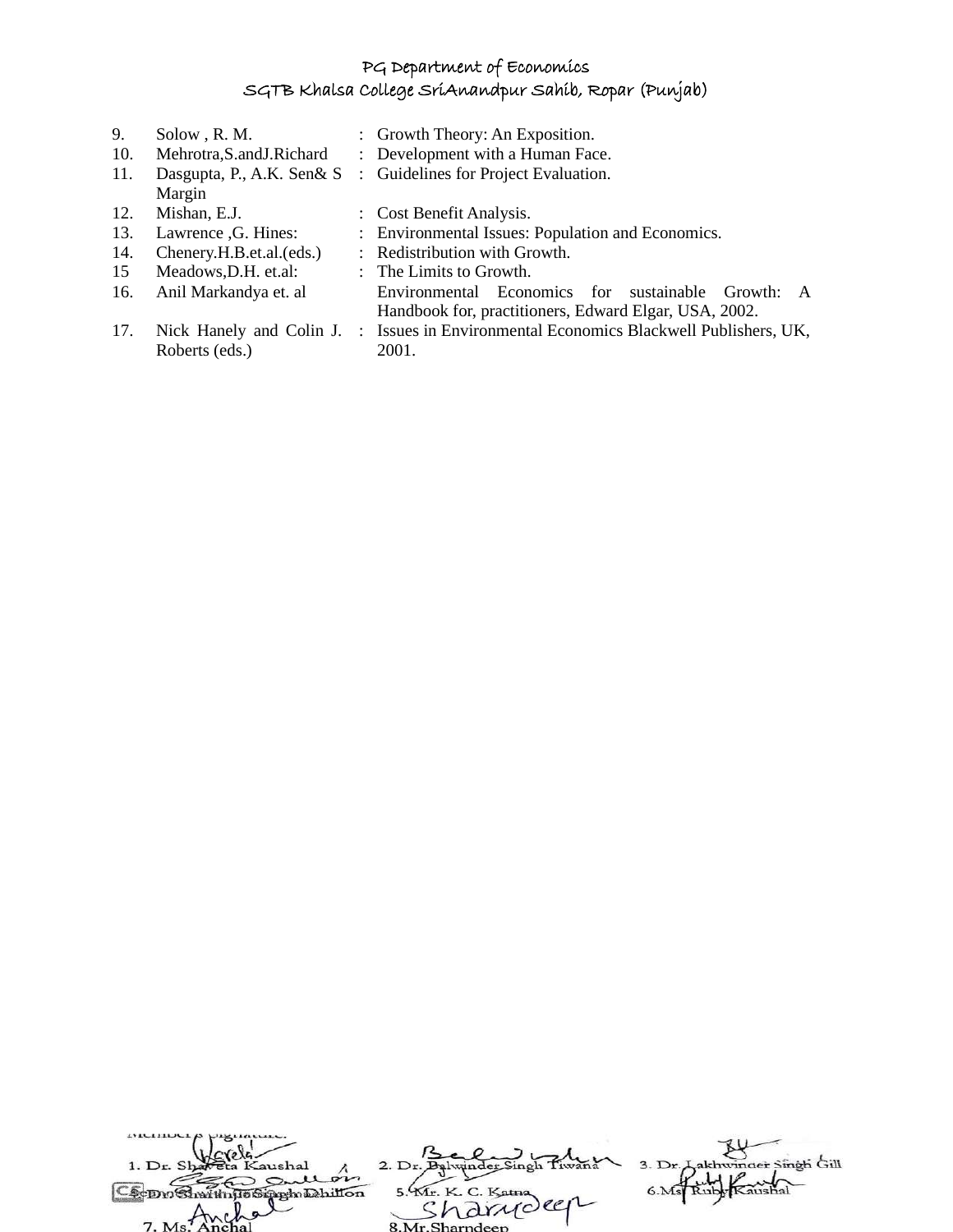#### **ECONOMICS PAPER: ECONOMICS OF DEMOGRAPHY-II Code: ECO-204(ii) Total Marks :100**

**4 1 0 Internal Marks : 30 Time Allowed: 3 hours External Pass Marks: 25 (Credit Hours – 60 L+15 T) Internal Pass Marks: 10**

**L T P External Marks : 70**

**Objective:** The study of demography is of immense importance to an economy. Population studies help us to know how far the growth rate of the economy is keeping pace with the growth rate of population.

#### **INSTRUCTIONS TO THE PAPER-SETTER**

The question paper will consist of three sections: A, B and C. Sections A and B will have four questions each. Each question shall carry 10 marks. Section C will consist of 10 short-answer type questions which will cover the entire syllabus uniformly and will carry 30 marks in all. Each short answer type question will carry 3 marks. The candidate are required to give answer of each short type question in about 100 words

#### **INSTRUCTIONS FOR THE CANDIDATES**

Candidates are required to attempt five questions in all selecting two questions from each of the Section A and B and the entire section C.

#### **SECTION-A**

**Migration and Urbanization:** Basic concept and definitions; importance of migration, Types of migration; Factors affecting migration. Theories of migration related to internal migration; Urbanization-Growth and distribution of rural-urban population in developed and developing countries.

**Demographic Database in India:** Study of Census in India-Methodology and characteristics in India; Nature of information collected in 1971, 1981, 1991 and 2001 Census in India; National Family Health Survey 1 and 2 and Rapid Household survey; Changing characteristics of population in India; Pattern of Migration urbanization in India.

#### **SECTION-B**

**Population and Development with Reference to India:** Population, economy and environment linkage-Population, health, nutrition productivity nexus; Population and human development issues; Demography and household behavior.

**Population Policy in India:** Evolution of Population policies and India; The New Population Policy; Tasks before National Population Commission.

#### **RECOMMENDED READINGS**

- 1. D.J. Bouge : Principles of Demography, John Wiley, New York, 1971.
- 2. A. Bose : India's Basic Demographic Statistics
- 3. P.K. Chaube : Population Policy in India, Kenosha Publications, New Delhi, 2000.
- 4. K. Srinivasan : Basic Demographic Techniques and Applications, Sage, India, 1998.
- 5. H. Shyrock et. al. : The Methods & Materials of Demography, U.S. Department of Commerce, Washington D.C.

 $2. D<sub>1</sub>$ pph Dhillon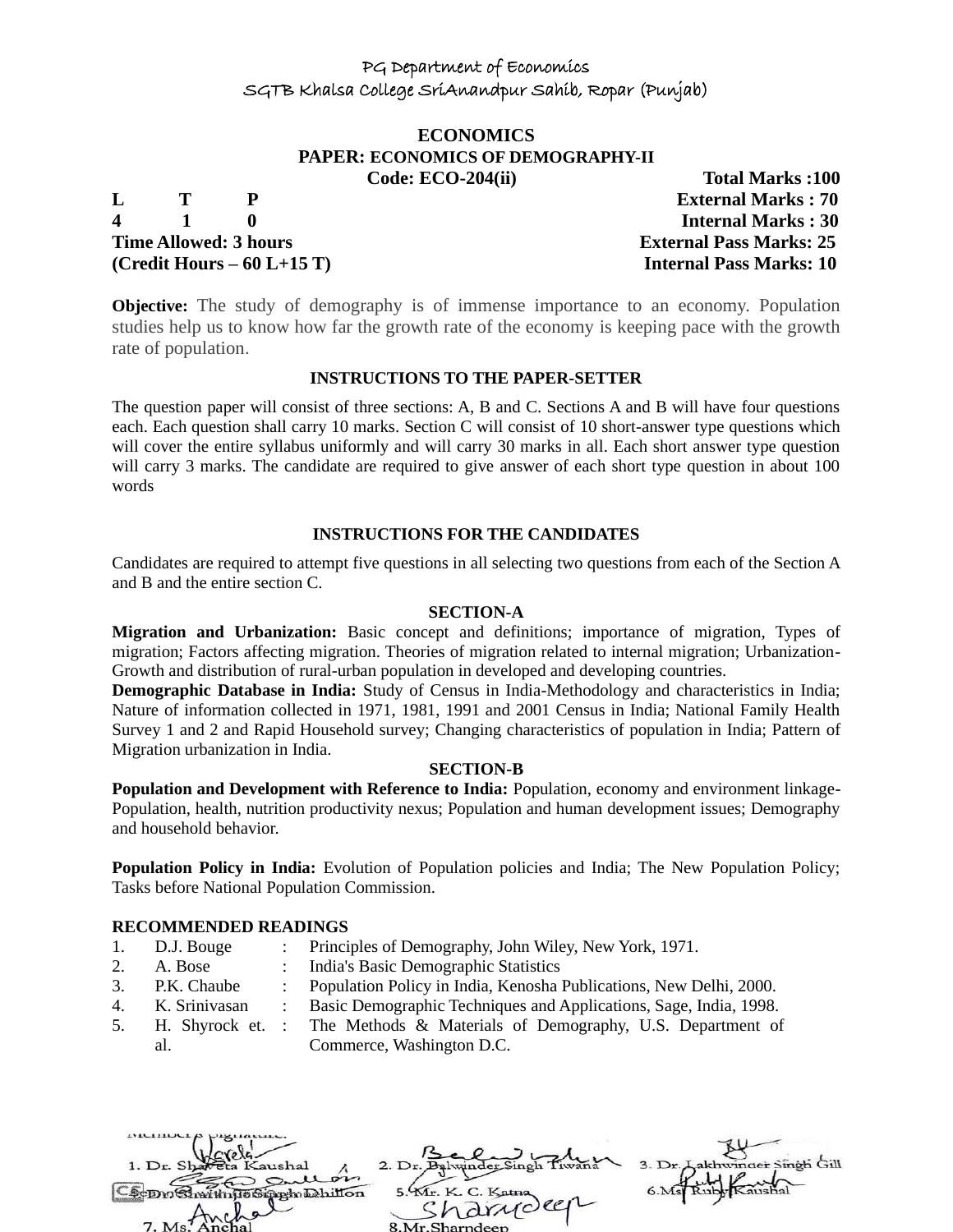#### **ECONOMICS PAPER: ECONOMICS OF GENDER AND DEVELOPMENT Code: ECO-204 (iii) Total Marks :100**

**L T P External Marks : 70 4 1 0 Internal Marks : 30 Time Allowed: 3 hours External Pass Marks: 25 (Credit Hours – 60 L+15 T) Internal Pass Marks: 10**

**Objective**: To evaluate sources of socio-economic and demographic information for analysing the impact of the gender factor on demographic processes and economic development to become familiar with theoretical concepts in the area of gender economics become familiar with the methodology of gender analysis in economic sciences and research gender analysis indicators acquire the skills to conduct gender review of socio-economic and demographic development policies, programmes and strategies.

#### **INSTRUCTIONS TO THE PAPER-SETTER**

The question paper will consist of three sections: A, B and C. Sections A and B will have four questions each. Each question shall carry 10 marks. Section C will consist of 10 short-answer type questions which will cover the entire syllabus uniformly and will carry 30 marks in all. Each short answer type question will carry 3 marks. The candidate are required to give answer of each short type question in about 100 words

#### **INSTRUCTIONS FOR THE CANDIDATES**

Candidates are required to attempt five questions in all selecting two questions from each of the Section A and B and the entire section C.

#### **SECTION-A**

**Women and Labour Markets:** Factors affecting female entry in labour market; Supply and demand for female labour in developed and developing countries; Studies of Female work participation in various sectors of Indian Economy. Wage differentials in female activities; Determinants of wage differentials, gender, education, skill, productivity, efficiency, opportunity.

**Women, Technology and Environment:** Impact of technological development and modernization on women's work participation in general and in various sectors such as agriculture , non-agriculture rural activities, small and cottage industries and organized in industry; Role of new technologies for helping women.

#### **SECTION-B**

**Social Security and Social Protection for Women:** Social security of women, entitlements ensuring economic independence and risk coverage, access to credit and insurance markets; Role of voluntary organizations, self-help groups in providing social security; Schemes for safety net for women; Need for female labour unions; Affirmative action for women and improvement in their economic and social status. **Gender Development Policies and Governance:** Gender and development Indicies; Mainstreaming gender into development policies; Gender sensitive governance ; Paradigm shifts form women's well being to women's empowerment; Democratic decentralization and women's empowerment in India.

#### **BASIC READINGS**

| DAOIU READINUO |                     |                               |            |                                             |  |
|----------------|---------------------|-------------------------------|------------|---------------------------------------------|--|
| 1.             | Boserup, E.         |                               |            | Women's Role in Economic Development,       |  |
|                |                     |                               |            | George Allen and Unwin, London, 1970.       |  |
|                | Government of India |                               |            | Towards Equality, Report of the Committee   |  |
|                |                     |                               |            | on the status of Women in India, Department |  |
| 1. Dr. Sha     | Quellon             | 2. Dr. Balwinder Singh Tiwana |            | 3. Dr. Lakhwinger Singh Gill                |  |
|                | mahillon            | 5. Mr. K. C. Katna            |            |                                             |  |
|                |                     |                               | sharrideen |                                             |  |
| $7. Ms7$ And   |                     | 8.Mr.Sharndeep                |            |                                             |  |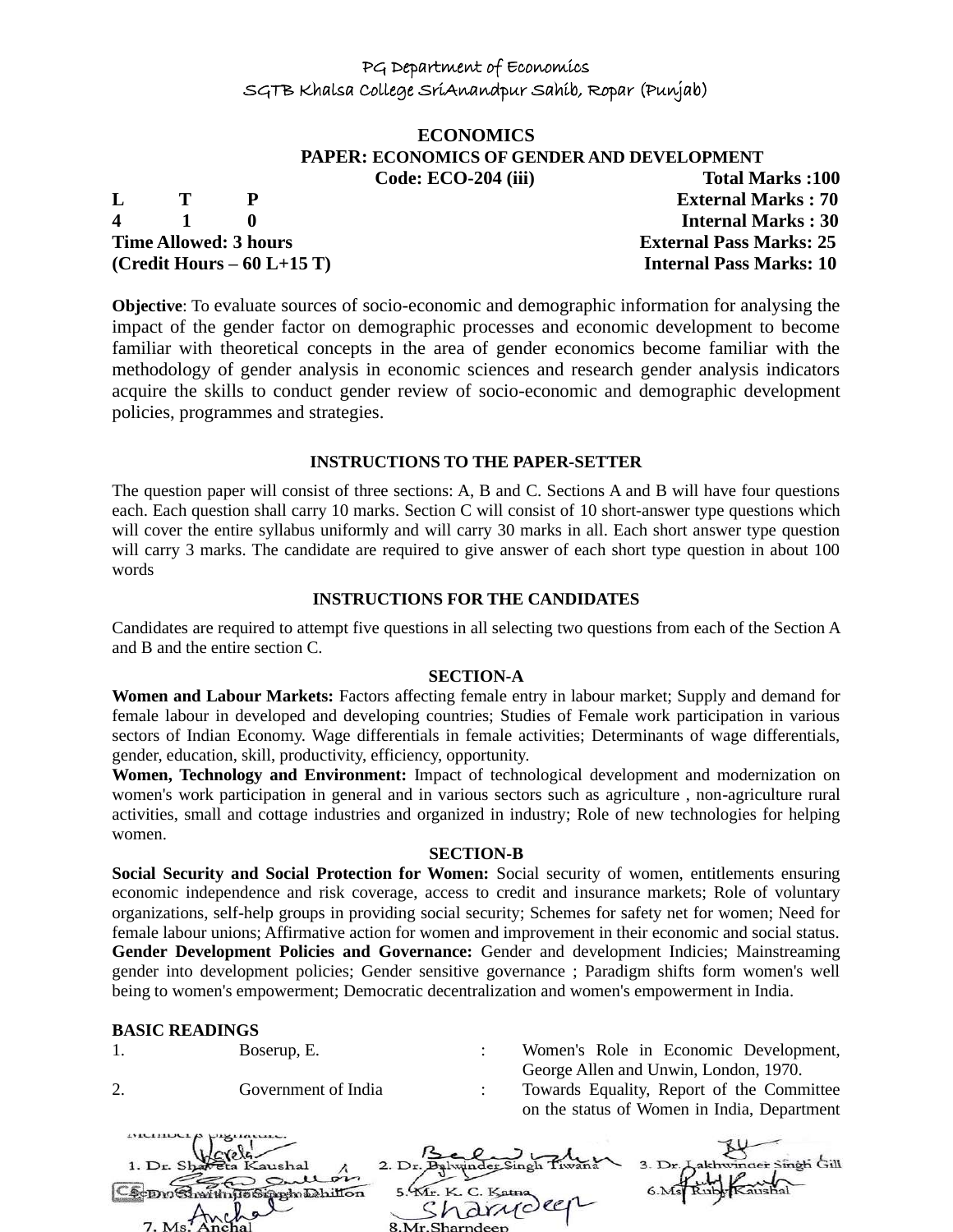|                   |                                           |                      | of Social Welfare, New Delhi, 1974.                                                        |
|-------------------|-------------------------------------------|----------------------|--------------------------------------------------------------------------------------------|
| 3.                | Krishnaraj, M.&R.M.Sudarshan              | $\ddot{\cdot}$       | Gender, Population and Development, Oxford<br>University A.Shariff Press, New Delhi, 1999. |
| 4.                | Seth, M.                                  | $\ddot{\cdot}$       | Women and Development: The<br>Indian                                                       |
|                   |                                           |                      | Experience, Sage Publications, New Delhi,<br>2000.                                         |
| 5.                | Srinivasan K. and A.                      | $\ddot{\phantom{a}}$ | India: Towards Population and Development                                                  |
|                   |                                           |                      | Goals, Oxford University Press, New Delhi,<br>1998.                                        |
| 6.                | Wazir, R.                                 | ÷                    | The Gender Gap in Basic Education: NGOs                                                    |
|                   |                                           |                      | as Change Agents, Sage Publications, New<br>Delhi, 2000.                                   |
| <b>ADDITIONAL</b> |                                           |                      |                                                                                            |
| <b>READINGS</b>   |                                           |                      |                                                                                            |
| 1.                | Mishra, S.                                | $\ddot{\phantom{a}}$ | Voluntary Action in Health and Population:                                                 |
|                   |                                           |                      | The Dynamics of Social Transition, Sage                                                    |
|                   |                                           |                      | Publications, New Delhi, 2000.                                                             |
| 2.                | Sen, A.K.                                 | $\ddot{\cdot}$       | Gender and Cooperative Conflicts in Tinker                                                 |
|                   |                                           |                      | (Ed.) Persistent Inequalities: Women and                                                   |
| 3.                | Amsden, A.H (Ed)                          | $\ddot{\phantom{a}}$ | World<br>The Economics of Women<br>and Work,                                               |
|                   |                                           |                      | Penguin, Harmondsworth, 1980.                                                              |
| 4.                | <b>ILO</b>                                | $\ddot{\phantom{a}}$ | Women's Participation in the Economic                                                      |
|                   |                                           |                      | Activity of Asian Countries, ILO, Geneva,                                                  |
|                   |                                           |                      | 1978.                                                                                      |
| 5.                | Papola, T.S.                              |                      | Gender and Employment in India, Vikas                                                      |
|                   |                                           |                      | Publishing House, New Delhi, 1999.                                                         |
| 6.                | MHRD, GOI                                 | ÷                    | Sharm<br>Shakti: Report of the National                                                    |
|                   |                                           |                      | Commission on Self-employed Women and                                                      |
|                   |                                           |                      | Women Workers in the Informal Sector,<br>Ministry of Human Resources Development,          |
|                   |                                           |                      | New Delhi, 1987.                                                                           |
| 7.                | Ahmed, I. (Ed.)                           |                      | Technology and Rural Women Conceptual                                                      |
|                   |                                           |                      | and Empirical Issues, George Allen & Unwin,                                                |
|                   |                                           |                      | London, 1995.                                                                              |
| 8.                | Jhabwala, R. and R.K.                     |                      | The Unorganized Sector: Work-Subramanya                                                    |
|                   |                                           |                      | (Eds.) Security and Social Protection, Sage                                                |
|                   |                                           |                      | Publication, New Delhi, 2000.<br>Economic                                                  |
| 9.                | Carr, M., C, Martha, R.Jhabvala<br>(Eds.) | $\cdot$ :            | Speaking<br>Out:<br>Women's<br>&<br>Empowerment<br>South<br>Asia,<br>in<br>Vistaar         |
|                   |                                           |                      | publications, New Delhi, 1987.                                                             |
| 10.               | Purushothaman, S.                         |                      | The Empowerment of Women in India:                                                         |
|                   |                                           |                      | Grassroots Women's Networks and the State,                                                 |
|                   |                                           |                      | Sage Publications, New Delhi, 1998.                                                        |
| 11.               | Boserup, E.                               | ÷                    | Women's Role in Economic Development,                                                      |
|                   |                                           |                      | George Allen and Unwin, London.                                                            |
| 12.               | Mitra, Ashok                              |                      | The<br><b>State</b><br>Women<br>of<br>Literacy<br>and                                      |
|                   |                                           |                      | Employment. Allied, Bombay.                                                                |

akhwinger Singh Gill 2. Dr. Balwinder Singh Tiv 1. Dr. Sl aushal  $3. Dr.$ Kaushal<br>Soullor 5. Kr. K. C. Kama 6.Ms Rut Com Sharing os pen Dhillon 7. 8.Mr.Sharno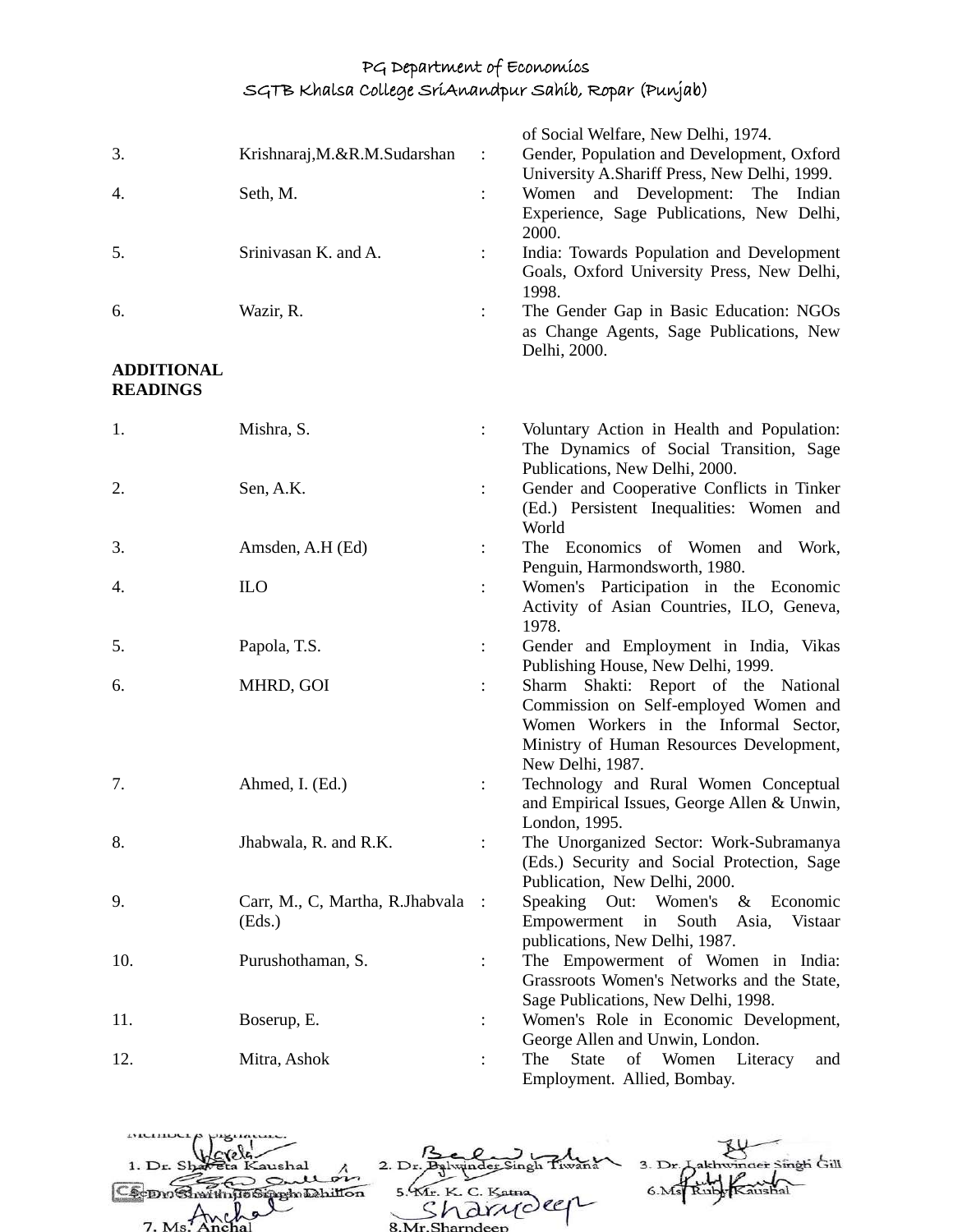# **ECONOMICS PAPER: ECONOMICS OF AGRICULTURE-II**

| L | T | P                            |
|---|---|------------------------------|
| 4 | 1 | o                            |
|   |   | <b>Time Allowed: 3 hours</b> |
|   |   | (Credit Hours – 60 L+15 T)   |

**Code: ECO-205 (i) Total Marks :100 External Marks : 70 4 1 0 Internal Marks : 30 External Pass Marks: 25 Internal Pass Marks: 10** 

**Objective:** The objective of this subjectis to provide a detailed treatment of issues in agriculture economics to those intending to specialize in this area. Starting with the explanation of theoretical questions, the course tries to enhance the students awareness of issues that are relevant to agriculture economics and contemporary debates in the literature and enable them to analyse these issues with basic microeconomics concepts.

#### **INSTRUCTIONS TO THE PAPER-SETTER**

The question paper will consist of three sections: A, B and C. Sections A and B will have four questions each. Each question shall carry 10 marks. Section C will consist of 10 short-answer type questions which will cover the entire syllabus uniformly and will carry 30 marks in all. Each short answer type question will carry 3 marks. The candidate are required to give answer of each short type question in about 100 words

#### **INSTRUCTIONS FOR THE CANDIDATES**

Candidates are required to attempt five questions in all selecting two questions from each of the Section A and B and the entire section C.

#### **SECTION-A**

Farm-size and Productivity Relationship in Indian Agriculture. Agricultural Price Policy in India: Instruments and evaluation. Diversification of Indian Agriculture: Meaning, Objectives, Incentives and Disincentives for its achievement, Problems therein. Farm Mechanization in Indian Agriculture: Case for and against it; Agricultural Marketing in India: Types, Efficiency, problems and measures for its improvement.

#### **SECTION-B**

New Agricultural Strategy and Green Revolution: Factors responsible, Implications and Problems thereon. Problems of agricultural labourers and small farmers. Rural indebtedness: Causes and measures. Need for Rural Credit, its classification and sources. Recent Trends in Agricultural Growth in India: Causes of low agricultural productivity and Inter-regional variations in growth of output and productivity in India. WTO and Trends of Corporatization of agriculture in India.

#### **RECOMMENDED READINGS**

|    | C. Eicher and L. Witt                                         |               | Agriculture in Economic Development. Vohra and Co.,<br>Mumbai.                         |  |
|----|---------------------------------------------------------------|---------------|----------------------------------------------------------------------------------------|--|
| 2. | R.N. Soni                                                     |               | : Leading Issues in Agricultural Economics. Sohan Lal Nagin<br>Chand & Co., Jalandhar. |  |
| 3. | Sadhu and Singh                                               |               | : Fundamentals of Agricultural Economics.<br>Himalaya<br>Publishing House, Mumbai.     |  |
| 4. | : Some Problems of India, Allied, Bombay.<br>Charan D. Wadhva |               |                                                                                        |  |
| 5. | P.C. Joshi                                                    |               | : Land Reforms in Indian. Allied, Bombay.                                              |  |
| 6. | Rudder<br>and<br>Datt<br>K.P.Sundharam                        |               | : Indian Economy( $67th$ ed), S. Chand & Co. Ltd. New Delhi.                           |  |
| 7. | Francis R. Frankel                                            | $\mathcal{L}$ | India's Green Revolution: Economic Gains and Political                                 |  |

| 1. Dr. Shareta Kaushal                  |                    | 3. Dr. Aakhwinger Singh Gill |
|-----------------------------------------|--------------------|------------------------------|
| gullon<br>Comm Shartin To Singh Dhillon | 5. Mr. K. C. Katna |                              |
|                                         | in arriveer        |                              |
| Ms Anchal                               | 8 Mr Sharpdeen     |                              |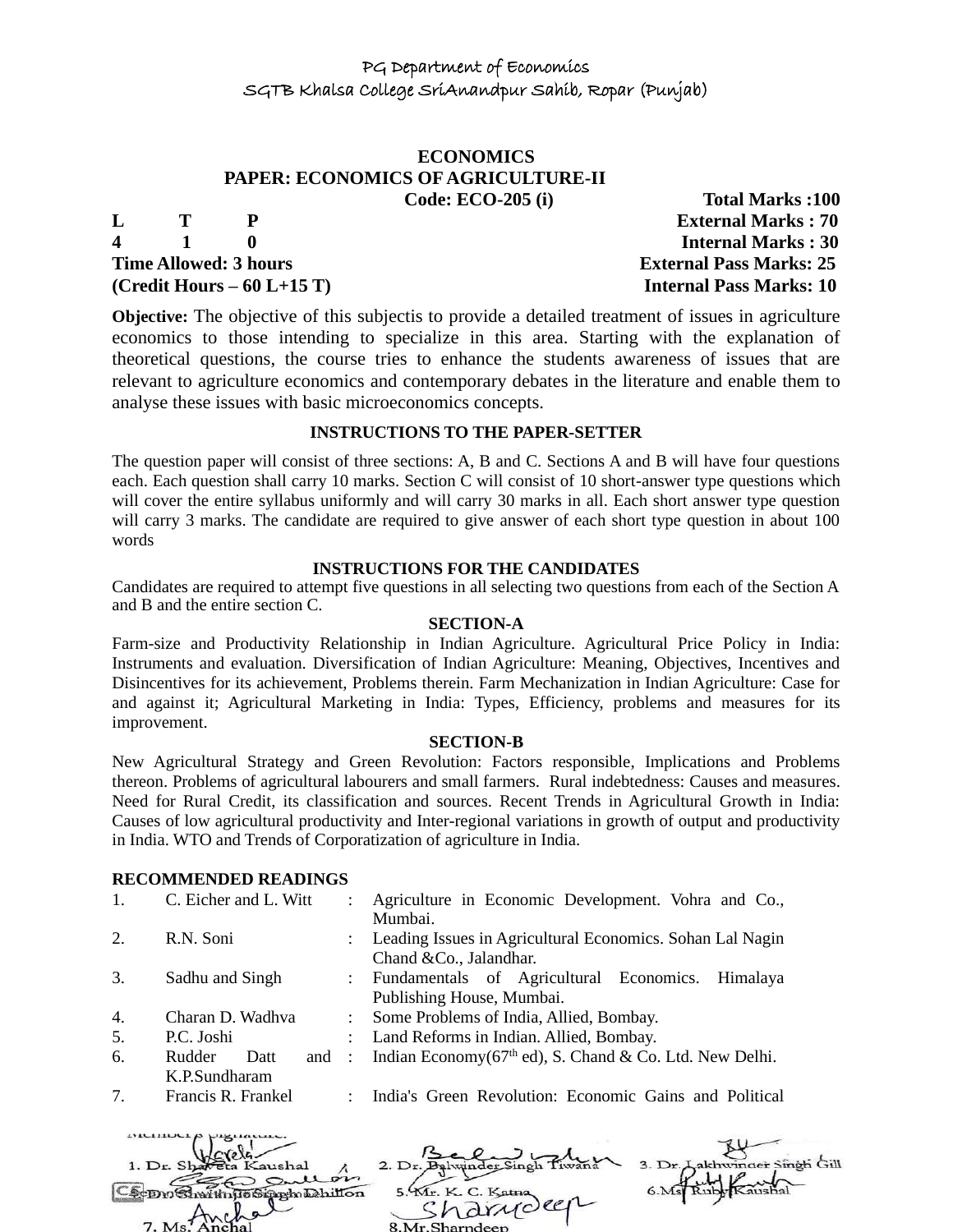Costs, Oxford University Press, Bombay.

8. Draft of GATT Agreements Final : Text of Uruguay Round 1994, World Trade Centre, Mumbai.

#### **SUPPLEMENTARY READINGS**

- 1. Economic and Political Weekly, Sameeksha Trust, Mumbai.
- 2. Indian Journal of Agricultural Economics, Indian Society of Agricultural Economics, Mumbai.
- 3. The Indian Journal of Labour Economics, the Indian Society ofLabour Economics, New Delhi.
- 4. Agricultural Situation in India, Govt. of India, New Delhi.

| 1. Dr. Shaveta Kaushal |                    | 3. Dr. Lakhwinger Singh Gill |
|------------------------|--------------------|------------------------------|
| Sullon                 |                    |                              |
| Un Singeholdhillon     | 5. Mr. K. C. Katna |                              |
| $\sim$                 | narydeer           |                              |
| 7. Ms. Anchal          | 8 Mr Sharndeen     |                              |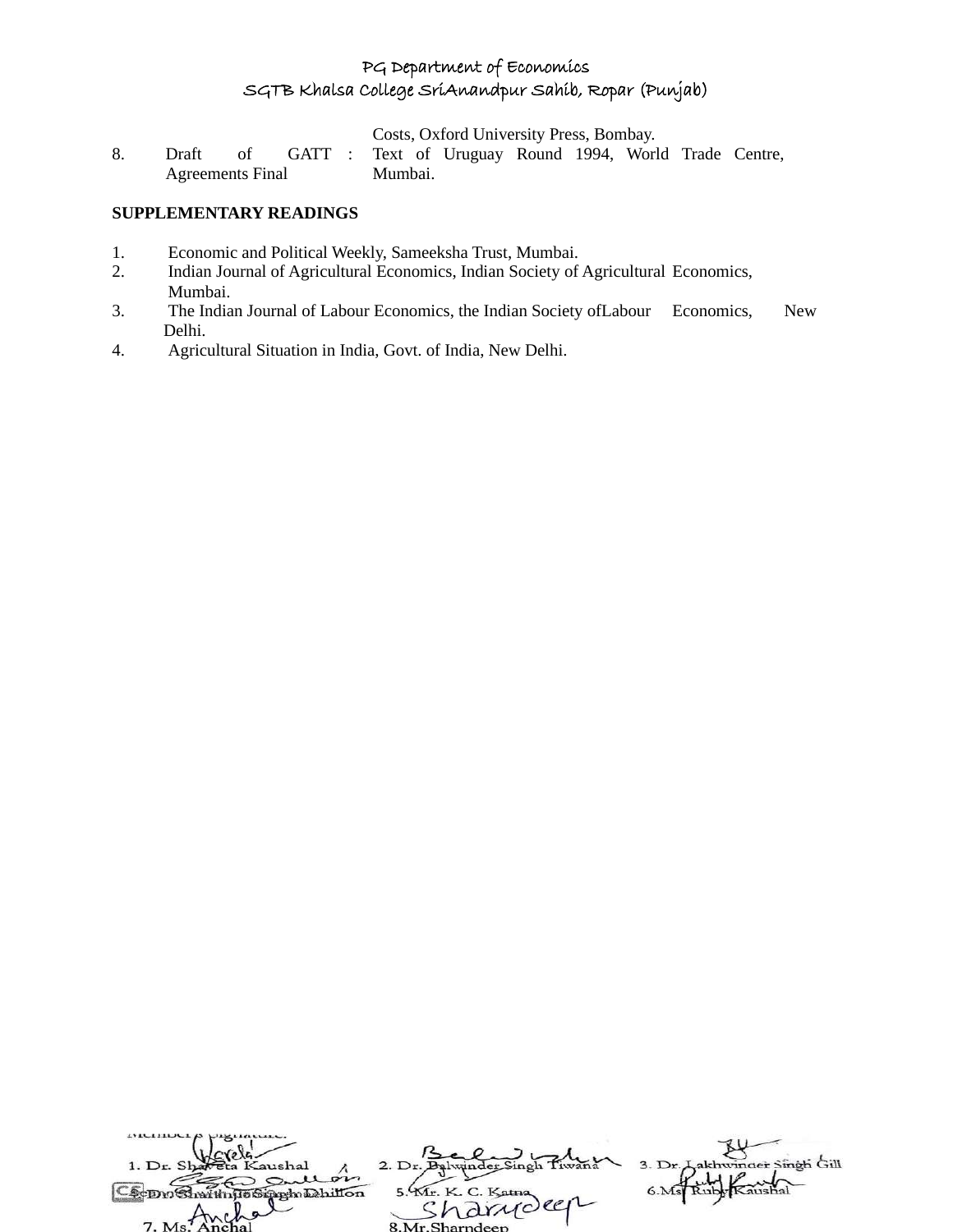# **ECONOMICS PAPER: ECONOMICS OF INDUSTRY-II**

**4 1 0 Internal Marks : 30 Time Allowed: 3 hours External Pass Marks: 25 (Credit Hours – 60 L+15 T) Internal Pass Marks: 10**

**Code: ECO-205 (ii) Total Marks :100 L T P External Marks : 70**

**Objective:** The subject of Industrial Economics is gaining increasing importance and greater attention in the globalized world. The aim of this paper is to provide knowledge to the students on the basic issues such as pricing policy, efficiency, demand analysis, forecasting, productivity, capacity utilization and the issues involved in the industrial development in India. The objective is to provide a thorough knowledge about Industrial Economics in cogent and analytical manner particularly in the Indian context.

#### **INSTRUCTIONS TO THE PAPER-SETTER**

The question paper will consist of three sections: A, B and C. Sections A and B will have four questions each. Each question shall carry 10 marks. Section C will consist of 10 short-answer type questions which will cover the entire syllabus uniformly and will carry 30 marks in all. Each short answer type question will carry 3 marks. The candidate are required to give answer of each short type question in about 100 words

#### **INSTRUCTIONS FOR THE CANDIDATES**

Candidates are required to attempt five questions in all selecting two questions from each of the Section A and B and the entire section C.

#### **SECTION-A**

**Location and Pricing:** Location of Economic Activities: Theories of A. Weber, Sargent Florence and TordPlander, Determinants and Factors affecting Industrial Location; Industrial Pricing: Theory and Practice-Cost oriented pricing, Competition-oriented pricing, Pricing in public enterprises.

**Industrial Finance**: Types of financial requirements and Sources of industrial finances. Development Financial Institutions, Capital Market in India: Evolution, Structure, Problems and Reforms in Indian Capital Market.

#### **SECTION-B**

**Industrial Development in India Since 1991**: Role and Pattern of industrialization, Industrial Policy changes; Public sector: Role and problems , Privatization: Nature and extent of disinvestment. Role of Foreign capital in Industrial Sector.

**Current Problems of Industrial Sector**: Industrial Sickness and Problems of Small Scale Industries in India. Industrial disputes: Causes and machinery for settlement.

#### **BASIC READING LIST**

| 1. | Ahluwalia, I.J      | : Industrial Growth in India, Oxford University Press, |
|----|---------------------|--------------------------------------------------------|
|    |                     | New Delhi, 1985.                                       |
| 2. | Dhar, P.K.          | : Indian Economy: Its Growing Dimensions Kalyani       |
|    |                     | Publishers, New Delhi, 2007.                           |
| 3. | Dutt. Ruddar        | : Indian Economy, S. Chand and Company Ltd., New       |
|    | Sundharam.<br>And   | Delhi 2009                                             |
|    | K.P.M.              |                                                        |
|    | mumorep promission. | $-11$                                                  |

| 1. Dr. Shaveta Kaushal      |                             | 3. Dr. Lakhwinder Singh Gill |
|-----------------------------|-----------------------------|------------------------------|
| gullois<br>in Sinoh Dhillon | 5. Mr. K. C. Katna          |                              |
|                             | "harrioler<br>Mr. Sharndeep |                              |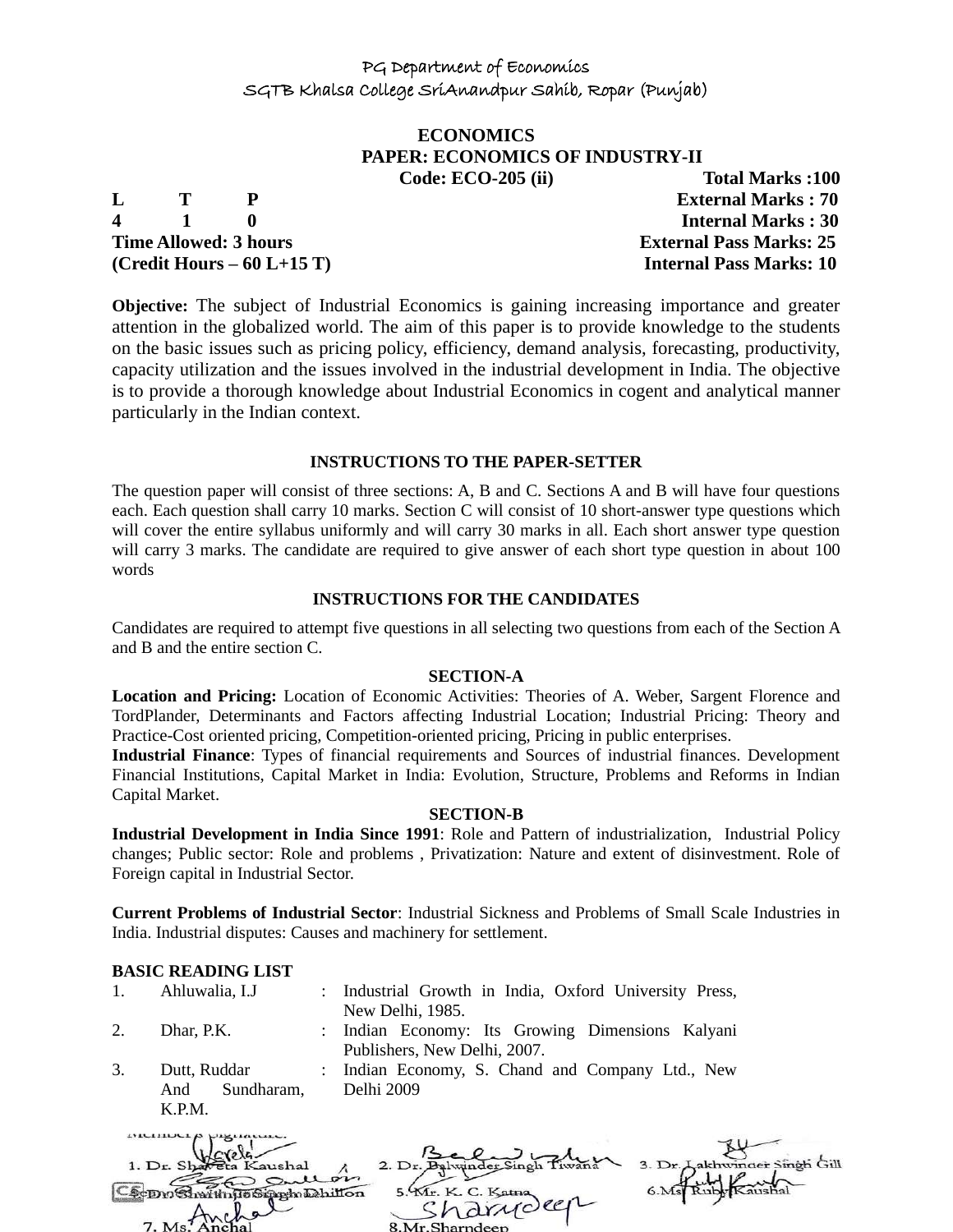| 4. | Golder, B.     | : Technology Acquisition and Productivity Growth: A      |
|----|----------------|----------------------------------------------------------|
|    |                | Study of Industrial Firms in India, Working Paper,       |
|    |                | Institute of Economic Growth, Delhi, 1995.               |
| 5. | Govt. of India | : Annual Surveys.                                        |
| 6. | Mishra, S.K.   | : Indian Economy, Himalaya Publishing House, New         |
|    | and Puri, V.K. | Delhi, 2008.                                             |
| 7. | Mookherjee,    | Dilip : Indian Industry: Policies & Performances. Oxford |
|    | (ed.)          | University Press, Delhi, 1995.                           |
| 8. | Nayyar,        | Deepak : Industrial Growth and Stagnation, 1994.         |
|    | (ed.)          |                                                          |
| 9. | Smith, D.M.    | : Industrial Location: An Economic and Geographic        |
|    |                | Analysis, John Wiley, New York, 1971.                    |
|    |                |                                                          |

| 1. Dr. Shareta Kaushal  |                    | 3. Dr. Lakhwinger Singh Gill |
|-------------------------|--------------------|------------------------------|
| Sullon                  |                    |                              |
| <b>unSimpholahillon</b> | 5. Mr. K. C. Katna |                              |
| 40.9                    | 'a drudeer         |                              |
| 7. Ms Anchal            | 8 Mr Sharndeen     |                              |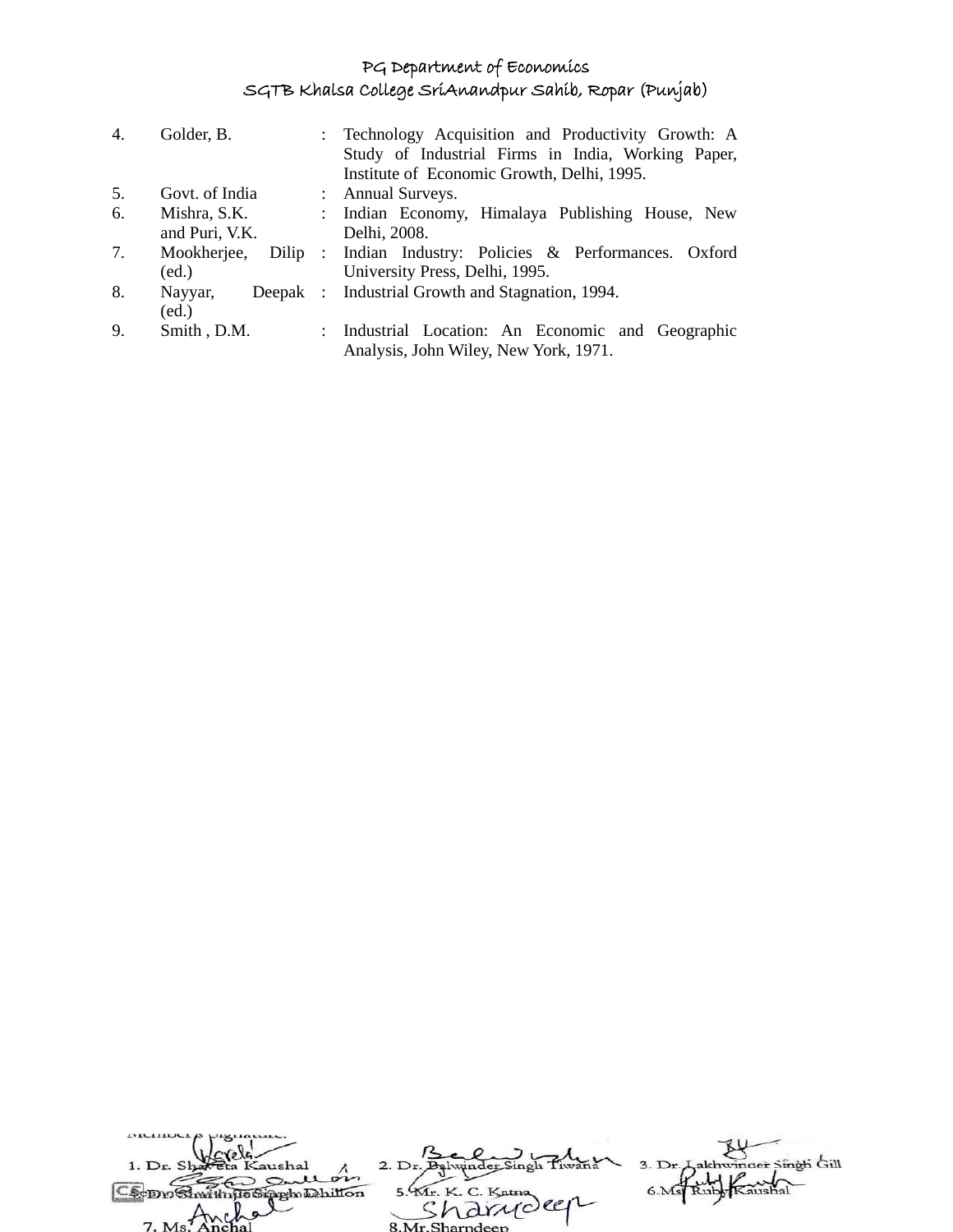# **ECONOMICS PAPER: ECONOMICS OF LABOUR**

**4 1 0 Internal Marks : 30 Time Allowed: 3 hours External Pass Marks: 25 (Credit Hours – 60 L+15 T) Internal Pass Marks: 10**

**Code: ECO-205 (iii) Total Marks :100 L T P External Marks : 70**

**Objective:**This paper exhibits students to theoretical as well as empirical issues relating to the labour market with special reference to India. After doing the course students would have better understanding of the working of labour market and will be able to analyse the implications of labour policies.

#### **INSTRUCTIONS TO THE PAPER-SETTER**

The question paper will consist of three sections: A, B and C. Sections A and B will have four questions each. Each question shall carry 10 marks. Section C will consist of 10 short-answer type questions which will cover the entire syllabus uniformly and will carry 30 marks in all. Each short answer type question will carry 3 marks. The candidate are required to give answer of each short type question in about 100 words

#### **INSTRUCTIONS FOR THE CANDIDATES**

Candidates are required to attempt five questions in all selecting two questions from each of the Section A and B and the entire section C.

#### **SECTION-A**

**Trade Unions**: Growth of Industrialization and emergence of unionism. Theories of labour movement-The Marxian view and the Theory of Industrial Democracy by Sidney and Beatrice Webb. Growth, Structure and Pattern of Trade Unionism in India. Achievements and failures of Trade Union Movement in India.

**Industrial Relations**: Determinants of Industrial Disputes, Steps to achieve Industrial peace. Methods of settlement of Industrial Disputes. Collective bargaining, conciliation and arbitration, Labour participation in Management.

#### **SECTION-B**

**Social Security and Welfare Legislation in India**: Concept of social security. Social security and Social Insurance. Important social security and labour welfare measures adopted by the Government.

Important Labour Legislation in Indian: (a) Industrial Disputes Act; (b) Trade Unions Act; (c) Factories Act; and (d) Employees State Insurance Act.

**State and Labour**: Receding state and its effect on labour markets. Need for safety sets, Special labour problems: Child labour; Woman labour; Agricultural labour (in the Indian context). Second National Commission on Labour and its recommendations. ILO and its role imp promoting labour welfare.

#### **BASIC READINGS**

| 1. | T.N. Bhagoliwal   | Economics of Labour and Industrial Relations $(5th$ ed), Sahitya<br>Bhawan, 1982. |
|----|-------------------|-----------------------------------------------------------------------------------|
| 2. | Jiwitesh<br>Singh | Kumar : Labour Economics, Deep & Deep Publications, 2002.                         |
| 3. | Michael P. Todaro | Economic Development(5 <sup>th</sup> revised ed), Longman Publishers,<br>1994.    |
| 4. | Benjamin Higgins  | Economic Development(1 <sup>st</sup> ed), Nortan Publishers, 1959.                |

| members premiume.       |                    |                              |
|-------------------------|--------------------|------------------------------|
|                         |                    |                              |
| 1. Dr. Shaveta Kaushal  | 2. Dr.             | 3. Dr. Lakhwinder Singh Gill |
| Sullon                  | 5. Mr. K. C. Katna |                              |
| Charthua Singhabahillon | 'a drudeer         |                              |
|                         |                    |                              |
| 7. Ms. And              | 8.Mr.Sharndeep     |                              |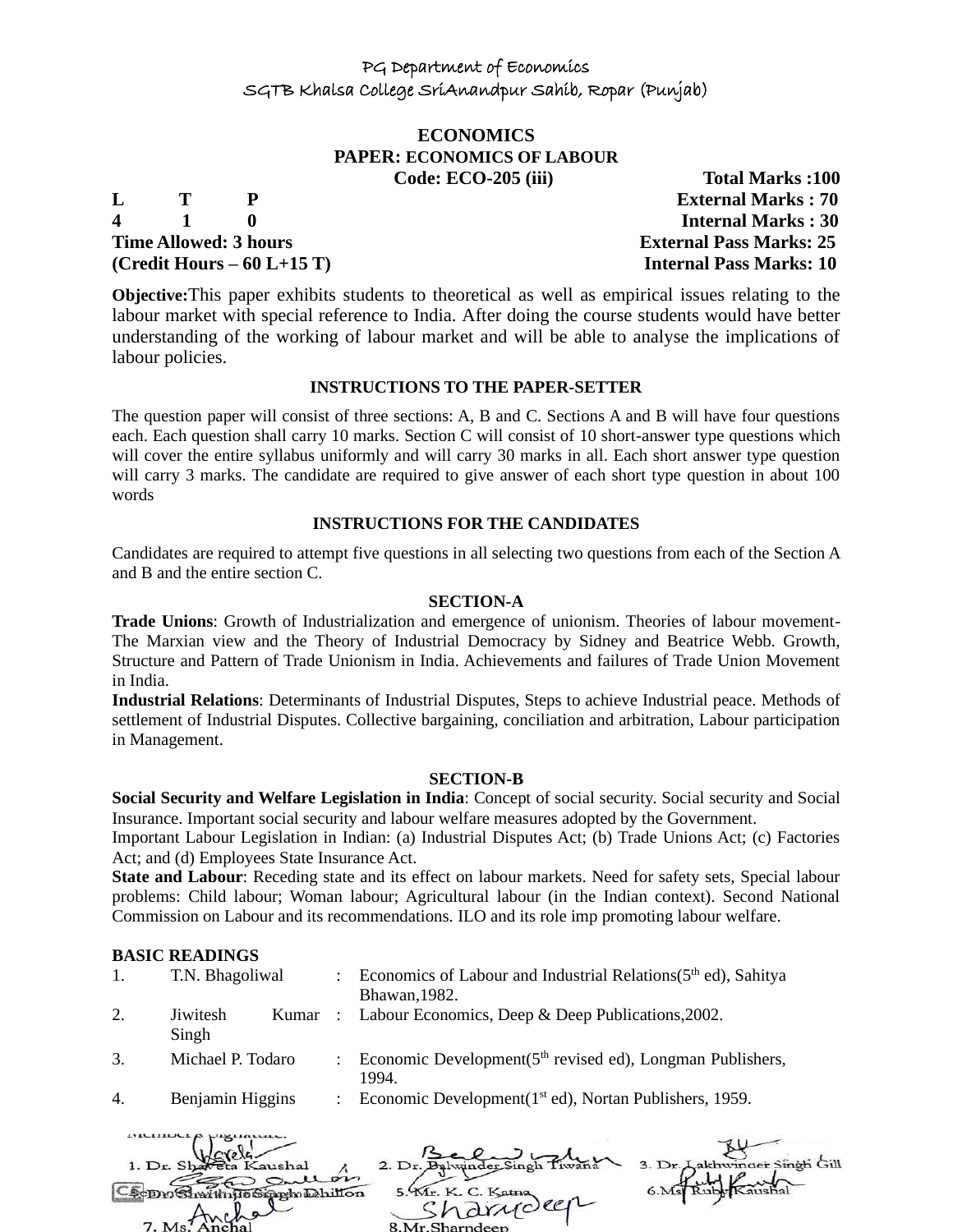| 5.  | G.M.Meier                             |                           | : Leading Issues in Development Economics(8 <sup>th</sup> ed), Oxford<br>University Press, New Delhi, 2005.                       |
|-----|---------------------------------------|---------------------------|-----------------------------------------------------------------------------------------------------------------------------------|
| 6.  | B.J. Mclormick and :<br>E. Owen (ed.) |                           | The Labour Market (1 <sup>st</sup> ed), Penguin Publishers, 1968.                                                                 |
| 7.  | Lloyd G. Reynolds                     | $\mathcal{L}$             | Labour Economics and Labour Relations $(11th$ ed), Prentice<br>Hall Publishers, 1997.                                             |
| 8.  | Ray Marshall                          |                           | A.M.Cartter and F. : Labour Economics, Wages, Employment, and Trade Unionis,<br>Irwin, Homewood, Illinois., 1959.                 |
| 9.  | V.V.Giri                              |                           | : Labour Problems in Indian Industry( $2nd$ ed), Asia Publishing<br>House, London, 1959.                                          |
| 10. | S.C.Pant                              |                           | : Indian Labour Problems $(2^{nd}$ ed), Chaitanya Publishing House,<br>Allahabad, 1970.                                           |
| 11. | S.C. Kuchhal                          | $\mathbb{R}^{\mathbb{Z}}$ | The Industrial Economy of India( $7th$ ed), Chaitanya<br>Publishing House, Allahabad, 1969.                                       |
| 12. | ArunMonappa                           |                           | : Industrial Relations(2 <sup>nd</sup> ed), Tata McGraw- Hill Education,<br>2012.                                                 |
| 13. | Rodgers (eds.)                        |                           | T.S. Papola and G. : Labour Institutions and Economics Development in India,<br>International Institute for Labour Studies, 1992. |
| 14. | L. Misra.                             |                           | Child Labor in India, Oxford University Press, New Delhi,<br>2000.                                                                |

#### **FOR REFERENCE**

- 1. Govt. of India: Report of the First and Second National Commission on Labour.<br>2. Govt. of India. Latest Annual Report of the Ministry of Labour.
- 2. Govt. of India. Latest Annual Report of the Ministry of Labour.
- 3. Susan Horon, Ravi Ranbur and Deepak Mazumdar (ed): Labour Market in an Era of Adjustment, Vol. 1, world Bank Publication.

| 1. Dr. Shareta Kaushal |                    | 3. Dr. Lakhwinger Singh Gill |
|------------------------|--------------------|------------------------------|
| Sullon                 |                    |                              |
| Enarthus Singh Dhillon | 5. Mr. K. C. Katna |                              |
| 7 Ms Anche             | rarroller          |                              |
|                        | 8 Mr Sharndeen     |                              |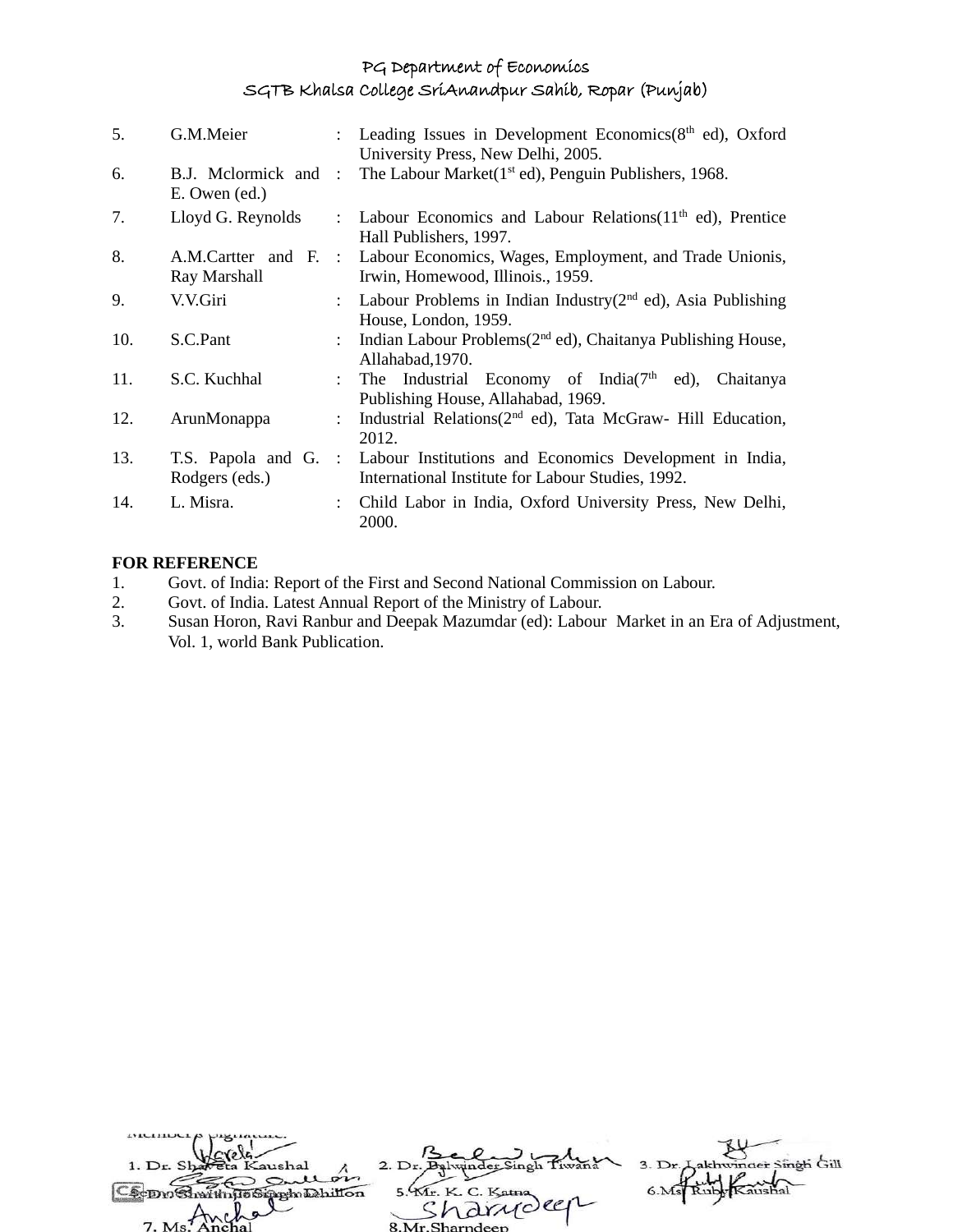# **ECONOMICS PAPER: HISTORY OF ECONOMICS THOUGHT**

**4 1 0 Internal Marks : 30 Time Allowed: 3 hours External Pass Marks: 25 (Credit Hours – 60 L+15 T) Internal Pass Marks: 10**

**Code: ECO-205 (iv) Total Marks :100 L T P External Marks : 70**

**Objective:** This course presents review of the history of economic thinking and economic analysis. Course discusses also sociological and ethical aspects of the development of economics as science, and ideology.

#### **INSTRUCTIONS TO THE PAPER-SETTER**

The question paper will consist of three sections: A, B and C. Sections A and B will have four questions each. Each question shall carry 10 marks. Section C will consist of 10 short-answer type questions which will cover the entire syllabus uniformly and will carry 30 marks in all. Each short answer type question will carry 3 marks. The candidate are required to give answer of each short type question in about 100 words.

#### **INSTRUCTIONS FOR THE CANDIDATES**

Candidates are required to attempt five questions in all selecting two questions from each of the Section A and B and the entire section C.

#### **SECTION-A**

**Economic idea :**J.B.Mill , Senior and List , Origin of Socialist Thought.

**Socialist Ideas:** Sismondi, Saint-Simon and Production.

**Marxian Philosophy:** Dialectical Materialism and Historical Materialism. Marxian theories of value, surplus value, profit and crisis of capitalism.

#### **SECTION-B**

**Marginalist Revolution:** Jevons, Wairas, Manger, Neo-classical thought: Marshall.

**Welfare Economics:** Hobson and Pious.

**Indian Economic Thought**: Ancient Indian Economic Thought: Kautilyal; Valluvar

Founders of Indian Economics: DadabhiNaoroji, G.K. Gokhale, R.C. Dutt and M. Visesvaray.

#### **RECOMMENDED READINGS**

| 1.       | Blackhouse, R.                             |                                                   | A History of modern Economic Analysis, Basil Blackwell,<br>Oxford, 1965.                                                     |
|----------|--------------------------------------------|---------------------------------------------------|------------------------------------------------------------------------------------------------------------------------------|
| 2.       | Screpanti,<br>Emesto.<br>& Stefano Zamagni |                                                   | : An outline of the History of Economic Thought, Clarendon<br>Press 1995.                                                    |
| 3.       | Ganguli, B.N.                              | $\mathcal{L}$                                     | Indian Economic Thought: A 19th Century Perspective, Tate<br>McGraw Hill New Delhi, 1977.                                    |
| 4.       | Gide, C. and G. Rist:                      | $\sim$ $\sim$                                     | A History of Economic Doctrines (2nd edition) Longman<br>Group, London. 1980.                                                |
| 6.       | Kautilya                                   | $\mathcal{L}$                                     | The Arthashastra, Edited, Rearranged, Translated<br>and<br>Introduced by L.N. Rangarajan, Penguin Books, New Delhi,<br>1992. |
| 7.<br>8. | Spiegel, H.W.<br>Roll, E.                  | $\mathbb{Z}^{\mathbb{Z}}$<br>$\ddot{\phantom{a}}$ | The Growth of Economic Thought, 1991.<br>A History of Economic Analysis, Oxford University Press, New<br>York, 1954.         |

| 1. Dr. Shaveta Kaushal |                    | 3. Dr. Lakhwinder Singh Gill |
|------------------------|--------------------|------------------------------|
| Sullois                |                    |                              |
| ShartinusSiarhilon     | 5. Mr. K. C. Katna |                              |
|                        | "harrioler         |                              |
| 7. Ms. Anchal          | 8 Mr Sharndeen     |                              |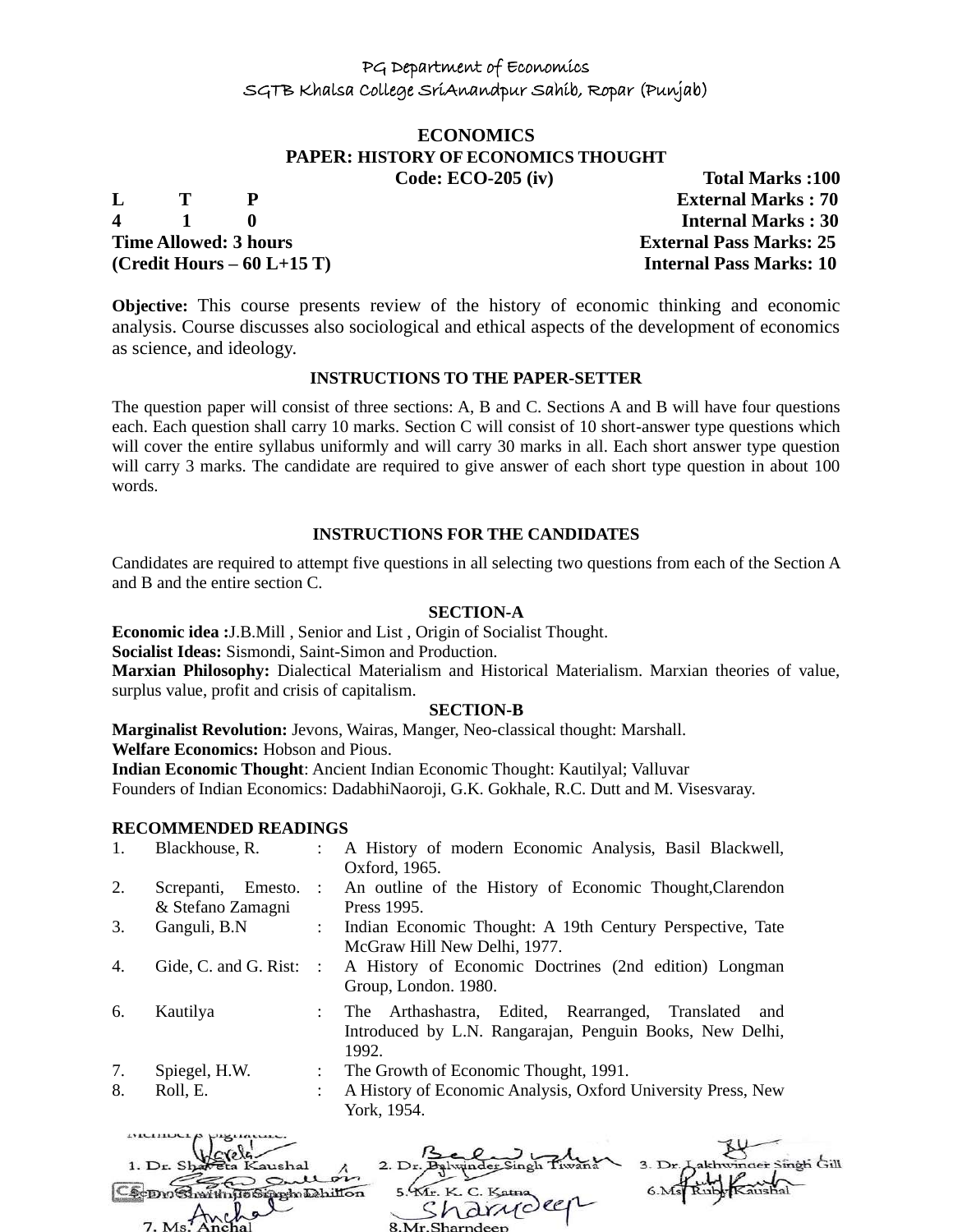| 9.  | Schumpeter, J.A.                 |  | History of Economic Analysis, Oxford University Press, New                                                       |  |  |
|-----|----------------------------------|--|------------------------------------------------------------------------------------------------------------------|--|--|
|     |                                  |  | York, 1954.                                                                                                      |  |  |
| 10. | Seshadri, G.B.                   |  | Economic Doctrines, B.R. Publishing Corporation, Delhi, 1997.                                                    |  |  |
| 11. | Hamey, L.H.                      |  | History of Economic Thought, 1949.                                                                               |  |  |
| 12. | Mandel, E.                       |  | Marxist Economic Theory, Merlin Press, United Kingdom<br>1968.                                                   |  |  |
| 13. | Gandhi, M.K                      |  | Indian of My Dreams, NavajivanPublishing<br>House,<br>Ahmadabad, 1947.                                           |  |  |
| 14. | Naoroji, D.                      |  | Poverty and Un-British Rule in India(1 <sup>st</sup> Indian ed), Swan<br>Sonnenschein & Co., Ltd., London, 1962. |  |  |
| 15. | Visesvaraya, M.                  |  | Planned Economy of India, Bangalore Press, Bangolore City,<br>1934.                                              |  |  |
|     | CHIDDI EMENTA DV DE A DINA I ICT |  |                                                                                                                  |  |  |

#### **SUPPLEMENTARY READING LIST**

| 1. | Blaug, M.     | : Economic Theory in Retrospect: A History of Economic    |
|----|---------------|-----------------------------------------------------------|
|    |               | Thought from Adam Smith to J.M. Keynes (5th Edition),     |
|    |               | Cambridge University Press, Cambridge, 1997.              |
| 2. | Dasgupta, A.K | : Epochs of Economic Theory, Oxford University Press, New |
|    |               | Delhi, 1985.                                              |
| 3. | Koot, G.M     | : English Historical Economic: 1850-1926, Cambridge       |
|    |               | University Press, Cambridge, 1988.                        |

| 1. Dr. Shareta Kaushal             |                              | 3. Dr. Lakhwinder Singh Gill |
|------------------------------------|------------------------------|------------------------------|
| an Sullon<br>with Un Simoh Dhillon | 5. Mr. K. C. Katna           |                              |
| 7 Met MC                           | 'a drudeer<br>8 Mr Sharpdeen |                              |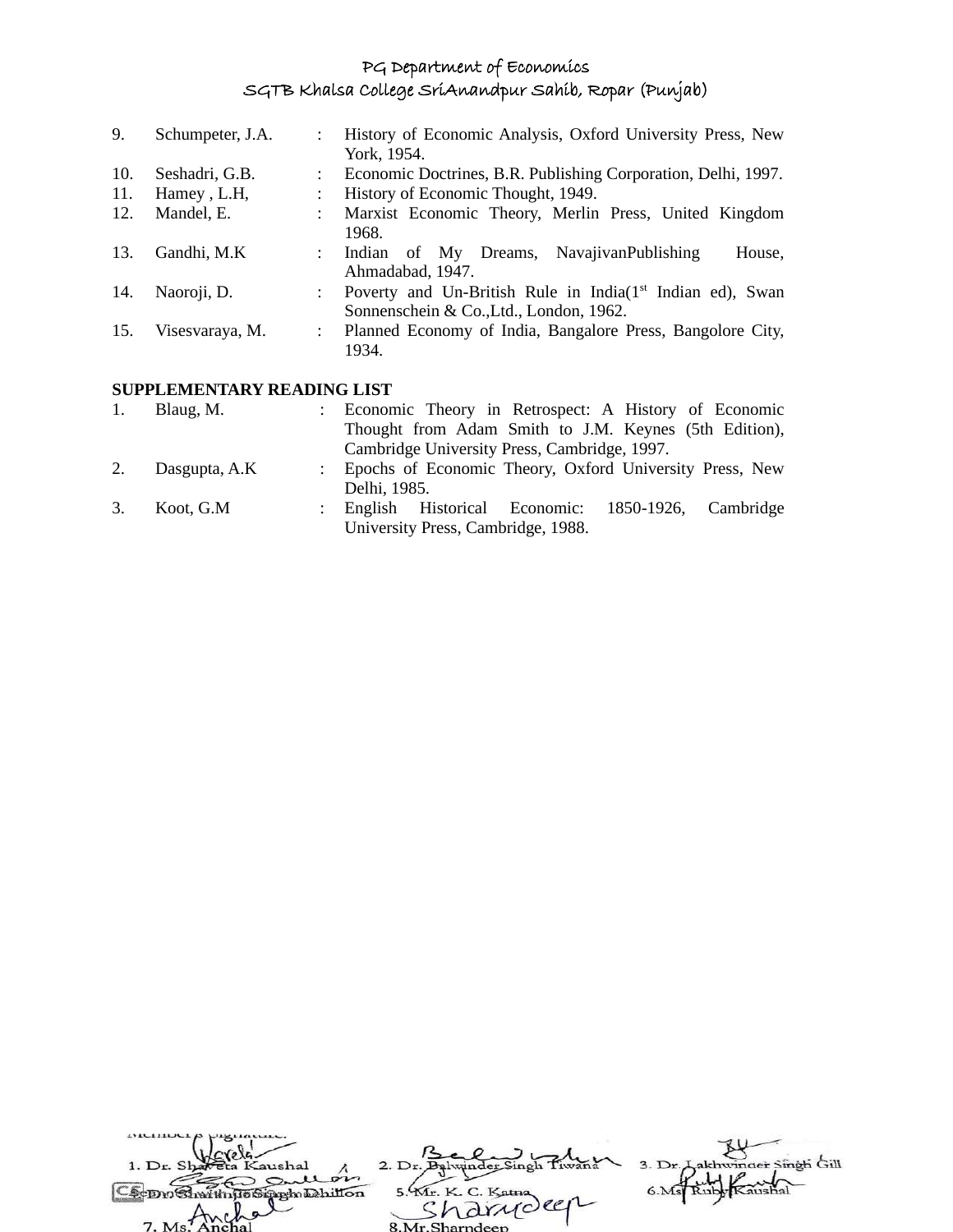

# *Part II*

# *Semester III Semester IV*

| 1. Dr. Shareta Kaushal         |                                        | 3. Dr. Lakhwinder Singh Gill |
|--------------------------------|----------------------------------------|------------------------------|
| an sull on<br>in Singh Dhillon | 5. Mr. K. C. Katna                     |                              |
| $\sim$                         | · anydeer                              |                              |
| $7 \text{Me} \cdot \text{Me}$  | 0 M <sub>n</sub> Chownd <sub>con</sub> |                              |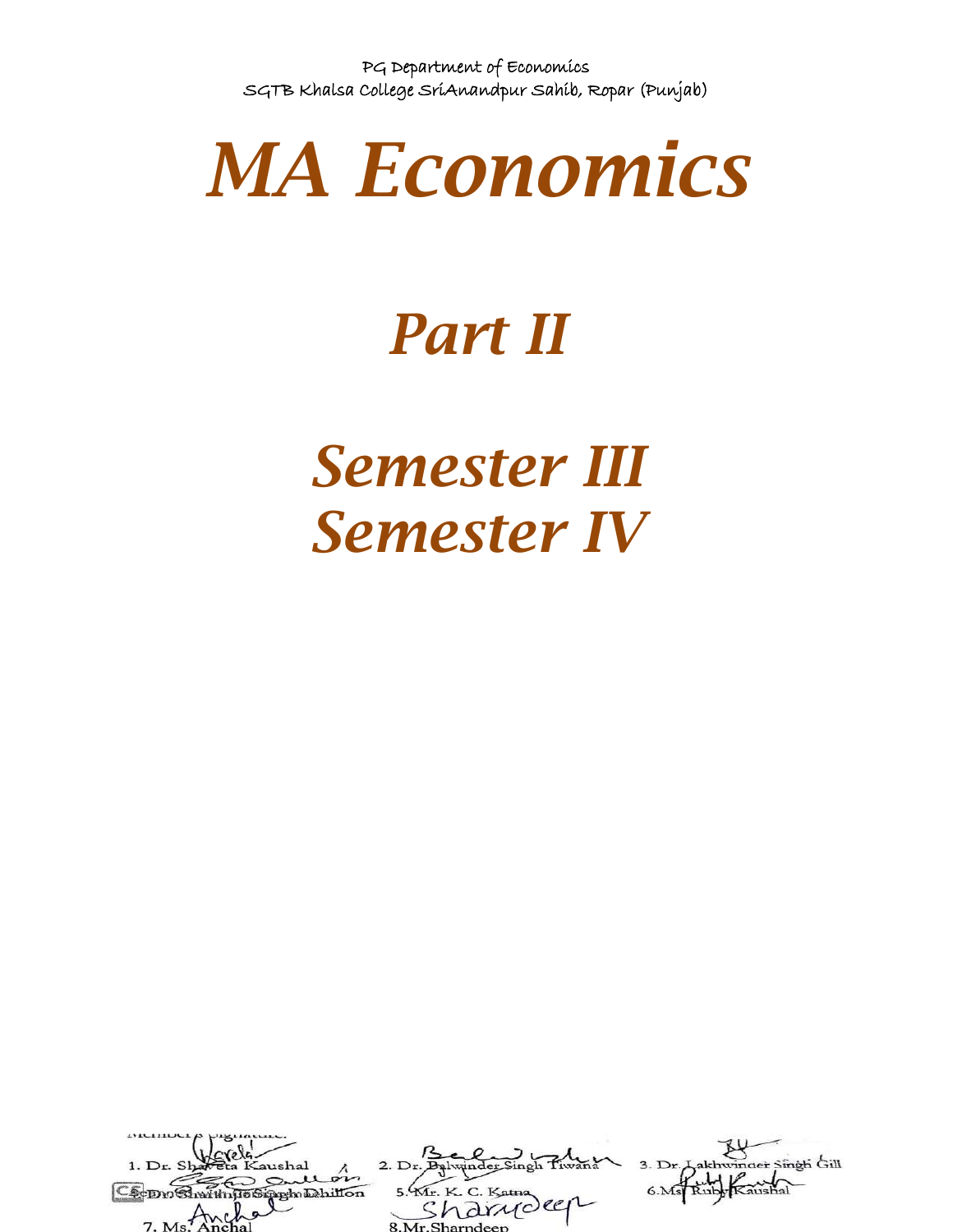# **ECONOMICS POLITICAL ECONOMY OF DEVELOPMENT-I**

**Time Allowed: 3 hours External Pass Marks: 25** 

**Code: ECO-301 Total Marks :100 L T P External Marks : 70 4 1 0 Internal Marks : 30 (Credit Hours – 60 L+15 T) Internal Pass Marks: 10**

#### **INSTRUCTIONS TO THE PAPER-SETTER**

The question paper will consist of three sections: A, B and C. Sections A and B will have four questions each. Each question shall carry 10 marks. Section C will consist of 10 short-answer type questions which will cover the entire syllabus uniformly and will carry 30 marks in all. Each short answer type question will carry 3 marks. The candidate are required to give answer of each short type question in about 100 words.

#### **INSTRUCTIONS FOR THE CANDIDATES**

Candidates are required to attempt five questions in all selecting two questions from each of the Section A and B and the entire section C.

#### **SECTION-A**

**Scientific Socialist World Outlook:** World Outlook, Idealism and Materialism, Metaphysics and Dialectics, Laws of dialectics, Categories of philosophy, Theory of cognition.

Dialectical and Historical Materialism: Its theory and method, Dialectical materialism (Materialistic conception of human/social history), Nature and role of contractions.

**Mode of Production and Social Superstructure:** Factors constituting and forces governing modes of production, Social superstructure and its elements, Dialectical interaction of base and superstructure, About economic development, social transition and system transformation. Development through Social Formations.

**Historical Social Formations:** Rise of private property, Classes and the State, Distinguishing features of Primitive Communism/ Society, Slavery, Feudalism/serfdom, Capitalism/Imperialism and Socialism/Communism.

**Asiatic Mode of Production:** The concept and controversy, Characteristics of Asiatic mode. Its specific nature.

#### **SECTION-B**

**Non-Marxian Theories of Development**. Critique of the Bourgeois Economics:Basic assumptions, Theoretical gaps, Unscientific theoretical gaps, Unscientific theoretical structure, Inadequate guide to practice.

**Mode of Punjab Economy**: Its social implications, Genesis of economic development in Punjab, towards industrialization urbanization and socialization. Transition from Agrarian to Industrial Economy.

**T.W. Schultz;** Transformation of Traditional Agriculture: The problem, the associative efficiency, Farm size, control and incentives, Role of technological change and investment in human agent, A Critique.

**Joseph A. Schumpeter**; Nature & process of Capitalist Development: Framework of Analysis, Prime factors in development, Nature of development, Process of decline/end, A Critique.

akhwinger Singh Gill  $2. Dr$  $\sim$ To Sipph Dhillon  $5.94r$ , K.C.  $10<sup>o</sup>$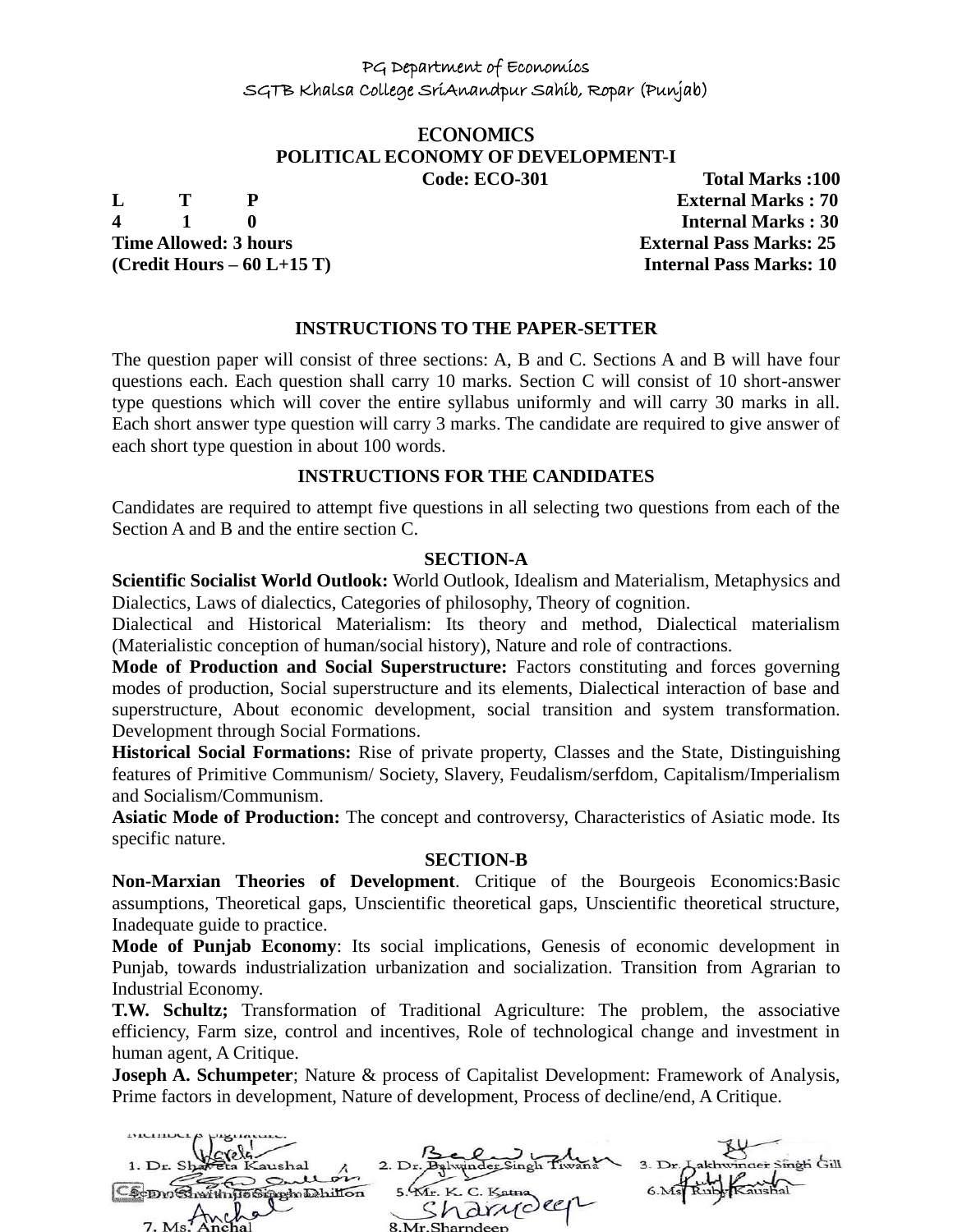**W .W. Rostow;** Transition to Capitalism through stages of Growth: The traditional society, The pre-conditions for take -off, The take-off, The drive to maturity, The age of high mass consumption, A critique. **RECOMMENDED READINGS**

|     |                              |                      | <b>RECOMMENDED READINGS</b>                                                                     |
|-----|------------------------------|----------------------|-------------------------------------------------------------------------------------------------|
| 1.  | Karl Marx & F. Engels        |                      | Manifesto of the Communist Party, Progress Publishers,<br>Moscow, 2nd edition, pp. 34-74 (1848) |
| 2.  | Joseph Stalin                | $\vdots$             | Dialectical Materialism, National Book Agency, Pvt. Ltd.,                                       |
|     |                              |                      | Calcutta, pp.5 to 48.(1978)                                                                     |
| 3.  | Maurice Cornforth            |                      | Dialectical Materialism, National Book Agency, Pvt. Ltd.,                                       |
|     |                              |                      | Calcutta, 3rd edition, Vol. 1, Chs. 2-9, Vol. II, Chs. 3-10.(1971)                              |
| 4.  | John Eaton                   |                      | Political Economy, International Publishers, New York, revised                                  |
|     |                              |                      | edition, Chps. 2-11.(1966)                                                                      |
| 5.  | J.A. Schumpeter              | $\ddot{\phantom{0}}$ | Theory of Economic Development & Capitalism, Socialism and                                      |
|     |                              |                      | Democracy.(1942)                                                                                |
| 6.  | W.W. Rostow                  | $\ddot{\phantom{a}}$ | The Stages of Economic Growth, Cambridge University Press,                                      |
|     |                              |                      | 2nd edition, Chs. 1,2 and 10. (1960)                                                            |
| 7.  | T.W. Schultz                 | $\ddot{\phantom{a}}$ | Transforming Traditional Agriculture, Lyall Book Depot,                                         |
|     |                              |                      | Ludhiana, Ist Indian edition, Chs. 1-12. (1929)                                                 |
| 8.  | Paul M. Sweezy               | :                    | The Theory of Capitalist Development, K.P.Bagchi& Co., New                                      |
|     |                              |                      | Delhi, Ist Indian reprint, Chps. 1,2,4,5,6,8,9,14,15 & 17.(1988)                                |
| 9.  | V.I. Lenin                   | $\ddot{\cdot}$       | The<br>Highest Stage of Capitalism, Progress<br>Imperialism:                                    |
|     |                              |                      | Publishers, Moscow, 17th ed., Chs. 1 to 10 or Lenin's Collected                                 |
|     |                              |                      |                                                                                                 |
|     |                              |                      | Works(1963)                                                                                     |
| 10. | Andre Gunder Frank           | $\ddot{\phantom{a}}$ | On Capitalist Underdevelopment, Oxford University Press,                                        |
|     |                              |                      | Delhi.(1975)                                                                                    |
| 11. | <b>Balbir Singh</b>          |                      | Vikas di RajnitikArthikta, Publication Bureau,<br>Punjabi                                       |
|     |                              |                      | University, Patiala.(2018)                                                                      |
| 12. | John S. Augustine (ed.)      | $\ddot{\cdot}$       | Punjab<br>Economy<br>Punjab:<br>Some<br>of<br>Fundamental                                       |
|     |                              |                      | Economics,<br>Issues(menogragh),<br>Department of<br>Punjabi                                    |
|     |                              |                      | University, Patiala.(1983)                                                                      |
|     |                              |                      | <b>SUPPLEMENTARY READINGS</b>                                                                   |
| 1.  | Karl Marx                    | $\ddot{\cdot}$       | Capital, Vol, I Progress Publishers, Moscow, Chs. I, V, VII                                     |
|     |                              |                      | &VIII.(1867)                                                                                    |
| 2.  | Paul A, Baran                |                      | The Political Economy of Growth, People's Publishing House,                                     |
|     |                              |                      | New Delhi, Indian edition, Chs. 12,5 & 8.(1962)                                                 |
| 3.  | Leo Huberman                 | $\vdots$             | Man's Worldly Goods, People's Publishing House, New Delhi,                                      |
|     |                              |                      | Ist Indian edition (reprint), Parts I and II.(1935)                                             |
|     |                              |                      |                                                                                                 |
| 4.  | G.M.Meier (ed.)              | $\ddot{\cdot}$       | Leading Issues in Development Economics, Oxford University                                      |
|     |                              |                      | Press, New York, pp., 3-47. (1964)                                                              |
| 5.  | <b>Ernest Mandel</b>         | $\ddot{\cdot}$       | Marxist Economy Theory, Rupa & Co., Delhi,<br>2nd                                               |
|     |                              |                      | edition.(2008)                                                                                  |
| 6   | Maurice<br>Dobb,             | $\mathbb{R}^2$       | Studies in the Development of Capitalism, Chs, 1 to 6.(1963)                                    |
|     | Routledge& Kegan Paul        |                      |                                                                                                 |
| 7.  | Harry Madgoff                | :                    | The Age of Imperialism, Monthly Review Press, 2nd edition                                       |
|     |                              |                      | New York and London.(1970)                                                                      |
| 8.  | R.S.<br>Johar<br>J.S.<br>and | $\sim$ :             | Studies in Punjab Economy. Guru Nanak Dev University,                                           |
|     | Khana (ed.)                  |                      | Amritsar.(1983)                                                                                 |

akhwinger Singh Gill 2. Dr. Balwinder Singh 1. Dr. S shal  $3. Dr.$ S Sull 5. KIr. K. C. Katna  $6.Ms$ Comm Sharinjin Singh Dhillon rannoley 7.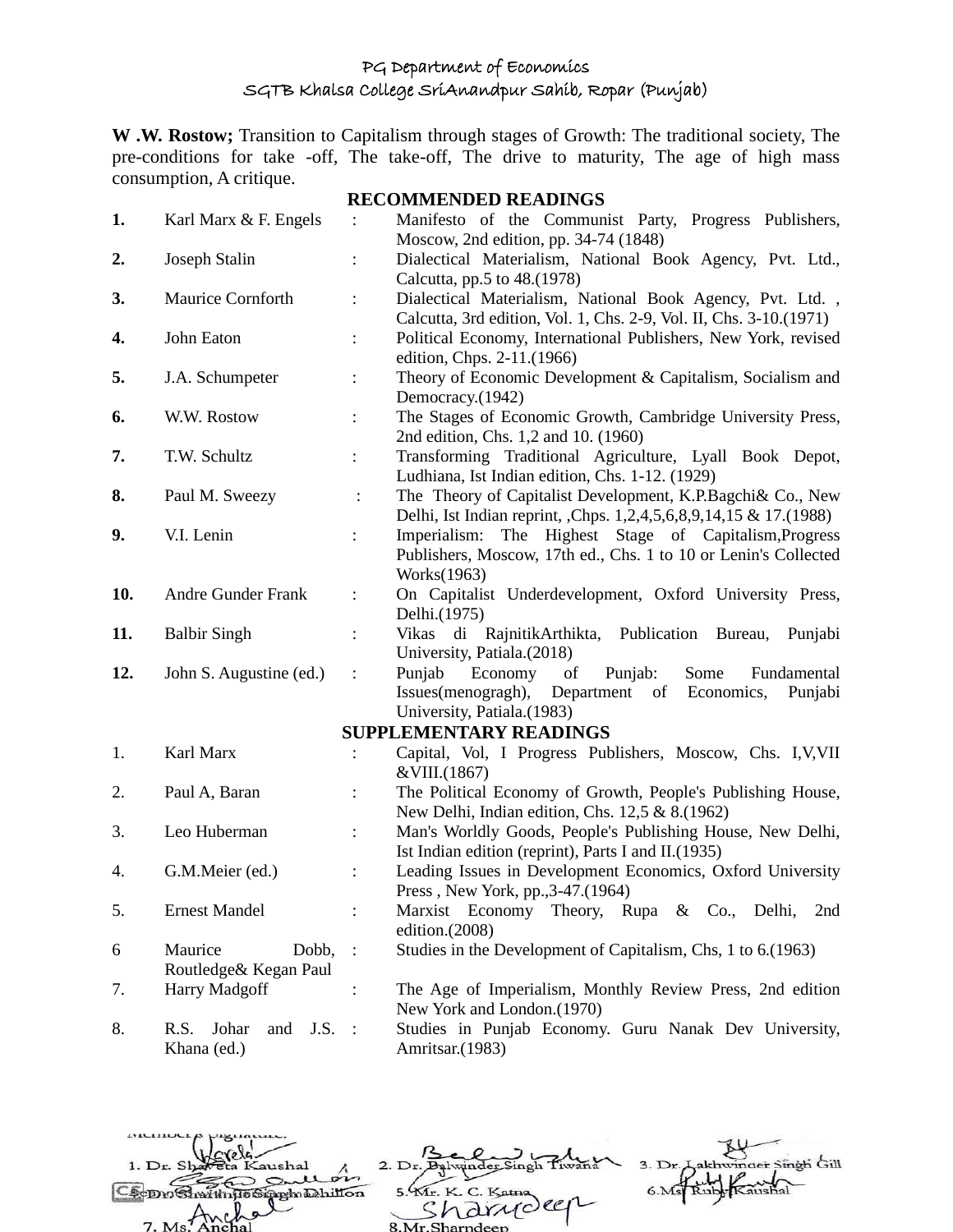#### **EVOLUTION AND STRUCTURE OF INDIAN ECONOMY-I**

**4 1 0 Internal Marks : 30 Time Allowed: 3 hours External Pass Marks: 25 (Credit Hours – 60 L+15 T) Internal Pass Marks: 10**

**Code: ECO-302 Total Marks :100 L T P External Marks : 70**

**Objective:** To check how inequalities of income and wealth reduced and provide equal opportunities for all, how planning is done and what is the role of Indian planning, to study the basic structure of the Indian Economy.

#### **INSTRUCTIONS TO THE PAPER-SETTER**

The question paper will consist of three sections: A, B, and C. Sections A and B will have four questions each. Each question shall carry 10 marks. Section C will consist of 10 short-answer type questions, which will cover the entire syllabus uniformly and will carry 30 marks in all. Each short answer type of question will carry 3 marks. The candidate is required to answer each short type question in about 100 words

#### **INSTRUCTIONS FOR THE CANDIDATES**

Candidates are required to attempt five questions in all selecting two questions from each of the Section A and B and the entire section C.

#### **SECTION-A**

**Economic Development during 1857-1947**: Evolution of the land tenure system. Commercialization of agriculture. The trend towards a market economy. Demographic development. Rural indebtedness. Role of foreign capital. Economic consequences of British Rule. Need for planned economic development.

#### **SECTION-B**

**Agrarian reforms**: New Agricultural strategy and green revolution. Production structure of Indian agriculture. Terms of trade between agriculture and industry. Development of irrigation. Nature and extent of industrialization in India. Existing production structure of the industry.

**Industrial policy, 1948:** Economic Reforms. Growth of large industrial houses. MSMED Act, 2006.

Role of planning commision in plan formulation.

manner p pignana.

**NITI Aayog**: Introduction, Objectives, Composition and Functions. Role of public and private sectors in India.

#### **RECOMMENDED READINGS**

| 1. | Jagdish, N. Bhagwati & Sukhamoy:<br>Chakravarty | Contributions to Indian Economic Analysis: A<br>survey. (1969)                            |
|----|-------------------------------------------------|-------------------------------------------------------------------------------------------|
| 2. | Krishna Bhardwaj                                | Production Conditions in Indian Agriculture,<br>Cambridge University Press. (1974)        |
| 3. | D.R.Gadgil                                      | The Industrial Evolution in India in Recent Times:<br>1862-1939; Oxford University Press. |
| 4. | P.C.Joshi                                       | Land Reforms in India, Vikas Publishing Co. (1982)                                        |
| 5. | David Lehmenn (ed)                              | Agrarian Reforms and Agrarian Reformism.(1980)                                            |
| 6. | V.B. Singh (ed)                                 | Economic History of India 1952-1957, allied<br>Publishers.                                |

| 1. Dr. Shareta Kaushal |                    | 3. Dr. Lakhwinger Singh Gill |
|------------------------|--------------------|------------------------------|
| An Sullois             |                    |                              |
| Donoh Dhillon          | 5. Mr. K. C. Katna |                              |
|                        | "harrideen         |                              |
| 7. Ms. Anchal          | 8 Mr Sharpdeen     |                              |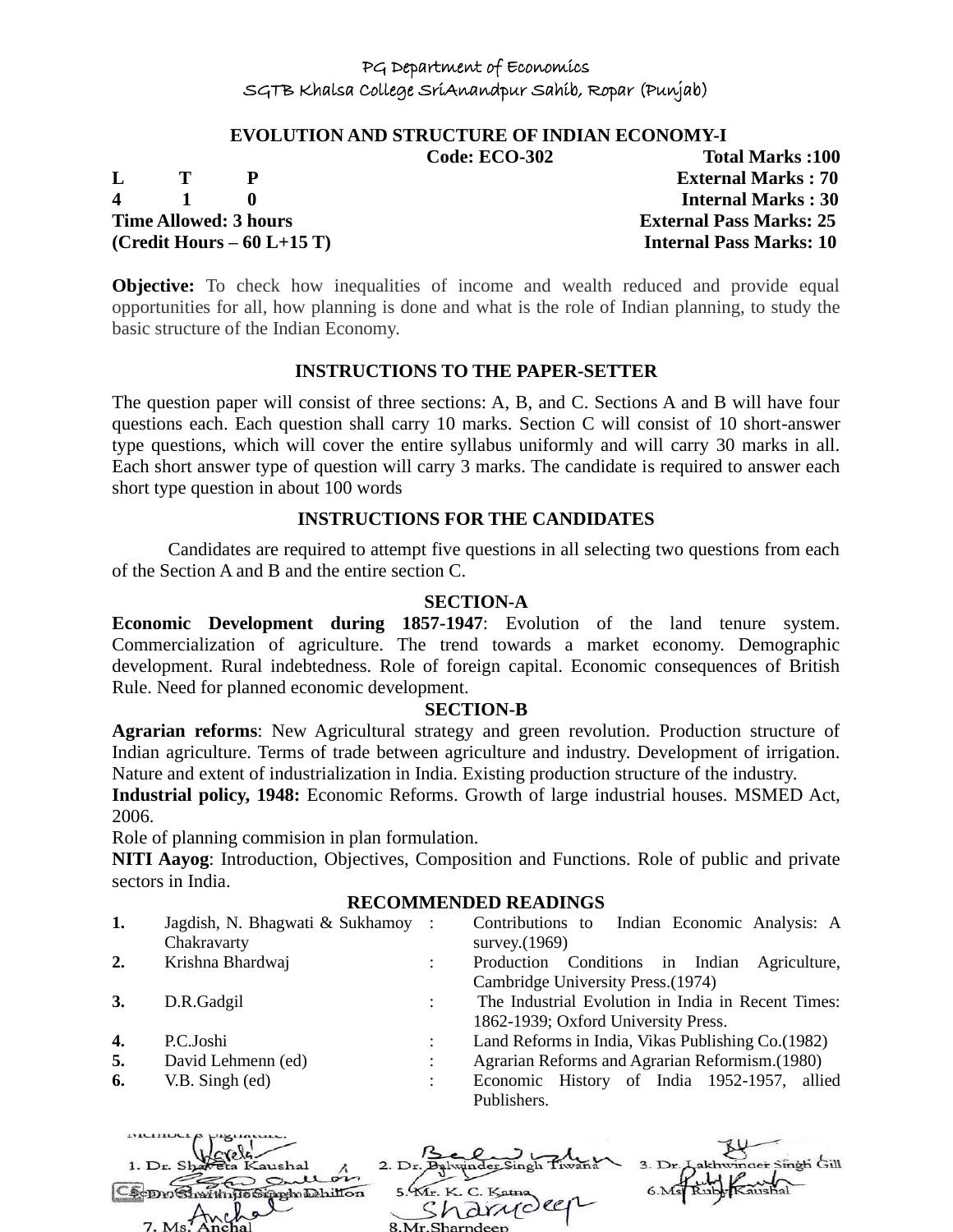| 7.  | Charan D. Wadhwa            |                            | Some problems of India's Economic Policy, Tata Mc<br>Graw Hills Publishing Co. (1978) |
|-----|-----------------------------|----------------------------|---------------------------------------------------------------------------------------|
| 8.  | Ruddar Datt & KP.M Sudharam | $\sim$ 100 $\pm$ 100 $\pm$ | Indian Economy, S. Chand & $Co.(2004)$                                                |
|     |                             |                            |                                                                                       |
| 9.  | Romesh Dutt                 |                            | The Economic History of India, Vols. I &II(1994)                                      |
| 10. | Surendra J. Patel           |                            | Agricultural Labourers in Modern India<br>and<br>Pakistan. (1952)                     |

# **SUPPLEMENTARY READINGS**

| 1.  | M.K.Chaudhary                 |                | Trends of Socio-Economic Changes In India            |
|-----|-------------------------------|----------------|------------------------------------------------------|
| 2.  | S.Katovsky                    |                | Reforms in India. (2019)                             |
| 3.  | Charan Singh                  |                | India's Economic Policy: The Gandhian Blue-Print,    |
|     |                               |                | Vikas Publishing House. (1978)                       |
| 4.  | Daniel Thorner                | $\ddot{\cdot}$ | The Agrarian Prospects in India. (1956)              |
| 5.  | E.M.S. Namboodripad           |                | Economics and Politics of India's Socialist Pattern, |
|     |                               |                | Chaittnay Publications. (1975)                       |
| 6.  | Premit Chaudhry               | $\ddot{\cdot}$ | Some Aspects of India Development, George Allen      |
|     |                               |                | & Unwin, Bleckie (1933)                              |
| 7.  | K.N. Raj                      | $\ddot{\cdot}$ | India, Pakistan and China: Economic Growth and       |
|     |                               |                | Outlook. (1951)                                      |
| 8.  | Bhawani Sen                   | $\ddot{\cdot}$ | Evolution of Agrarian Relations of India, People's   |
|     |                               |                | Publishing House. (1956)                             |
| 9.  | P. Singh $&$ V.B. Singh (ed.) | $\ddot{\cdot}$ | Social and Economic Change: Poverty and Social       |
|     |                               |                | Change, A Study in the Economic Reorganization of    |
|     |                               |                | Indian Rural Society, Macmillan Press.(2012)         |
| 10. | <b>Theodor Bergmann</b>       | ÷              | Agrarian Reforms in India, Agricole Publishing       |
|     |                               |                | Academy.(1984)                                       |
| 11. | <b>Sukhamoy Chakravarty</b>   | $\ddot{\cdot}$ | Development Planning: The Indian Experience,         |
|     |                               |                | 1987, Oxford.                                        |
| 12. | Terence J. Byres (ed.)        | $\ddot{\cdot}$ | The State, Development Planning and Liberalization   |
|     |                               |                | in India, Oxford, 1999.                              |

| 1. Dr. Shaveta Kaushal | 2. Dr.             | 3. Dr. Lakhwinger Singh Gill |
|------------------------|--------------------|------------------------------|
| Sullon                 |                    |                              |
| To Singh Dhillon       | 5. Mr. K. C. Katna |                              |
|                        | 's arriveer        |                              |
| 7. Ms. Anchal          | 8 Mr Sharndeen     |                              |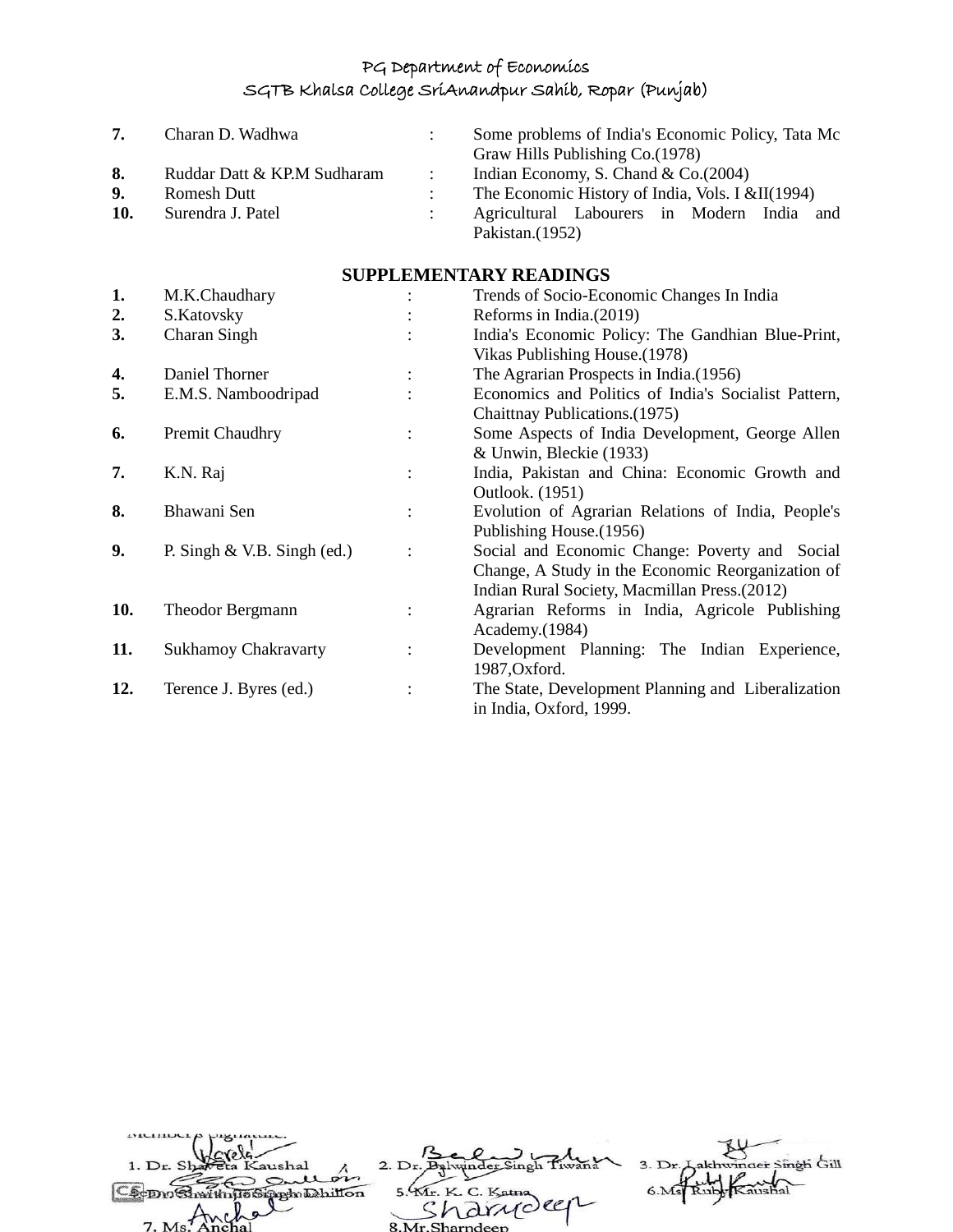# **PUBLIC ECONOMICS-I**

**L T P External Marks : 70 4 1 0 Internal Marks : 30 Time Allowed: 3 hours External Pass Marks: 25 (Credit Hours – 60 L+15 T) Internal Pass Marks: 10**

**Code: ECO-303 Total Marks :100**

**Objective:** Public sector economics is concerned with justifying the existence of governments and explaining how they can affect economic activity. Traditionally, public-sector economics has been involved with the study of how governments can deal with the failure of markets to achieve efficient outcomes.

#### **INSTRUCTIONS TO THE PAPER-SETTER**

The question paper will consist of three sections: A, B, and C. Sections A and B will have four questions each. Each question shall carry 10 marks. Section C will consist of 10 short-answer type questions, which will cover the entire syllabus uniformly and will carry 30 marks in all. Each short answer type of question will carry 3 marks. The candidate is required to answer each short type question in about 100 words.

# **INSTRUCTIONS FOR THE CANDIDATES**

Candidates are required to attempt five questions in all selecting two questions from each of the Section A and B and the entire section C.

#### **SECTION-A**

**Changing perspective about the Role of the Government**. The government in a mixed economy; public and private sector, cooperation or competition; Government as an agent for economic planning and development; Private goods, public goods, and merit goods; Market failure and imperfections; decreasing costs, externalities of public goods.

**Public Choice & Rationale of Public Policy:** Private and Public mechanism for allocating resources; Problems of preference revelation and aggregation of preferences; Voting systems; Arrow impossibility theorem. Allocation of resources-provision of public goods; Market Voluntary exchange models; Achieving Social goals: poverty alleviation; provision of infrastructural facilities, removing distributional inequalities and regional imbalances. Sources of Public Revenue.

# **SECTION-B**

**Taxation:** Theory of incidence: Alternative concepts of incidence; Taxable capacity: Meaning and determinants, Effects of taxation-tradeoff between equity and efficiency. Theories of taxation: Benefit and ability to pay approaches. The problem of double taxation.

**Public Expenditure**: Rationale for the growth of public expenditure, Wagner's law of increasing state activities: Wiseman-Peacock hypothesis; Pure theory of public spending. Planning and Programme budgeting and Zero Base budgeting. Incidence and Effects of Public Expenditure.

 $2. D<sub>1</sub>$ pphilon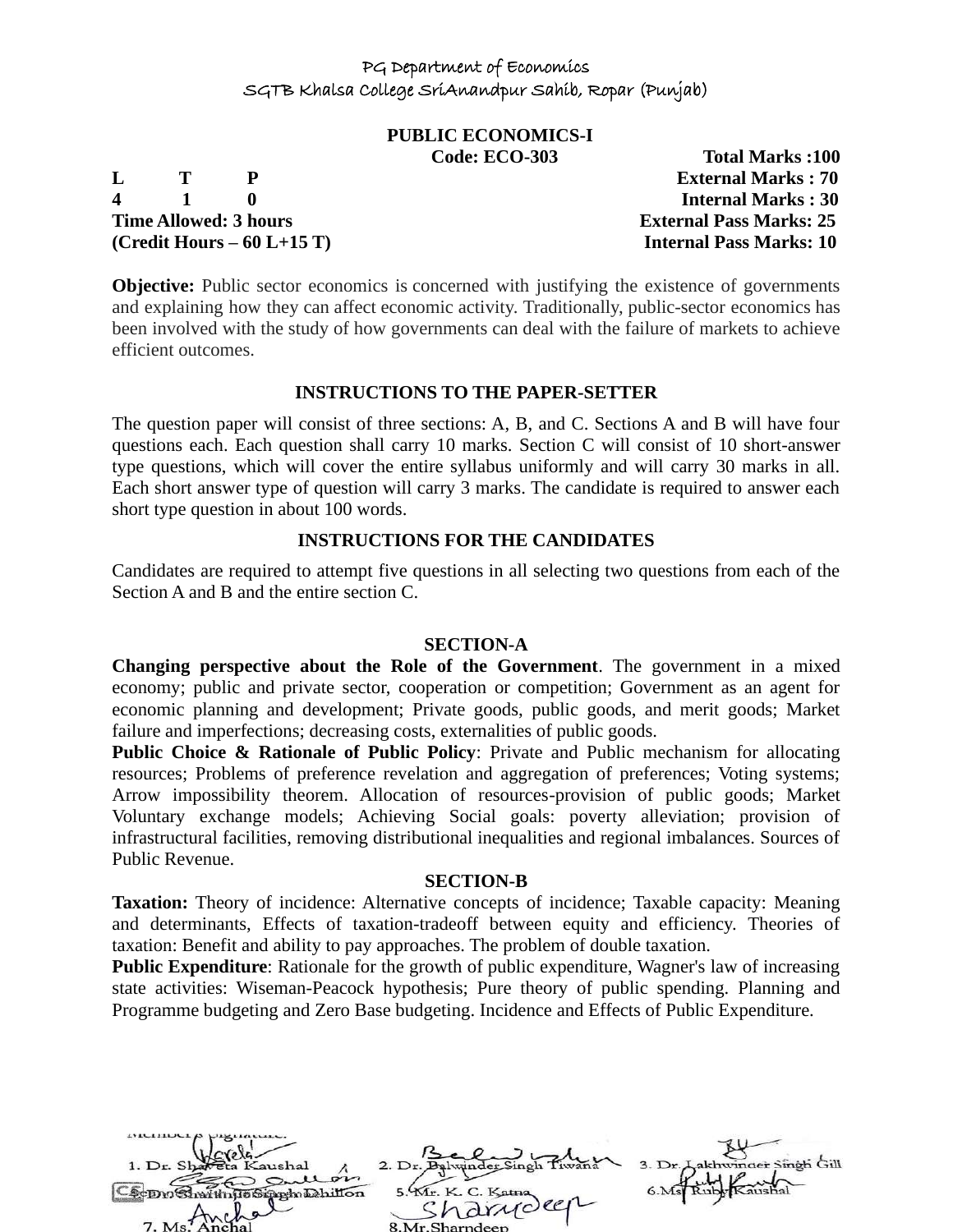**BASIC READINGS LIST**

| 1.             | J.R.<br>And<br>Gupta                                         | $\sim$ 1  | Punjabi Suba (Sarabjanak Arthvigyan) Century, Patiala                                      |  |
|----------------|--------------------------------------------------------------|-----------|--------------------------------------------------------------------------------------------|--|
| $\mathbf{2}$ . | Harvinder Kaur<br>Buchanan, J.M.                             |           | Latest Edition (Regional Language)(2019)<br>The Demand and Supply of Public Goods. Rand Mc |  |
|                |                                                              |           | Nally, Chicago.(1968)                                                                      |  |
| 3.             | Mueller, D.C                                                 |           | Public<br>Cambridge<br>University<br>Choice,<br>Press,<br>Cambridge.(2003)                 |  |
| 4.             | Stiglitz, J.E.                                               |           | Economics of Public Sector, Norton, New York.(2015)                                        |  |
| 5.             | Atkinson, A.B. and J.E.                                      |           | Lectures on Public Economics, Tata Mc Graw Hill,                                           |  |
|                | Siglitz                                                      |           | New York.(1980)                                                                            |  |
| 6.             | Auerbach, A.J. and M.<br>Feldstern (eds.)                    | $\cdot$ : | Handbook of Public Economics. Vol. 1, North Holland,<br>Amsterdam.(1985)                   |  |
| 7.             | Buchanan, J.M.                                               |           | Public<br>The<br>Finances,<br>Richard<br>D.<br>Irwin,                                      |  |
|                |                                                              |           | Homewood.(1958)                                                                            |  |
| 8.             | Goode, R.                                                    |           | Government Finance in Developing Countries, Tata Mc<br>Graw Hill, New Delhi.(1986)         |  |
| 9.             | Houghton, J.T.                                               |           | The Public Finance: Selected Readings, Penguin,                                            |  |
|                |                                                              |           | Harmondsworth, (1990)                                                                      |  |
| 10.            | Jha, R.                                                      |           | Modern Public Economics, Routledge, London(1998)                                           |  |
| 11.            | Menutt, P.                                                   |           | The Economics of Public Choice, Edward Elgar,                                              |  |
|                |                                                              |           | U.K.(2002)                                                                                 |  |
| 12.            | Musgrave, R.A                                                |           | Theory of Public<br>Finance,<br>McGraw<br>Hill<br>The                                      |  |
|                |                                                              |           | Kogakusha, Tokyo.(1989)                                                                    |  |
| 13.            | Musgrave, R.A. and P.B.                                      |           | Theory of Public<br>Finance,<br>McGraw<br>Hill<br>The                                      |  |
|                | Musgrave                                                     |           | Kogakhusa, Tokyo.(1989)                                                                    |  |
| 14.            | Shoup, C.S.                                                  |           | Public Finance, Aldine, Chicago.(1969)                                                     |  |
| 15.            | Shome, $P$ (ed.)                                             |           | Tax Policy: Handbook, Tax Division, Fiscal Affairs                                         |  |
|                |                                                              |           | Department, International Monetary Fund, Washington                                        |  |
|                |                                                              |           | D.C.(2016)                                                                                 |  |
| 16.            | Myles G.D                                                    |           | Public Economics,<br>Cambridge<br>university<br>Press,<br>U.K,2008                         |  |
| 17.            | John Leach,                                                  |           | A Course in Public Economics, cambridge University                                         |  |
|                |                                                              |           | Press, U.K, 2004                                                                           |  |
| 18.            | Salanie B                                                    |           | The Economics of Taxation, MIT Press(US), 2011                                             |  |
|                |                                                              |           | <b>ADDITIONAL READING LISTS</b>                                                            |  |
| 1.             | Dorfman, R.(ed.)                                             |           | Measuring the Benefits of Government Investment,                                           |  |
|                |                                                              |           | Brookings Institution, Washingtion.(1967)                                                  |  |
| $\mathbf{2}$ . | Duff; L.                                                     |           | Government and Market, Orient Longman. New                                                 |  |
|                |                                                              |           | Delhi.(1997)                                                                               |  |
| 3.             | Friedman, A                                                  |           | Welfare Economics; and Social Choice Theory, Martins;                                      |  |
|                |                                                              |           | Nijhoff, Boston.(1980)                                                                     |  |
| 4.             | Glennester, H. and J.                                        |           | The State of Welfare: The Economic and Social                                              |  |
|                | Hills                                                        |           | spending, Oxford University Press, London.(1995)                                           |  |
| 5.             | Cornes, R. anT. Sandler                                      |           | The Theory of Externalities, Public Goods and Club                                         |  |
|                |                                                              |           | goods, Cambridge University Press, Cambridge.(1996)                                        |  |
| 6.             | Dutt. L.                                                     |           | Government and Market, Orient Longman, New Delhi.                                          |  |
| 7.             | Herber, B.P.                                                 |           | Modern<br>Public<br>Finance,<br>Richard<br>D.<br>Irwin.<br>Homewood.(1967)                 |  |
| 8.             | Spulber, N                                                   |           | the State, Cambridge University Press,<br>Redefining                                       |  |
|                |                                                              |           |                                                                                            |  |
|                |                                                              |           |                                                                                            |  |
|                | 3. Dr. Lakhwinger Singh Gill<br>$1.$ Dr. Sl<br>2. Dr. Balwin |           |                                                                                            |  |
|                | 5. Mr. K. C. Katn<br>Jo Sipph Dhillon<br>Cecoms              |           |                                                                                            |  |
|                |                                                              |           | $ch$ ar                                                                                    |  |
|                |                                                              |           | 8.Mr.Sharndeen                                                                             |  |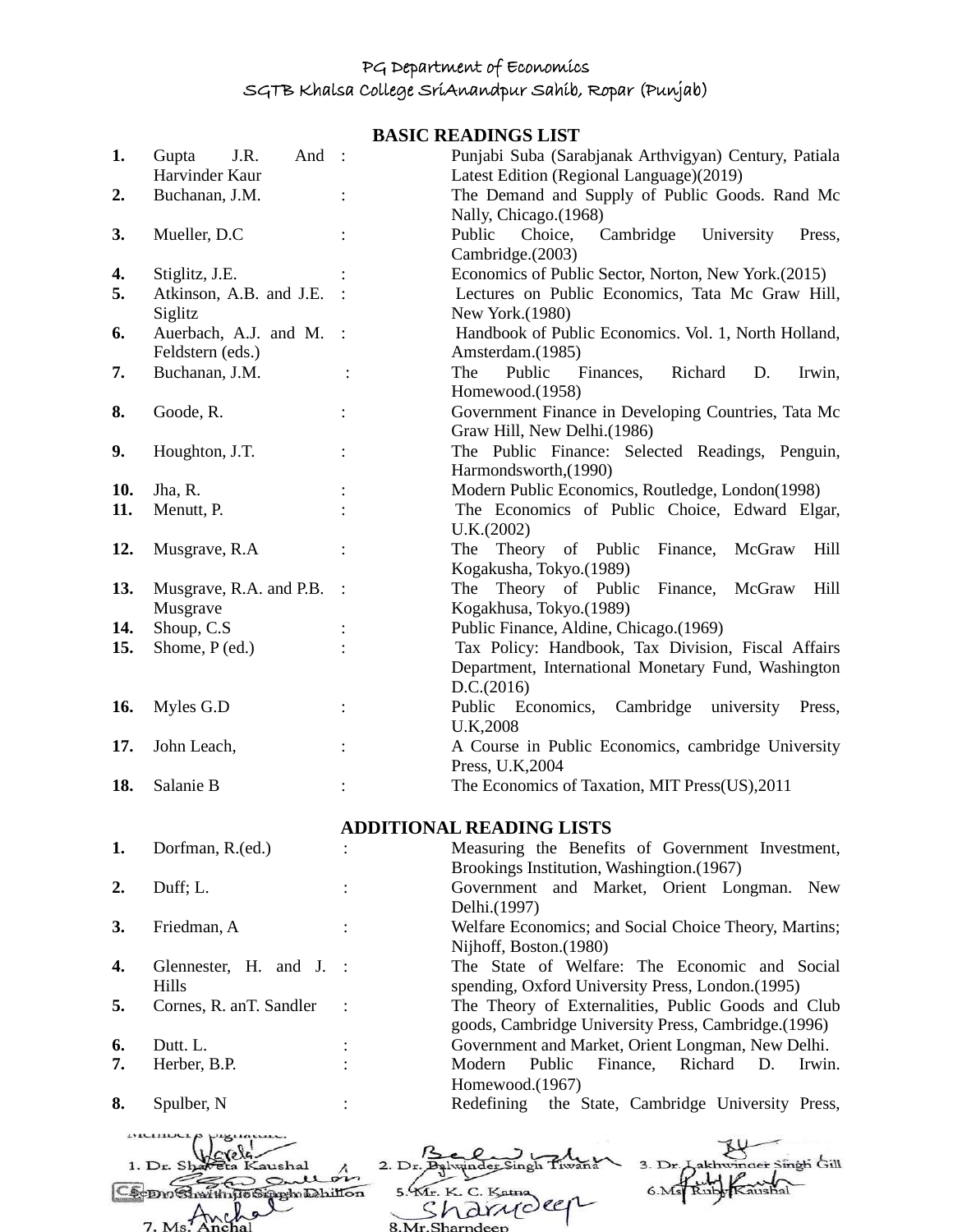|     |                        | Cambridge.(1997)                                       |
|-----|------------------------|--------------------------------------------------------|
| 9.  | Gupta J.R.             | Burden of Tax in Punjab, Concept Publishing Company,   |
|     |                        | New Delhi. $(1983)$                                    |
| 10. | Mishan E.J.            | Cost-benefit Anaysis: An Informal Introduction. George |
|     |                        | Allen and Unwin, London.(1971)                         |
| 11. | Peacock, A. and D.J. : | Public-Expenditure: Appraisal and Control, Oliver and  |
|     | Robertson (eds.)       | Boyd, Edinburgh. (1963)                                |
| 12. | Phyrr. P.              | Zero Base Budgeting: A Practical Management (1977)     |
| 13. | Premachand, A          | Control of Public Expenditure in India, Allied         |
|     |                        | Publishers, New Delhi. (1966)                          |
| 14. | Sahni, B.S. (ed.)      | Public Expenditure Analysis: Selected Readings,        |
|     |                        | Rotherdam University Press. (1972)                     |
| 15. | Bird. R. and O. Oldman | Readings on Taxation in Developing Countries, The      |
|     |                        | John Hopkins University Press, Baltimore. (1956)       |
| 16. | Cutt. J.               | Taxation and Economic Development in India, (1969)     |
| 17. | Frederic A             | Praegar Publishers, New York.(1994)                    |
|     |                        |                                                        |

| 1. Dr. Shaveta Kaushal |                    | 3. Dr. Lakhwinger Singh Gill |
|------------------------|--------------------|------------------------------|
| Sullon                 |                    |                              |
| in Signah Dhillon      | 5. Mr. K. C. Katna |                              |
|                        | 'a drudeer         |                              |
| 7. Ms. Anchal          | 8 Mr Sharndeen     |                              |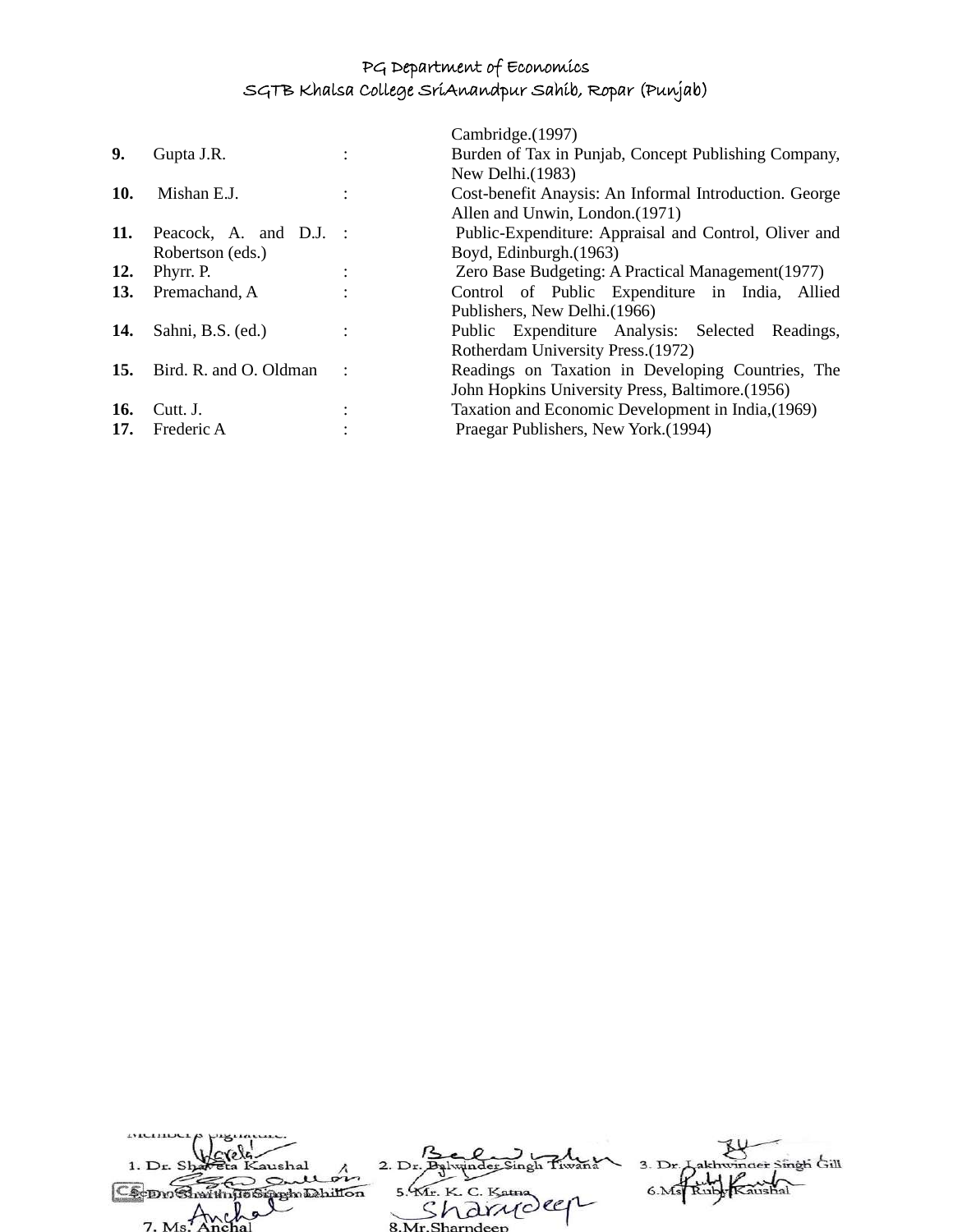**Any two of the following:**

# **INTERNATIONAL ECONOMICS**

**4 1 0 Internal Marks : 30 Time Allowed: 3 hours External Pass Marks: 25 (Credit Hours – 60 L+15 T) Internal Pass Marks: 10**

**Code: ECO-304 (i) Total Marks :100 L T P External Marks : 70**

**Objective:** It helps in assessing economic and political effects and the implication to the international trade for goods and services, finance, and foreign investment.

#### **INSTRUCTIONS TO THE PAPER-SETTER**

The question paper will consist of three sections: A, B, and C. Sections A and B will have four questions each. Each question shall carry 10 marks. Section C will consist of 10 short-answer type questions, which will cover the entire syllabus uniformly and will carry 30 marks in all. Each short answer type of question will carry 3 marks. The candidate is required to answer each short type question in about 100 words

# **INSTRUCTIONS FOR THE CANDIDATES**

Candidates are required to attempt five questions in all selecting two questions from each of the Section A and B and the entire section C.

# **SECTION-A**

**Pure Theory of International Trade**: Classical, Comparative cost advantage, Opportunity cost, and factor-endowments. Theory of factor price equalization, reciprocal demand, offer curve analysis, and determination of international prices.

**New Theories of International Trade**: Market structure, economies of scale, intra-industry trade, product differentiation, and technology.

**Gains from trade and their distribution**: Terms of trade, concepts and measurement. Secular deterioration thesis of terms of trade. Emmanuel's theory of unequal exchange.

#### **SECTION-B**

**Commercial policy**: Free trade vs protection. Theory of tariffs: effects of tariffs; partial and general equilibrium analysis. Optimum and effective rates of tariffs. Stolper Samuelson theorem. Political economy of non-tariff barriers.

**Theory of regional economic integration**: Forms of integration, static and dynamic effects of customs union. Bilateral and Multilateral agreements. UNCTAD, WTO. Regional economic grouping: EU, SAARC and BRICS.

#### **RECOMMENDED READINGS**

**1.** A.E.A (ed.) : Readings in Theory of International Trade, George Allen & Unwin, 1970. **2.** Jadish N. Bhagwati : International Trade, Penguin, London, 1969. (ed.) **3.** Bo Sodersten & : International Economics, Macmillian, London. 1994.Geoffrey Reed manderp pignance.

| $-$                    |                    |                              |
|------------------------|--------------------|------------------------------|
| 1. Dr. Shareta Kaushal |                    | 3. Dr. Lakhwinder Singh Gill |
| Sullois                |                    |                              |
| In Simoh Dhillon       | 5. Mr. K. C. Katna |                              |
|                        | "harrioler         |                              |
| 7. Ms. Anchal          |                    |                              |
|                        | 8 Mr Sharndeen     |                              |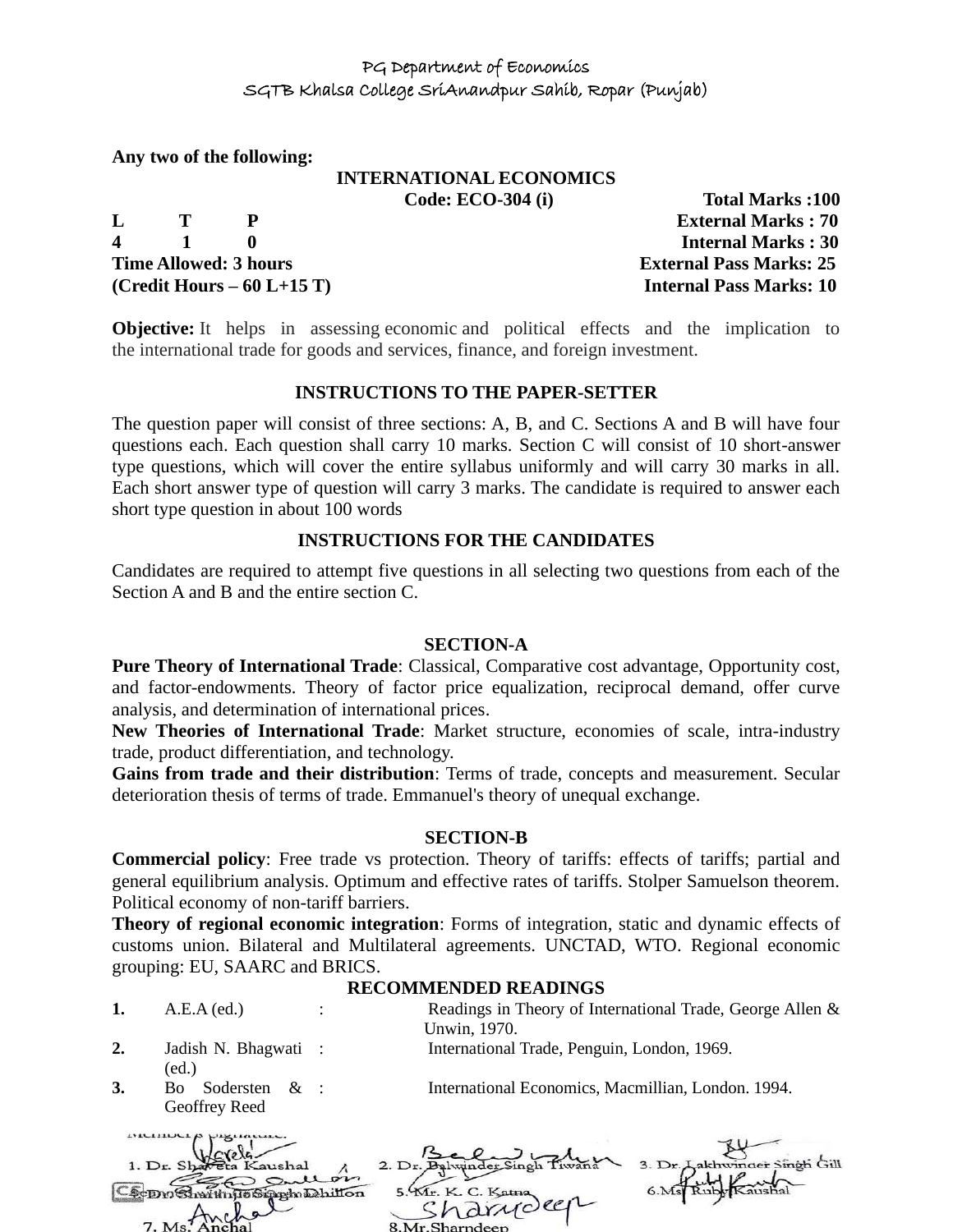| 4. | C.P. Kindleberger  |                      | International Economics, Richard Irwin, 1973, Illinois.     |
|----|--------------------|----------------------|-------------------------------------------------------------|
| 5. | I.F.Pearce         |                      | International Trade Book I and II. Norton, N.Y. 1970.       |
| 6. | Sidney J. Wells    |                      | International Economics, George Allen & Unwin, London,      |
|    |                    |                      | 1996.                                                       |
| 7. | R.S.Ghuman         | $\ddot{\phantom{0}}$ | International Economics (Punjabi) Publication Bureau,       |
|    |                    |                      | Punjabi University, Patiala, 1996.                          |
| 8. | Dominic<br>K. :    |                      | International Economics , John Wiley and Sons. 7th edition, |
|    | Salvatore          |                      | Singapore, 2001.                                            |
| 9. | Paul Krugman and : |                      | International Economics: Theory and Policy, Addison         |
|    | Maurice            |                      | Wesley Longman, Singapore, Indian Re-print, 2000.           |

#### **SUPPLEMENTARY READINGS**

| 1. | Anbne C. Kruger                                 | WTO As an Organization, Oxford University Press, Delhi,<br>1999.                                   |
|----|-------------------------------------------------|----------------------------------------------------------------------------------------------------|
| 2. | Robert Heller:                                  | Empirical<br>Evidence.<br>TradeTheory<br>and<br>International<br>Prentice Hall, N.J. 1973.         |
| 3. | S.Mookerjee                                     | Factor Endowments and International<br>Trade,<br>Asia<br>Publishing House, Bombay, 1958.           |
| 4. | J.Vanek:                                        | International Trade Theory and policy, Richard Irwin,<br>IIIinois, 1962.                           |
| 5. | J.E. Meade                                      | Theory of Customs Union, North Holland Publishing Co.,<br>Amesterdam, 1955.                        |
| 6. | Balasuramanyam :<br>V.N.<br>(ed.)               | Writings of International Economics by Jagdish Bhagwati,<br>Oxford University Press, Mumbai; 1998. |
| 7. | David<br>Greenway<br>and :<br>L.A Winters (ed.) | Survey in International Trade, Blackwell, Oxford, 1994.                                            |

| 1. Dr. Shareta Kaushal  |                    | 3. Dr. Lakhwinder Singh Gill |
|-------------------------|--------------------|------------------------------|
| Sullon                  |                    |                              |
| ShartinusSiarch Dhillon | 5. Mr. K. C. Katna |                              |
| $\sim$                  | harrideen          |                              |
| 7. Ms. Anchal           | 8 Mr Sharndeen     |                              |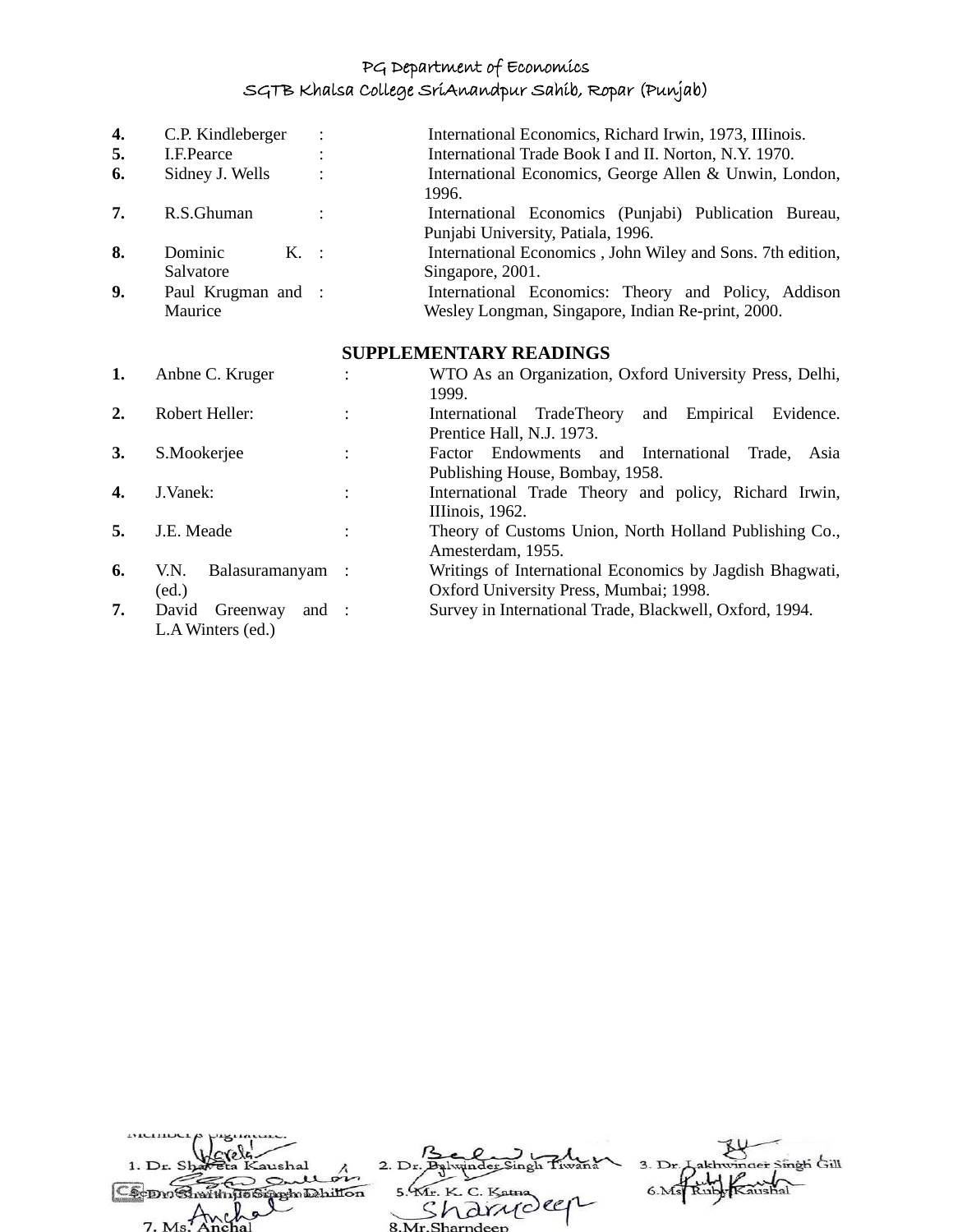#### **COMPUTER APPLICATIONS FOR ECONOMISTS–I**

|              |              |                              | Code: ECO-304 (ii) | <b>Total Marks:100</b>         |
|--------------|--------------|------------------------------|--------------------|--------------------------------|
| $\mathbf{L}$ | - 72         |                              |                    | <b>External Marks: 70</b>      |
| $\mathbf 4$  | $\mathbf{1}$ |                              |                    | <b>Internal Marks: 30</b>      |
|              |              | <b>Time Allowed: 3 hours</b> |                    | <b>External Pass Marks: 25</b> |
|              |              | $(Credit Hours - 60 L+15 T)$ |                    | <b>Internal Pass Marks: 10</b> |

**Objective:** This course is useful for recording and storing economic information, especially when it pertains to a small group (such as a business) or an individual. It can be utilized in research of trends, prices, sales, and more. It can be even used to set various transactions. It also helps in calculating degree of correlation between variables

#### **INSTRUCTIONS TO THE PAPER-SETTER**

The question paper will consist of three sections: A, B and C. Sections A and B will have four questions each. Each question shall carry 10 marks. Section C will consist of 10 short-answer type questions which will cover the entire syllabus uniformly and will carry 30 marks in all. Each short answer type question will carry 3 marks. The candidate are required to give answer of each short type question in about 100 words

#### **INSTRUCTIONS FOR THE CANDIDATES**

Candidates are required to attempt five questions in all selecting two questions from each of the Section A and B and the entire section C.

#### **SECTION-A**

**Computer Fundamentals:** Basic Computer Organization. Evolution of computers; steps in problems solving on a computer and basic computer terminology: input and output devices, storage devices.

**Introduction to Software**: Computer software and its types. Planning a computer program. Computer programming languages. Operating system-functions and types; commonly used DOS Commands, Broad Structure of a Statistical/ econometric package.

#### **SECTION-B**

**Algorithm and Interpretation of Result**: Simple Karl Pearson's Correlation; Two Variable regression, Multivariate Regression. Analysis of Variance.

**Multiple Regression Analysis:** Meaning, Objective, Research design of multiple regression analysis, assumptions, method and algorithm of estimation and overall model fit; Interpretation of regression output, validation of results.

#### **BASIC READINGS**

- 1. V. Rajaraman : Fundamentals of Computers, P-III (2014)
	-
- 2. P.K.Sinha : Computer Fundamentals, BPB.(2018)
- 3. E. Balaguruswamy : Computer Oriented Statistical and Numerical Mehods. Macmillan.(2000)
- 4. Johan Methew : Numberical Methods, P-III(2000)
- 5. Manuals of various packages.

| 1. Dr. Shareta Kaushal |                                  | 3. Dr. Lakhwinger Singh Gill |
|------------------------|----------------------------------|------------------------------|
| gullon                 |                                  |                              |
| in Sinoho Dhillon      | 5. Mr. K. C. Katna<br>'a drudeer |                              |
| $\sim$<br>7 Me Anchal  | 2 Mr Charpdoon                   |                              |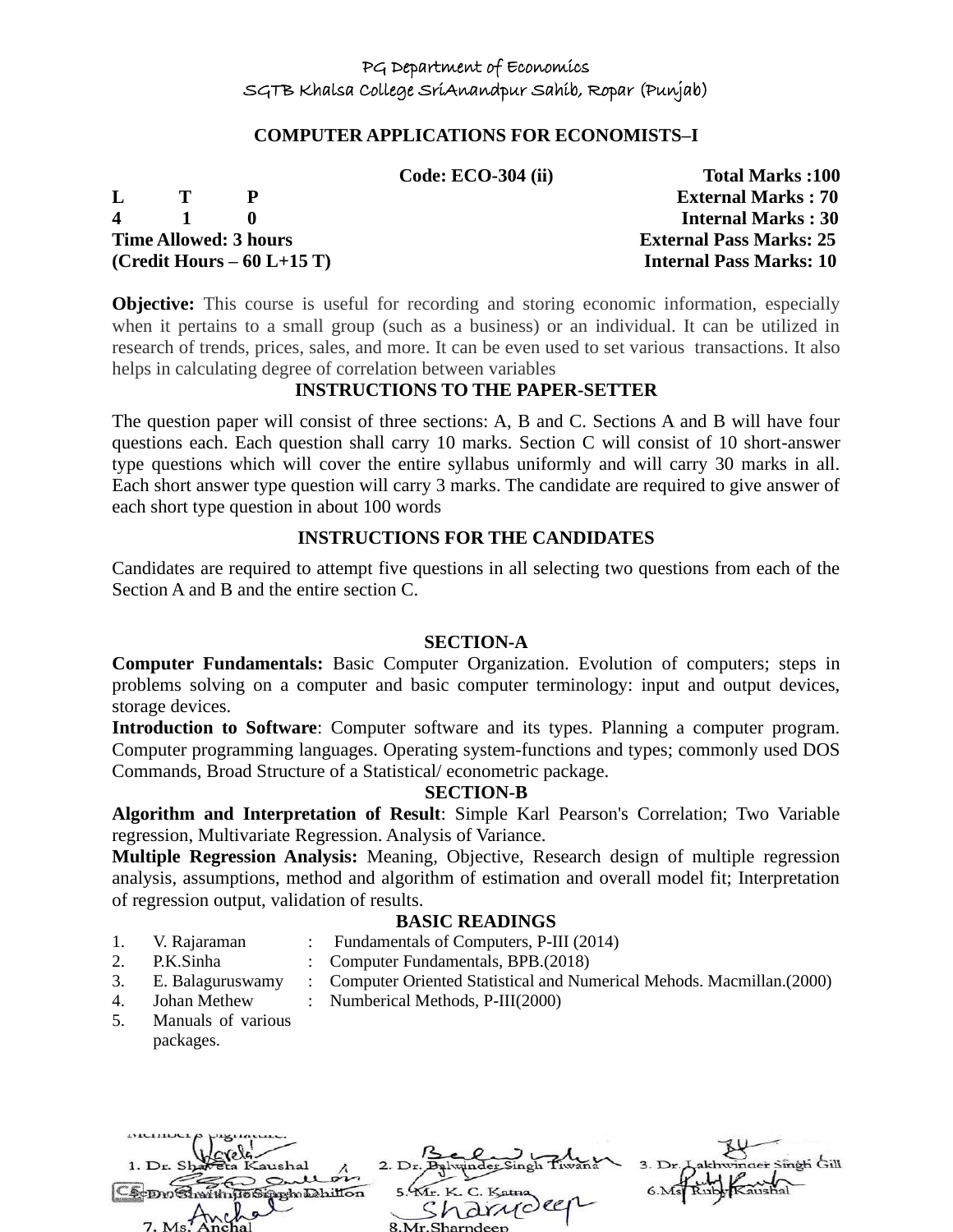#### **REGIONAL ECONOMICS AND PUNJAB ECONOMY**

**L T P External Marks : 70 4 1 0 Internal Marks : 30 Time Allowed: 3 hours External Pass Marks: 25 (Credit Hours – 60 L+15 T) Internal Pass Marks: 10**

manner p pignana.

**Code: ECO-304 (iii) Total Marks :100**

**Objective:** To study its flashback which shows that it had an eminent role in economic progress of India and its contribution to agriculture and to Indian economy was remarkable.Punjab is one of the prominent northern agrarian State of India.

# **INSTRUCTIONS TO THE PAPER-SETTER**

The question paper will consist of three sections: A, B and C. Sections A and B will have four questions each. Each question shall carry 10 marks. Section C will consist of 10 short-answer type questions which will cover the entire syllabus uniformly and will carry 30 marks in all. Each short answer type question will carry 3 marks. The candidate are required to give answer of each short type question in about 100 words

#### **INSTRUCTIONS FOR THE CANDIDATES**

Candidates are required to attempt five questions in all selecting two questions from each of the Section A and B and the entire section C.

#### **SECTION-A**

**Concept of Region**: Type of region-homogeneous, nodal, programming, administrative and natural regions.

**Regional Allocation of resources**:Balanced regional development; Regional linkage-spread and backwash effects; Convergence and Divergence.

#### **SECTION-B**

**Transport costs and location**: Weber's theory of location; Locational and weight triangles; Locational interdependence.

**Urban Development**: Regional imbalance in India; Regional planning; Rural urban inequality; Growth poles and development process.

#### **RECOMMENDED READINGS**

| 1. | Richardson, Harry W., (1976) |                | Regional Economics, Weidenfeld                           |
|----|------------------------------|----------------|----------------------------------------------------------|
| 2. | Isard, Welter, (1976),       | ٠              | Methods of Regional Analysis, The M.I.T. Press           |
|    |                              |                | Massachusetts and London, England, Chaps, $4,6,7,9$ &    |
|    |                              |                | 11.                                                      |
| 3. | Smith, David, (1971),        |                | Industrial Location: An Economic Geography Analysis,     |
|    |                              |                | Hohn Wiley, New York.                                    |
|    |                              |                | <b>SUPPLEMENTARY READINGS</b>                            |
| 1. | Parioff, Harvey et. al.      |                | Regions, Resources and Economic Growth. University of    |
|    |                              |                | Nebraska Press, Lincoin USA. Part II, pp. 55-104. (1976) |
| 2. | Needleman, L., (ed.), 1968)  | $\ddot{\cdot}$ | Regional Economics, Penguin Books Ltd., Part-II, Cha.    |
|    |                              |                | 4.                                                       |
| 3. | Isard, Walter, $(1956)$      |                | Location and Space Economy, Cambridge, Mass: MIT         |
|    |                              |                | Press.                                                   |
| 4. | Hoover, Edgar M.             |                | An Introduction to Regional Economics. New York.         |
|    |                              |                | Alfred A. Knopf, 2nd edition. (1971)                     |
|    |                              |                |                                                          |

| $\overline{\phantom{a}}$    |                    |                              |
|-----------------------------|--------------------|------------------------------|
| 1. Dr. Shareta Kaushal      |                    | 3. Dr. Lakhwinder Singh Gill |
| gullon<br>w                 |                    |                              |
| CScpmGharttnusSiaghtDhillon | 5. Mr. K. C. Katna |                              |
|                             | · harriolen        |                              |
| 7. Ms. Anchal               | 8 Mr Sharndeen     |                              |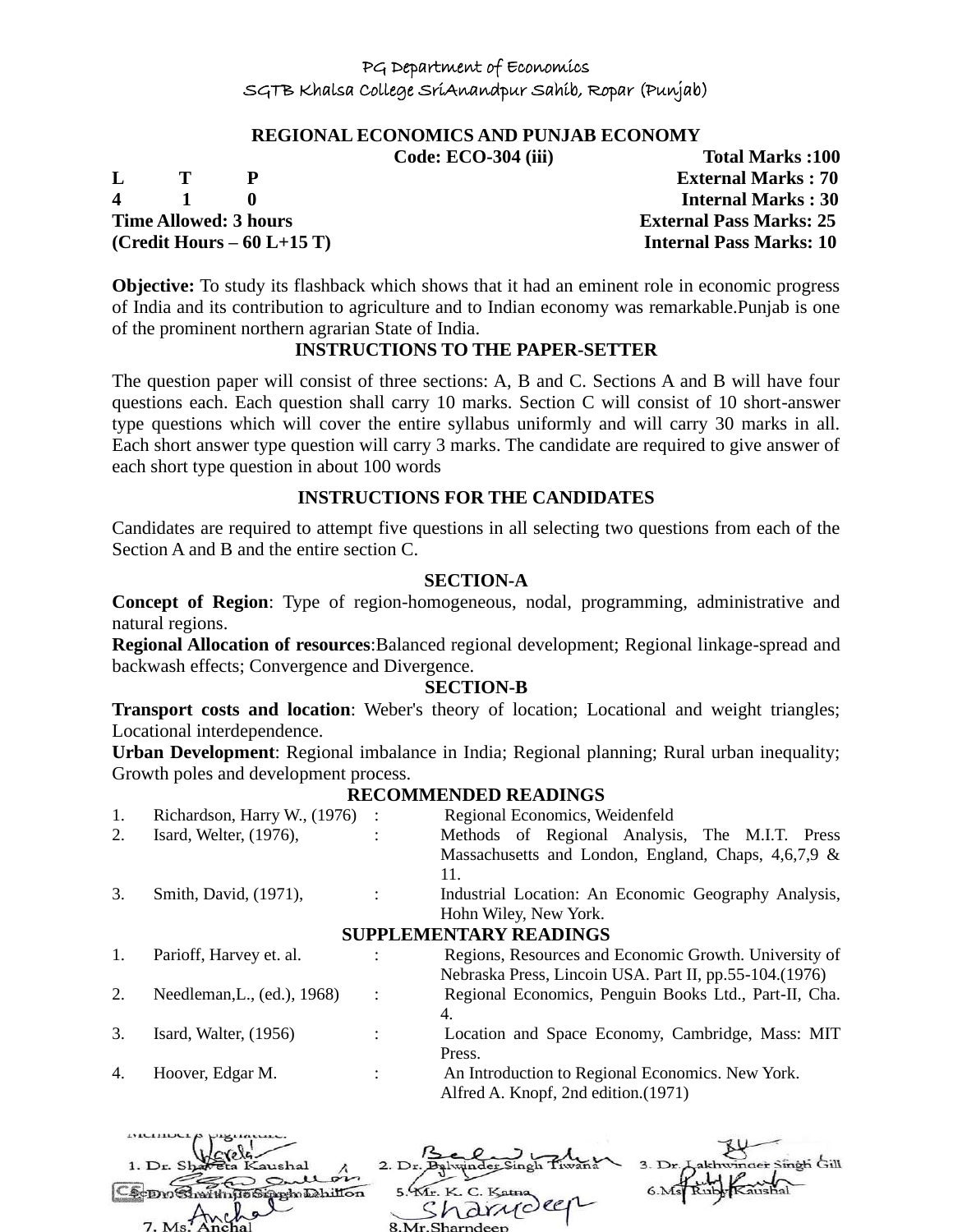# **MONEY AND BANKING**

**Time Allowed: 3 hours External Pass Marks: 25** 

**(Credit Hours – 60 L+15 T) Internal Pass Marks: 10**

**Code: ECO-305 (i) Total Marks :100 L T P External Marks : 70 4 1 0 Internal Marks : 30**

**Objective:** The objective of this paper is to acquaint the students with the concepts, operations, and role of money and banks. The aim is to study and appreciate their key role,especially after the implementation of economic reforms. The paper integrates theory, institutions and policy.

# **INSTRUCTIONS TO THE PAPER-SETTER**

The question paper will consist of three sections: A, B and C. Sections A and B will have four questions each. Each question shall carry 10 marks. Section C will consist of 10 short-answer type questions which will cover the entire syllabus uniformly and will carry 30 marks in all. Each short answer type question will carry 3 marks. The candidate are required to give answer of each short type question in about 100 words

#### **INSTRUCTIONS FOR THE CANDIDATES**

Candidates are required to attempt five questions in all selecting two questions from each of the Section A and B and the entire section C.

#### **SECTION-A**

**Money:** Origin, Kinds, Functions, Near Money.

**Theory of Money:** Classical quantity theory of money: Keynesian theory: contribution of Tobin; Modern quantity theory (Friedman's Restatement):Liquidity theory of money (Radcliffe-Sayers and Gurley-Shaw thesis).

**Supply of Money**: Measures of Money supply, H-theory of money supply: (High powered money, money multiplier process, factors affecting high powered money).

# **SECTION-B**

**Commercial Banks:** Definition, Classification, functions (including credit creation and its control). Theories of commercial banking, innovations in commercial banking services.

**Demonetisation**: Concept, Logic, Impact on Economy.

**Non-Bank Financial Intermediaries**: Definition, types, impact on India's economic development, measures taken to control their operations.

**Cryptocurrency**: Meaning and Concept

# **BASIC READINGS LIST**

1. Suraj B. Gupta : Monetary Economics-Institutions, Theory and Policy. S.Chand and Company Ltd. Delhi,2003 2. Dudley G. Luckett: : : Money and Banking.Mcgraw Hill, 1976. 3. Jayati Ghosh, : Demonetisation Decoded. A Critique of India's Currency Experiment. Routledge, New York,2017. C.P.Chandrasekhar and Prabhat Patnraik 4. Fred R. Glahe : Macroeconomics.Harcourt Brace Jovanovich,1985. 5. H.R. Suneja : Innovations in Banking Services.Himalaya Publishing House,1994 6. C.Rana Manohar Reddy : Demonetisation and Black money.Orient Blackswan (2018) 7. Ramagopal Agarwala : Demonetisation: A Means to an End. Sage Publications municip pignami.  $-111$ 

| 1. Dr. Shaveta Kaushal                         | 2. Dr.                        | 3. Dr. Lakhwinder Singh Gill |
|------------------------------------------------|-------------------------------|------------------------------|
| gullon<br>$\sim$<br>CScpmGhartinusSipphDhillon | 5. Mr. K. C. Katna            | Kaushal                      |
| 7. Ms Anche                                    | in arriveer<br>8 Mr Sharndeen |                              |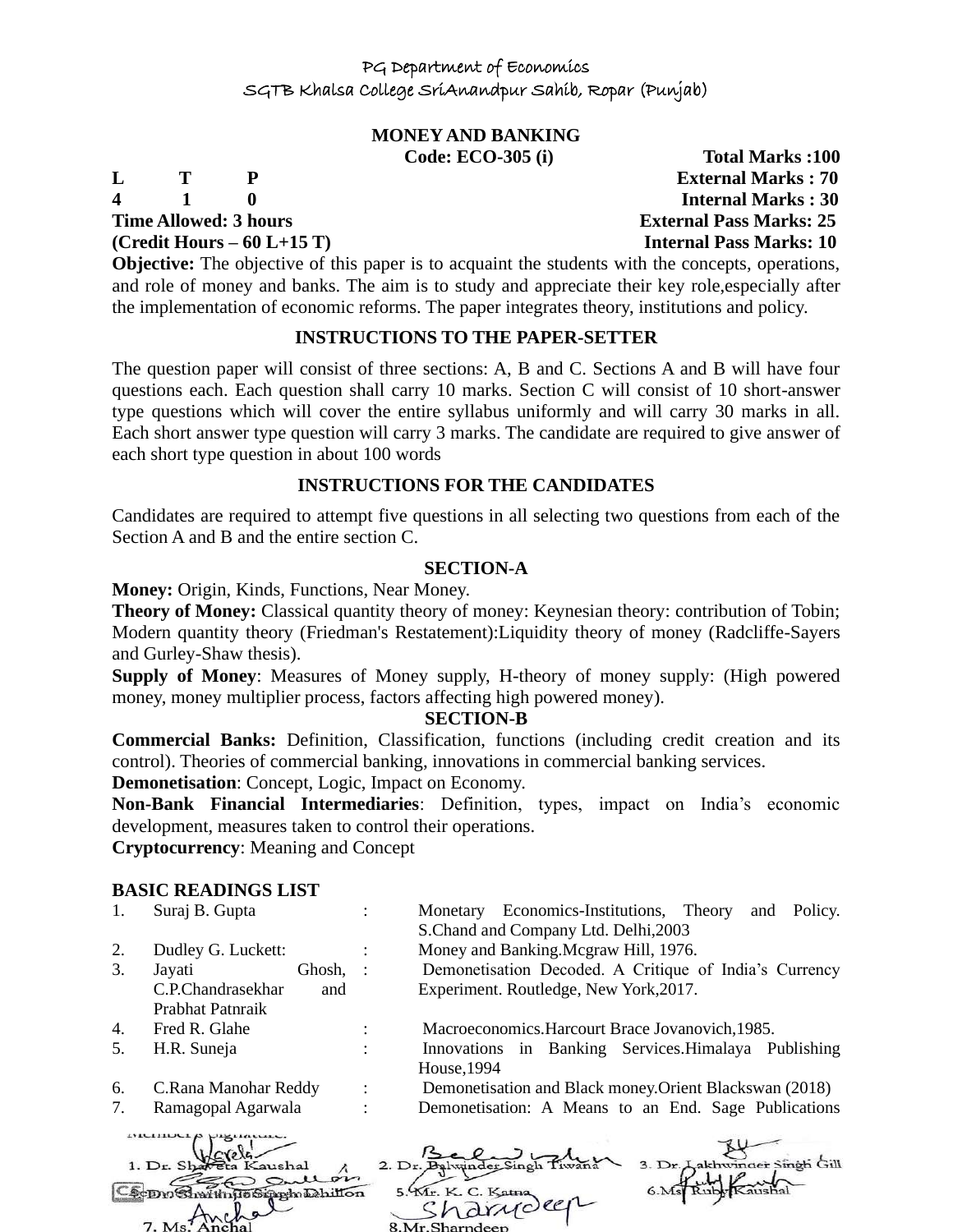#### (2017)

# **SUPPLEMENTARY READINGS**

- 1. R. Glenn Hubbard : Money, the Financial System and the Economy.(2007)
- 
- 
- 
- 
- 
- 
- 2. Ritter and Silber : Principles of Money, Banking and Financial Markets.(2008)
- 3. H.R. Machiraju : Indian Financial System.(2018)
- 4. R.W. Clower : Monetary Theory.(1973)
- 5. Srivastava, R.M : Management of Indian Financial Institutions.(1991)
- 6. Gurley G.J. and S.E Shaw : Money in a Theory of Finance.(1975)
- 7. Radcliffe : Report of Committee on the Working of Monetary System..(1959)

| mennocrp promissio.    |                    |                              |
|------------------------|--------------------|------------------------------|
|                        |                    |                              |
| 1. Dr. Shareta Kaushal |                    | 3. Dr. Aakhwinder Singh Gill |
| Sullois                |                    |                              |
| ShartinusSiarhilon     | 5. Mr. K. C. Katna |                              |
|                        | "harrydeen         |                              |
| $7. Ms$ mche           |                    |                              |
|                        | 8.Mr.Sharndeep     |                              |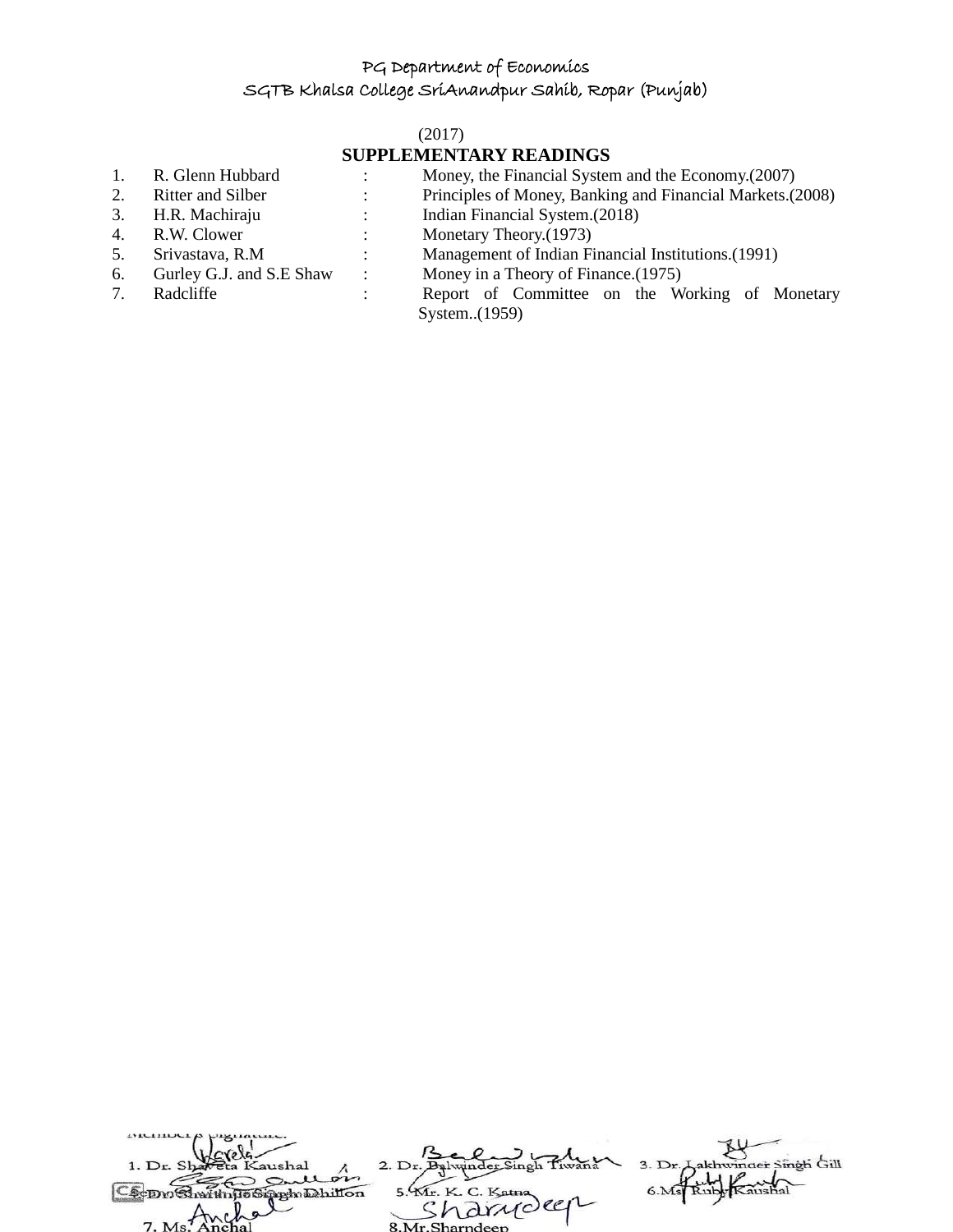# **THEORY OF STATISTICS**

**Code: ECO-305 (ii) Total Marks :100 L T P External Marks : 70 4 1 0 Internal Marks : 30 Time Allowed: 3 hours External Pass Marks: 25 (Credit Hours – 60 L+15 T) Internal Pass Marks: 10**

**Objective:** The aim of this course is to introduce students with the Mathematical concepts and methods used to analyse correlation, regression and attributes. The primary goal is to strengthen student's solving techniques and reasoning skills by studying probability and applications of distributions.

# **INSTRUCTIONS TO THE PAPER-SETTER**

The question paper will consist of three sections: A, B and C. Sections A and B will havefour questions each. Each question shall carry 10 marks. Section C will consist of 10 short-answer type questions which will cover the entire syllabus uniformly and will carry 30 marks inall. Each short answer type question will carry 3 marks. The candidate are required to give answerof each short type question in about 100 words

# **INSTRUCTIONS FOR THE CANDIDATES**

Candidates are required to attempt five questions in all selecting two questions from each of theSection A and B and the entire section C.

# **SECTION-A**

**Regression Analysis**: Multiple regression and correlation. Partial regression and correlation. Step-wise regression analysis and Dummy dependent variable regression analysis.

**Theory of attributes**: Basic ideas, Association of attributes (excluding partial association); Manifold classification and coefficient of mean square contingency.

**Curve fitting**: Exponential and logarithmic, Growth curves: Gompertz, Logistic and Pareto type. Time series forecasting.

#### **SECTION-B**

**Probability:** Addition & Multiplication theorems; Conditional probability, Bay's theorem, Properties & application of Normal distribution. General characteristics and applications of Binomial, Poisson, normal distributions.

#### **RECOMMENDED READINGS**

| 1. | Cowden        | F.E. Croxton & D.J. : Applied General Statistics Prentice HallLondon and Prentice Hall of<br>India. $(1967)$ |
|----|---------------|--------------------------------------------------------------------------------------------------------------|
| 2. | Sexena        | J.N. Kapur & H.C. : Mathematical Statistics, S. Chand & Co., Pvt. Ltd. New Delhi. (2015)                     |
| 3. | S.P.Gupta     | : Statistics, Sultan Chand & Sons, New Delhi, 2006.                                                          |
| 4. | M.R. Spegial  | : Theory and Problems of Statistics. (1992)                                                                  |
| 5. | S.C.Gupta     | & : Fundamental of Applied Statistics, Sultan Chand & Sons, New                                              |
|    | V.K.Kapoor    | Delhi.(2014)                                                                                                 |
| 6. | Mills, F.C    | Statistical Methods, Henry Hold& Co. New York(1965)                                                          |
| 7. | T. Wonnacott& | R. : Introductory Statistics for Business and Economics. John Wiley &                                        |
|    | Wonnacott     | Sons.(1969)                                                                                                  |
| 8. | G.U.<br>Yule  | : An Introduction to Theory of Statistics (for theory of attributes).                                        |
|    |               | $12.07 \cdot 1$                                                                                              |

| 1. Dr. Shareta Kaushal            |                    | 3. Dr. Lakhwinger Singh Gill |
|-----------------------------------|--------------------|------------------------------|
| gullon<br>Shartinus Singhabhillon | 5. Mr. K. C. Katna |                              |
|                                   | · Finideer         |                              |
| 7 Metapohal                       | 2 Mr Charpdoon     |                              |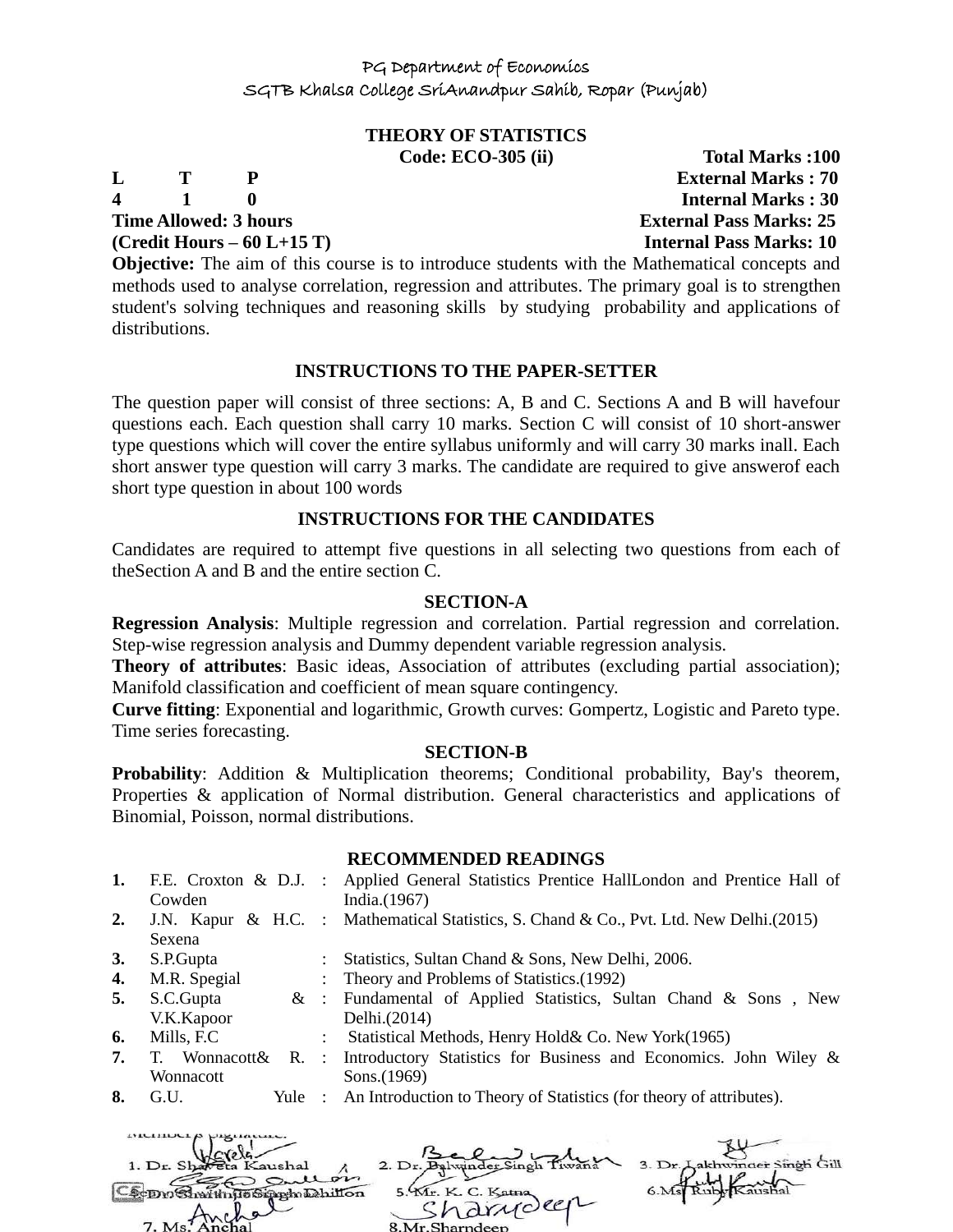&M.G.Kendall

# **OTHER BOOKS**

|   |              | 1 J.E. Freund $\&$ F.J.   |  |                | Modern           | <b>Business</b>          | Statistics,                                            | Prentice | Hall, |
|---|--------------|---------------------------|--|----------------|------------------|--------------------------|--------------------------------------------------------|----------|-------|
|   | Willian      |                           |  |                | Englewood.(1969) |                          |                                                        |          |       |
|   | 2 P.G.Hoel   |                           |  | $\ddot{\cdot}$ |                  |                          | Elementary Statistics, John Wiley & Sons. (1976)       |          |       |
|   | 3 P.H.Carmal |                           |  | $\bullet$      |                  |                          | Applied Statistics for Economics, Sir Issac Pitman and |          |       |
|   |              |                           |  |                |                  | Sons Ltd. London. (2012) |                                                        |          |       |
| 4 | J.B.Freund   |                           |  |                |                  |                          | Mathematical Statistics, Prentice Hall. (2007)         |          |       |
|   |              | <b>5</b> A.M. Mood & F.A. |  | $\ddot{\cdot}$ |                  |                          | Introduction to the Theory of Statistics. McGraw       |          |       |
|   | Graybill     |                           |  |                | Hill.(1963)      |                          |                                                        |          |       |
|   |              | 6 Ya-Lun Chou             |  | $\ddot{\cdot}$ |                  |                          | Statistics Analysis, Hold, Rinehart and Winston, New   |          |       |
|   |              |                           |  |                | York.(1989)      |                          |                                                        |          |       |
|   |              | <b>7</b> Taro Yamane      |  |                |                  |                          | Statistics: An Introductory Analysis, Harper and Row,  |          |       |
|   |              |                           |  |                | New York. (1973) |                          |                                                        |          |       |
|   | 8 R.L. Grant |                           |  |                |                  |                          | Statistical Quality Control, McGraw Hill Book Company, |          |       |
|   |              |                           |  |                | New York. (1996) |                          |                                                        |          |       |

| 1. Dr. Shareta Kaushal                  |                    | 3. Dr. Lakhwinger Singh Gill |
|-----------------------------------------|--------------------|------------------------------|
| Sullon<br>in Sinoh Dhillon              | 5. Mr. K. C. Katna |                              |
|                                         | · anideer          |                              |
| $7 \text{ Me}^{\frac{1}{4} \text{MeV}}$ | 8 Mr Sharpdeen     |                              |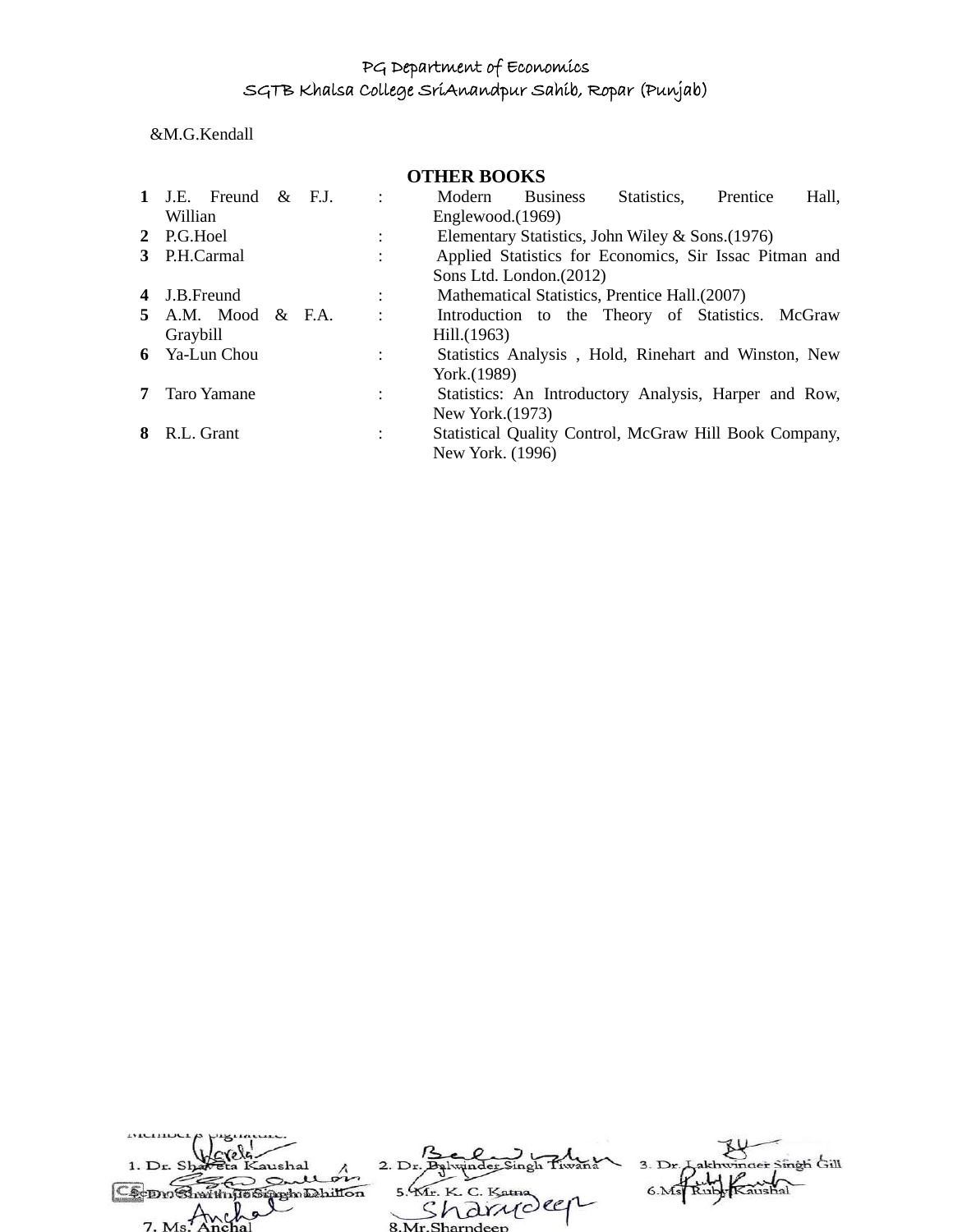# **MATHEMATICAL ECONOMICS**

**4 1 0 Internal Marks : 30 Time Allowed: 3 hours External Pass Marks: 25 (Credit Hours – 60 L+15 T) Internal Pass Marks: 10**

**Code: ECO-305 (iii) Total Marks :100 L T P External Marks : 70**

**Objective:** The aim of this paper is to introduce students with the Mathematical concepts and methods used to analyse consumer behaviours, producer behaviours and determination of price in various markets.

#### **INSTRUCTIONS TO THE PAPER-SETTER**

The question paper will consist of three sections: A, B and C. Sections A and B will have fourquestions each. Each question shall carry 10 marks. Section C will consist of 10 shortanswertype questions which will cover the entire syllabus uniformly and will carry 30 marks in all. Eachshort answer type question will carry 3 marks. The candidate are required to give answer of eachshort type question in about 100 words

#### **INSTRUCTIONS FOR THE CANDIDATES**

Candidates are required to attempt five questions in all selecting two questions from each of theSection A and B and the entire section C.

#### **SECTION-A**

**Theory of Consumer Behaviour:** Utility function-Behavioral postulates, nature and existence, demand function, compensated demand function, ordinal and cardinal utility maximization, Slutsky equation for a few and more commodities, traditional and modern derivation and its interpretation, elasticities, linear expenditure function and indirect utility function, Roy's identity, choice and risk, Von-Neuman utility function, Inter-temporal utility maximization, Revealed preference theory- the weak and strong order axioms, integrability problem, the composite commodity theorem.

**Production Analysis**: Homogenous and homothetic production functions, elasticity of substitution, Cobb- Douglas and CES production functions, Output and profit maximization, cost minimization traditional and modern approach, duality in production.

#### **SECTION-B**

**Market Equilibrium**: Price and output determination under perfect competition, monopoly and price discrimination, oligopoly and duopoly, the Cournot-Nash equilibrium. Collusion and Stackleberg model. **Commodity market and factor market equilibrium,**existence and uniqueness of equilibrium, stability of equilibrium, dynamic equilibrium with lagged adjustment, the cobweb model. Multi-market equilibrium. Walras's law and the existence of general equilibrium.

#### **BOOKSRECOMMENDED**

**1.** Henderson, J.M & Quandt, R.B.

: Micro Economic Theory: A Mathematical Approach (3rd ed.). (1980)

| .                        |                    |                              |
|--------------------------|--------------------|------------------------------|
| 1. Dr. Shaveta Kaushal   |                    | 3. Dr. Lakhwinder Singh Gill |
| as sull on               |                    |                              |
| <b>In Simoho Dhillon</b> | 5. Mr. K. C. Katna |                              |
|                          | "harrydeer         |                              |
| 7 Ms Anchal              | 2 Mr Charpdoon     |                              |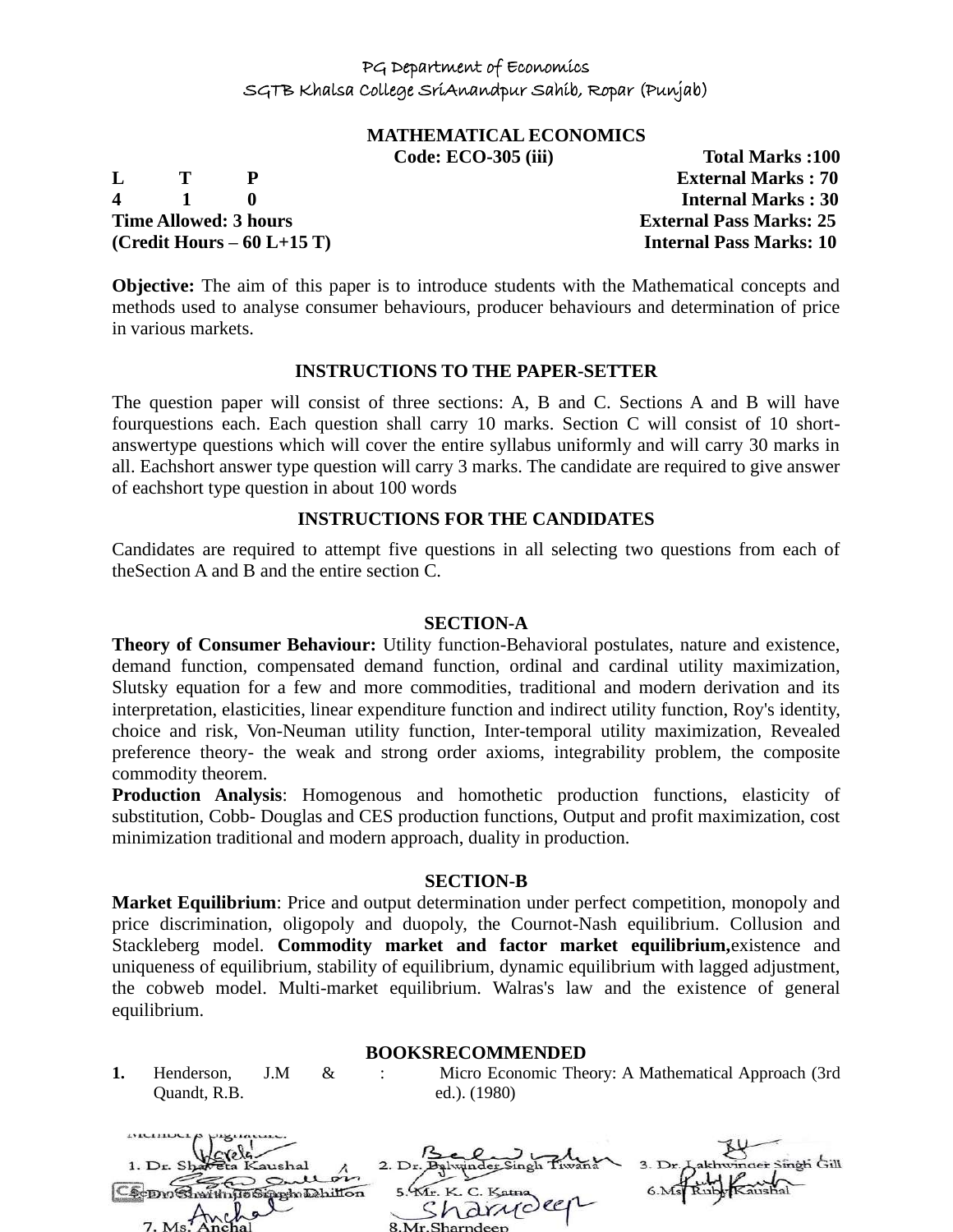| $\mathbf{2}$ | Allen, R.G.D.                                |                      | Mathematical Economics. (1974)                                              |
|--------------|----------------------------------------------|----------------------|-----------------------------------------------------------------------------|
| 3.           | Silberberg, E.                               | $\bullet$            | Mathematical Economics. (1978)                                              |
| 4.           | Lancaster, V.                                | $\bullet$            | Mathematical Economics. (1965)                                              |
| 5.           | Taka-Yama, A.                                |                      | Mathematical Economics. (1974)                                              |
| 6.           | Kogiku, K.C.                                 |                      | Micro Economic Models. (1971)                                               |
| 7.           | Chiang, A.C.                                 |                      | Fundamental Methods of Mathematical Economics (3rd<br>ed)(1984)             |
| 8.           | Dorfman, R., Samuelson.<br>P. and Sallow, R. | $\ddot{\cdot}$       | Linear Programming and Economic Analysis. (1968)                            |
| 9.           | Quirk, J. and Saposnik, R.                   |                      | Introduction to General Wquilibrium Theory and Welfare<br>Economics. (1968) |
| 10.          | Intriligatior, Michel d.                     |                      | Mathematical Optimization and Economic<br>Theory<br>(1971)                  |
| 11.          | Varian, H.R.                                 | $\ddot{\cdot}$       | Mathematical Analysis. (1978)                                               |
| 12.          | Nehar, Phillips, A.                          | $\ddot{\phantom{a}}$ | Economic: Microeconomic Models. (1971)                                      |
| 13.          | Mahesh Chand & Anand<br>V.K.                 | $\ddot{\cdot}$       | Economic Theory - A Mathematical Approach. (1981)                           |

# **OTHER BOOKS**

| 1.  | Samuelson, Paul         | ٠ | Foundations of Economic Analysis. (1947)             |  |  |
|-----|-------------------------|---|------------------------------------------------------|--|--|
| 2.  | Allen, R.G.D            |   | Macro Economic Theory. (1967)                        |  |  |
| 3.  | Malinvaud, E.D.         |   | Lecture on Micro Economic Theory. (1972)             |  |  |
| 4.  | Pasinetti, L.L.         |   | Lectures on the Theory of Production. (1977)         |  |  |
| 5.  | Hicks, J.R.             |   | Value and Capital. (1946)                            |  |  |
| 6.  | Baumol, N.J.            |   | Economic Dynamics. (1970)                            |  |  |
| 7.  | Nikaido, H.             |   | Modern<br>Introduction to Sets and Mappingws<br>1n   |  |  |
|     |                         |   | Economics. (1972)                                    |  |  |
| 8.  | Luce, R. and Raiffa, H. |   | Games and Decision (ch. 14). (1957)                  |  |  |
| 9.  | Todaro, M.P.            |   | Development and Planning Models and Methods. (1971)  |  |  |
| 10. | Baumol, W.J. (4th ed)   |   | Economic Theory and Operations Analysis. (1978)      |  |  |
| 11. | Gale, David             |   | The Theory of Linear Economic Models. (1960)         |  |  |
| 12. | Gauss, S.I.             |   | Linear Programming: Methods and Applications. (1969) |  |  |
|     |                         |   |                                                      |  |  |

| 1. Dr. Shaveta Kaushal            |                    | 3. Dr. Lakhwinger Singh Gill |
|-----------------------------------|--------------------|------------------------------|
| gullon<br>Chartinin Singhpopliton | 5. Mr. K. C. Katna |                              |
|                                   | 'n drucker         |                              |
| 7 Ms Anchal                       | 8 Mr Sharpdoon     |                              |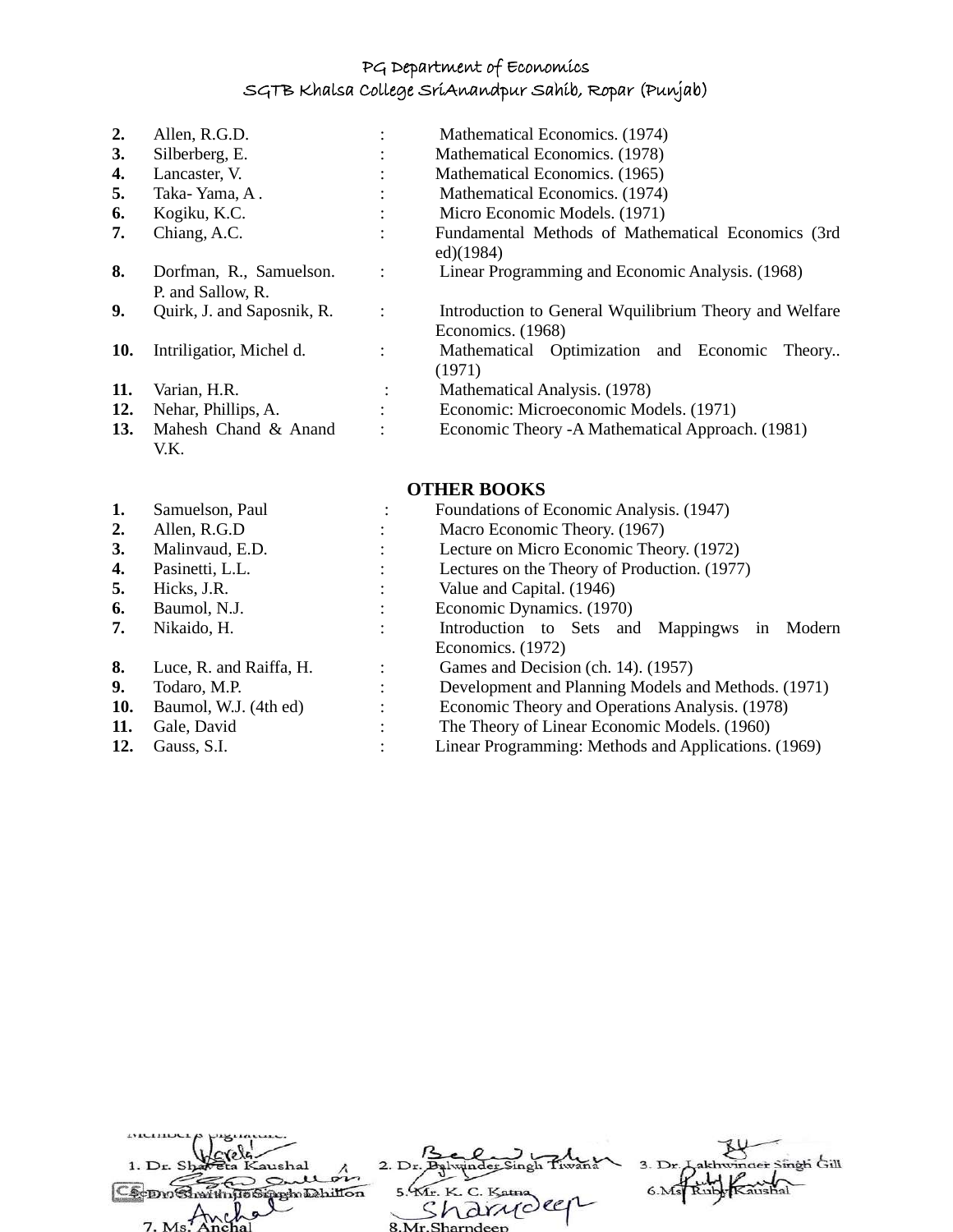# **ECONOMETRICS**

**4 1 0 Internal Marks : 30 Time Allowed: 3 hours External Pass Marks: 25 (Credit Hours – 60 L+15 T) Internal Pass Marks: 10**

**Code: ECO-305 (iv) Total Marks :100 L T P External Marks : 70**

**Objectives:** The purpose of studying Econometrics is that it explores the relationship between statistical analysis and empirical content. It analyzes economic variables using mathematical models to make predictions and forecasts and to explain consistently occurring incidents.

# **INSTRUCTIONS TO THE PAPER-SETTER**

The question paper will consist of three sections: A, B and C. Sections A and B will have four questions each. Each question shall carry 10 marks. Section C will consist of 10 short-answer type questions which will cover the entire syllabus uniformly and will carry 30 marks in all. Each short answer type question will carry 3 marks. The candidate are required to give answer of each short type question in about 100 words.

#### **INSTRUCTIONS FOR THE CANDIDATES**

Candidates are required to attempt five questions in all selecting two questions from each of the Section A and B and the entire section C.

#### **SECTION-A**

**Basic Econometrics:** Meaning and scope of econometrics. Two Variable Linear Regression Model: assumption; Least squares estimation; Gauss Markov Theorem; Inference in the two variable model; Goodness of fit; Concept and derivation of  $\mathbb{R}^2$  and adjusted  $\mathbb{R}^2$ : Concept of analysis; Prediction with two variables; linear regression model.

**General Linear Model**: General K-Variable Regression ; Model; Matrix formulation of Kvariables model; assumptions; Least squares estimation; Properties of least squares estimators; Inference in the K-Variable model; Goodness of fit; prediction; Introduction to fitting of restricted regression.

**Specification Error**: concept of specification error in K-Variable Linear Equation; Tests for parameter consistency; Tests for structural change. Dummy explanatory variables.

#### **SECTION-B**

**Problems of Regression Analysis**: nature test consequences and remedial steps to the problems of Heteroscedasticity, multicollinearity, auto-correlation and Errors of measurement; Aitkin's Generalized Least Squares estimator.

**University Time Series Modeling**: Introduction to ARIMA modeling; Properties of ARIMA and ARIMA processes; testing for stationarity; Identification, estimation and Testing of ARIMA  $(1,1,0)$  processes.

#### **RECOMMENDED READINGS**

| 2. | Damodar Gujarati<br>J. Johnston & J. |               | Basic Econometrics. McGraw Hill, New Delhi, 2017.<br>Econometric Methods, McGraw Hill, New Delhi, 1997. |
|----|--------------------------------------|---------------|---------------------------------------------------------------------------------------------------------|
| 3. | Dinardo<br>Koutsyiannis              | $\mathcal{L}$ | Theory of Econometrics, Macmillan, New Delhi, 2003.                                                     |
|    |                                      |               |                                                                                                         |

| 1. Dr. Shaveta Kaushal |                    | 3. Dr. Lakhwinder Singh Gill |
|------------------------|--------------------|------------------------------|
| Sullois                |                    |                              |
| ShartinusSiarchilon    | 5. Mr. K. C. Katna |                              |
|                        | narroller          |                              |
| 7. Ms. Anchal          | 8 Mr Sharndeen     |                              |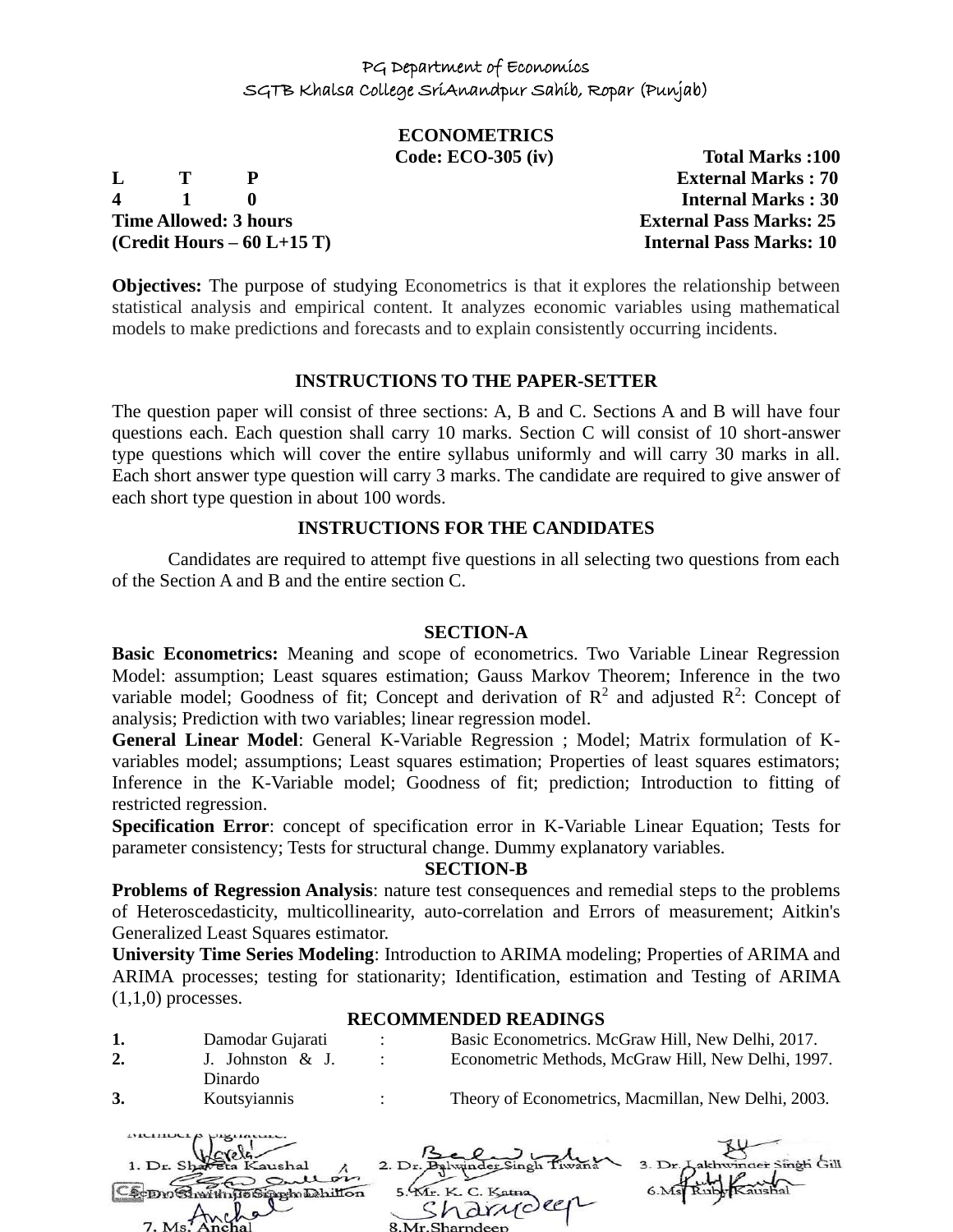# **SUPPLEMENTARY READINGS**

| 1.           | J.Johnston  | Econometric Methods. McGraw Hill, New Delhi, 1992.    |  |
|--------------|-------------|-------------------------------------------------------|--|
| 2.           | L.R.Klien   | A textbook of Econometrics, Prentice Hall, New Delhi, |  |
|              |             | 1978.                                                 |  |
| 3.           | G.S.Maddala | Econometrics, McGraw Hill, New Delhi, 1977.           |  |
| $\mathbf{4}$ | K.F. Wallis | Topics in applied Econometrics. Bray Hills, London,   |  |
|              |             | 1988.                                                 |  |

| 1. Dr. Shaveta Kaushal |                    | 3. Dr. Lakhwinger Singh Gill |
|------------------------|--------------------|------------------------------|
| as sullon              |                    |                              |
| in Singh Dhillon       | 5. Mr. K. C. Katna |                              |
|                        | arrideer           |                              |
| $-9$<br>7 Ms Anchal    | 8 Mr Sharpdoon     |                              |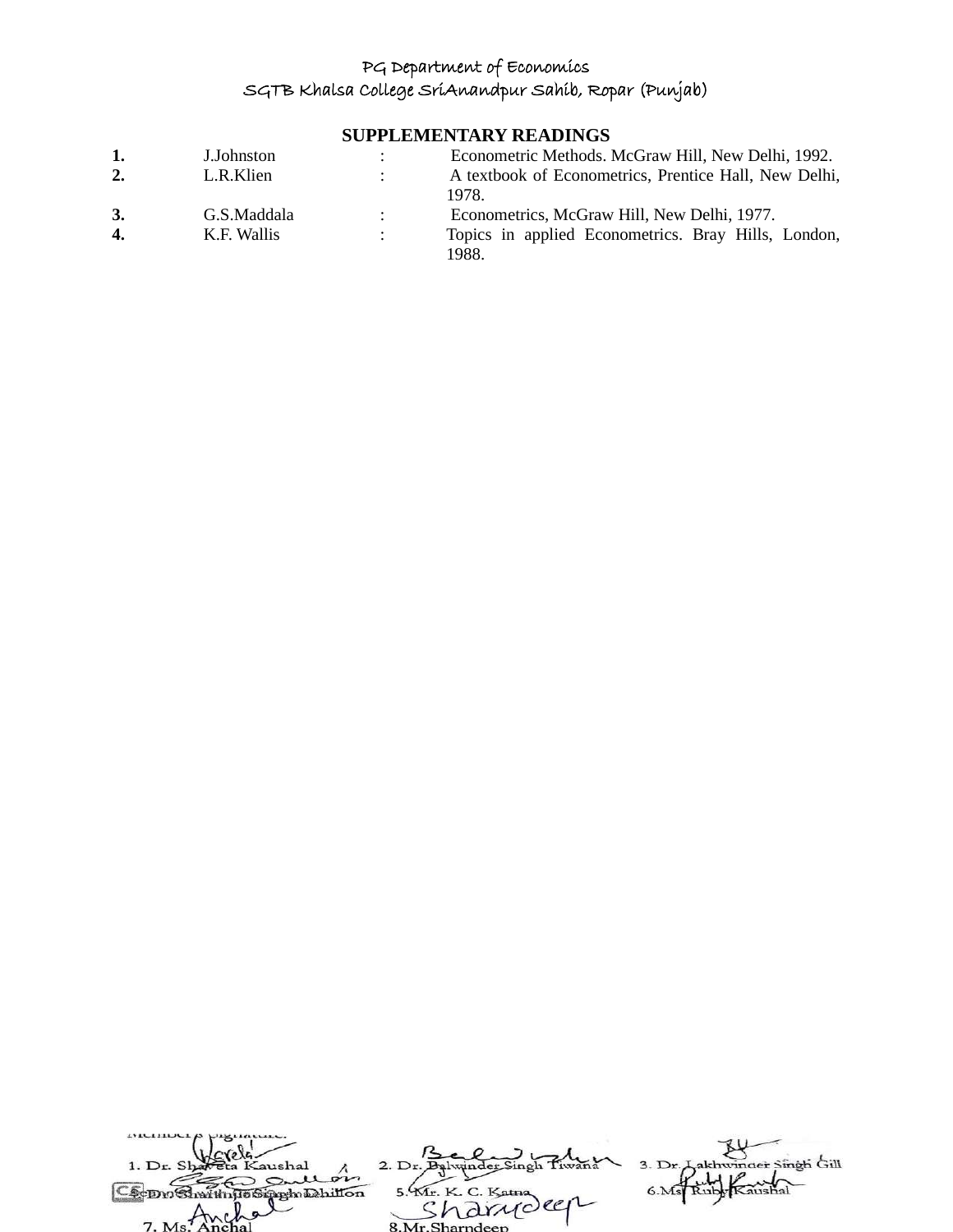# **POLITICAL ECONOMY OF DEVELOPMENT**

**4 1 0 Internal Marks : 30 Time Allowed: 3 hours External Pass Marks: 25 (Credit Hours – 60 L+15 T) Internal Pass Marks: 10**

**Code: ECO-401 Total Marks :100 L T P External Marks : 70**

**Objectives of the Paper:** Aim to study Political Economy and Development track is that it studies how the interplay between the economic system, politics, and institutions allocates resources and generates incentives.

#### **INSTRUCTIONS TO THE PAPER-SETTER**

The question paper will consist of three sections: A, B and C. Sections A and B will have four questions each. Each question shall carry 10 marks. Section C will consist of 10 short-answer type questions which will cover the entire syllabus uniformly and will carry 30 marks in all. Each short answer type question will carry 3 marks. The candidate are required to give answer of each short type question in about 100 words

#### **INSTRUCTIONS FOR THE CANDIDATES**

Candidates are required to attempt five questions in all selecting two questions from each of the Section A and B and the entire section C.

#### **SECTION-A**

**Marxian Political Economy:** Basic Analysis of Capitalism: The context, Approach and methodology, Capitalism and commodity production, Labour and Law of value, Commodity fetishism, Surplus-value, Socio-economic crisis, Contradictions of capitalist development.

**Analysis of Capitalist Agriculture**: Capitalism in general and capitalism in agriculture. Its essence, manifestations and consequences, Its limitations and contradictions.

**Process of Market Mechanism and Planning**: Nature of market mechanism, Evolution of planning, Aims and forms of planning, Interaction of planning and market mechanism.

#### **Nature and Process of Development**

**Nature of Capital Accumulation :** Primitive capital (its) accumulation and its methods, Methods of capitalist accumulation and its limits, Methods of primitive social (its) accumulation and its limits, Features of socialist accumulation and its problems.

**Process of Reproduction**: Nature of reproduction Forms of reproduction, Simple and expanded reproduction, Process of capitalist reproduction and its crisis, Process of socialist reproduction and its implications.

#### **SECTION-B**

**Imperialism and the Third World:** Transition of Imperialism: Origin of capitalism, Rise of monopoly capitalism, context of imperialism, Marxian and non-Marxian approaches, Lenin on imperialism, Colonialism and neo-Colonialism, Methods of neo-colonialism, Forces against imperialism/neo-colonialism.

**Third World Underdevelopment**: Imperialism and the Third World, Mode of; underdevelopment, Methods and process of exploitation, Structure of imperialist globalization,

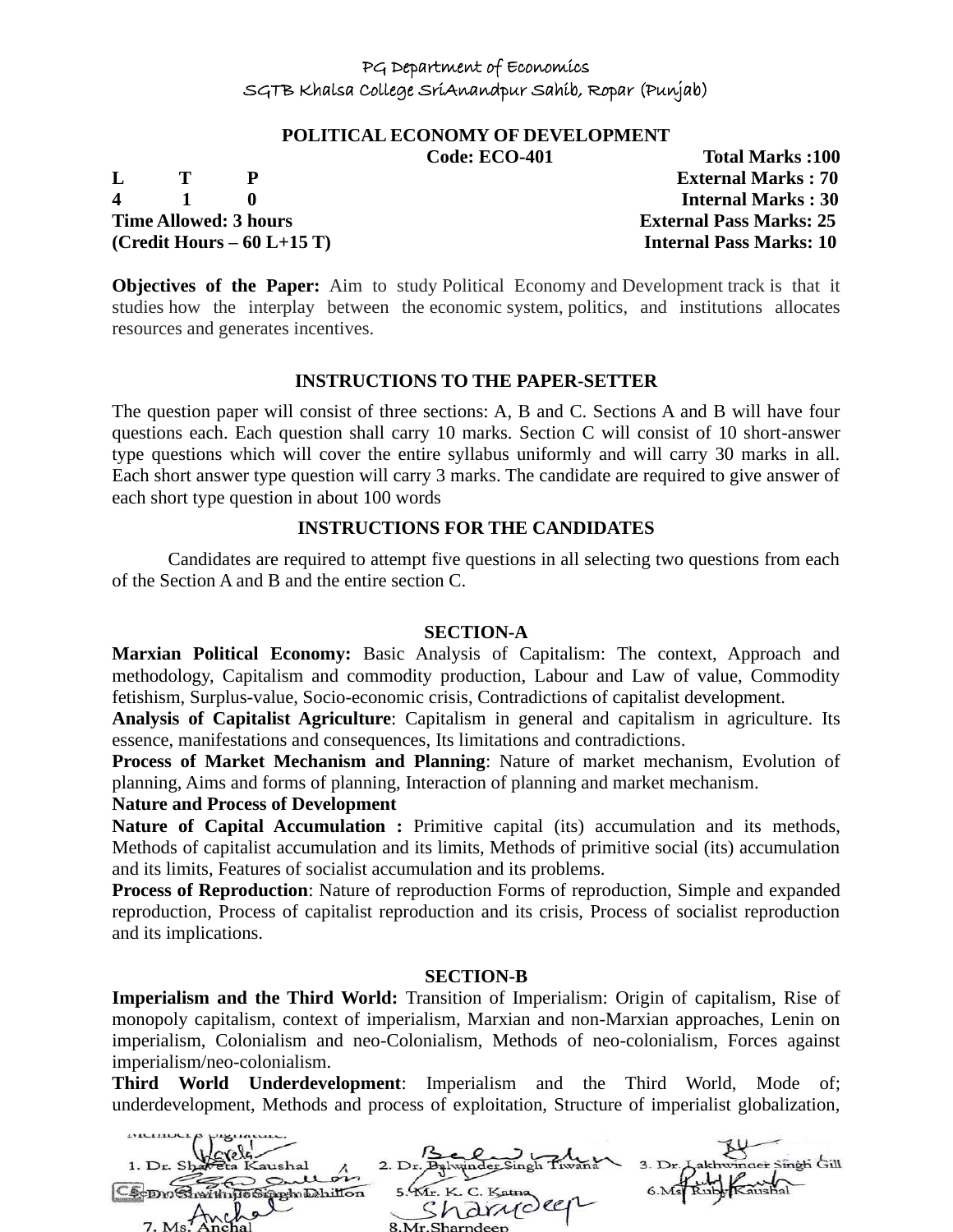Dependent development in the Third World.

**Capitalist Social Planning**: The State and Capitalist social planning. Its essence, purpose, substance and mode, it's alternative.

**Transition of Socialism Dialectics of Transition**: General consideration, Basic pre-requisites, Aims of post-revolutionary society (of socialism/communism).

**Debate(S) on Transition:** Need of a transition(al) period, Economic policies and tasks, Strategy of development.

**Post-Revolutionary Society**: Characteristics of post-capitalist society, Problems of transition, Structure of production relations under capitalism and socialism.

#### **RECOMMENDED READINGS**

| 1.  | Karl Marx & F.<br><b>Engels</b> (1977)          | $\ddot{\cdot}$ | Manifesto of the Communist Party, Progress Publishers,<br>Moscow, 2n edition, pp. 34-74.                              |  |
|-----|-------------------------------------------------|----------------|-----------------------------------------------------------------------------------------------------------------------|--|
| 2.  | John Eaton (1973)                               |                | Political Economy, International Publishers, New York,<br>revised edition, Chs. 2-11.                                 |  |
| 3.  | Paul M. Sweezy                                  |                | The Theory of Capitalist Development, 1991                                                                            |  |
| 4.  | E. Preobrazhensky                               |                | The new Economics, Oxford University Press, London,<br>Chas 1&2., 1965                                                |  |
| 5.  | J. WEilczynski                                  |                | The Economics of Socialism, S. Chand & Co. Ltd., New<br>Delhi, Ist ed., Chs. 1 to 15., 1982                           |  |
| 6.  | V.I. Lenin                                      | $\ddot{\cdot}$ | Imperialism: The Highest Stage of Capitalism, Chs 1 to<br>10,17 <sup>th</sup> ed, Progress Publishers, Moscow, 1978.  |  |
| 7.  | Ranjit Sau                                      | $\ddot{\cdot}$ | Unequal Exchange: Imperialism and Underdeveloped, Oxford<br>University press, Delhi, 1978.                            |  |
| 8.  | Paul M. Sweezy&<br>Charles<br><b>Bettelheim</b> |                | On the Transition to Socialism, Monthly Review Press,<br>New York & London. 2nd edition, 1972.                        |  |
| 9.  | Paul M. Sweezy                                  |                | Post -Revolutionary Society, Cornerstone Publications,<br>Kharagpur, India, 2000                                      |  |
| 10. | Samir Amin                                      |                | Capitalism in the Age of Globalization, Madhya, Books,<br>Delhi, 1997                                                 |  |
| 11. | Prabhat Patnaik                                 | $\ddot{\cdot}$ | Whatever Happened to Imperialism and other Essays,<br>Tulika, New Delhi, 1995.                                        |  |
| 12. | <b>Balbir Singh</b>                             | $\ddot{\cdot}$ | Vikas di RajnitikArthikta, Publication Bureau. Punjabi<br>University, Patiala, 2003.                                  |  |
| 13. | Nirmal s. Azad                                  | $\ddot{\cdot}$ | On the Proletarian State and Socialism (monograph),<br>Department of Economics, Punjabi University, Patiala,<br>2004. |  |

#### **SUPPLEMENTARY READINGS**

| -1. | Karl Marx     |               | Capital, Vol. I. Progress Publishers, Moscow    |
|-----|---------------|---------------|-------------------------------------------------|
|     |               |               | (undated) Chs, I, V, VII& VIII.                 |
|     | Paul A. Baran | $\mathcal{L}$ | The Political Economy of Growth, People's       |
|     |               |               | Publishing House, New Delhi, Indian edition,    |
|     |               |               | Chs, $1,2,5 \& 8$ , 1962.                       |
|     | Leo Hubernman |               | Man's Worldly Goods, People's Publishing House, |

New Delhi, Ist Indian edition (reprint), Parts I and

| mennocrp promissio.        |                    |                              |
|----------------------------|--------------------|------------------------------|
|                            |                    |                              |
| 1. Dr. Shareta Kaushal     |                    | 3. Dr. Lakhwinger Singh Gill |
|                            |                    |                              |
| gullon                     |                    |                              |
| Sharthun Sinch Dhillon     | 5. Mr. K. C. Katna |                              |
|                            | arrideer           |                              |
|                            |                    |                              |
| 7. Ms <sup>7</sup> A nchal | 8 Mr Sharndeen     |                              |
|                            |                    |                              |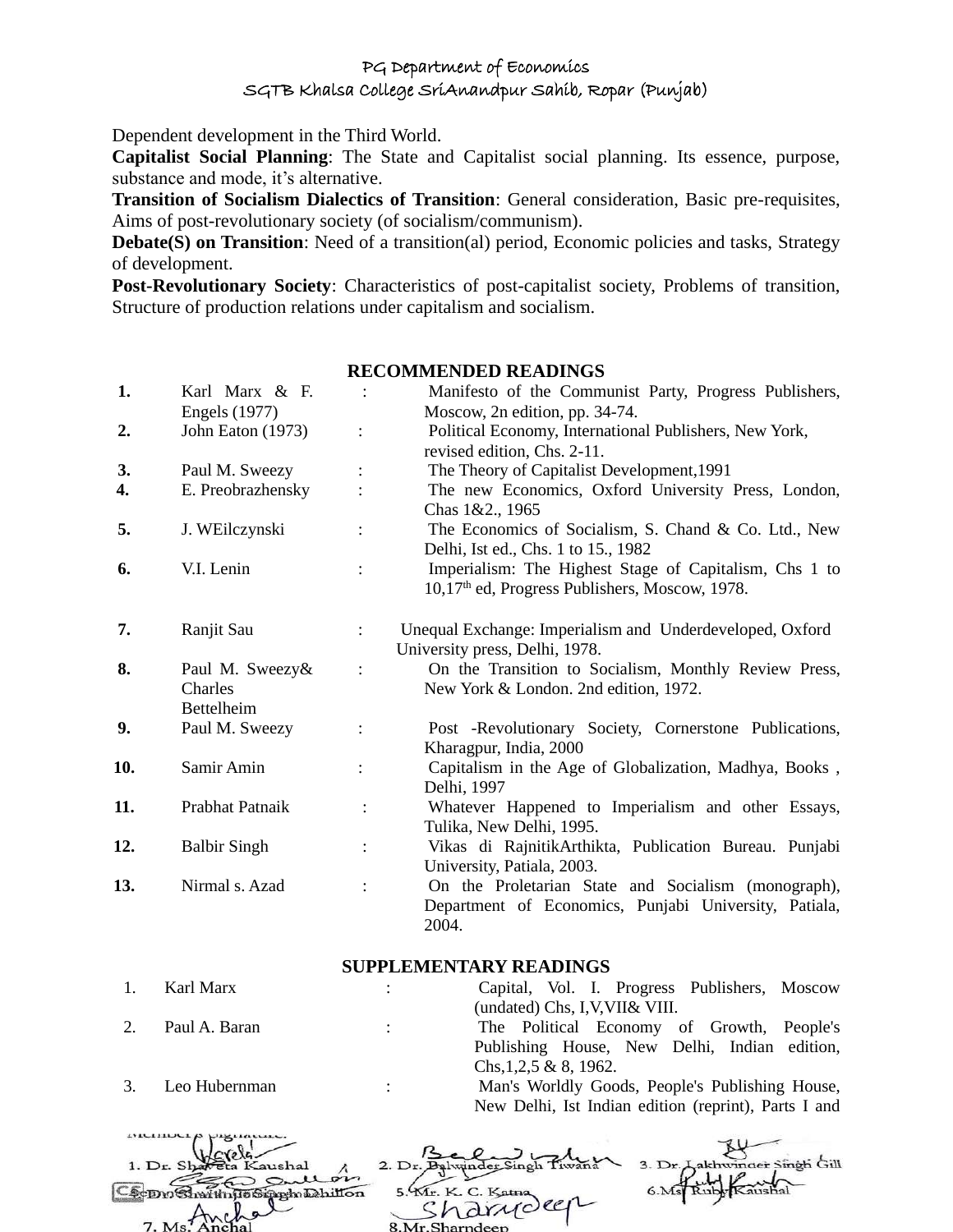|     |                                                 | I,1969.                                                                                                                                                                       |
|-----|-------------------------------------------------|-------------------------------------------------------------------------------------------------------------------------------------------------------------------------------|
| 4.  | <b>Ernest Mandel</b>                            | Marxist Economy Theory, Rupa & Co., Delhi, 2nd<br>editon, 1971.                                                                                                               |
| 5.  | Maurice Dobb                                    | Studies in the Development of Capitalism, Routledge<br>& Kegan Paul, London, Chs. 1to 6., 1978.                                                                               |
| 6.  | Paul A. Baran & P.M<br>. Sweezy                 | Monopoly Capital, Monthly Review Press, 2nd<br>edition New York and London, 1984.                                                                                             |
| 7.  | Harry Mid-off                                   | The Age of Imperialism, Monthly Review Press,<br>2nd edition New York and London.1982.                                                                                        |
| 8.  | Clive Y. Thomas                                 | Dependence and Transformation. The Economics of<br>the Transition of Socialism. Monthly Review Press,<br>New York & London. $2nd$ modern edition, Chs,<br>1,2,5,6,9&10, 1976. |
| 9.  | Oskar Lange & F.M.<br>Taylor                    | On the Economic Theory of Socialism, Tata<br>McGraw Hill Publishing Company, New Delhi.<br>Indian edition, pp, 39 to 54, 121 to 142, 1976.                                    |
| 10. | Oskar Lange (ed.)                               | Problems of Political Economy of Socialism,<br>People's Publishing House, New Delhi, Indian<br>edition, Chs 1to 4 & 14., 1965.                                                |
| 11. | E.L. Wheelwright $\&$<br><b>Bruce McFarlane</b> | The Chinese Road to Socialism, Monthly Review<br>Press, New York & London, Penguin edition, Chs<br>5,8 & 10.1973.                                                             |
| 12. | Mao Tse-Tung                                    | A Critique of Soviet Economics, Monthly, Review<br>Press, New York & London, Chs 1 to 5.1977.                                                                                 |

| MClIDCLB WILCHU.         |                    |                              |
|--------------------------|--------------------|------------------------------|
|                          |                    |                              |
| 1. Dr. Shareta Kaushal   |                    | 3. Dr. Lakhwinger Singh Gill |
| Sullon                   |                    |                              |
| Charthain Singhabahillon | 5. Mr. K. C. Katna |                              |
|                          | 'a drucler         |                              |
| $M_s$                    |                    |                              |
|                          | 8 Mr Sharpdoon     |                              |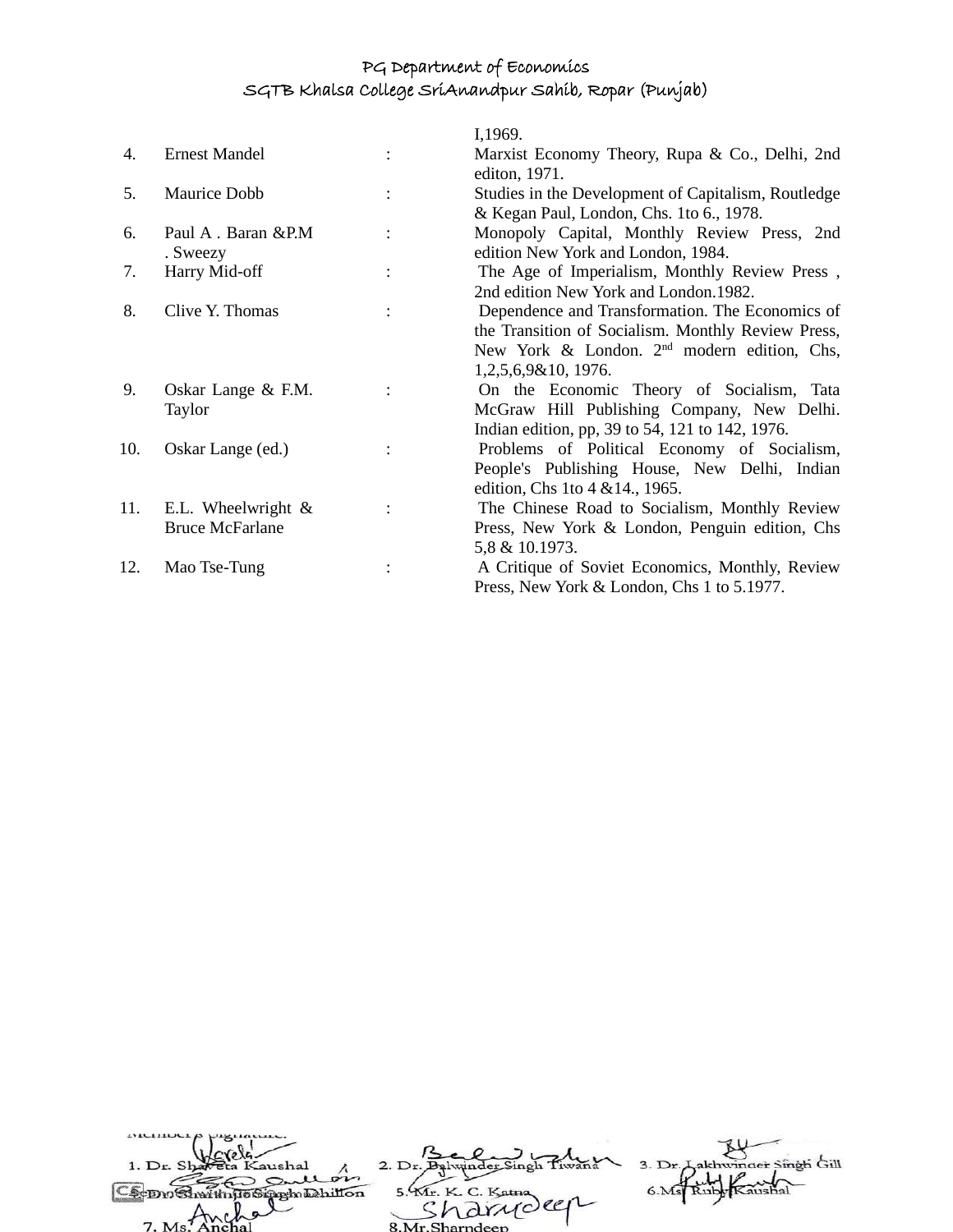#### **EVOLUTION AND STRUCTURE OF INDIAN ECONOMY-II**

**4 1 0 Internal Marks : 30 Time Allowed: 3 hours External Pass Marks: 25 (Credit Hours – 60 L+15 T) Internal Pass Marks: 10**

**Code: ECO-402 Total Marks :100 L T P External Marks : 70**

**Objective:** The aim of this paper is to show the working of banks and markets in India. It also studies the economic development and economic degradation.

#### **INSTRUCTIONS TO THE PAPER-SETTER**

The question paper will consist of three sections: A, B and C. Sections A and B will have four questions each. Each question shall carry 10 marks. Section C will consist of 10 short-answer type questions which will cover the entire syllabus uniformly and will carry 30 marks in all. Each short answer type question will carry 3 marks. The candidate are required to give answer of each short type question in about 100 words

#### **INSTRUCTIONS FOR THE CANDIDATES**

Candidates are required to attempt five questions in all selecting two questions from each of the Section A and B and the entire section C.

#### **SECTION-A**

**Saving and capital formation in Indian Economy**: Commercial banking system. Money and capital markets in India. Role of SEBI.

**Infrastructure in Indian economy**: Energy, Power, Transport and Communication.

**Urbanisation in India:** Natural Resources. Economic development and environmental degradation.

#### **SECTION-B**

**Foreign Capital in India:**Foreign Direct Investment and Portfolio Investment,

**Concentration of economic power:** Economic Inequalities, Regional imbalances, Population, Inflation, Black Money.

**Current Issues:** Impact of global issues on Indian Economy. Atam Nirbhar Scheme

#### **RECOMMENDED READINGS**

|    | Jagdish<br>&Sukhamoy Chakravarty | N. | Bhagwati | $\bullet$      | Contribution to Indian Economic Analysis:<br>Survey.                                          |
|----|----------------------------------|----|----------|----------------|-----------------------------------------------------------------------------------------------|
| 2. | Krishna Bhardwaj                 |    |          |                | Conditions<br>Production<br>Indian<br>in<br>Agriculture, Cambridge University Press,<br>1974. |
| 3. | V.B Singh                        |    |          |                | : Economic History of India 1857-1957, Allied<br>Publishers, 1965.                            |
|    | Charan D. Wadhwa                 |    |          |                | Some Problems of India's Economic Policy,<br>Tata McGraw Hills Publishing Co., 1973.          |
|    | Ruddar Datt & K.P.M              |    |          | $\ddot{\cdot}$ | Indian Economy( $67th$ ed), S. Chand & Co.,<br>2013                                           |

| 1. Dr. Shareta Kaushal |                                  | 3. Dr. Aakhwinder Singh Gill |
|------------------------|----------------------------------|------------------------------|
| gullon                 |                                  |                              |
| Swithunshach Dhillon   | 5. Mr. K. C. Katna<br>"harrioler |                              |
| $7 \text{ Ms}$ Anchal  |                                  |                              |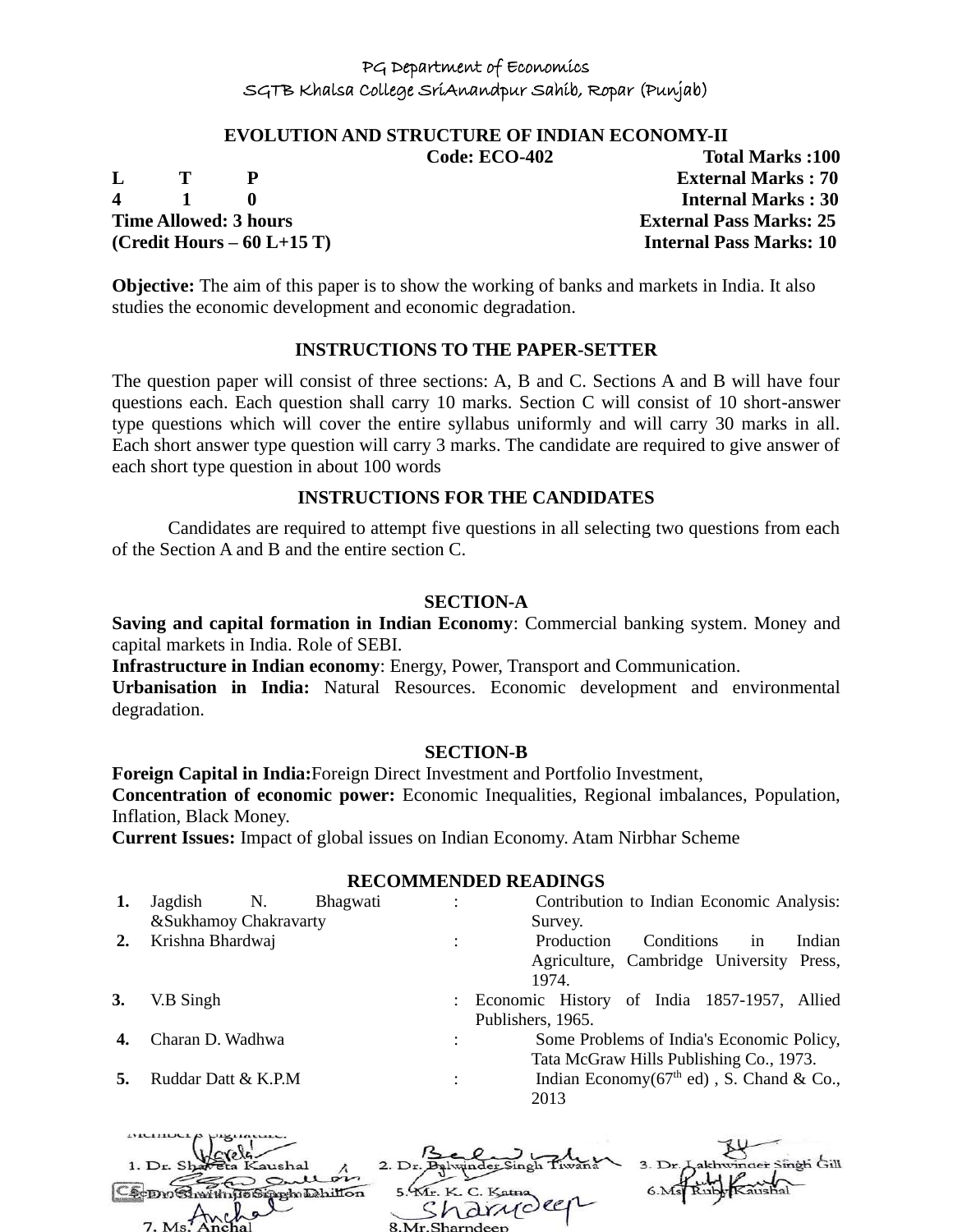| 6.  | J. Patel                      |                               | Agricultural Labourers in Modern India<br>andPakistan, Current Book House, 1952. |
|-----|-------------------------------|-------------------------------|----------------------------------------------------------------------------------|
|     |                               | <b>SUPPLEMENTARY READINGS</b> |                                                                                  |
| 1.  | S.C.Jha                       |                               | Studies in the Development of Capitalism in                                      |
|     |                               |                               | India, People's Publishing House.                                                |
| 2.  | Michael Kidron                |                               | Foreign Investment in India,<br>Oxford                                           |
|     |                               |                               | University Press.                                                                |
| 3.  | Ranjit Sau                    |                               | Indian Economic Growth: Constraints and                                          |
|     |                               |                               | Prospects, Orient Longman.                                                       |
| 4.  | Premit Chaudhry               |                               | Some Aspects of India Development,                                               |
|     |                               |                               | George Allen & Unwin, Blackie (Index).                                           |
| 5.  | K.N.Raj                       |                               | India: Pakistan and China: Economic                                              |
|     |                               |                               | Growth and outlook.                                                              |
| 6.  | B. Singh & V.B.Singh          |                               | Social and Economic Change: Poverty and                                          |
|     |                               |                               | Social Change, a Study in the Economic                                           |
|     |                               |                               | Reorganization of India Rural Society,                                           |
|     |                               |                               | Macmillan Press.                                                                 |
| 7.  | Daniel Thomer & Alice         |                               | Labour in India. Vol. 16, 1981.                                                  |
|     | Thurner                       |                               |                                                                                  |
| 8.  | Arun Kumar                    |                               | Black Economy in India. 1999, Penguin,                                           |
|     |                               |                               | New Delhi.                                                                       |
| 9.  | <b>Bhaduri</b><br>Amit<br>and |                               | Intelligent Readers Guide to Liberalization,                                     |
|     | Deepak Nayar                  |                               | Penguin, New Delhi. 1996.                                                        |
| 10. | Dreze,<br>Jean<br>and         |                               | Economic<br>Development<br>Social<br>and                                         |
|     | Amartya                       |                               | Opportunity, Oxford University Press, New                                        |
|     |                               |                               | Delhi, 1995.                                                                     |

| 1. Dr. Shaveta Kaushal |                    | 3. Dr. Lakhwinger Singh Gill |
|------------------------|--------------------|------------------------------|
| Sullon                 |                    |                              |
| in Sinoh Dhillon       | 5. Mr. K. C. Katna |                              |
|                        | 'a drudeer         |                              |
| 7. Ms. Anchal          | 8 Mr Sharndeen     |                              |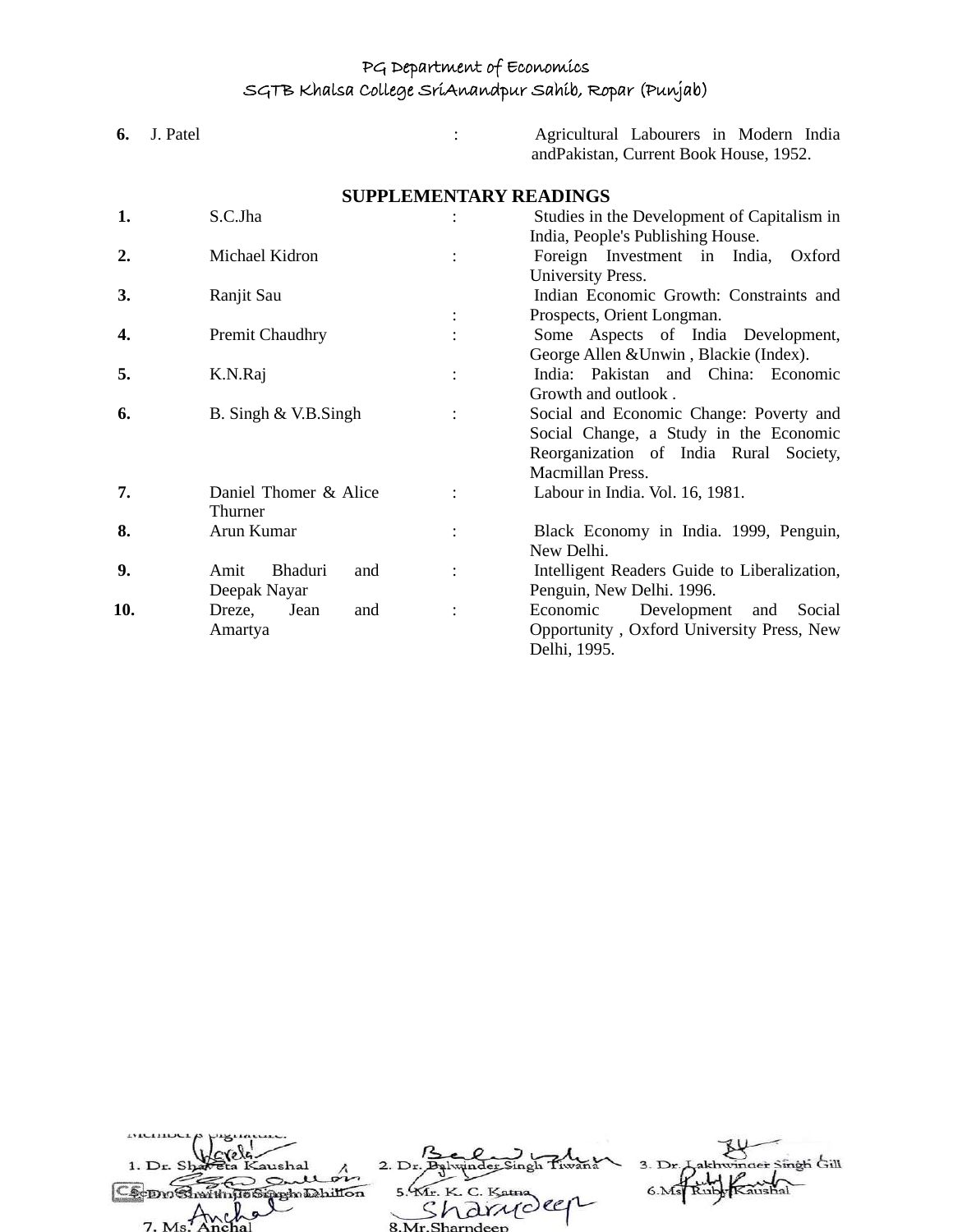# **PUBLIC ECONOMICS-II**

**L T P External Marks : 70 4 1 0 Internal Marks : 30 Time Allowed: 3 hours External Pass Marks: 25 (Credit Hours – 60 L+15 T) Internal Pass Marks: 10**

**Code: ECO-403 Total Marks :100**

**Objective:** The objective of studying this course is that it tells us about public debts, redemption methods and policies used to reduce the budgetary deficits. This paper also explains the various tax systems prevailing in India.

#### **INSTRUCTIONS TO THE PAPER-SETTER**

The question paper will consist of three sections: A, B and C. Sections A and B will have four questions each. Each question shall carry 10 marks. Section C will consist of 10 short-answer type questions which will cover the entire syllabus uniformly and will carry 30 marks in all. Each short answer type question will carry 3 marks. The candidate are required to give answer of each short type question in about 100 words

#### **INSTRUCTIONS FOR THE CANDIDATES**

Candidates are required to attempt five questions in all selecting two questions from each of the Section A and B and the entire section C.

#### **SECTION-A**

**Public Debt:** Classical view of public debt; Compensatory aspect of debt policy; Classification of public debt; effects of public debt. Burden of public debt. Principles of debt management. Methods of debt redemption.

**Fiscal Policy:** Objectives of fiscal policy- full employment, anti-inflation, economic growth, redistribution of income and wealth; Interdependence of fiscal and monetary policies; Budgetary deficits and their implications. Balanced budget multiplier.

#### **SECTION-B**

**Fiscal Federalism**: Principles of multi-unit finance; Fiscal federalism in India-constitutional provisions and challenges; Assignment of functions and sources of revenue; Finance Commission and Planning Commission. Reports of Finance Commission in India- Criteria for transfer of resources; Centre-state financial relations in India; Problems and prospects; Transfer of resources from Union to States and local bodies.

**Indian Public Finances**: Indian tax system, Revenue of the Union, State and local bodies; Major taxes in India: taxation of agriculture, expenditure tax, VAT and taxes on services; Elementary Introduction to GST, Analysis of Centre and State government budgets. Trends in public expenditure and public debt; Fiscal crisis and fiscal sector reforms in India.

#### **BASIC READINGS LIST**

- **1.** Musgrave, R.A and Masgrace. P.B.
- : Public Finance in Theory and Practice, McGraw Hill, Kogakusha, Tekye,1976. **2.** Shoup, C.S. : Public Finance, Aldine, Chicago, 1970.

| members highway.                |                    |                              |
|---------------------------------|--------------------|------------------------------|
|                                 |                    |                              |
| 1. Dr. Shareta Kaushal          |                    | 3. Dr. Aakhwinder Singh Gill |
| Sullon                          |                    |                              |
| <b>South The Signal Dhillon</b> | 5. Mr. K. C. Katna |                              |
|                                 | 'a drudeer         |                              |
| 7 Ms Anchal                     |                    |                              |
|                                 | 2 Mr Charpdoon     |                              |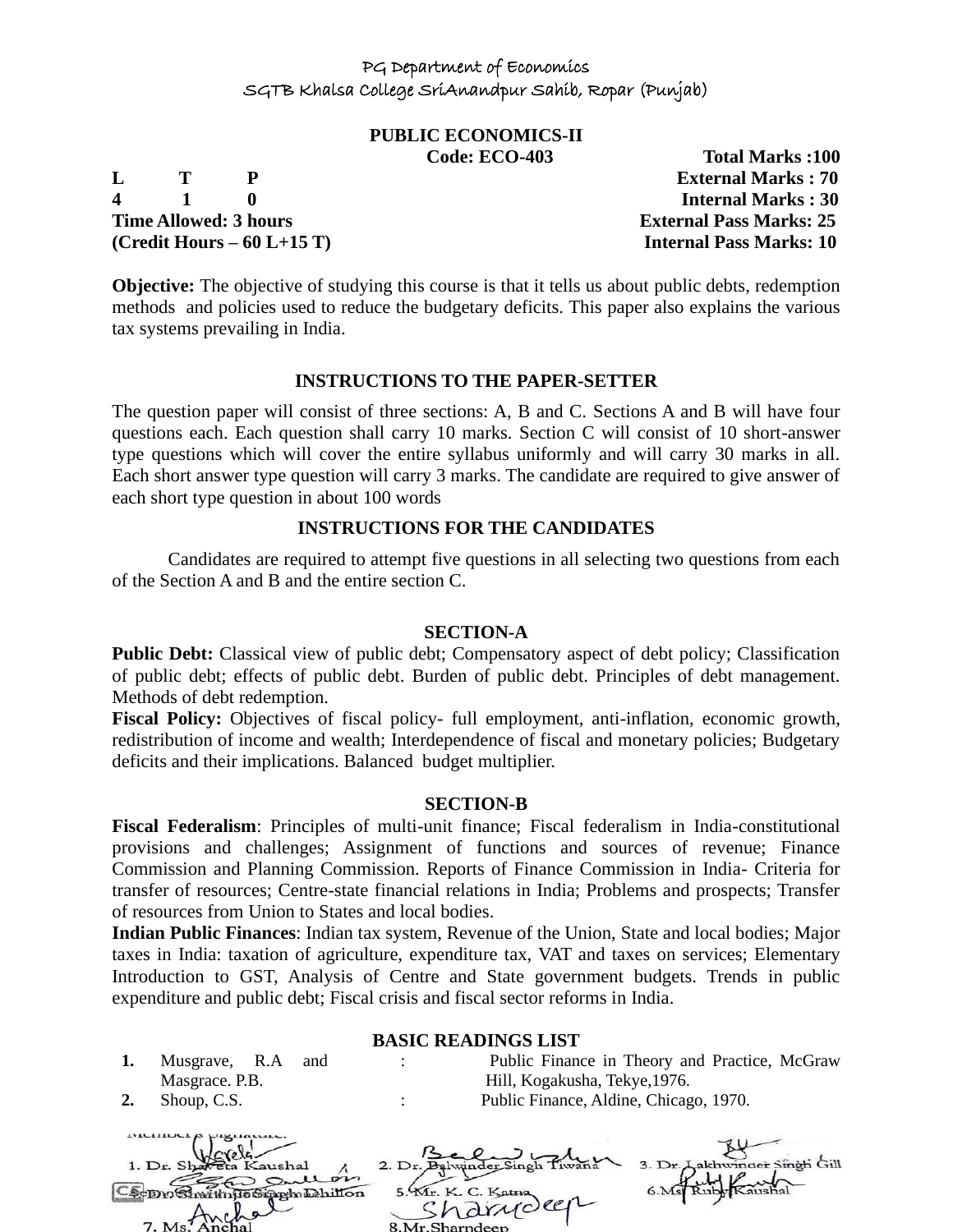| 3.  | Kaldor, N.           | An Expenditure Tax, George Allen and Unwin;<br>London.1955. |
|-----|----------------------|-------------------------------------------------------------|
| 4.  | Musgrave R.A and C.  | Readings in the Economics of Taxation, George               |
|     | Shoup                | Allen and Unwin, London.                                    |
| 5.  | Barman, K.           | Debt Management in India,<br>Public<br>Uppal                |
|     |                      | Publishing House, New Delhi, 1986.                          |
| 6.  | Buchanan J.M.        | Public Principles of Public Debt. A Defence And             |
|     |                      | Restatement. Richaard D Irwin Homewood, 1958.               |
| 7.  | Ferguson, J.M.       | Public Debt and Future Generations, North                   |
|     |                      | Carolina University Press. Chapel Hill, 1964.               |
| 8.  | Sreekantaradhya, B.S | Public Debt and Economic Development in India,              |
|     |                      | New Delhi, 1972.                                            |
| 9.  | Economic<br>American | Readings in Fiscal Policy, George Allen and                 |
|     | Association          | Unwin, London, 1955.                                        |
| 10. | Government of India  | Long Term Fiscal Policy, New Delhi, 1985.                   |
| 11. | Gupta J.R.           | Fiscal Deficits of State in India, Atlantre                 |
|     |                      | Publishers. Publishers, 2001.                               |
| 12. | Peacock, A and G.K,  | The Economic Theory of Fiscal Policy, George                |
|     | Shaw                 | Allen and Unwin, London, 1976.                              |
| 13. | Bhargave, R.N.       | The Theory and Working of Union Finance in                  |
|     |                      | India Chatanya Publishing House, Allahabad, 1967.           |
| 14. | Bhargava, P.K.       | Centre State Resouce Transfers in India. The                |
|     |                      | Academic Press. Gurgaon, 1982.                              |
| 15. | Chelliah, Raja J.    | Trends and Issues in India's Federal Finance,               |
|     |                      | National Institute of Public Finance and Policy,            |
|     |                      | New Delhi, 1981.                                            |
| 16. | Gulati, I.S.         | Centre State Financial Relations: An assessment of          |
|     |                      | the Role of Finance Commission, M.S. University             |
|     |                      | of Baroda, Baroda, 1979.                                    |
| 17. | Lakdawala; D.T.      | Essays in Fiscal Federalism, Greenwood West                 |
|     |                      | Port, 1977.                                                 |
| 18. | Oates, W.E.          | Fiscal Federalism, Harcourt Brace and Johanowich,           |
|     |                      | New York, 1972.                                             |

# **Reports of various Finance Commission.**

| 1. | Srivastava, D.K.     | $\bullet$ | Fiscal Federalism in India, Har-Anand Publication |
|----|----------------------|-----------|---------------------------------------------------|
|    |                      |           | Ltd. New Delhi. (2000)                            |
| 2. | Myles G.D            |           | Public Economics, Cambridge university Press,     |
|    |                      |           | U.K, 2008                                         |
| 3. | John Leach           |           | A Course in Public Economics, cambridge           |
|    |                      |           | University Press, U.K. 2004                       |
| 4. | Salanie B,           |           | The Economics of Taxation, Mit Press, 2011        |
|    | And<br>J.R.<br>Gupta | $\bullet$ | (Sarabjanak Arthvigyan) Century, Patiala Latest   |
|    | Harvinder Kaur       |           | Edition (Regional Language)                       |
|    |                      |           |                                                   |

# **ADDITIONAL READING LIST**<br>1. Bhargava, R.N.

- 
- 

1. **Indian Public Finances, B.D. Bhargava and Sons,** Chandausi,1969.

**2.** Bhargava P.K : Taxation of Agriculture in India. Vora and Co. Bombay.1976.

| 1. Dr. Shaveta Kaushal                |                    | 3. Dr. Lakhwinger Singh Gill |
|---------------------------------------|--------------------|------------------------------|
| Sullon<br>Bison Dhillon               | 5. Mr. K. C. Katna |                              |
|                                       | arrideer           |                              |
| $1 \text{Me}^{\frac{1}{2} \text{Me}}$ | 8 Mr Sharpdoon     |                              |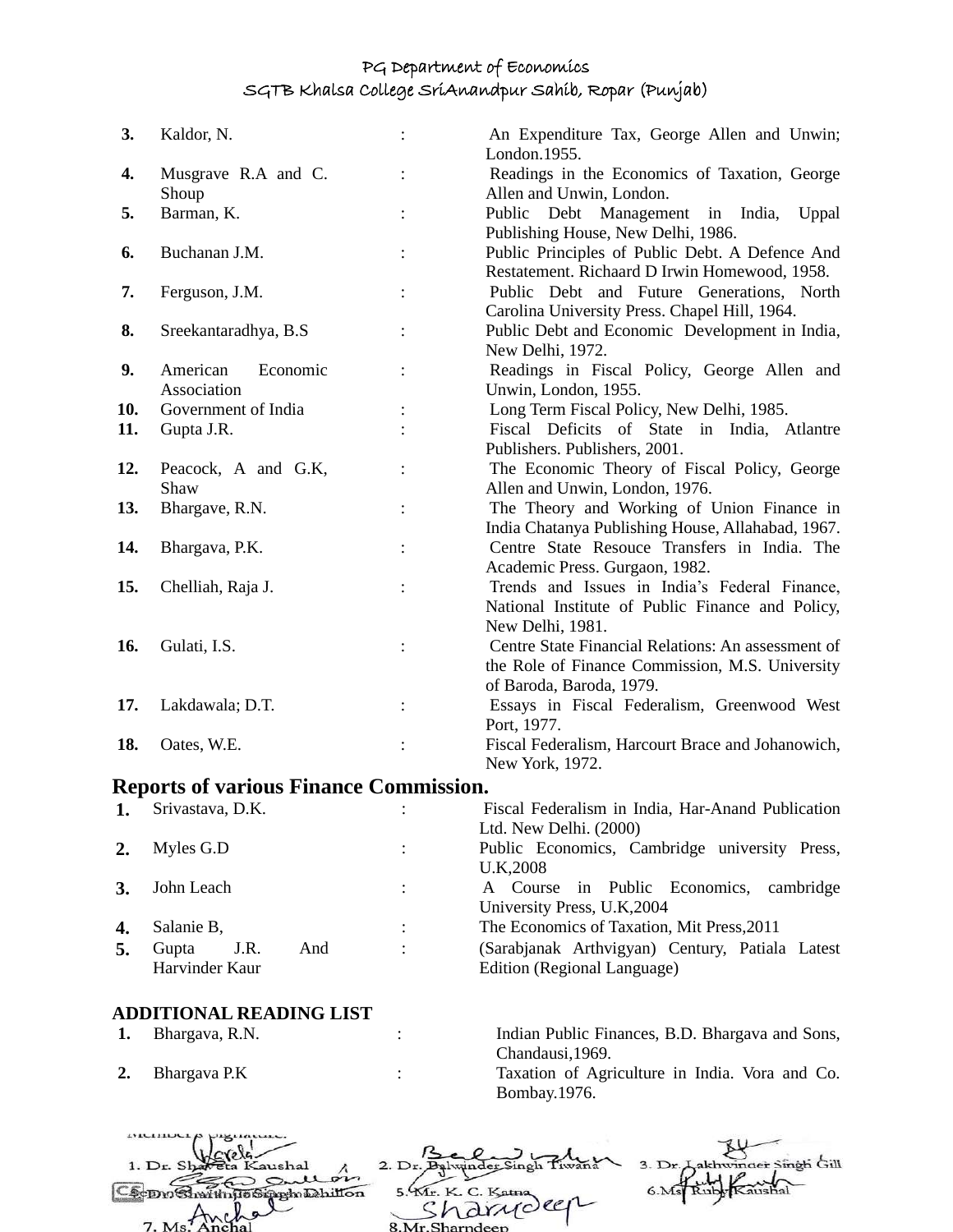| 3.  | Bhargava, P.K       | Some Aspects of Indian Public Finances, Uppal    |
|-----|---------------------|--------------------------------------------------|
|     |                     | Publishing House, New Delhi, 1984.               |
| 4.  | Chelliah, R.J.      | Towards Sustainable Growth, Oxford University    |
|     |                     | Press, New Delhi, 1977.                          |
|     | Gandhi, V.P.        | Some Aspects of India's Tax Structure, Vora and  |
|     |                     | company, Bombay, 1970.                           |
| 6.  | Government of India | Reports of the Tax Reforms Committee Interim     |
|     |                     | and Final (Chairman: Raja J. Chelliah), 1992.    |
| 7.  | Jain, A.K.          | Taxation of Income in India, Macmillan           |
|     |                     | Company of India Ltd., New Delhi, 1975.          |
| 8.  | Jain.I.             | Resource Moblization and Fiscal Policy in India, |
|     |                     | Deep & Deep Publication, New Delhi, 1988.        |
| 9.  | Kumar, A            | Public Finance Policy: Issues for India, Oxford  |
|     |                     | University Press, New Delhi, 1999.               |
| 10. | Sinch T.            | The Corporation Tax in India,<br>Classical       |
|     |                     | Publishing company, New Delhi, 2000.             |
|     |                     |                                                  |

| 1. Dr. Shareta Kaushal  |                    | 3. Dr. Lakhwinger Singh Gill |
|-------------------------|--------------------|------------------------------|
| Sullon                  |                    |                              |
| Shartinus Singh Dhillon | 5. Mr. K. C. Katna |                              |
| $\sim$                  | harrideer          |                              |
| 7. Ms. Anchal           | 8 Mr Sharndeen     |                              |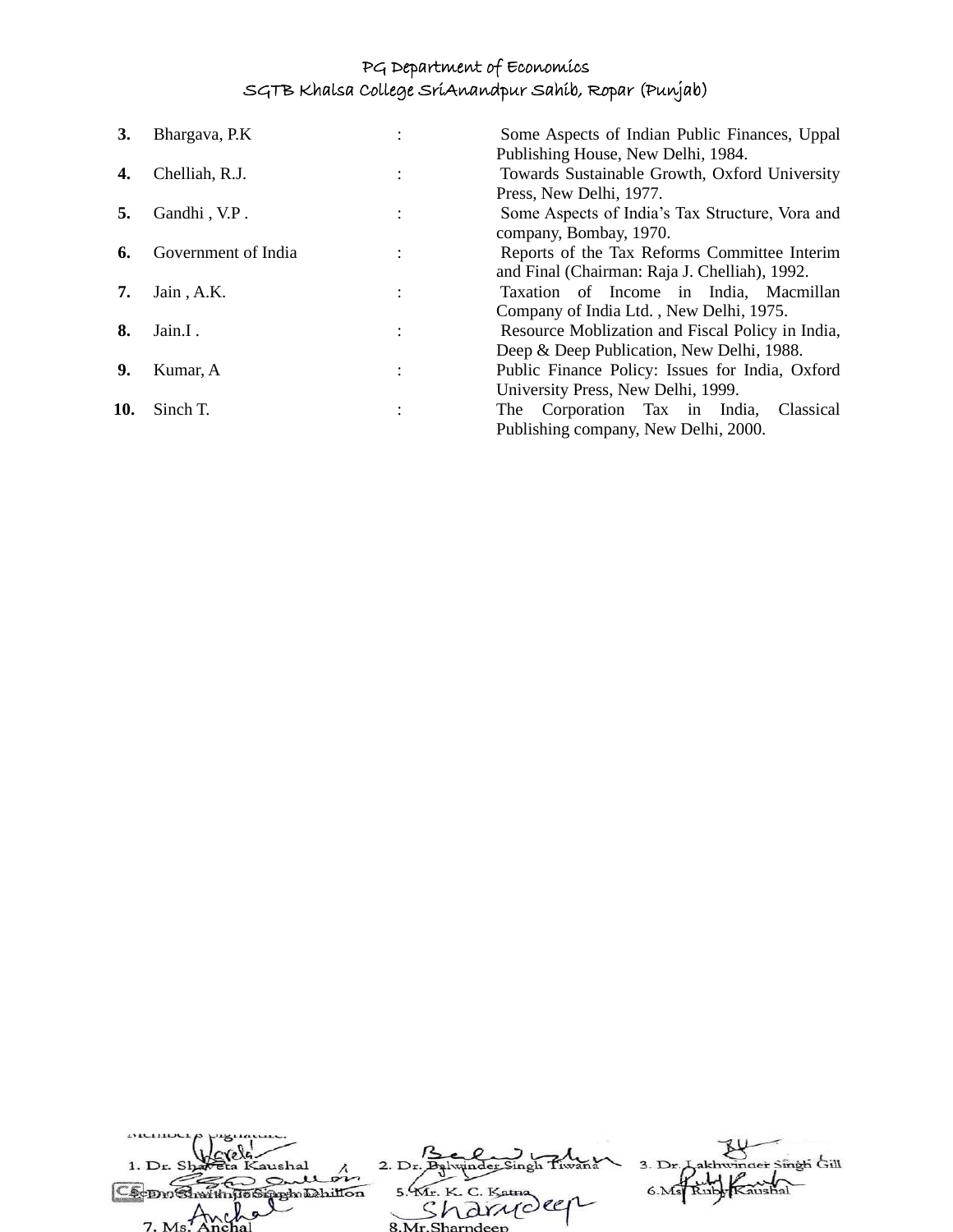# **INTERNATIONAL ECONOMICS-II**

**4 1 0 Internal Marks : 30 Time Allowed: 3 hours External Pass Marks: 25 (Credit Hours – 60 L+15 T) Internal Pass Marks: 10**

**Code: ECO-404 (i) Total Marks :100 L T P External Marks : 70**

**Objectives of the Paper:** This paper aims at showing the economic interactions of a nation and its consequences on international issues. It also helps in assessing economic and political effects and the implication to the international trade for goods and services, finance and foreign investment.

# **INSTRUCTIONS TO THE PAPER-SETTER**

The question paper will consist of three sections: A, B and C. Sections A and B will have four questions each. Each question shall carry 10 marks. Section C will consist of 10 short-answer type questions which will cover the entire syllabus uniformly and will carry 30 marks in all. Each short answer type question will carry 3 marks. The candidate are required to give answer of each short type question in about 100 words

# **INSTRUCTIONS FOR THE CANDIDATES**

Candidates are required to attempt five questions in all selecting two questions from each of the Section A and B and the entire section C.

#### **SECTION-A**

**Foreign Exchange Market**: Organization, SWIFT and functions. Exchange Rate: Spot and forward, fixed and flexible, Foreign exchange risks, hedging and speculation, Foreign exchange options and futures, Determination of exchange rate: Mint parity, purchasing power parity and monetary approach.

**Balance of payments**: Concepts and components, Equilibrium and disequilibrium in balance of payments. Adjustments under different exchange rate systems. Policy for correcting disequilibrium in balance of payments: expenditure reduction and switching, devaluation and absorption approach.

#### **SECTION-B**

**International Capital Movement**: Long term and short term, portfolio and direct investing public and private flows. Multinational Corporation: causes for foreign investment, effects on the investing and host country.

**International Monetary System**: Gold Standard, Bretton Woods system and Post-Bretton Woods System.

**IMF**: Functions, Organization and lending mechanism. International Liquidity. International Institutions: IBRD, ADB, IFC and IDA. Theory of International reserves. WTO and global situation.

# **RECOMMENDED READINGS**

**1.** Bo Soderten & Geoffrey Reed

: International Economics, Macmillan, London. 1994.

| 1. Dr. Shareta Kaushal |                                        | 3. Dr. Lakhwinger Singh Gill |
|------------------------|----------------------------------------|------------------------------|
| gullon                 |                                        |                              |
| ShartinusSiarhilon     | 5. Mr. K. C. Katna<br>harvolen         |                              |
| 7 Metanchal            |                                        |                              |
|                        | 0 M <sub>n</sub> Chownd <sub>con</sub> |                              |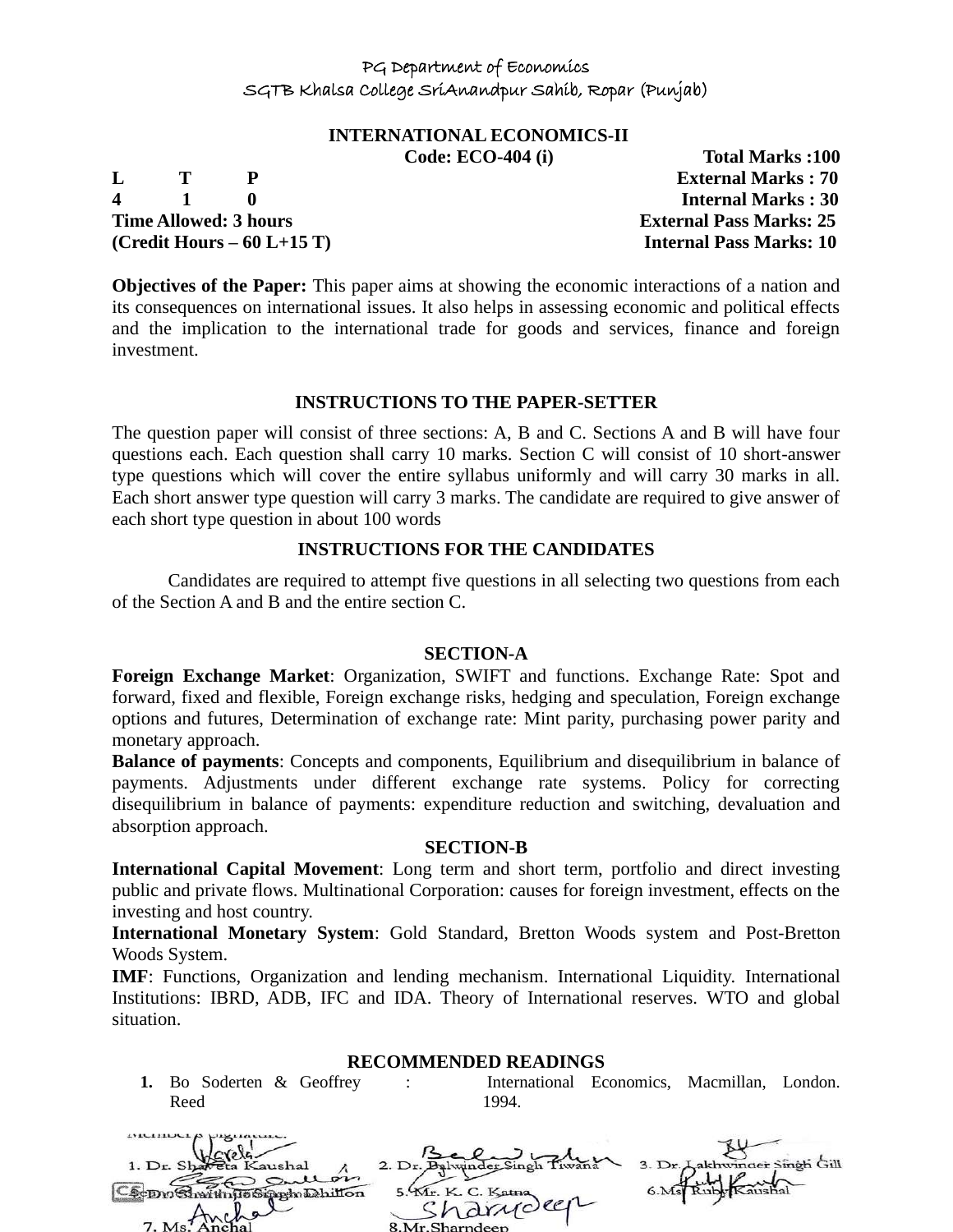|    | 2. C.P. Kindle berger                |                | International<br>1973, Illinois.                                                                            | Economics, | Richard | Irwin, |
|----|--------------------------------------|----------------|-------------------------------------------------------------------------------------------------------------|------------|---------|--------|
|    | <b>3.</b> R.S. Ghuman.               | $\mathbb{R}^n$ | International Economics, John Wiley and Sons, 7 <sup>th</sup><br>edition, Singapore, 2001.                  |            |         |        |
| 4. | Paul Krugman and Maurice<br>Obstfeld | $\therefore$   | International Economics: Theory and Policy,<br>Addison Wesley Longman, Singapore, Indian Re-<br>Print, 2000 |            |         |        |

# **SUPPLEMENTARY READINGS**

| 1.               | Anbne O. Kruger         |                | WTO as an Organization, Oxford University Press,<br>Delhi, 1999.                                                               |
|------------------|-------------------------|----------------|--------------------------------------------------------------------------------------------------------------------------------|
| $\overline{2}$ . | <b>Richard Caves</b>    |                | Trade and Economic Structure, Harvard University<br>Press, 1963.                                                               |
| 3.               | R.N. Cooper             |                | International Finance, Penguin Book, Baltimore,<br>1969.                                                                       |
| 4.               | Robert Helier           |                | International Trade Theory and Empirical Evidence,<br>Prentice Hall, N.J. 1973.                                                |
| 5.               | J.E.Meade               | $\ddot{\cdot}$ | The Theory of International Economic Policy, Vol.1<br>and Balance of Payments Vol .II Oxford University<br>Press, London 1970. |
| 6.               | R.A Mundel & J.J. Polek |                | The New International Monetary System. Columbia<br>University Press N.Y., 1977.                                                |
| 7.               | L.B. Yeager             | $\bullet$      | International Monetary Relations, Harper & Row,<br>1966, N. York.                                                              |
| 8.               | Maurice D. Levi         |                | International Finance, McGraw- Hill, New Delhi,<br>1996.                                                                       |

| 1. Dr. Shareta Kaushal  |                    | 3. Dr. Lakhwinder Singh Gill |
|-------------------------|--------------------|------------------------------|
| Sullon                  |                    |                              |
| ShartinusSiarch Dhillon | 5. Mr. K. C. Katna |                              |
| $\sim$                  | harrideen          |                              |
| 7. Ms. Anchal           | 8 Mr Sharndeen     |                              |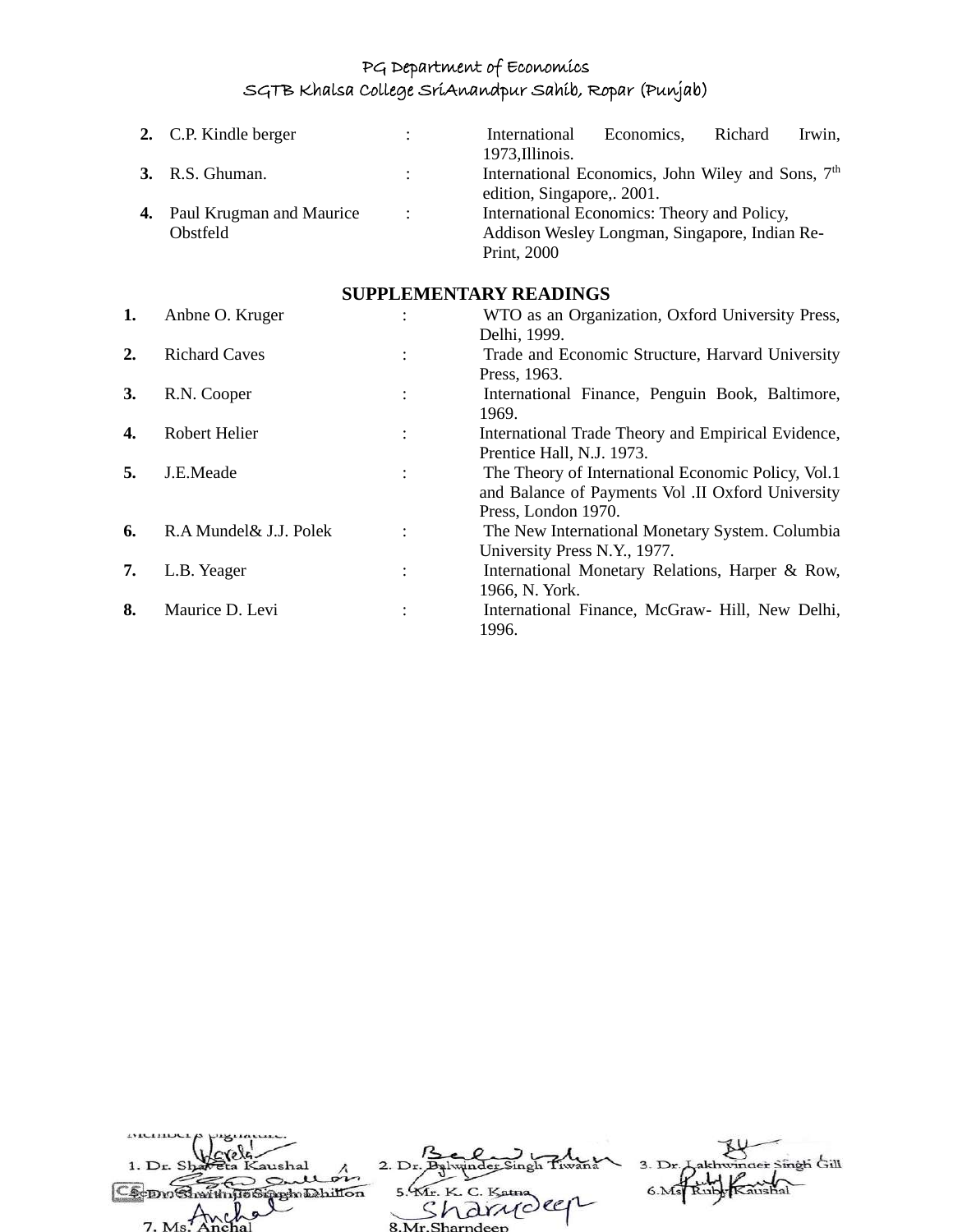#### **COMPUTER APPLICATIONS FOR ECONOMISTS-II**

**L T P External Marks : 70 4 1 0 Internal Marks : 30 Time Allowed: 3 hours External Pass Marks: 25 (Credit Hours – 60 L+15 T) Internal Pass Marks: 10**

**Code: ECO-404 (ii) Total Marks :100**

**Objective:** The aim to study computer applications is that it helps in solving simultaneous linear equations, creating research designs, interpreting the factors and validating the results.

#### **INSTRUCTIONS TO THE PAPER-SETTER**

The question paper will consist of three sections: A, B and C. Sections A and B will have four questions each. Each question shall carry 10 marks. Section C will consist of 10 short-answer type questions which will cover the entire syllabus uniformly and will carry 30 marks in all. Each short answer type question will carry 3 marks. The candidate are required to give answer of each short type question in about 100 words

#### **INSTRUCTIONS FOR THE CANDIDATES**

Candidates are required to attempt five questions in all selecting two questions from each of the Section A and B and the entire section C.

#### **SECTION-A**

**Factor Analysis**: Meaning of factor analysis, Objective and research design; assumptions; Procedure of deriving factor and assessing overall fit, interpretation of factor, validation of factors.

**Multi-Dimensional Scaling**: Working of MDS; Objective, Research design of MDS; Assumptions, Procedure of Deriving MDS solution and assessing overall fit; Interpretations of MDS results, validation of MDS solution and assessing overall fit; Interpretations of MDS results, validation of MDS results. The concept of correspondence analysis.

#### **SECTION-B**

**Multivariate Analysis of Variance**: Meaning, assumptions, Procedure of estimation of MANOVA model, interpretation of MANOVA results, Validation of results; the concept of logistic regression.

**Multiple Discriminate Analysis**: Meaning, Objective, Research Design for discriminate analysis, assumptions, interpretation of results, validations of results.

#### **BASIC READINGS**

| 1.        | M.G.Kendal            | $\ddot{\phantom{a}}$ | Multivariate Analysis, PHI                           |
|-----------|-----------------------|----------------------|------------------------------------------------------|
| 2.        | Fruchter              | $\ddot{\phantom{0}}$ | Introduction to Factor Analysis, East-West Press.    |
| <b>3.</b> | E Balaguruswany       | $\ddot{\phantom{0}}$ | Computer Oriented Statistical and Numerical Methods, |
|           |                       |                      | Macmillan.                                           |
| 4.        | Johan Methew          | $\ddot{\phantom{0}}$ | Numerical Methods, PHI.                              |
|           | Garret and Wood worth | ٠                    | Statistics in Psychology and Education DEC.          |

| 1. Dr. Shaveta Kaushal       |                    | 3. Dr. Lakhwinder Singh Gill |
|------------------------------|--------------------|------------------------------|
| gullon                       |                    |                              |
| med with the sime to Dhillon | 5. Mr. K. C. Katna |                              |
|                              |                    |                              |
|                              | "arriveer          |                              |
| 7. Ms. Anchal                | 8 Mr Sharndeen     |                              |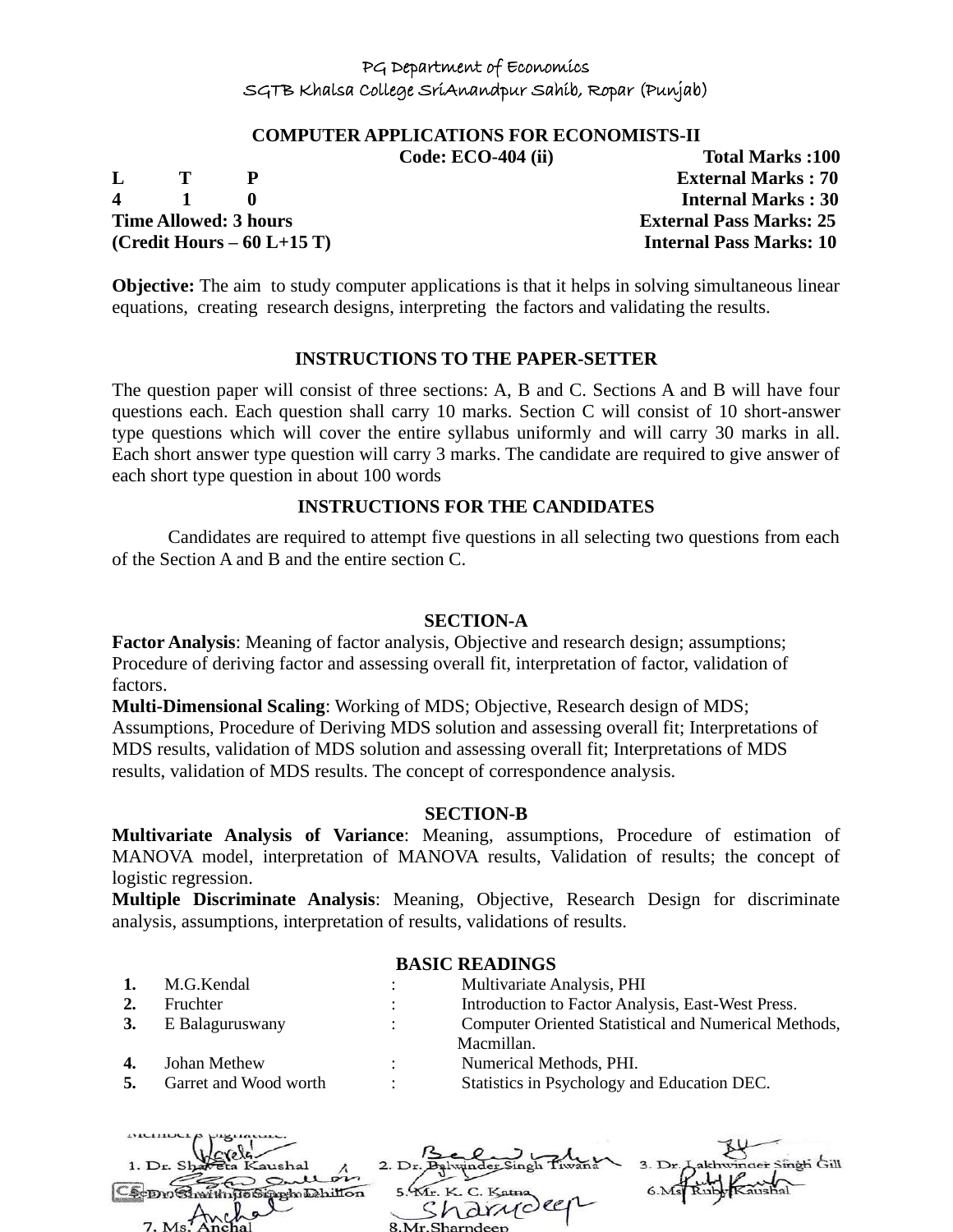#### **REGIONAL ECONOMICS AND PUNJAB ECONOMY**

|                              | U | TURAL IVIDI NƏ TIVU            |
|------------------------------|---|--------------------------------|
|                              |   | <b>External Marks: 70</b>      |
| $\mathbf{1}$ 1               |   | <b>Internal Marks: 30</b>      |
| <b>Time Allowed: 3 hours</b> |   | <b>External Pass Marks: 25</b> |

**Code: ECO-404 (iii) Total Marks :100 (Credit Hours – 60 L+15 T) Internal Pass Marks: 10**

**Objective:** This paper will help the students in assessing the growth of the Punjab economy as this paper contains the concepts of both agricultural development and industrial developmement of Punjab. It also shows the tax structure and tax collection pattern of Punjab.

#### **INSTRUCTIONS TO THE PAPER-SETTER**

The question paper will consist of three sections: A, B and C. Sections A and B will have four questions each. Each question shall carry 10 marks. Section C will consist of 10 short-answer type questions which will cover the entire syllabus uniformly and will carry 30 marks in all. Each short answer type question will carry 3 marks. The candidate are required to give answer of each short type question in about 100 words

#### **INSTRUCTIONS FOR THE CANDIDATES**

Candidates are required to attempt five questions in all selecting two questions from each of the Section A and B and the entire section C.

#### **SECTION-A**

**Structure of Punjab Economy**: Nature of Punjab economy after re-organization of Punjab; Occupational Pattern and unemployment; Impact of liberalization, privatization and globalization.

**Agriculture: Nature and problems of Punjab agriculture**: Cropping pattern; Capital formation; Productivity, Land reforms; Agricultural finance; Agricultural labour; Role of organizations. Agrarian Distress and its implications.

#### **SECTION-B**

**Industrial Development: Industrial pattern**; Major industries; Role of public and private sector, Industrial employment; Industrial labour; Trade unions and their role; Capital formation. **Tax structure and tax collection in Punjab;** Public Expenditure; Public Debt.

**Urbanization**: Nature and problems; Population and its composition; Human Resource Development

**BOOKS 1.** Johar, R.S. and J.S. Khana : Studies in Punjab Economy, Guru Nanak Dev University , Amritsar. **2.** Bawa, R.S. and P.S. Raikhy : Punjab Economy: Emerging Issues, Guru Nanak Dev University, Amritsar, 2000. **3.** Jammu, P.s. : : Globalisation and Punjab, Punjab Academy of Social Science, Literature and Culture, 2001. **4.** R.N. Soni : Leading Issues in Agricultural Economics, (1997). **5.** Johl, S.S.  $\qquad \qquad$  : Future of Punjab Agricultural, CRRID, Chandigarh.

| m                             |                    |                              |
|-------------------------------|--------------------|------------------------------|
| 1. Dr. Shareta Kaushal        |                    | 3. Dr. Lakhwinder Singh Gill |
| An Sullon<br>Ho Singh Dhillon | 5. Mr. K. C. Katna |                              |
| $\sim$                        | "arriveer          |                              |
|                               | Mr.Sharndeep       |                              |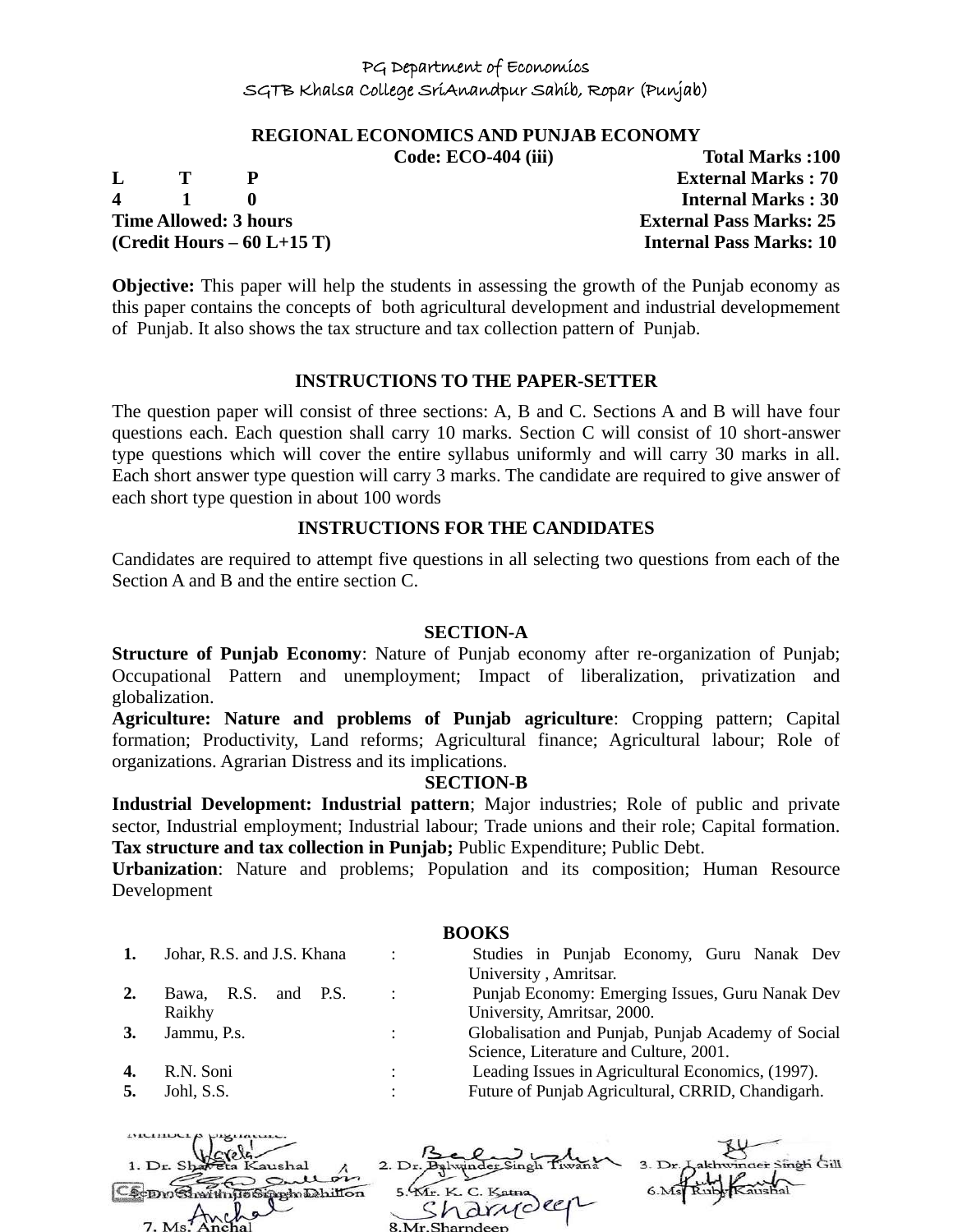| 6.  | Johi, S.S and S.K. Ray                    |                | Future of Agriculture in Punjab CRRID, Chandigarh,<br>2002.                                                   |
|-----|-------------------------------------------|----------------|---------------------------------------------------------------------------------------------------------------|
| 7.  | All India Kissan Sabha                    |                | Golden Jubilee Series, New Delhi, 1986.                                                                       |
| 8.  | Singh, Master Hari                        |                | Agricultural Workers Struggle in Punjab PPH, New<br>Delhi, 1980.                                              |
| 9.  | Surject, H.K.S.                           |                | The History of the Kisan Sabha, National Book<br>Agency, New Delhi, 1996.                                     |
| 10. | Singh, Pritam,                            | $\ddot{\cdot}$ | Political Economy of Punjab, M.D. Publications Pvt.<br>Ltd., 1997.                                            |
| 11. | A Report : Agricultural<br>Production     | $\ddot{\cdot}$ | Pattern, Adjustment Programme in Punjab for<br>Productivity and Growth. (Govt. of Punjab, Oct.<br>$2002$ ).   |
| 12. | Lakhwinder Singh<br>and<br>Nirvikar Singh | $\ddot{\cdot}$ | Transformation of<br>a Developing<br>Economic<br>Economy: The Experience of Punjab, India, Springer,<br>2016. |
| 13. | Singh, L., K.S. Bhangoo<br>and R. Sharma  | $\ddot{\cdot}$ | Agrarian Distress and Farmers Suicides in North<br>India, Routledge, New Delhi. 2016.                         |

# **JOURNALS**

- 1 PSE Economy Analyst, Guru Nanak Dev University, Amritsar.
- **2.** Indian Journal of Labour Economics.

# **DOCUMENTS**

 $\overline{\mathbf{1}}$ 

1. Reports and other relevant documents of the different Kisan Unions/ Organization, Agricultural Workers Union/ Organization and Industrial Workers Trade Unions/Organization.

| 1. Dr. Shareta Kaushal |                                | 3. Dr. Lakhwinger Singh Gill |
|------------------------|--------------------------------|------------------------------|
| An Sullon              |                                |                              |
| Sharthun Sinch Dhillon | 5. Mr. K. C. Katna<br>arriveer |                              |
| 7 Ms Ancha             | 8 Mr Sharpdoon                 |                              |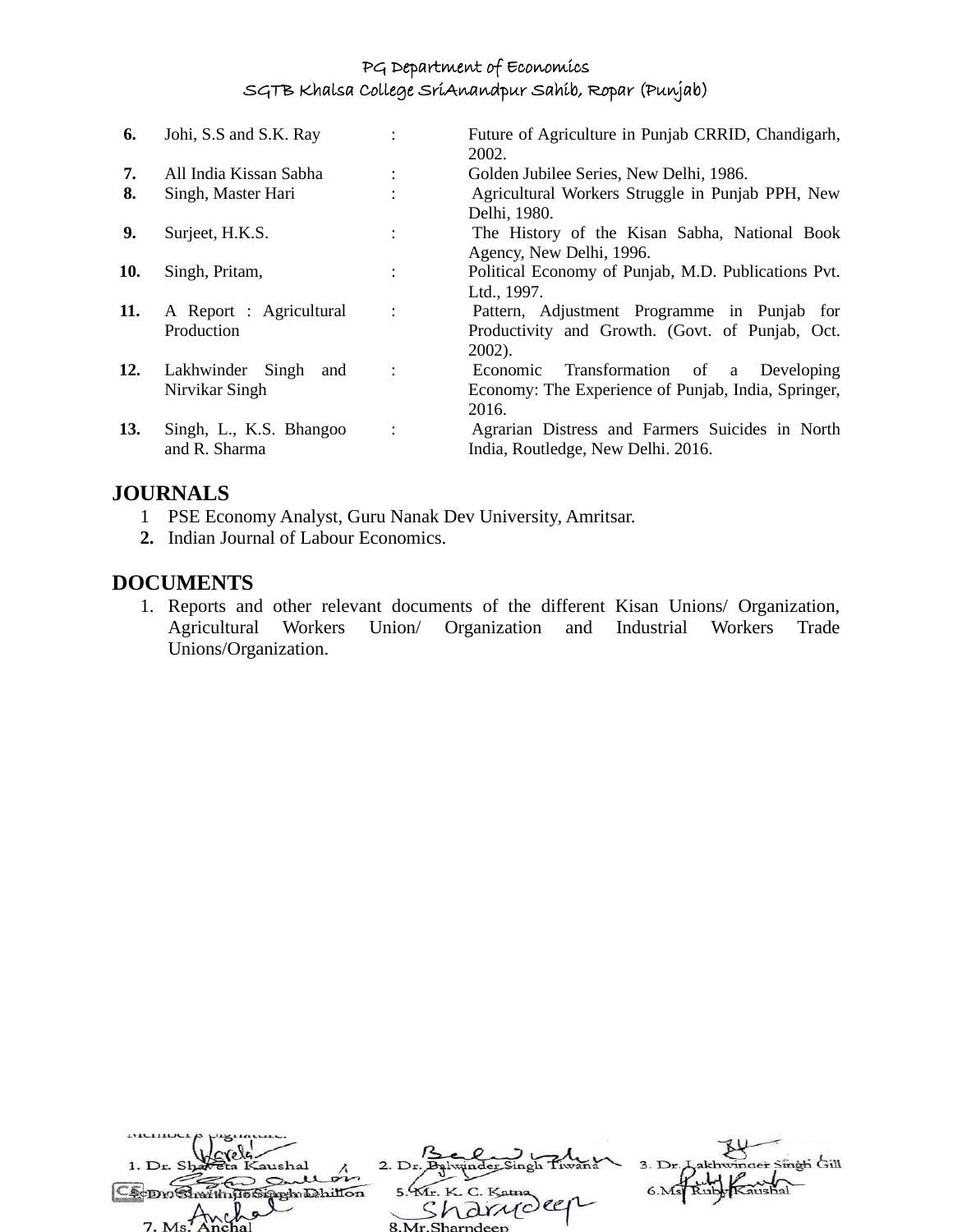# **MONEY AND BANKING**

**L T P External Marks : 70 4 1 0 Internal Marks : 30 Time Allowed: 3 hours External Pass Marks: 25 (Credit Hours – 60 L+15 T) Internal Pass Marks: 10**

**Code: ECO-405(i) Total Marks :100**

**Objective:** The objective of the paper is to acquaint the students with the concepts, operations, and role of money and banks. The aim is to study and appreciate their key role, especially after the implementation of economic reforms. The paper integrates theory, institutions and policy.

# **INSTRUCTIONS TO THE PAPER-SETTER**

The question paper will consist of three sections: A, B and C. Sections A and B will have four questions each. Each question shall carry 10 marks. Section C will consist of 10 short-answer type questions which will cover the entire syllabus uniformly and will carry 30 marks in all. Each short answer type question will carry 3 marks. The candidate are required to give answer of each short type question in about 100 words

#### **INSTRUCTIONS FOR THE CANDIDATES**

Candidates are required to attempt five questions in all selecting two questions from each of the Section A and B and the entire section C.

#### **SECTION-A**

**Central Bank:** Definition, functions, techniques of monetary management. Reserve Bank of India.

**Monetary Policy:** Concept, goals, targets and indicators, instruments, recent trends in monetary policy of Reserve Bank of India.

**Term Structure of Interest Rates** ( Structure of Interest Rates in India)

**Banking Sector Reforms in India**: Review of Narasimham Committee Reports (1991 and 1998),

**Regulation of Banking System** (Laissez Faire Banking).

#### **SECTION-B**

**International Monetary System**: Historical background, Bretton Woods System and its breakdown, contemporary monetary system. Working and lending operations of IMF, IBRD, IDA, IFC, MIGA and Asian Development Bank.

**International Banking**: Evolution, Alternative organizational formats, control of International Banks.

#### **BASIC READINGS LIST**

| 1. | Suraj B. Gupta       |                      | Monetary Economics- Institutions, Theory and Policy. S.         |
|----|----------------------|----------------------|-----------------------------------------------------------------|
|    |                      |                      | Chand and Company Ltd., New Delhi, 2003.                        |
| 2. | L.M.Bhole            | $\ddot{\phantom{0}}$ | Financial Institutions and Markets. Tata Mcgraw Hill Publishing |
|    |                      |                      | Co. Delhi, 2004.                                                |
| 3. | Govt. of India       | $\sim$ 100 $\sim$    | Report of the Committee on the Financial System, 1991.          |
| 4. | Kevin Dowd           | $\ddot{\phantom{0}}$ | Laissez-Faire Banking.Routledge London, 1993.                   |
| 5. | GauravDatt, Ashwani: |                      | Indian Economy (latest edition.) S. Chand and Company Ltd.,     |
|    | Mahajan and Datt     |                      | New Delhi, 2003.                                                |
|    |                      |                      |                                                                 |

| 3. Dr. Lakhwinger Singh Gill<br>1. Dr. Shareta Kaushal<br>Sullon |  |
|------------------------------------------------------------------|--|
|                                                                  |  |
| 5. Mr. K. C. Katna<br>in Sinch Dhillon                           |  |
| randeer<br>$1. M s$ <sup>T</sup> MU<br>8 Mr Sharndeen            |  |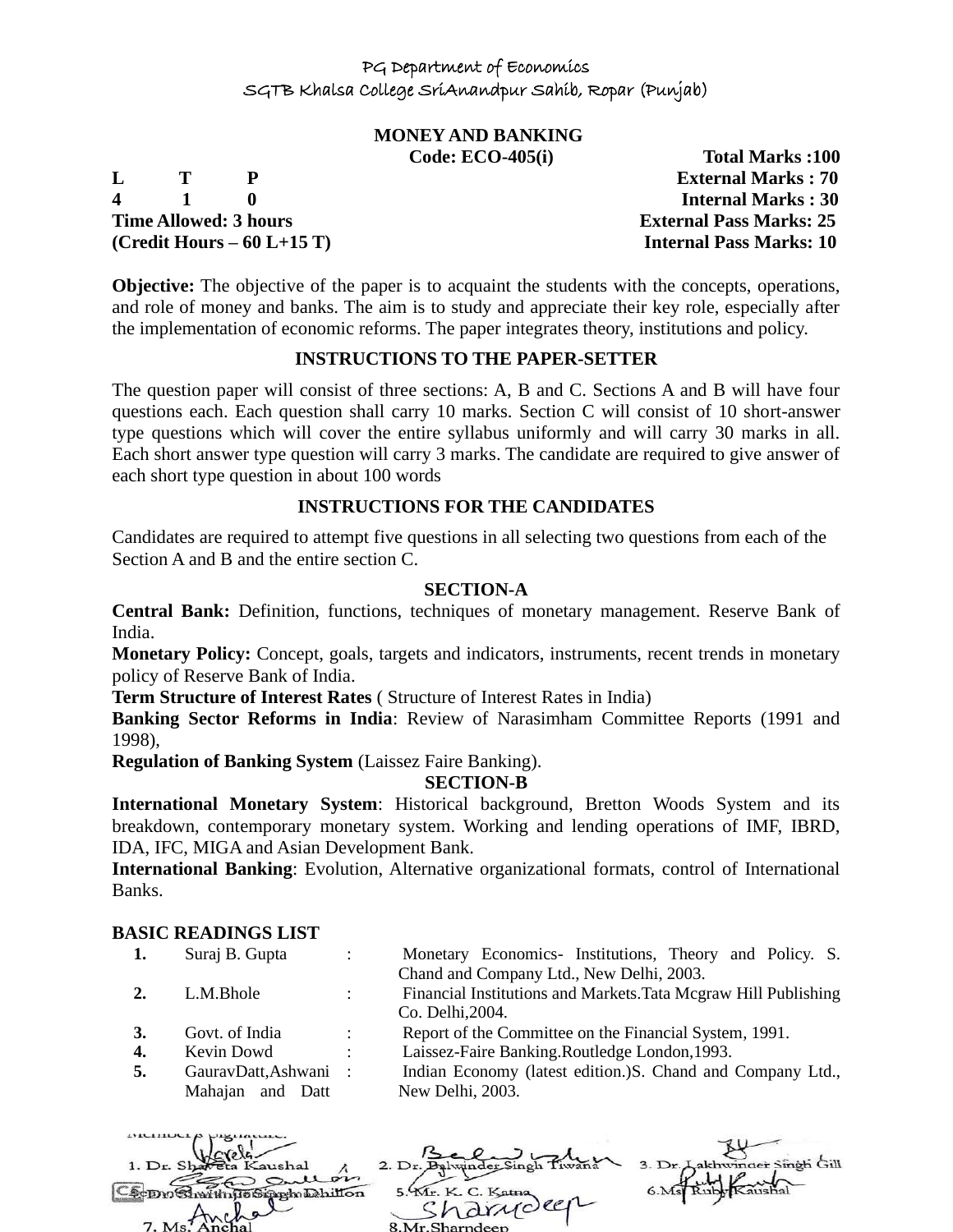and Sundharam

| 6.  | John S. Evans |                       | $\ddot{\phantom{0}}$ | International Finance. The Dryden Press, USA, 1992.              |
|-----|---------------|-----------------------|----------------------|------------------------------------------------------------------|
| 7.  | V.Sharan      |                       | $\ddot{\phantom{a}}$ | International Financial Economics. Prentice Hall of India, 2001. |
| 8.  |               | Bo Sodersten and G. : |                      | International Economics, Paperbacks, 1974.                       |
|     | Reed          |                       |                      |                                                                  |
| 9.  | Royal         | Economic :            |                      | The Economic Journal, Vol. 106. No. 436, May 1996.               |
|     | Society       |                       |                      |                                                                  |
| 10. | Krugman.P.,   |                       | $\ddot{\cdot}$       | International Economics Theory and Policy, Pearson Education     |
|     | Obstfeld.M.,  |                       |                      | of India, ISBN: 9789332586550.                                   |
|     | Melitz.M.     |                       |                      |                                                                  |

# **SUPPLEMENTARY READINGS**

| 1. | Govt. of India   |                          | Economic Survey (various issues):                          |
|----|------------------|--------------------------|------------------------------------------------------------|
| 2. | Economic<br>and  | $\mathbb{R}^n$           | Specific Issues on Money Banking and Finance.              |
|    | Political Weekly |                          |                                                            |
| 3. | S.S Tarapore     |                          | Issues in Financial Sector Reforms.                        |
| 4. | David Glasner    |                          | Free Banking and Monetary Reforms.                         |
| 5. | Reserve Bank of  | $\sim 1000$ km s $^{-1}$ | Report on Trend and Progress and Banking in India (Various |
|    | India            |                          | issues)                                                    |

| 1. Dr. Shareta Kaushal |                    | 3. Dr. Lakhwinger Singh Gill |
|------------------------|--------------------|------------------------------|
| Sullon                 |                    |                              |
| Un Singeholdhillon     | 5. Mr. K. C. Katna |                              |
|                        | randeer            |                              |
| 7 M <sup>1</sup>       | 8 Mr Sharpdoon     |                              |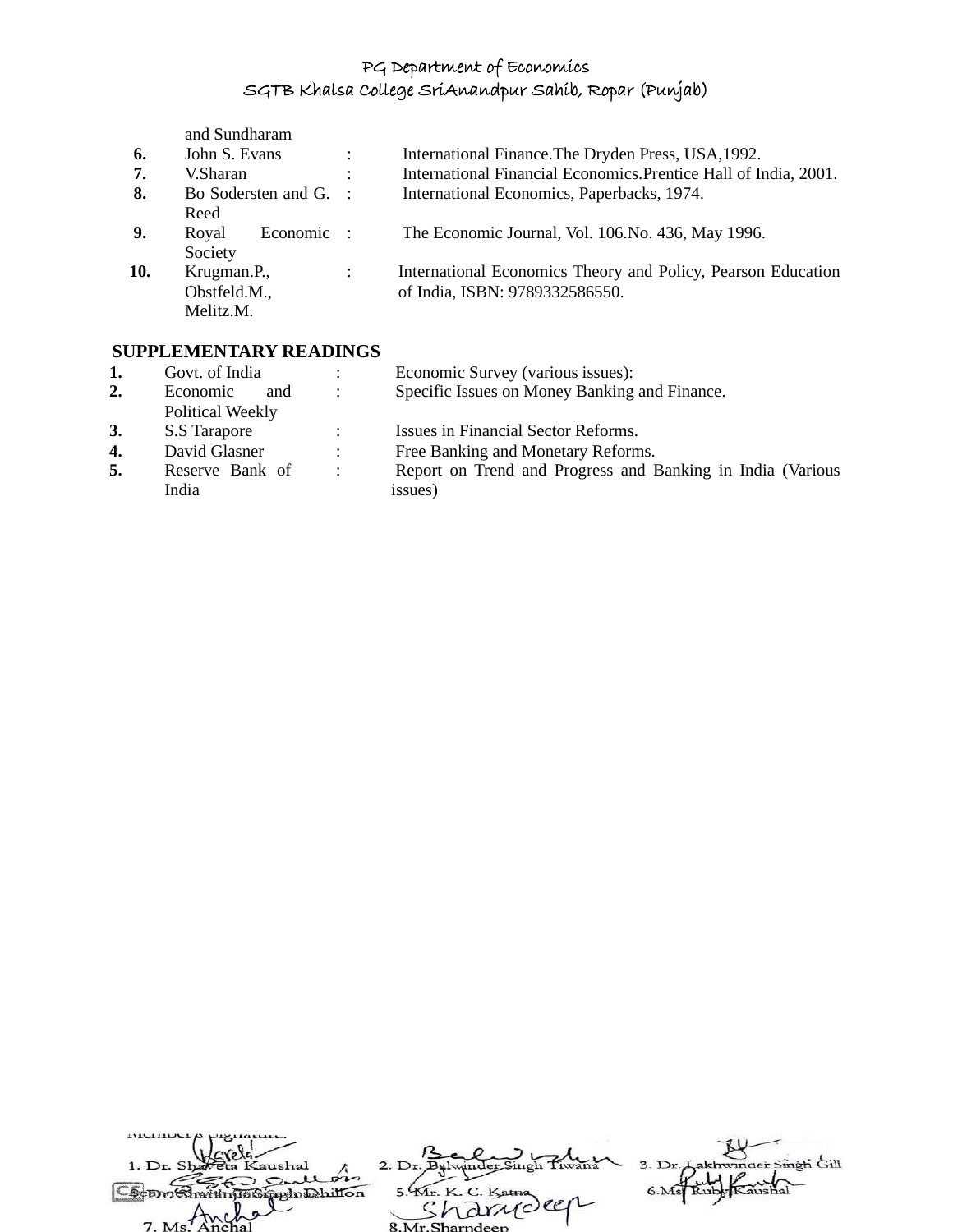# **THEORY OF STATISTICS**

**4 1 0 Internal Marks : 30 Time Allowed: 3 hours External Pass Marks: 25 (Credit Hours – 60 L+15 T) Internal Pass Marks: 10**

**Code: ECO-405 (ii) Total Marks :100 L T P External Marks : 70**

**Objective:** The primary goal is to strengthen student's critical thinking and reasoning skills at planning economic research and to enable them to communicate resultseffectively. The basic aim to study statistics is that it provide methods of organizing and simplifying data so that their significance is comprehensible.

# **INSTRUCTIONS TO THE PAPER-SETTER**

The question paper will consist of three sections: A, B and C. Sections A and B will have four questions each. Each question shall carry 10 marks. Section C will consist of 10 short-answer type questions which will cover the entire syllabus uniformly and will carry 30 marks in all. Each short answer type question will carry 3 marks. The candidate are required to give answer of each short type question in about 100 words

#### **INSTRUCTIONS FOR THE CANDIDATES**

Candidates are required to attempt five questions in all selecting two questions from each of the Section A and B and the entire section C.

#### **SECTION-A**

**Estimation**: Point estimation and interval estimation, Properties of point estimates, Maximum likelihood estimates.

**Statistical hypothesis**: Two-tailed and one-tailed tests.

**Types I and II Errors**: Level of significance. Critical region.

Large and small samples. Tests of significance based on Normal, 't', 'F' and 'Z' distributions. Testing the significance of means, proportions, correlation and regression coefficients and their interpretation.

#### **SECTION-B**

Elementary knowledge of quality control and its simple applications. Planning and organization of socio-economic surveys. Preparation of questionnaire, Type of sampling.

Elementary knowledge of Analysis of Variance (one-way and two way classification) and Analysis of Covariance, Non-Parametric Tests-Chi-square test, and sign-test.

# **RECOMMENDED READINGS**

| 1.        | F.E.Croxton & D.J. |                | Applied General Statistics. Prentice Hall London   |
|-----------|--------------------|----------------|----------------------------------------------------|
|           | Cowden             |                | and Prentice Hall of India.                        |
| 2.        | Kapur& C.<br>J.N.  |                | Mathematical Statistics, S. Chand & Co. Pvt. Ltd., |
|           | Sexena             |                | New Delhi.                                         |
| <b>3.</b> | S.P. Gupta         | $\ddot{\cdot}$ | Statistical Sultan Chand & Sons New Delhi, 2006.   |
| 4.        | M.R.Speigal        | $\ddot{\cdot}$ | Theory and Problems of Statistics.                 |
| 5.        | S.C. Gupta & V.K.  | $\ddot{\cdot}$ | Fundamental of Applied Statistics, Sultan Chand &  |

| 1. Dr. Shaveta Kaushal              |                    | 3. Dr. Aakhwinder Singh Gill |
|-------------------------------------|--------------------|------------------------------|
| gullon<br>CScpmGhwithusSipphDhillon | 5. Mr. K. C. Katna |                              |
|                                     | "harrioler         |                              |
|                                     |                    |                              |
| 7. Ms. Anchal                       | 8 Mr Sharndeen     |                              |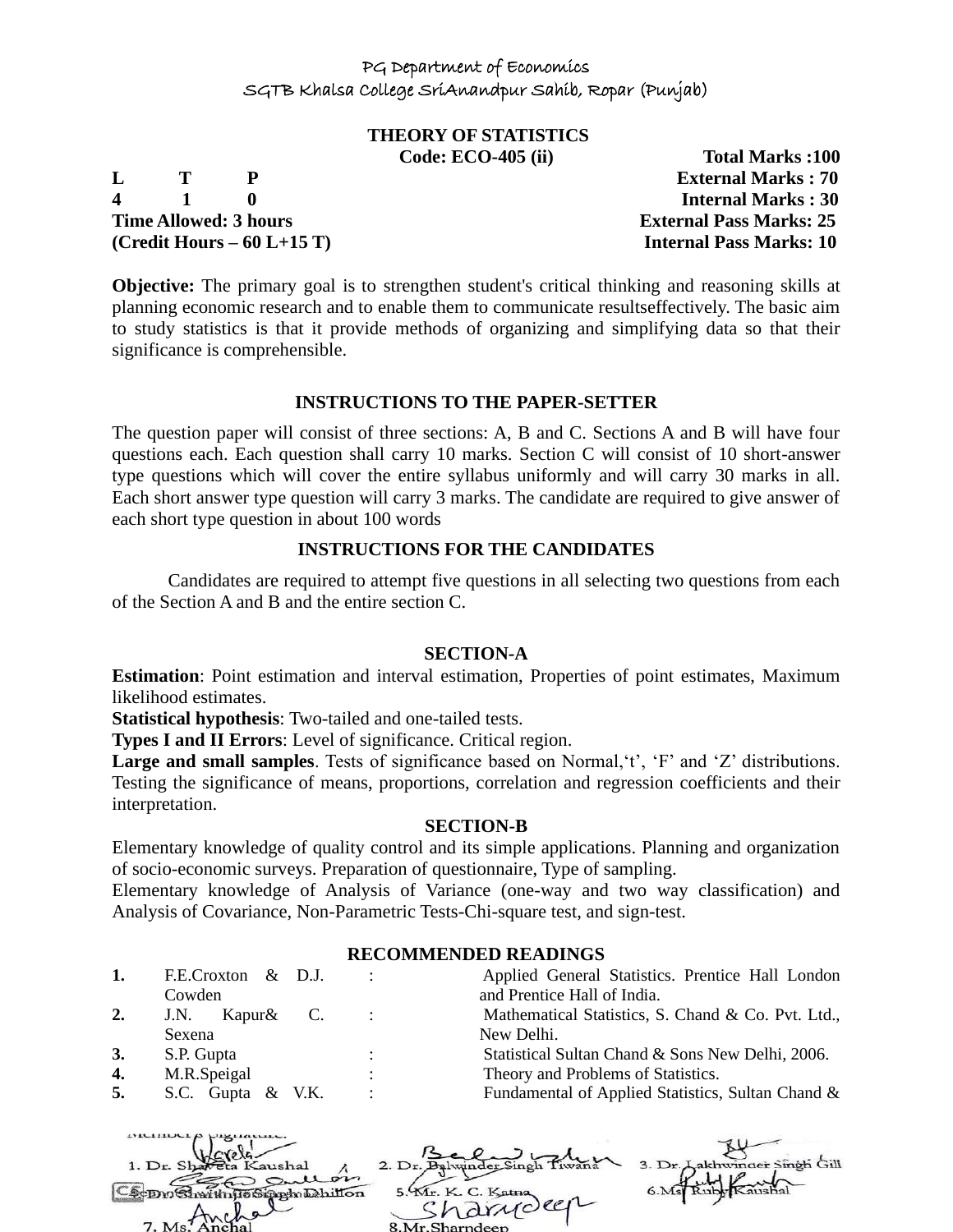|    | Kapoor                              |                | Sons, New Delhi.                                                             |  |
|----|-------------------------------------|----------------|------------------------------------------------------------------------------|--|
| 6. | F.C. Mills                          |                | Statistical Methods. Henry Hold & Co., New York.                             |  |
| 7. | T. Wonnacott and R.<br>Wonnacott    |                | Introductory Statistics for Business and Economics,<br>John Wiley & Sons.    |  |
| 8. | Yule<br>G.U.<br>&<br>M.G.Kendall.   | $\ddot{\cdot}$ | An Introduction to Theory of Statistics (for theory<br>of attributes).       |  |
|    | <b>Supplementary Readings:</b>      |                |                                                                              |  |
| 1. | J.E. Freund & F.J.<br>William       |                | Modern Business<br>Statistics, Prentice Hall<br>Englewood.                   |  |
| 2. | P.G. Hoel                           |                | Elementary Statistics, John Wiley & Sons.                                    |  |
| 3. | P.H. Carmal                         |                | Applied Statistics for Economics, Sir Issac Pitman<br>and Sons Ltd., London. |  |
| 4. | J.E. Freund                         |                | Mathematical Statistics, Prentice Hall.                                      |  |
| 5. | A.M.<br>Mood<br>and<br>F.A.Graybill |                | Introduction to the Theory of Statistics, McGraw<br>Hill.                    |  |
| 6. | Ya Lun Chou                         |                | Statistical Analysis, Hold, Rinehart and Winston,<br>New York.               |  |
| 7. | <b>Taro Yamane</b>                  |                | Statistics, An Introductory Analysis, Harpar and<br>Row New York.            |  |
| 8. | R.L. Grant                          | $\ddot{\cdot}$ | Statistical quality Control, McGraw Hill Book<br>Company,                    |  |

| 1. Dr. Shaveta Kaushal |                    | 3. Dr. Lakhwinger Singh Gill |
|------------------------|--------------------|------------------------------|
| Sullon                 |                    |                              |
| <b>UnGimen Dhillon</b> | 5. Mr. K. C. Katna |                              |
|                        | rannoler           |                              |
| 7. Ms. Anchal          | 8.Mr.Sharndeen     |                              |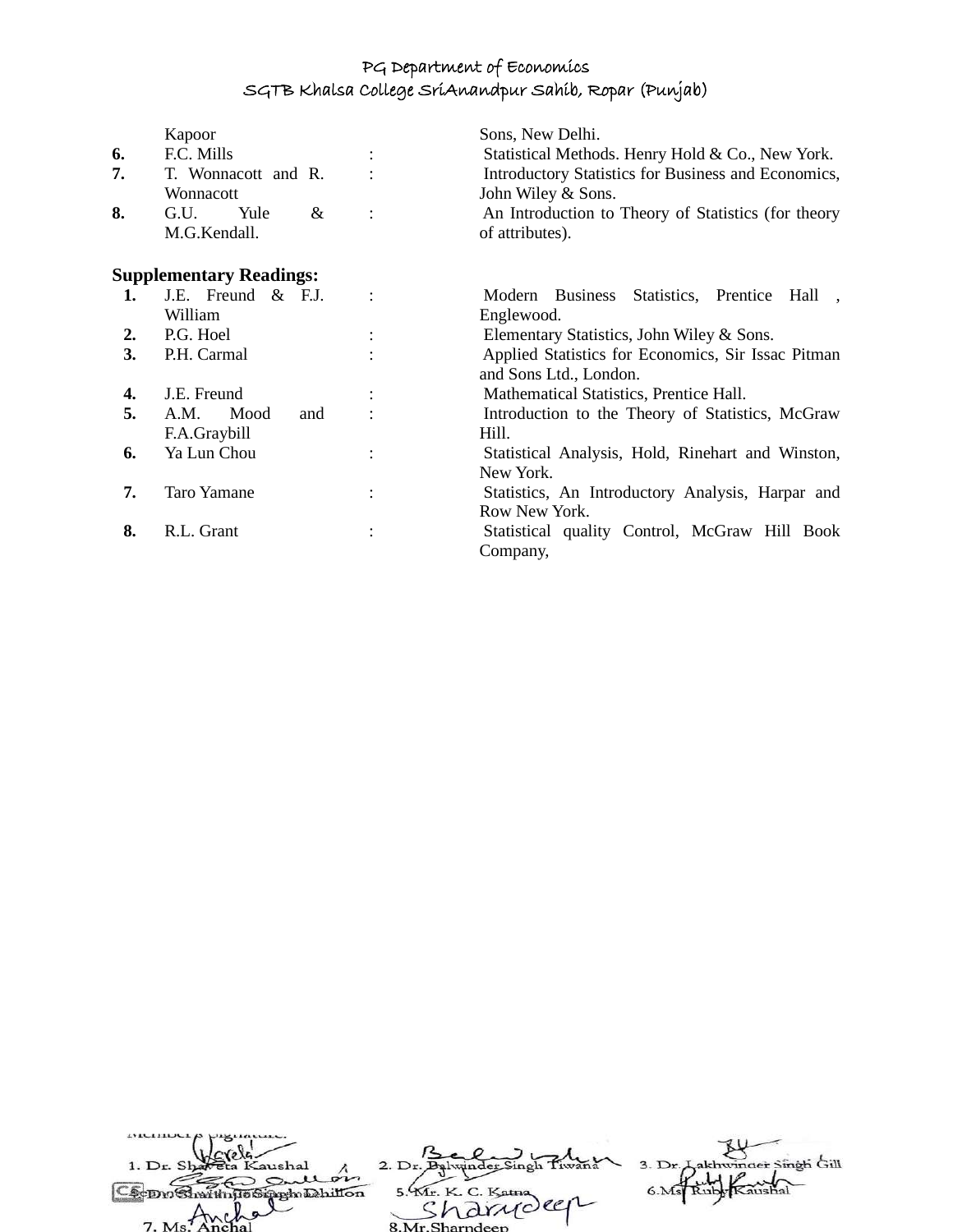# **MATHMATICAL ECONOMICS**

**4 1 0 Internal Marks : 30 Time Allowed: 3 hours External Pass Marks: 25 (Credit Hours – 60 L+15 T) Internal Pass Marks: 10**

**Code: ECO-405 (iii) Total Marks :100 L T P External Marks : 70**

**Objective of this Paper:** The objective of this paper relies on statistical observations to prove and predict economic behavior. It also explains the observable phenomenon and provides the backbone for theoretical interpretation.

# **INSTRUCTIONS TO THE PAPER-SETTER**

The question paper will consist of three sections: A, B and C. Sections A and B will have four questions each. Each question shall carry 10 marks. Section C will consist of 10 short-answer type questions which will cover the entire syllabus uniformly and will carry 30 marks in all. Each short answer type question will carry 3 marks. The candidate are required to give answer of each short type question in about 100 words

# **INSTRUCTIONS FOR THE CANDIDATES**

Candidates are required to attempt five questions in all selecting two questions from each of the Section A and B and the entire section C.

#### **SECTION-A**

**Macro Economics**: The Classical model and the Keynesian model, Hicks-Hansen version of the Keynesian model , the fiscal policy and the balanced budget theorem, liquidity trap and the efficiency of monetary policy, comparative static's in the classical and Keynesian models, stability analysis and the correspondence principle.

**Growth models**: Harrod-Domar growth model and its stability, the Solow model, basic neoclassical growth models, the Golden Age problem, technical progress and stability of neoclassical models.

**Trade Cycles**: General concepts, Hicks-Samuelson multiplier-accelerator interaction model.

**SECTION-B**

**Linear Programming**: Activity analysis interpretation of a linear program, the simplex method and the revised simplex, the dual and its economic interpretation, complimentary slackness conditions, duality theorems and application of linear programming to the theory of firm. Introduction to non-linear programming, Kuhn-Tucker conditions.

**Input-Output analysis**: Static-open and closed models, viability conditions, activity analysis, interpretation of input-output model, aggregation problem, substitution theorem, cost and price determination.

**Game Theory**: Two person zero-sum non-co-operant game, pure and mixed strategies, loner programming formulation of a matrix, methods of solving a game problem, fair game and conversion of linear programming problem, fair game and conversion of linear programming problem into game and conversion of linear programming problem into game problem.

 $2. D<sub>t</sub>$ pghilahilton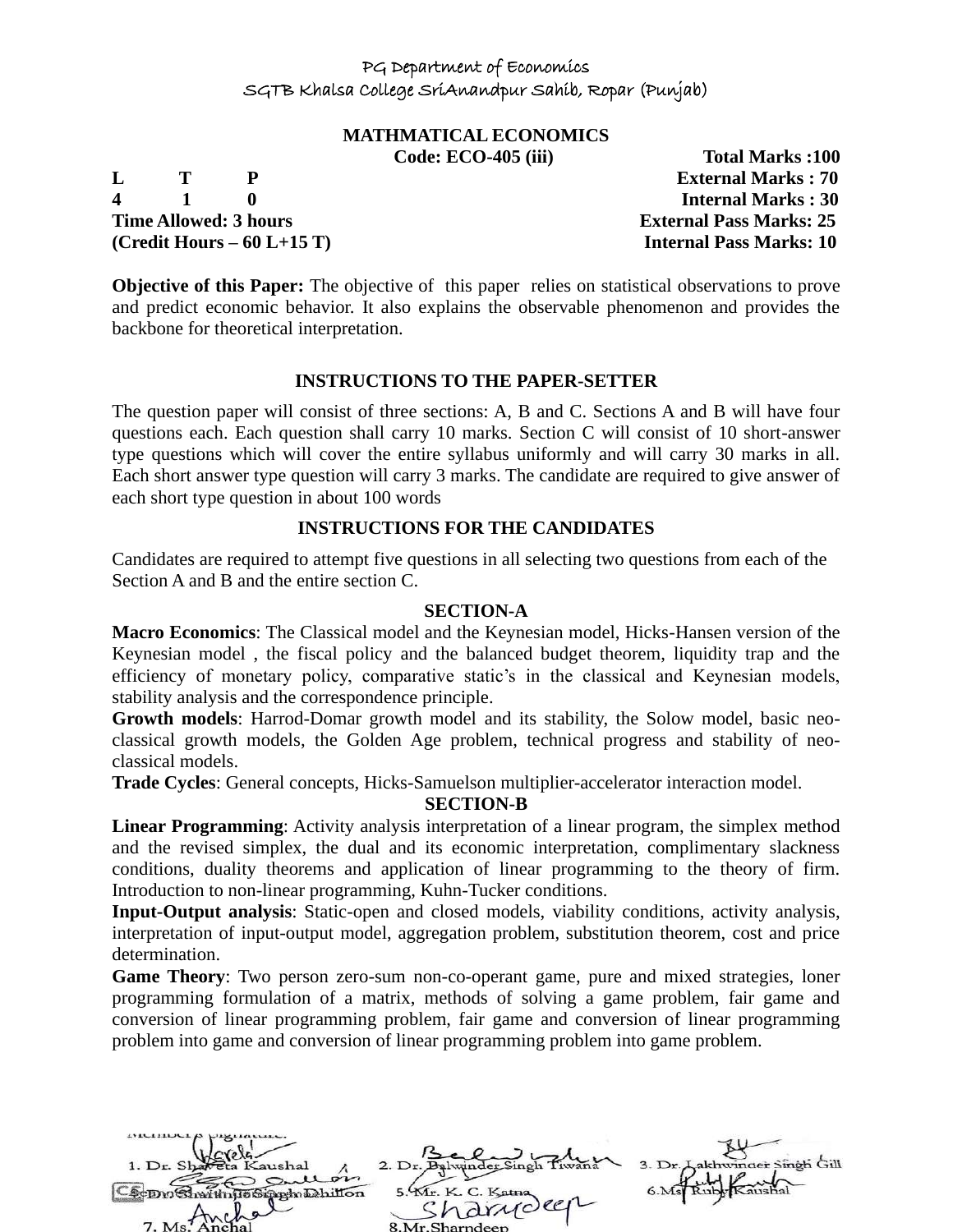**RECOMMENDED BOOKS**

|     |                               |                | KECOMMENDED BOOKS                                                   |
|-----|-------------------------------|----------------|---------------------------------------------------------------------|
| 1.  | $J.M.$ &<br>Henderson,        |                | Micro Economic Theory: A Mathematical Approach (3rd ed.),           |
|     | Quandt, R.B.                  |                | 1980.                                                               |
| 2.  | Allen, R.G.D.                 | $\vdots$       | Mathematical Economics, 1974.                                       |
| 3.  | Silberberg, E.                | $\vdots$       | The Structure of Economics-A Mathematical Analysis, 1978.           |
| 4.  | Lancaster, V.                 |                | Mathematical Economics, 1965.                                       |
| 5.  | Take-Yama, A.                 |                | Mathematical Economics, 1974.                                       |
| 6.  | Kogiku, K.C.                  |                | Micro Economic Models, 1971.                                        |
| 7.  | Chiang, A.C.                  |                | Fundamental Methods of Mathematical Economics (3rd ed.),<br>1984.   |
| 8.  | Dorfman, R.,                  | $\ddot{\cdot}$ | Linear Programming and Economic, 1968.                              |
|     | Samuelson, P.<br>and          |                |                                                                     |
|     | Sallow, R.                    |                |                                                                     |
| 9.  | J.<br>Quirk,<br>and           |                | Introduction to General Theory and Welfare Economics, 1968.         |
|     | Saposnik, R.                  | $\vdots$       |                                                                     |
| 10. | Intriligator,<br>Michel<br>D. | $\ddot{\cdot}$ | Mathematical Optimization and Economic Theory, 1971.                |
| 11. | Green, H.A.J.                 | $\vdots$       | Consumer Theory, 1971.                                              |
| 12. | Varian, H.R. (1978)           |                | Microeconomic Analysis, 1978.                                       |
| 13. | Nehar, Phillips, A.           | $\ddot{\cdot}$ | Economic Growth and Development : A Mathematical                    |
|     |                               |                | Introduction, 1971.                                                 |
| 14. | Mehta, B.C.                   | $\ddot{\cdot}$ | Mathematical Economics: Microeconomic Models, 1987.                 |
| 15. | Mahesh Chand &                | $\vdots$       | Economic Theory-A Mathematical Approach, 1981.                      |
|     | Anand V.K.                    |                |                                                                     |
|     |                               |                | <b>OTHER BOOKS</b>                                                  |
| 1.  | Samuelson, Paul               | $\vdots$       | Foundations of Economic Analysis, 1974.                             |
| 2.  | Allen, R.G.D.                 |                | Macro Economic Theory, 1967.                                        |
| 3.  | Malinvaud, E.D.               |                | Lecture on Micro Economic Theory, 1972.                             |
| 4.  | Pasinetti, L.L.               |                | Lectures on the Theory of Production, 1977.                         |
| 5.  | Hicks J.R.                    |                | Value and Capital, 1946.                                            |
| 6.  | Baumol, N.J.                  |                | Economic Dynamics, 1970.                                            |
| 7.  | Nikaido, H.                   | :              | Introduction to Sets and Mappings in Modern Economics,<br>1972.     |
| 8.  | Leontief, W.W.                |                | Input-Output Economics, 1966.                                       |
| 9.  | Luce, R. and Raiffa,<br>H.    | $\ddot{\cdot}$ | Games and Decision (Ch.14), 1957.                                   |
| 10. | Todaro, M.P.                  |                | Development and Planning Models and Methods, 1971.                  |
| 11. | Baumol, W.J.                  |                | Economic Theory and Operations Analysis, 4 <sup>th</sup> ed., 1978. |
| 12. | Gale, David                   |                | The Theory of Linear Economic Models, 1960.                         |

**13.** Gauss, S.I. : Linear Programming Methods and Applications, 1969.

akhwinger Singh Gill 2. Dr. Balwinder Singh Ti 1. Dr. S hal  $3. Dr.$ عد  $\circ$ 5. KIr. K. C. Katna  $6.Ms$ To Sipph Dhillon **CE-DIOSharth** more sha 7.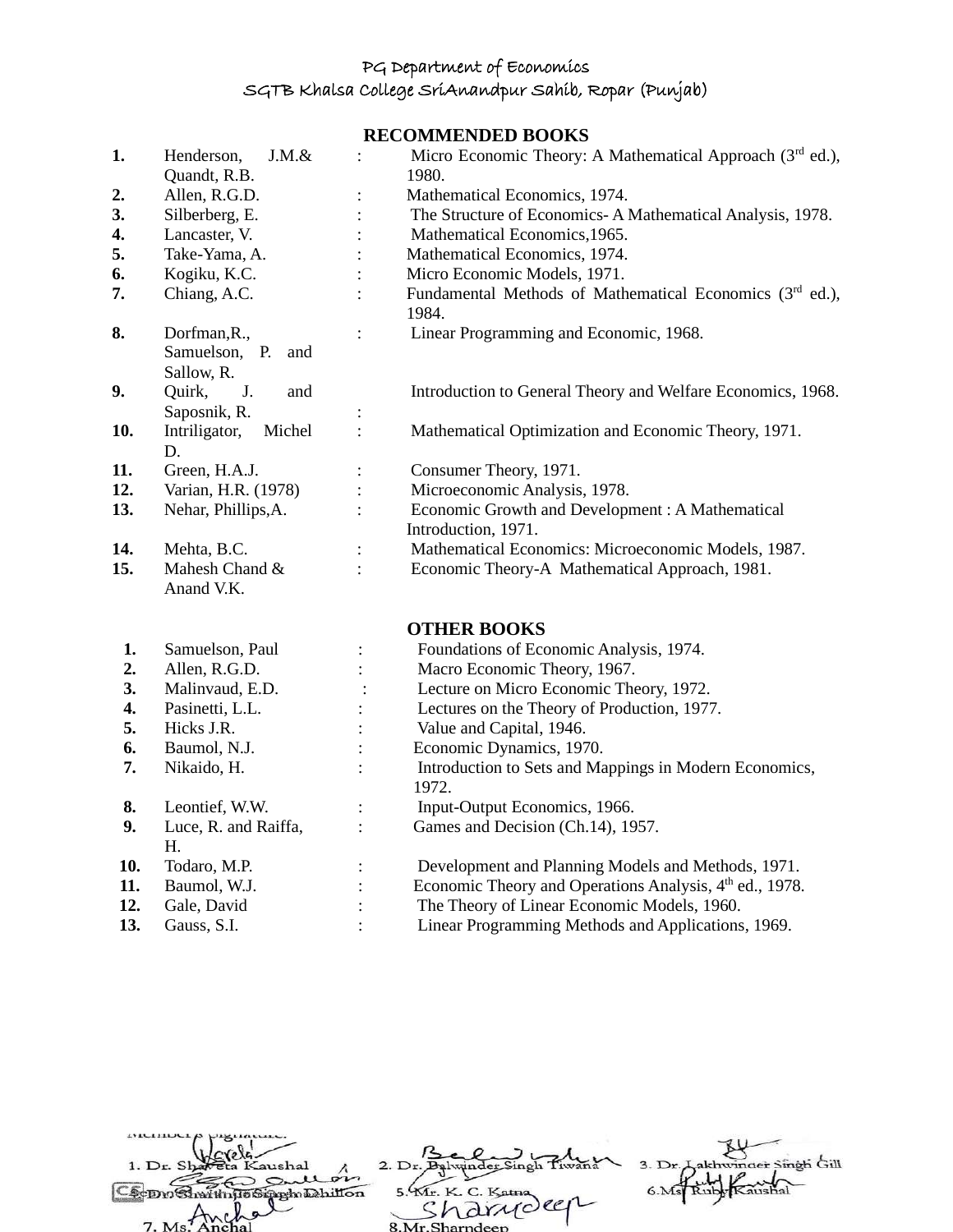# **ECONOMETRICS**

**4 1 0 Internal Marks : 30 Time Allowed: 3 hours External Pass Marks: 25 (Credit Hours – 60 L+15 T) Internal Pass Marks: 10**

**Code: ECO-405 (iv) Total Marks :100 L T P External Marks : 70**

**Objective:** This paper helps in the development of analytical skills to a level where students can evaluate critically any econometrics research output and design and carry out themselves the research projects.

#### **INSTRUCTIONS TO THE PAPER-SETTER**

The question paper will consist of three sections: A, B and C. Sections A and B will have four questions each. Each question shall carry 10 marks. Section C will consist of 10 short-answer type questions which will cover the entire syllabus uniformly and will carry 30 marks in all. Each short answer type question will carry 3 marks. The candidate is required to give answer of each short type question in about 100 words.

#### **INSTRUCTIONS FOR THE CANDIDATES**

Candidates are required to attempt five questions in all selecting two questions from each of the Section A and B and the entire section C.

# **SECTION-A**

**Dynamic Econometric Models**: Auto regressive and Distributive Lag Models-Koyck Model, Partial adjustment and adaptive expectation model, Problems of auto-correlation; Almond approach to distributed lag models.

**Simultaneous Equation Models:** Structural form and reduced form; Concept of identification; Methods for estimation –Indirect Least Squares, Two Stage Least Squares.

#### **SECTION-B**

**Discrete and Limited Dependent Variables Models**: Type of discrete choice models; the linear probability model; Introduction to formulation of regressions with dummy dependent variables-Probity, Legit and Obit models.

**Panel Data Techniques**: Sources and types of panel data; Fix effects model; Random effect model; Random coefficients model.

**Multivariate Analysis**: Principle Components; Discriminate Analysis.

#### **RECOMMENDED READINGS**

| 1. Damodar Gujarati         | Basic Econometrics, McGraw Hill, New Delhi, 1995.  |
|-----------------------------|----------------------------------------------------|
| 2. J. Johnston & J. Dinardo | Econometric Methods, McGraw Hill, New, Delhi,      |
|                             | 1997.                                              |
| 3. Koutsoyiannis            | Theory of Econometrics, Macmillan, New Delhi, 1978 |

#### **SUPPLEMENTARY READINGS**

nanda e usuania.

1. J.Johnston, : Advanced Econometric Methods, McGraw Hill, New

| 1. Dr. Shaveta Kaushal  |                    | 3. Dr. Lakhwinger Singh Gill |
|-------------------------|--------------------|------------------------------|
| Sullois                 |                    |                              |
| ShartinusSisrahlahillon | 5. Mr. K. C. Katna |                              |
|                         | "harrydeen         |                              |
| 7. Ms. Anchal           | 8 Mr Sharndeen     |                              |